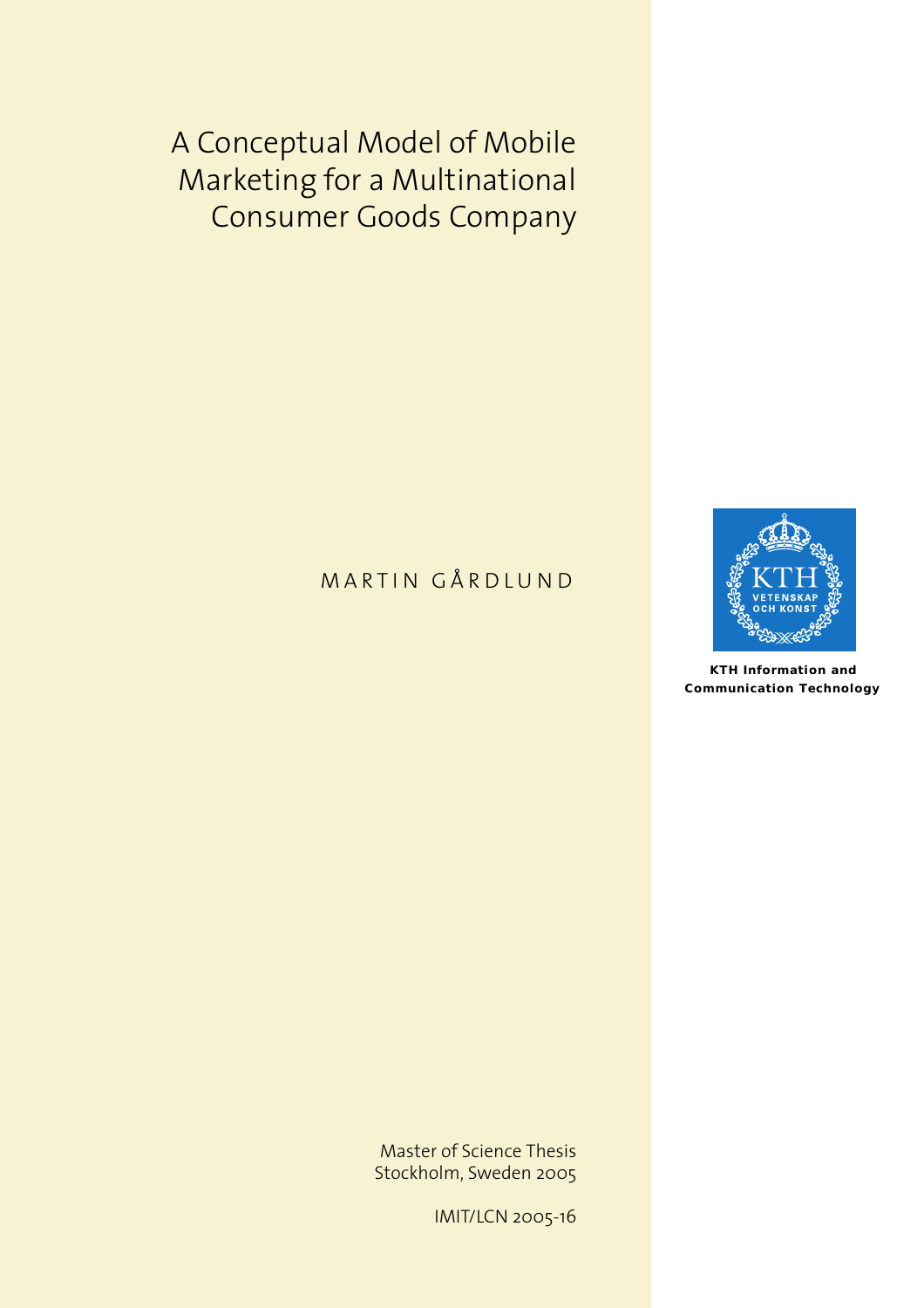# **A Conceptual Model of Mobile Marketing for a Multinational Consumer Goods Company**

Martin Gårdlund

2005-06-23

Stockholm, Sweden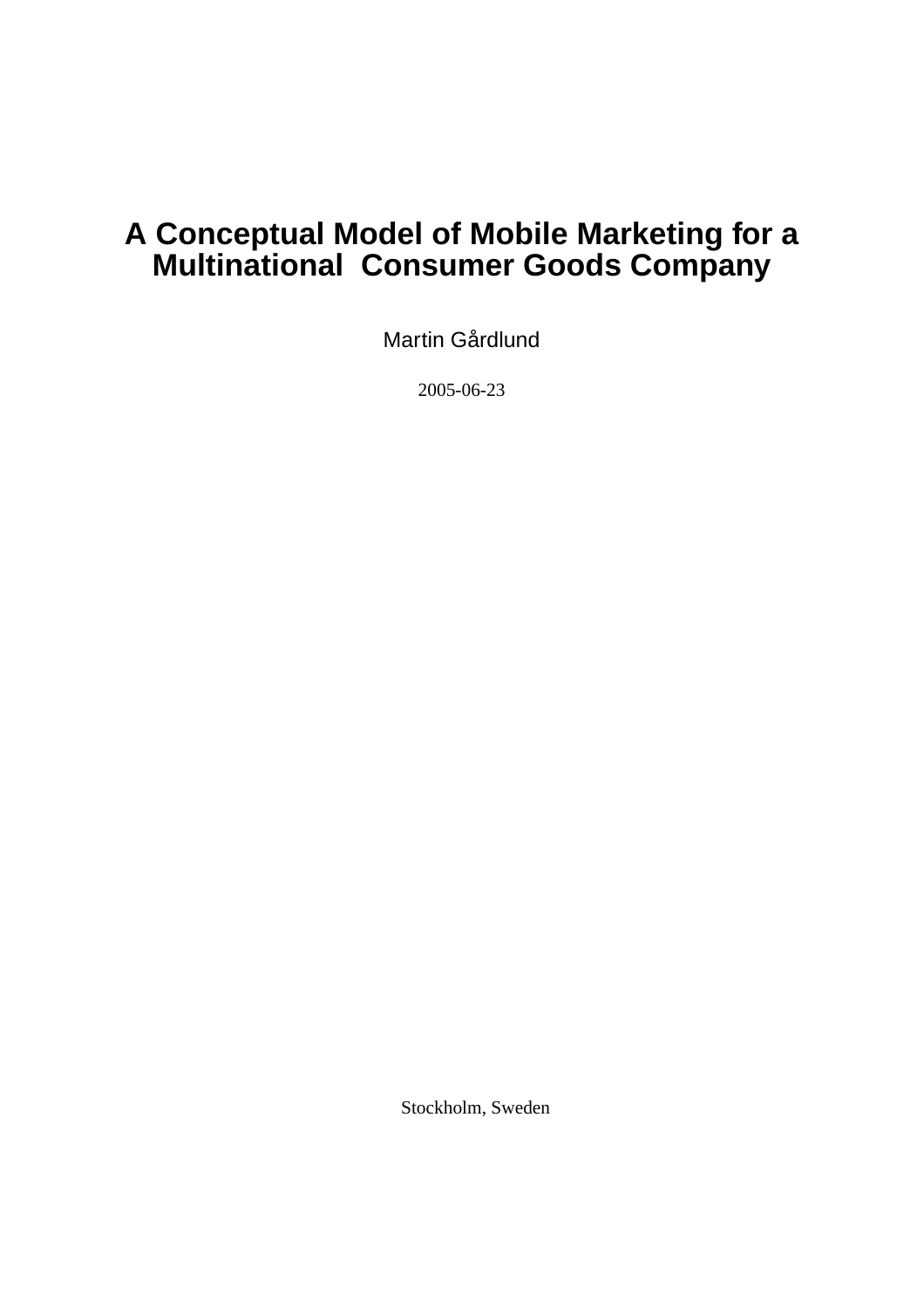# **Abstract**

In the last 10 years, mobile phones have gone from being an exclusive almost unnecessary high-tech device to being an everyday item, used by billions of people around the world. The technology evolution has changed phones from a suitcase sized mobile phone imitating its stationary counterpart, to a small communication device that can perform more than twenty different tasks and is usually less than half the size of the a traditional fixed phone.

With this massive adoption of mobile phones come business opportunities. One of these opportunities is to make use of its potential as a large scale marketing communication channel. Marketing via the mobile networks, presents a large target audience that can be compared to broadcast media such as television and radio, but despite this can still be a *personal* channel and hence compared to direct mail or one-to-one marketing.

Many, both successful and failed, mobile marketing schemes have been tried, but without any definite answers and no clear action plan. Considering that much of the success of Procter & Gamble can be attributed to the company's skill in mass marketing, there is a need within the company to research the potential advantages and disadvantages of mobile marketing. This thesis explores whether or not mobile marketing is mature enough to permanently introduce it to the marketing mix of the company.

Keywords: mobile marketing, mobile advertising, wireless marketing, marketing

## **Sammanfattning**

Under de senaste åren har mobiltelefonen gått från att vara en exklusiv nästintill onödig lyxtillbehör till att idag vara en alldaglig sak som används av miljarder människor runt om i världen. Från att ha varit stora som portföljer och mestadels försökt imitera de stationära telefonerna, har mobiltelefonen idag blivit ett mycket liten kommunikationsverktyg som kan genomföra mer än tjugo olika uppgifter och som oftast är hälften så stor som en vanlig telefon.

Med denna väldiga tillväxt av mobiltelefoni kommer också affärsmöjligheter; en av dessa möjligheter är att marknadsföra storskaligt via detta nya medium. Det mobila nätet når en stor målgrupp som närmast skulle kunna jämföras med den som televisionen eller radio når. Den stora skillnaden är att med mobiltelefonen kan man göra denna kommunikation personlig som närmast skulle kunna jämföras med direkt reklam.

Flera mobila reklamkampanjer har testats; både lyckade och mindre lyckade. Dessa kampanjer har dock oftast analyserats dåligt eller inte alls. Med tanke på att företaget Procter & Gamble mestadels har lyckats med sin affärsidé är på grund utav sin skicklighet inom marknadsföring, finns det nu ett stort behov av att ta reda på fördelarna och nackdelarna med mobil marknadsföring. Detta examensarbete undersöker om mobil marknadsföring är mogen nog för att permanent ta en plats i företagets marknadsförings mix.

Nyckelord: mobil marknadsföring, mobil reklam, trådlös marknadsföring, marknadsföring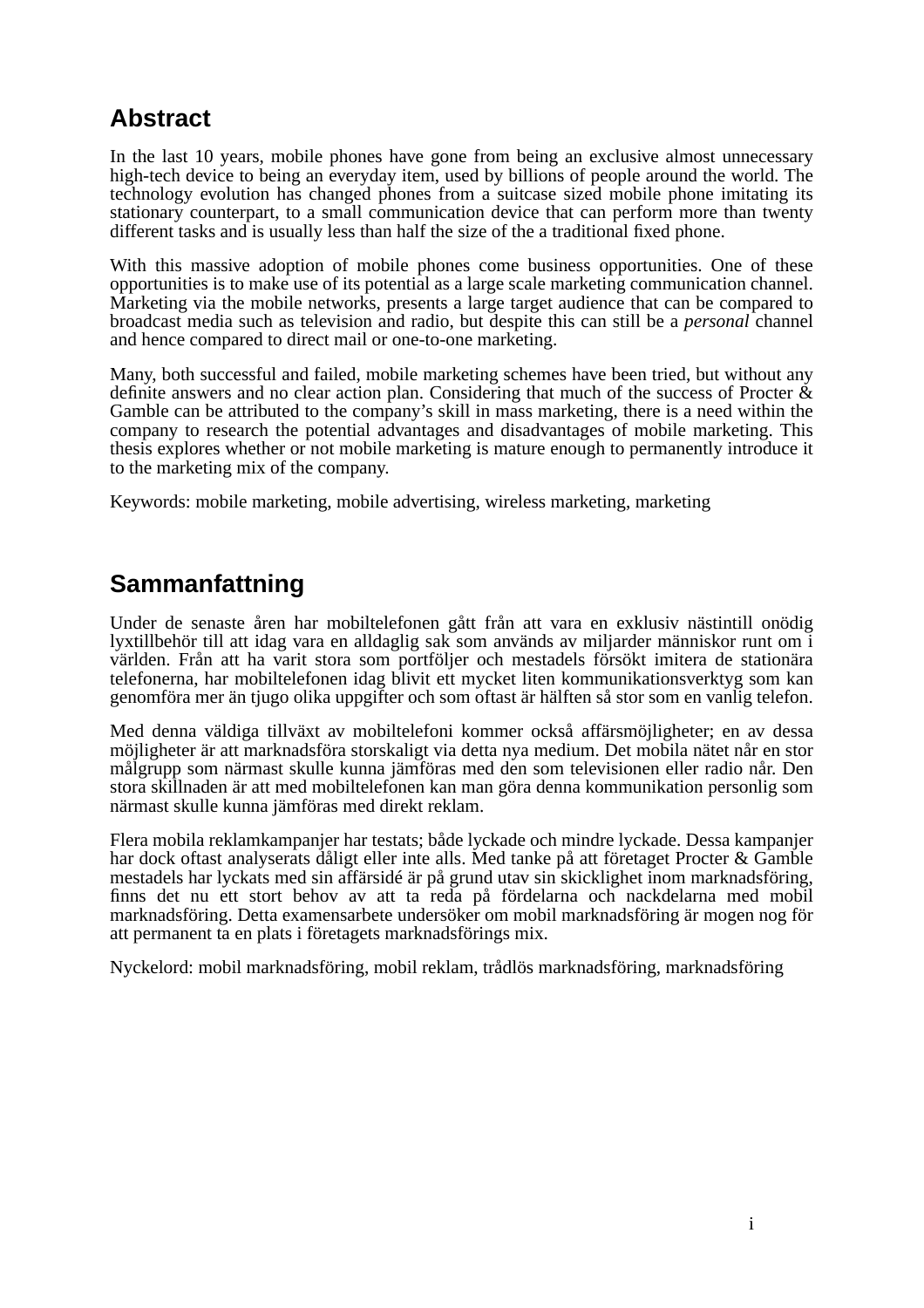# **Acknowledgments**

I would like to thank my examiner Prof. G. Q. Maguire at the Royal Institute of Technology for giving me the opportunity to work with this thesis and for giving me helpful guidance along the way. I would also like to thank Pascal Hazard at the Procter & Gamble Business Innovation Centre in Brussels for giving me the opportunity to work on this subject at Procter & Gamble. I especially like to thank Lars Tong-Strömberg at the Procter & Gamble Stockholm office for giving me an alternative view of the subject and sharing his own experiences. I would also like to share my gratitude for the kind welcome and support by the IDS-team at P&G.

I would like to thank my family for supporting me not only during this thesis, but throughout my academic studies. Thank you Tove Loso, Andreas, Kerstin and Göran Gårdlund!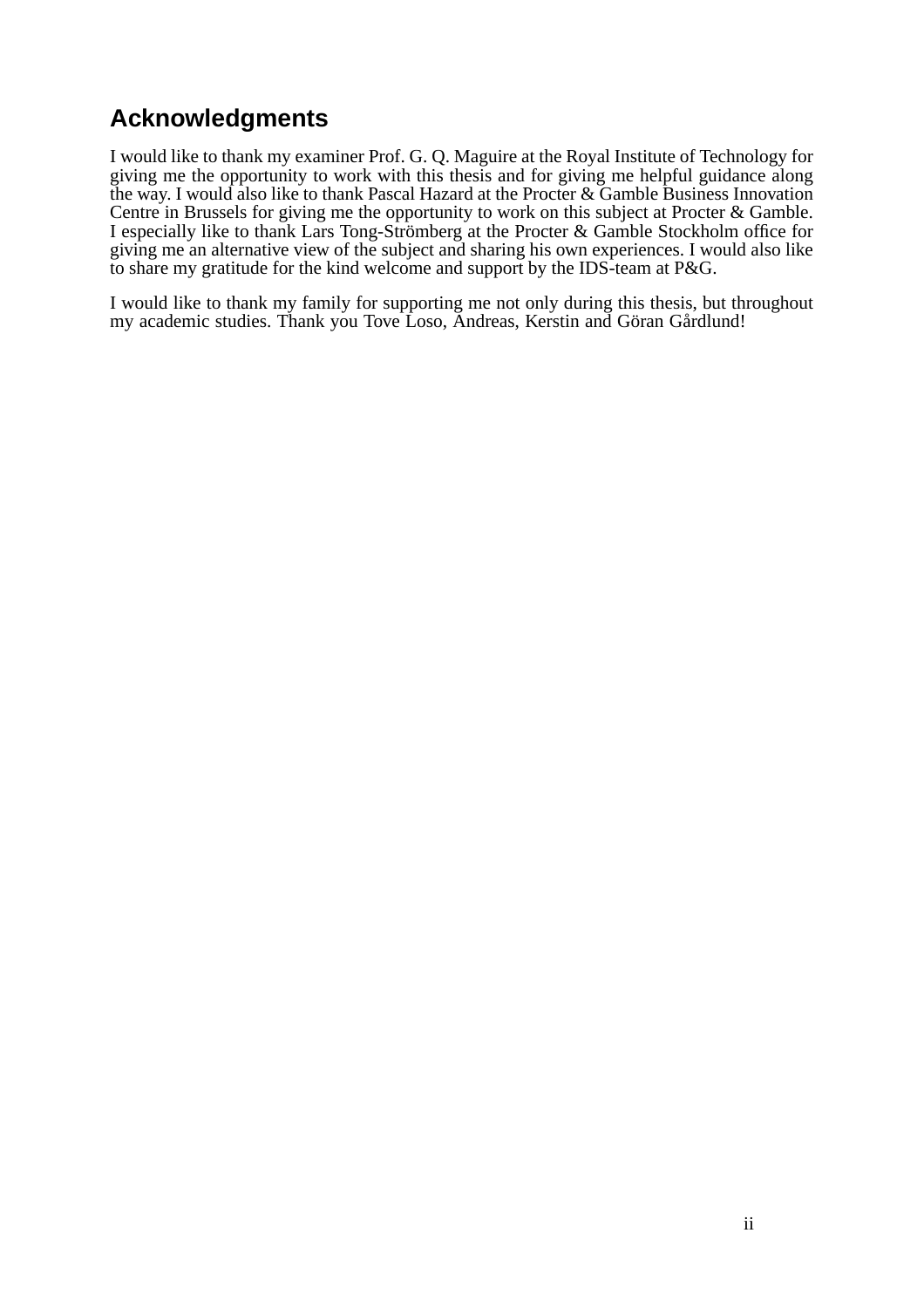# **Table of Contents**

| 1.2. Why is this problem suitable for a M.Sc. thesis?------------ 2 |
|---------------------------------------------------------------------|
|                                                                     |
|                                                                     |
|                                                                     |
|                                                                     |
| 2.2. Market penetration ------------------------------- 4           |
|                                                                     |
|                                                                     |
|                                                                     |
|                                                                     |
| 3.3. Implementation Plan ------------------------------ 8           |
|                                                                     |
|                                                                     |
|                                                                     |
| 4.2. Classification of mobile marketing-------------------- 11      |
| 4.3. Mobile marketing compared to regular marketing---------- 13    |
| 4.4. Mobile marketing in the marketing mix ---------------- 14      |
|                                                                     |
|                                                                     |
| 5. The Fast Moving Consumer Goods Market - - - - - - - - - 19       |
|                                                                     |
| 5.2. P&G in the FMCG market ---------------------------- 19         |
|                                                                     |
|                                                                     |
| 6.2. Communication Design --------------------------- 20            |
|                                                                     |
|                                                                     |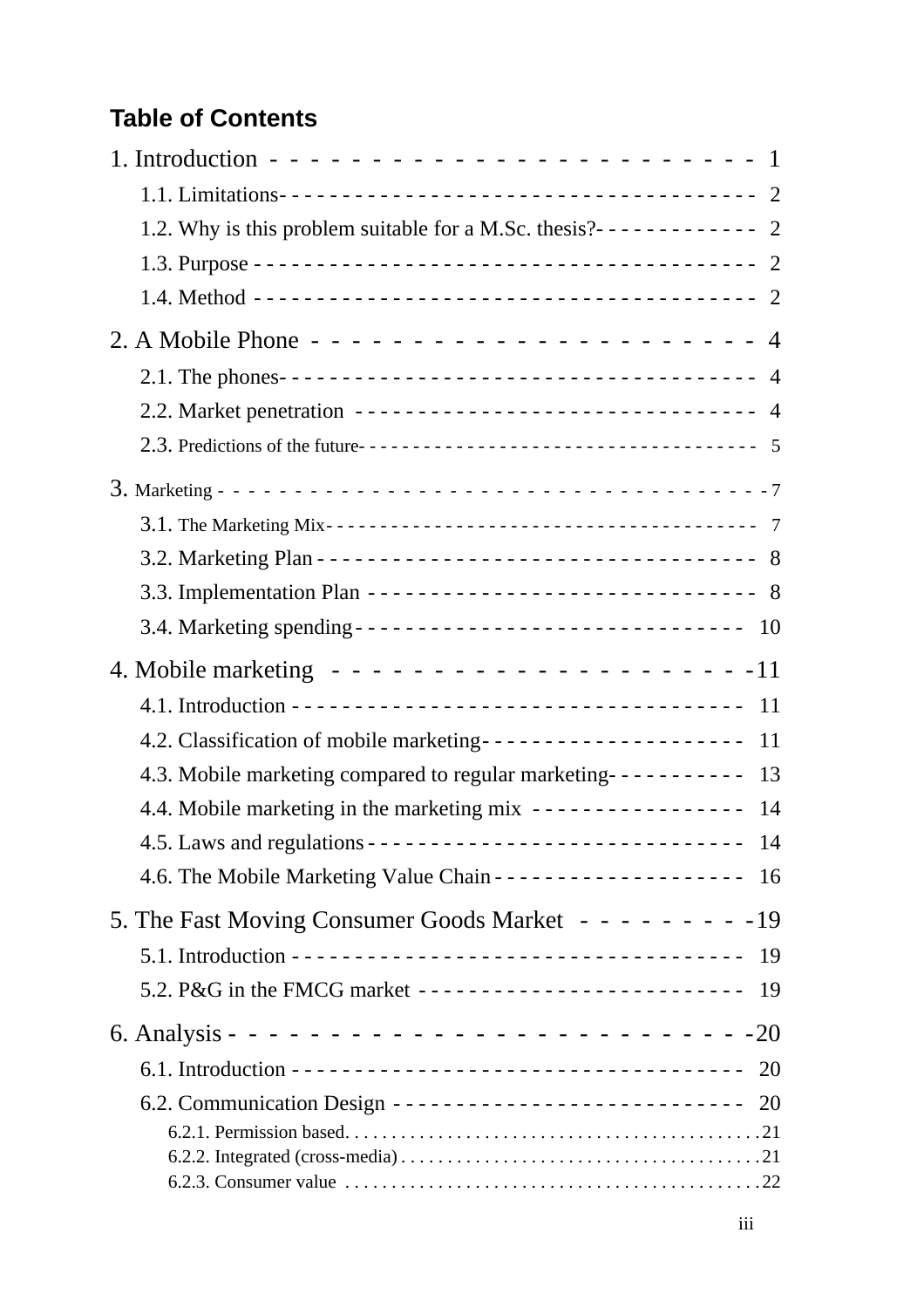| 6.2.5. Communication Frequency and Time Aspects24                   |  |
|---------------------------------------------------------------------|--|
| 6.3. Mobile Spam --------------------------------- 25               |  |
|                                                                     |  |
|                                                                     |  |
|                                                                     |  |
|                                                                     |  |
|                                                                     |  |
|                                                                     |  |
|                                                                     |  |
|                                                                     |  |
|                                                                     |  |
|                                                                     |  |
|                                                                     |  |
|                                                                     |  |
|                                                                     |  |
|                                                                     |  |
|                                                                     |  |
|                                                                     |  |
|                                                                     |  |
| 7.1. Mobile marketing and P&G ---------------------------------- 36 |  |
|                                                                     |  |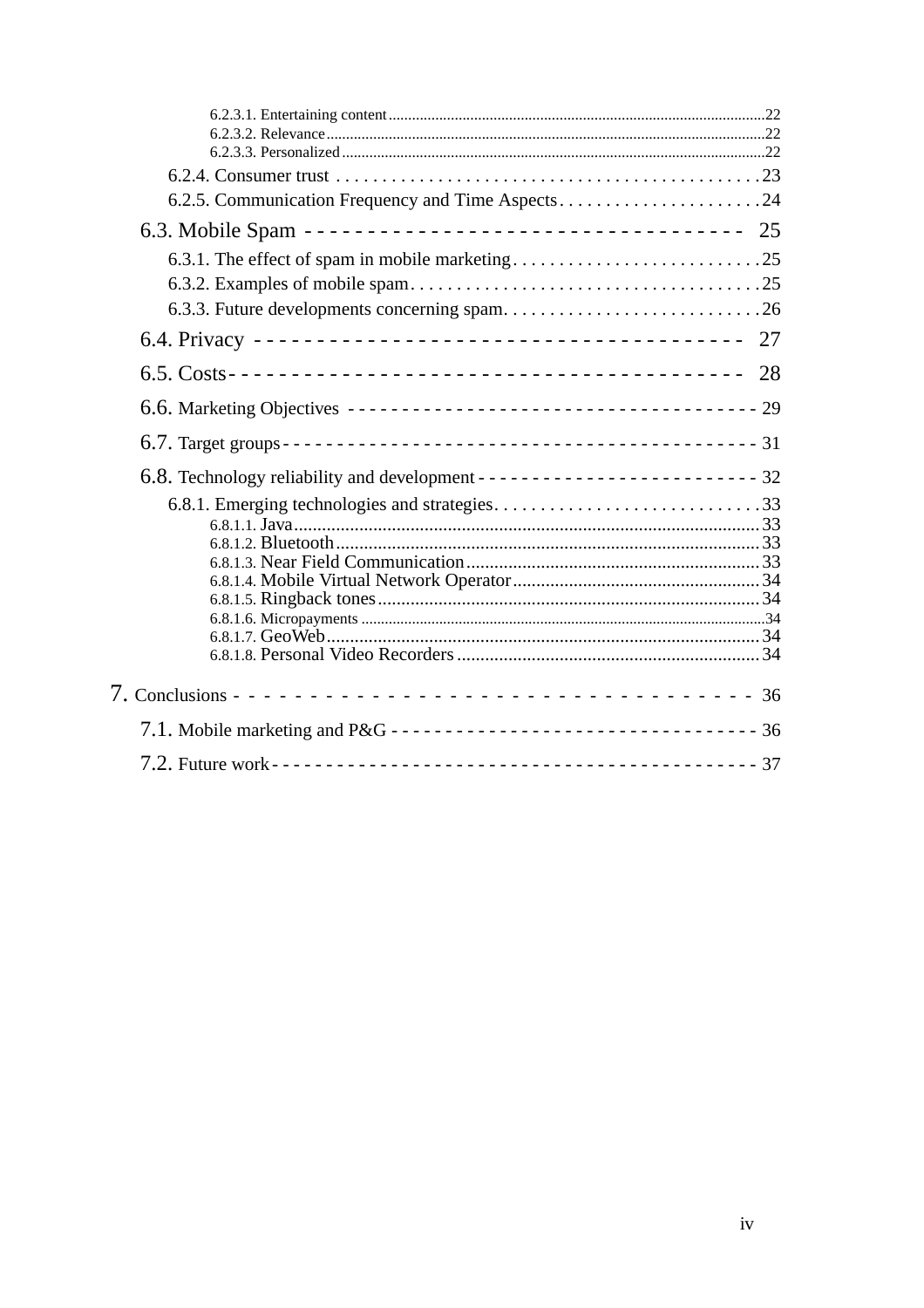# **List of Figures**

| Figure 1: Mobile phone penetration in European countries. (% of population equipped with a  |
|---------------------------------------------------------------------------------------------|
|                                                                                             |
| Figure 2: The capabilities of the hand-sets supporting the different wireless technologies. |
|                                                                                             |
|                                                                                             |
|                                                                                             |
|                                                                                             |
|                                                                                             |
| Figure 7: The mobile marketing matrix of Procter & Gamble. The progress of completing the   |
|                                                                                             |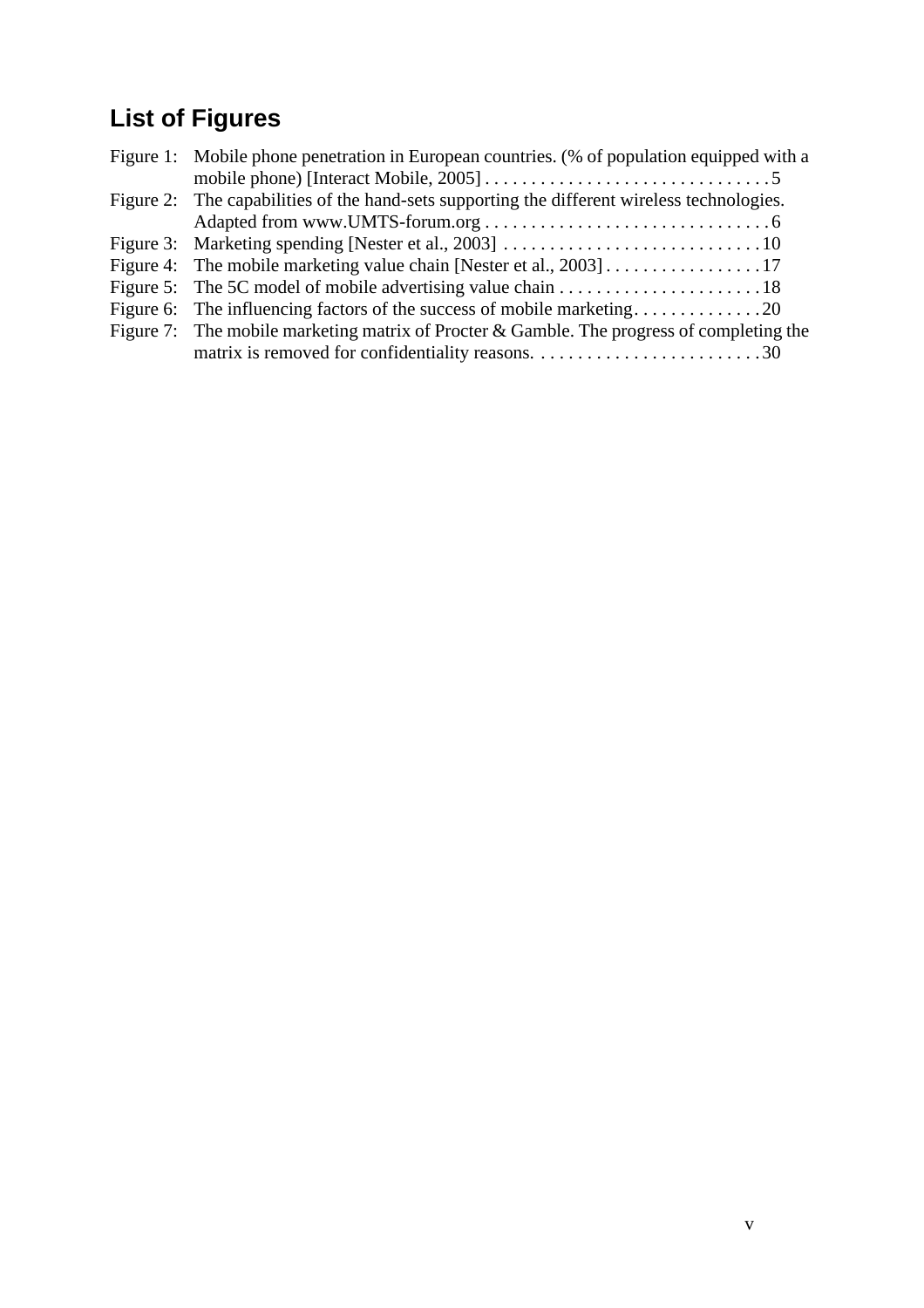# **List of Tables**

| Table 2: The elements of the four Ps considering mobile marketing based on |  |
|----------------------------------------------------------------------------|--|
|                                                                            |  |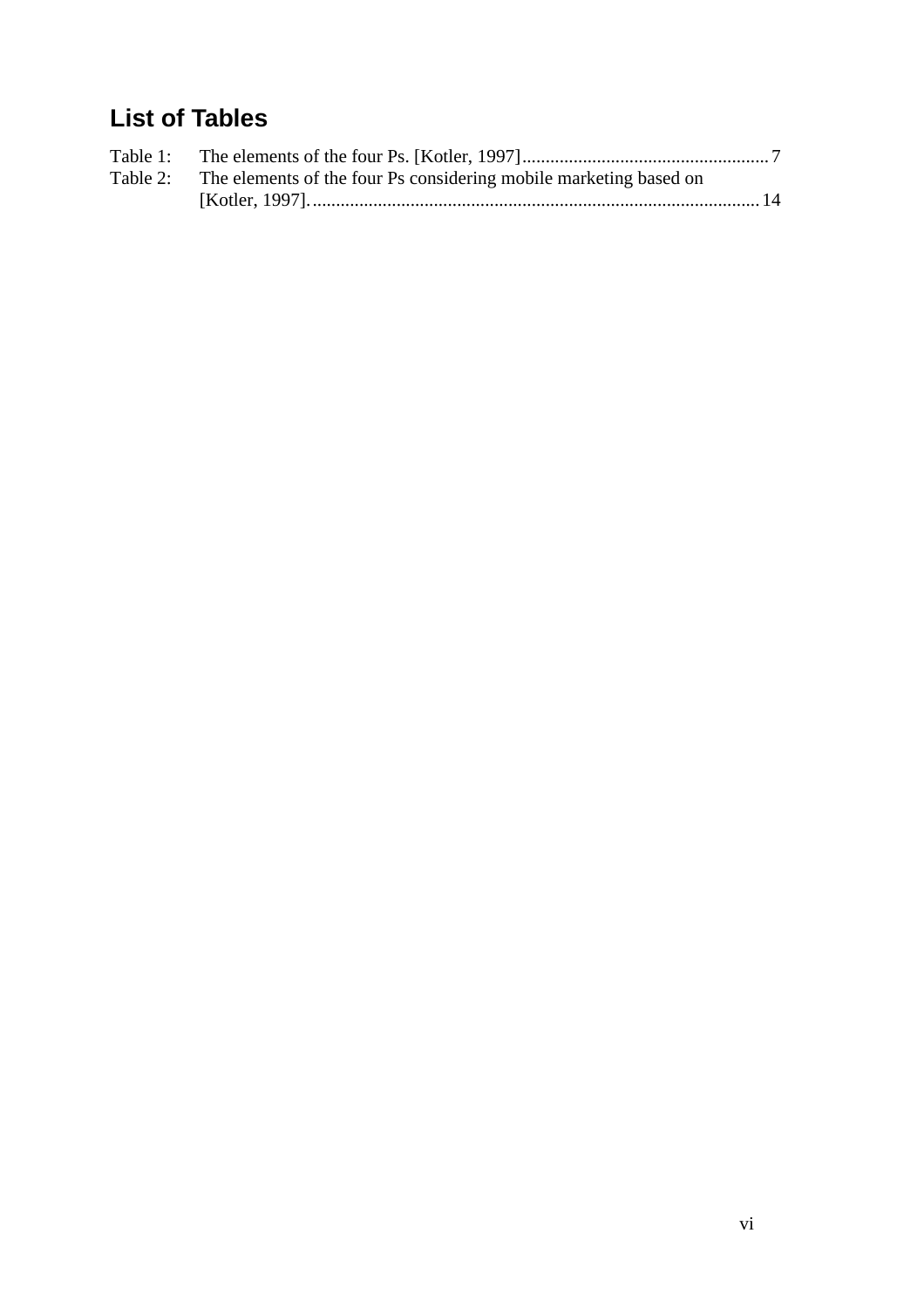# <span id="page-8-0"></span>**1. Introduction**

The Procter & Gamble Company's (P&G) marketing apparatus is enormous. They spent about \$4.4 billion on advertising in 2003 [Procter & Gamble, 2004]. The company depends on marketing to reach their potential consumers. P&G have a clear goal to innovate in marketing as much as with its products [Procter & Gamble, 2004]. Because the new marketing channel of mobile marketing has appeared, P&G is currently looking for a way to include mobile marketing in their marketing mix. There are indications that mobile marketing offers a great opportunity to reach consumers in a one-to-one relationship [Leppäniemi et al., 2004; Kavassalis et al., 2003; Nester et al., 2003; Zavagno, 2003]. Research indicates that mobile marketing is more effective than mass marketing (such as television and radio broadcasting) and makes it easier to calculate a more accurate Return on Investment (ROI) [LogicaCMG, 2004]. A conclusion that can be drawn from looking at early mobile marketing campaigns is that it is an effective tool when trying to reach the (usually extremely difficult to reach) young age group that is 15-24 years old [Haghirian et al., 2005]. Still using a mobile successfully in marketing purposes is as yet unproven. Many claim that the risk of spam and privacy intrusion will hold mobile marketing back. [Camponovo et al., 2004]

P&G has a good reputation in the volatile consumer goods market. They sell and market over 300 brands worldwide. Their aim is to have the top quality brand in each segment [Procter  $\&$ Gamble, 2004]. The P&G product line includes products that usually require low involvement from the consumer. A consumer usually buys this product out of habit and rarely seriously considers *which* specific product to buy. This can be compared to the high involvement products, e.g. a car or house. A brand logotype or brand name is attached to each of these low involvement (or low engagement) products in order to distinguish it from other product variants, this is called branding [Söderlund, 1998]. Since the knowledge and reputation of the brand is very important to the sales of the product, significant measures are taken to build awareness of the brand and to reduce the risks of damaging its standing.

The mobile communication channel as marketing media is not as mature as television or radio. Hence it currently is associated with risks e.g. privacy intrusion and the risk of spam [Giaglis, 2002]. However, it is different from all other marketing practices, since it can create a very personal relationship between the marketer and the consumer. But because it is such a personal media, the risk of damaging this relationship is also very high. Since Procter & Gamble is selling reputation sensitive brands, a deep and thorough understanding of the risks of mobile marketing must exist before it can be included into the company's marketing mix.

Outside of P&G, experimental campaigns using mobile marketing were made as much as five years ago. Since that time many different campaigns have been conducted, some of which have resulted in success and some in failure [Barwise et al., 2002; Flytxt Ltd, 2004a; Morrissey, 2003; Gavitec AG, 2004]. The campaigns have developed from smaller "text-to-win" competitions [Flytxt Ltd, 2004b], where the wireless user was asked to reply to a message in order to win a prize, to longer and more advanced awareness and promotion campaigns [Netsize, 2003], where information about new products or brands are brought to attention of the consumer.

After five years, a comprehensive guideline for mobile marketing doesn't exist within P&G, neither is one publicly available. Some research in the area does exist and some attempts have been made to map the mobile marketing landscape environment have been made. Mostly it has centered on marketing through mobile messaging using SMS [Dickinger et al., 2004]. Some guidelines and best practices can be found in the literature [IT Sweden Project, 2003; SkyGo Inc, 2001; Nester et al., 2003]. While they differ, there are some common elements that can be observed.

According to Empower Interactive, approximately 60% of all SMS use is by people under 25 years old [Empower Interactive, 2003]. This is most likely why mobile marketing efforts can be very successful for the youth segment. Because mobile marketing has the ability to reach a younger age group, it seems no serious attempt has been made to understand how older age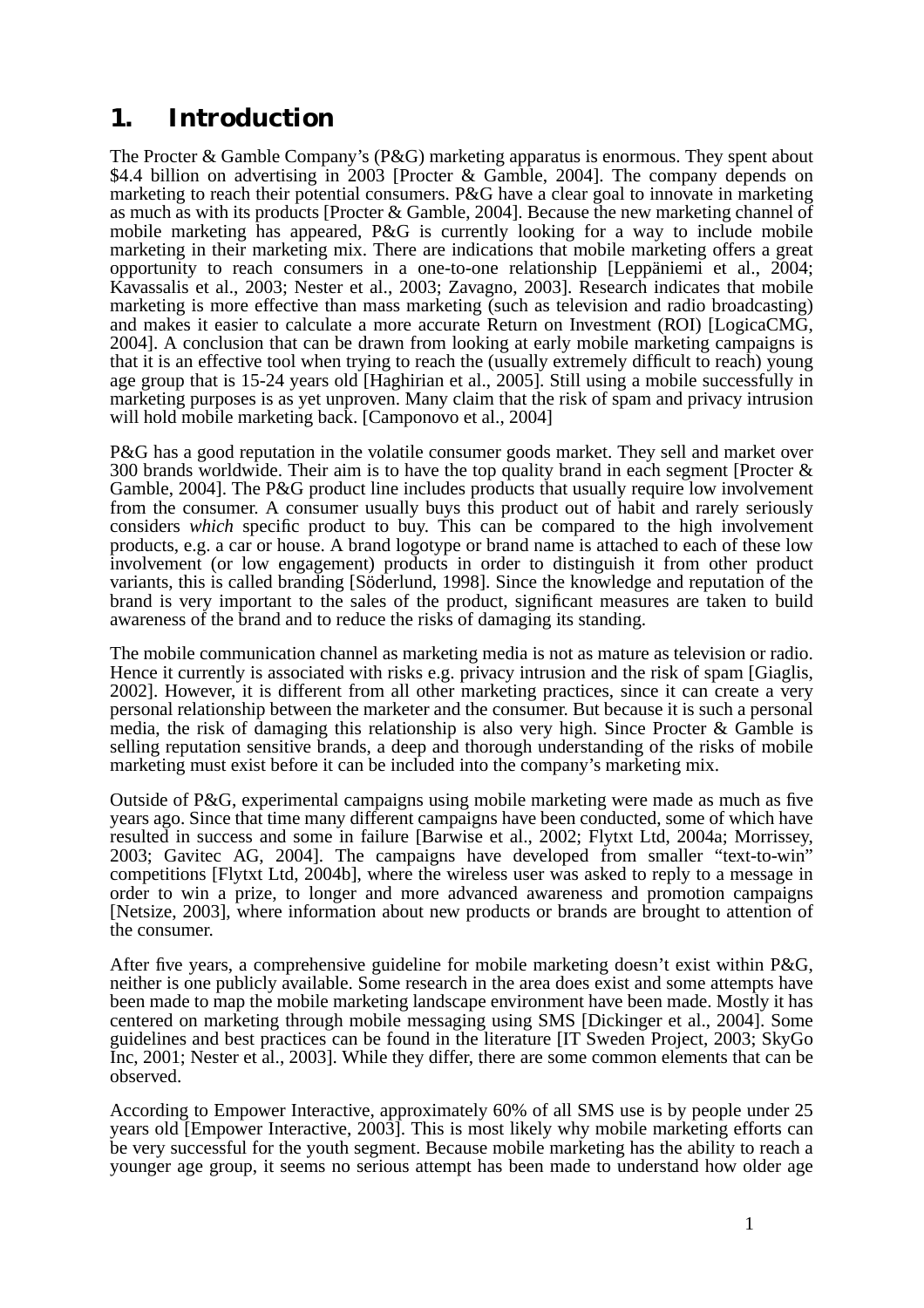groups respond to mobile marketing have been made.

## <span id="page-9-0"></span>**1.1. Limitations**

The definition of mobile marketing has a wide notion. Vesa-Matti Paananen proposes to divide it into Gaming and Gambling; Infotainment; Mobile Advertising; and Banking and Finance [Paananen, 2003]. Bearing in mind the needs of P&G, the emphasis will be on interaction with the consumer. This thesis will mainly focus on mobile advertising and infotainment. Since the borders are vague, all parts of mobile marketing will be touched upon in some form.

I have also chosen not to focus this thesis on how RFID could be leveraged for marketing purposes. Although this topic certainly needs attention, it is already being examined within the consumer goods industry.

The latter group of mobile marketing above constitutes a major part of mobile commerce or M-Commerce. This is something that needs attention, since many of the services within this space are unproven. This is also outside the scope of this thesis.

This thesis was initiated by the Business Innovation Centre in Brussels and therefore focuses on mobile marketing in the region of Europe, Middle East and Africa. Thus I have chosen not to look at how P&G could use i-Mode or other wireless services that are not yet widely available in Europe.

## <span id="page-9-1"></span>**1.2. Why is this problem suitable for a M.Sc. thesis?**

The traditionally technology driven telecommunications industry is currently promoting the capabilities of both new networks and devices. Services that leverage these innovations often lack the consumer base which is needed to reach high adoption rates. The *utilization* of new technological innovations are sometimes more important than the innovation itself. Thus encouraging adoption can drive the market acceptance.

At a higher level, this report focuses on how a company, such as P&G, can make use of the new capabilities of both mobile devices and networks and to bridge the gap between the technologies on one hand and services and consumers on the other.

## <span id="page-9-2"></span>**1.3. Purpose**

The main purpose of this thesis was to find out if and/or when mobile marketing should be included in the marketing mix of Procter & Gamble. Secondly it tries to highlight the problems that this emerging marketing medium has and to solve them.

## <span id="page-9-3"></span>**1.4. Method**

The area of mobile marketing is relatively new and there are several gaps in the research on this subject. The research that does exist is dominated by introductory articles with some speculative conclusions. Scouring news and blogs on the Internet, an overly positive view on mobile marketing can be discerned.

This thesis has tried to take a more holistic view and to consider all aspects of mobile marketing, rather than the existing literature that looks at only some factors of mobile marketing. These articles, especially Scharl et al., Dickinger et al. and Haghirian et al., naturally fall into the same category as this thesis. The main difference from this earlier work is that this thesis also looks at mobile marketing both as a marketing tool and how it will work financially within a large company such as P&G.

The research methodology chosen was the grounded theory methodology. This methodology is appropriate for finding out details of general understanding of a specific subject under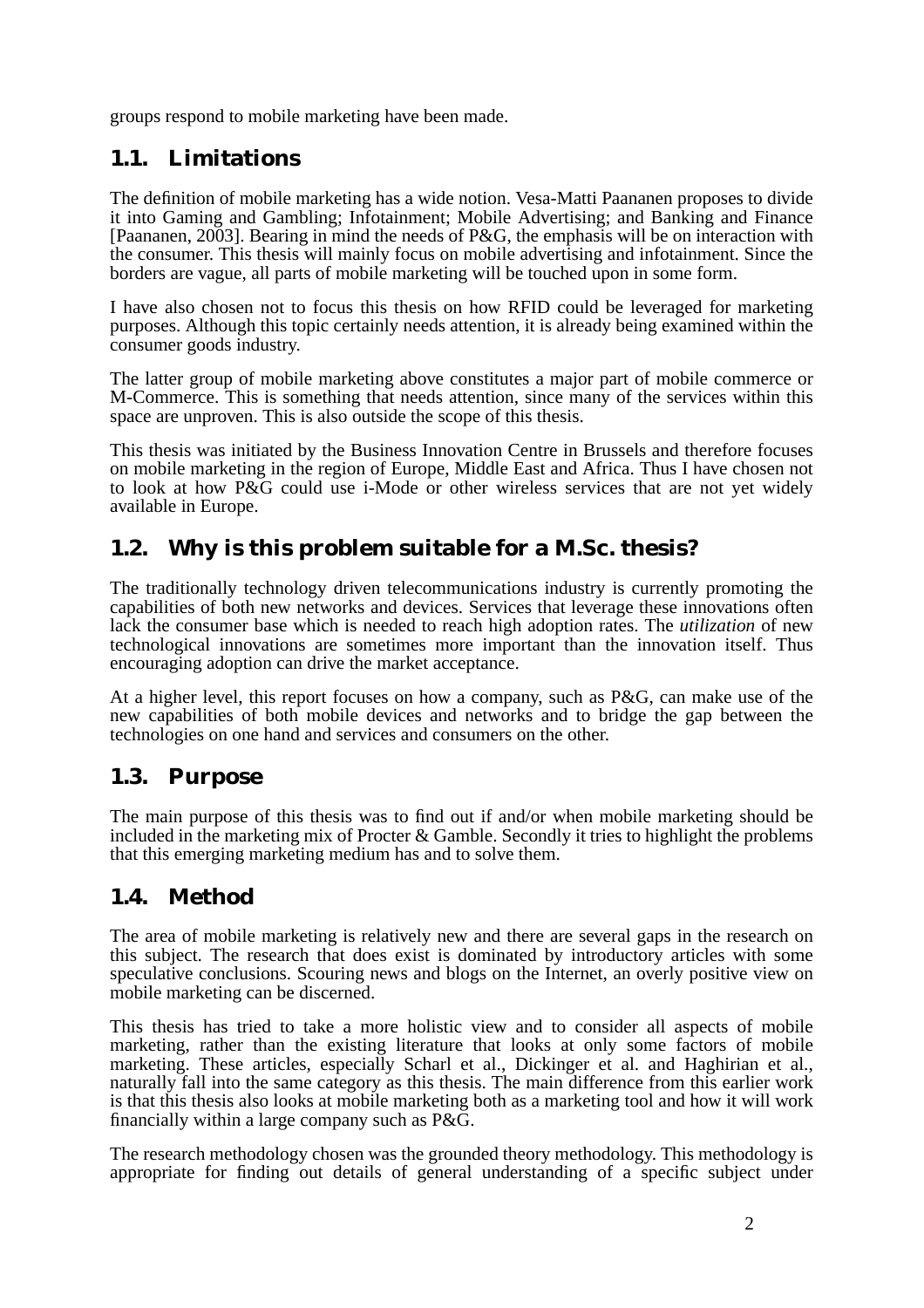investigation [Glaser et al., 1967, Strauss et al., 1998]. In this approach, theory is derived from empirical data that has been systematically gathered and analyzed through the research process [Strauss et al., 1998].

To gain an understanding of mobile marketing several articles were read. Known issues regarding mobile marketing were also gathered by talking to people and reading internal documents within Procter  $\&$  Gamble. A number of articles and books on the development of wireless technology and marketing were also studied. My knowledge base was formed based on this collection of articles, books, and interviews. This knowledge provided the basis for the proposed characteristics that will influence the success of mobile marketing.

It should be emphasized that this thesis is a pure exploratory study with no consumer behavior experiments.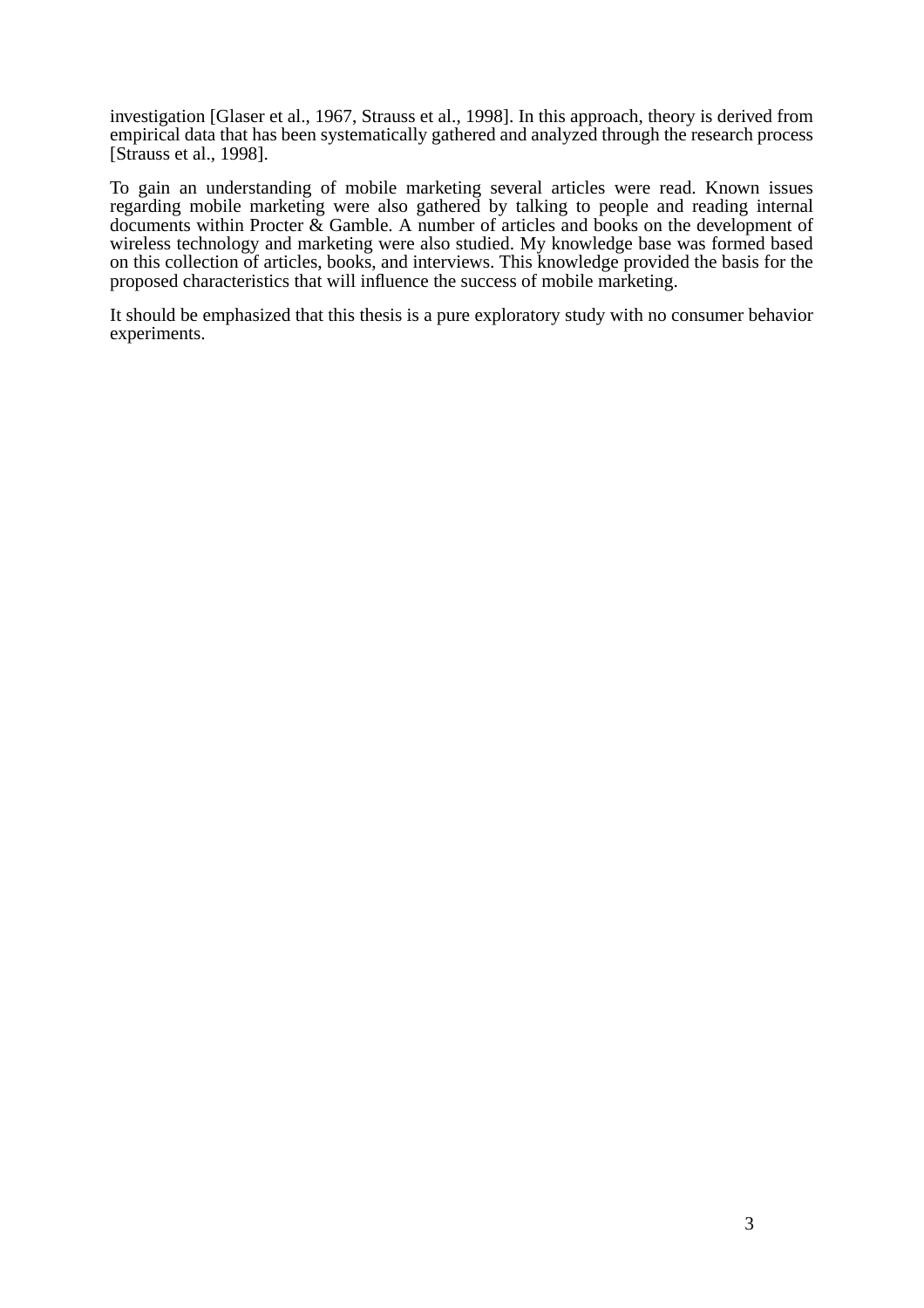# <span id="page-11-0"></span>**2. A Mobile Phone**

## <span id="page-11-1"></span>**2.1. The phones**

There is a plethora of different mobile devices on the market with various capabilities. The most common is the 2G/2.5G mobile phones; they support SMS, MMS, and usually WAP together with GPRS or a similar higher bandwidth connection with general Internet access. Additionally, there are phones that support Java 2 Platform Micro Edition [Sun Microsystems, Inc., 2005], Bluetooth, and phones with a built in camera. These phones comprise the most widely used phones. Recently 3G phones have begun to appear in the market. The most apparent difference to the end user is the higher bandwidth available for data transmission.

PDAs, which are simply small handheld PCs, usually have the ability to send and receive e-mail and to access the Internet, rather than just WAP sites. Generally they have a larger screen than mobile phones, which enables the user to surf regular Internet websites. The border between mobile phones and PDAs is blurring, which leads to handheld devices that merge phones and PDAs, i.e. smart phones. A smart phone is a mobile phone which has an operating system which enables the user to do simple (or semi-advanced) tasks which are comparable to the applications available on a PDA or PC.

## <span id="page-11-2"></span>**2.2. Market penetration**

The market penetration of mobile phones in Europe and Asia is greater than in the US [IT Facts, 2004]. In the 15 EU-countries (i.e. before the expansion), 81% of all households have at least one mobile phone subscription [Ipsos-INRA, 2004], 19% of these households have three or more subscriptions [Ipsos-INRA, 2004]. Figure 1 shows the penetration of mobile phones in selected countries in Europe. This can be compared with the US penetration of 58% [IT Facts, 2004]. The penetration in Europe seems to be almost indifferent to locality, since the penetration is 83%, 81%, 80% for metro, urban, and rural areas. A survey made in August 2003 in the UK [Oftel, 2003], indicated that 73% of all adults (aged 15+) used a mobile phone. There was only a small difference in usage between age groups 15-24 (89%), 25-34 (91%), 35-44 (85%).

In twenty of the largest European countries, more than 200 billion SMS messages are exchanged each month [Netsize, 2005]. According to the Mobinet survey [A.T Kearney/University of Cambridge, 2002] the penetration of SMS messaging is 71 %, with a penetration of 85 % in the age group  $0 - 24$  years and as mentioned in the introduction, this age group represents 60% of the text messages sent. The Mobinet survey also reveals that the acceptance of sending a premium SMS, i.e. micropayments via SMS, is still quite low in Europe compared to Japan [A.T. Kearney/University of Cambridge, 2002]. Only 7% said they often send premium SMS and 67% never sent them. Kavassalis et al. mentions that 90% of the SMS traffic is still person to person [Kavassalis et al., 2003].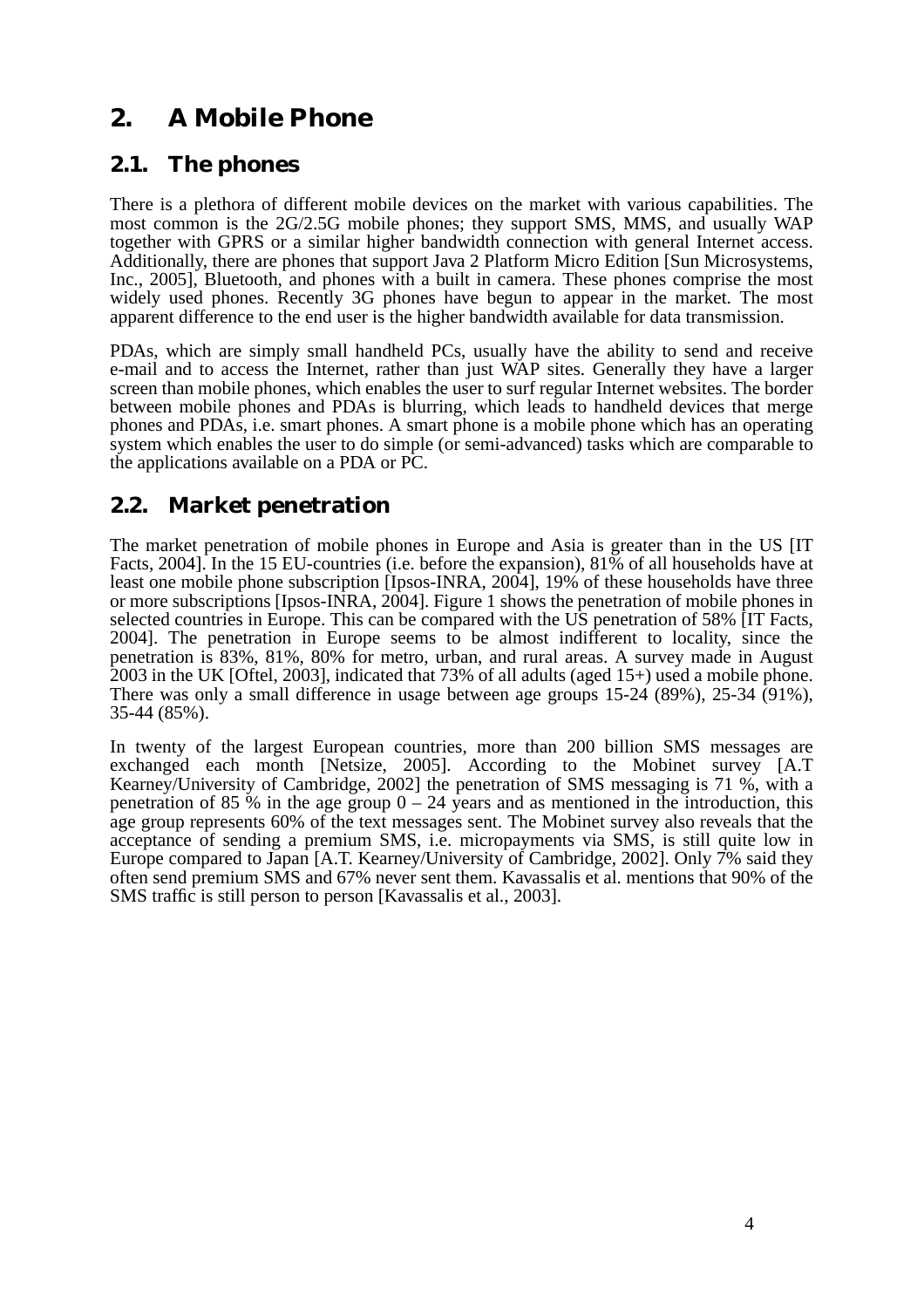

<span id="page-12-1"></span>Figure 1: Mobile phone penetration in European countries. (% of population equipped with a mobile phone) [Interact Mobile, 2005]

A more recent survey [A.T. Kearney/University of Cambridge, 2004] indicated that 20 % had a phone with a camera function and 47 % of European consumers used phones which could access the Internet. Of the owners of Internet enabled phones in Europe, 25 % of this number use the phone to gather information either by SMS or via the Internet and 6 % claim to use the mobile phone when paying for services or products. Another interesting fact is that 48 % of mobile users plan to upgrade to a new mobile phone in the next 12 months [A.T. Kearney/University of Cambridge, 2003]. This was confirmed by Thomas Fransson [Fransson, 2004] who says that virtually all mobile phones are upgraded within 24 months.

### <span id="page-12-0"></span>**2.3. Predictions of the future**

There is no doubt that the global market for mobile devices will continue to grow in the coming years. The ARC Group predicts that the global mobile handset market will expand by 16%, with consumers buying 561 million new mobiles over the course of 2004, up from 482.5 million in 2003 [ARC Group, 2004a]. This growth rate will gradually slow down over the next five years as the market saturates, despite this decline in growth, annual mobile phone sales are forecast to reach 767 million by 2009 [ARC Group, 2004a]. The ARC Group study also predicts that global handset sales will be buoyed by demand from key developing markets, namely Brazil, China, India, Mexico, and Russia where the market is **not** yet saturated.

The ARC Group also predicts that new features and capabilities will continue to drive the mobile handset market and will also increasingly exploit the potential of next generation data networks, such as GPRS, EDGE, and 3G. However, they do not expect 3G handset sales to pick up before 2006. In 2004 3G handsets were only 4% of total worldwide mobile handset sales, but the ARC Group forecasts this to rise to about one-third by 2009 [ARC Group, 2004a].

Consumers were expected to broaden their usage of mobile data services over the next twelve months [A.T. Kearney/University of Cambridge, 2004]. Mobile services in general are expected to be worth \$126bn worldwide by 2008, and will account for almost 20% of total mobile operator revenues [ARC Group, 2004b]. Mobile messaging will constitute two thirds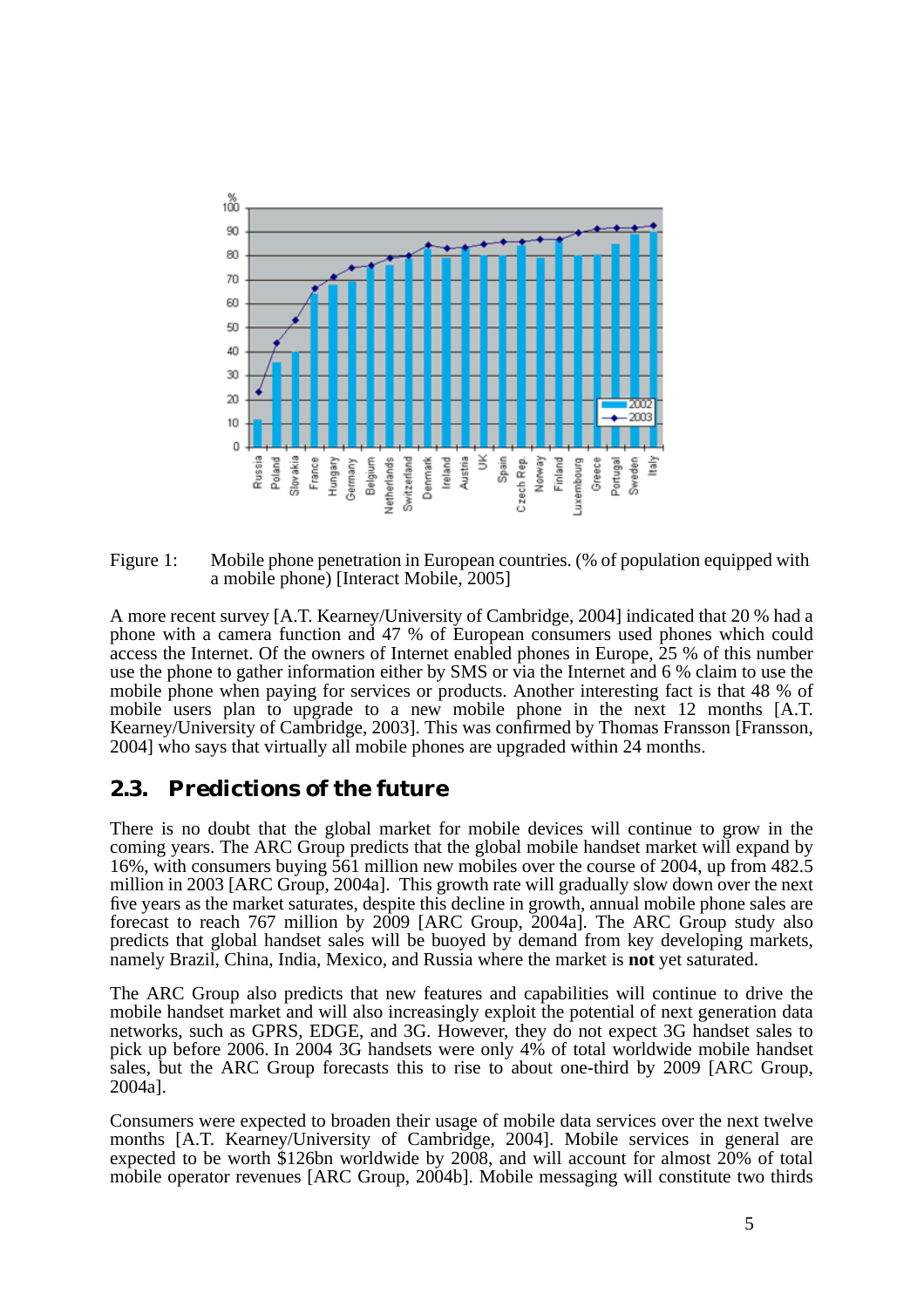of the total global services revenues. Entertainment and office applications will be the second and third largest revenue generators respectively.



<span id="page-13-0"></span>Figure 2: The capabilities of the hand-sets supporting the different wireless technologies. Adapted from www.UMTS-forum.org

Beyond 3G, 3.5G is emerging. The most apparent technology feature is a downlink data transfer speed of up to 8-10 Mbit/s. This technology is also seen as a natural evolution towards the fourth generation of mobile technology (4G). 4G along with providing high data transfer speeds will also implement the concept of being a pervasive network [Learn This, 2005], i.e., a network where the user can be simultaneously connected to several wireless access technologies and can seamlessly move between them [Wikipedia, 2005]. Figure 2 shows the capabilities of the different technologies.

Looking at these devices, Mark Lowentein of Mobile Ecosystem predicts better computational power, more storage, better sound and graphics, and continued improvements in display technology [Lowenstein, 2004]. This seems to be in line with the evolution of handsets up until now.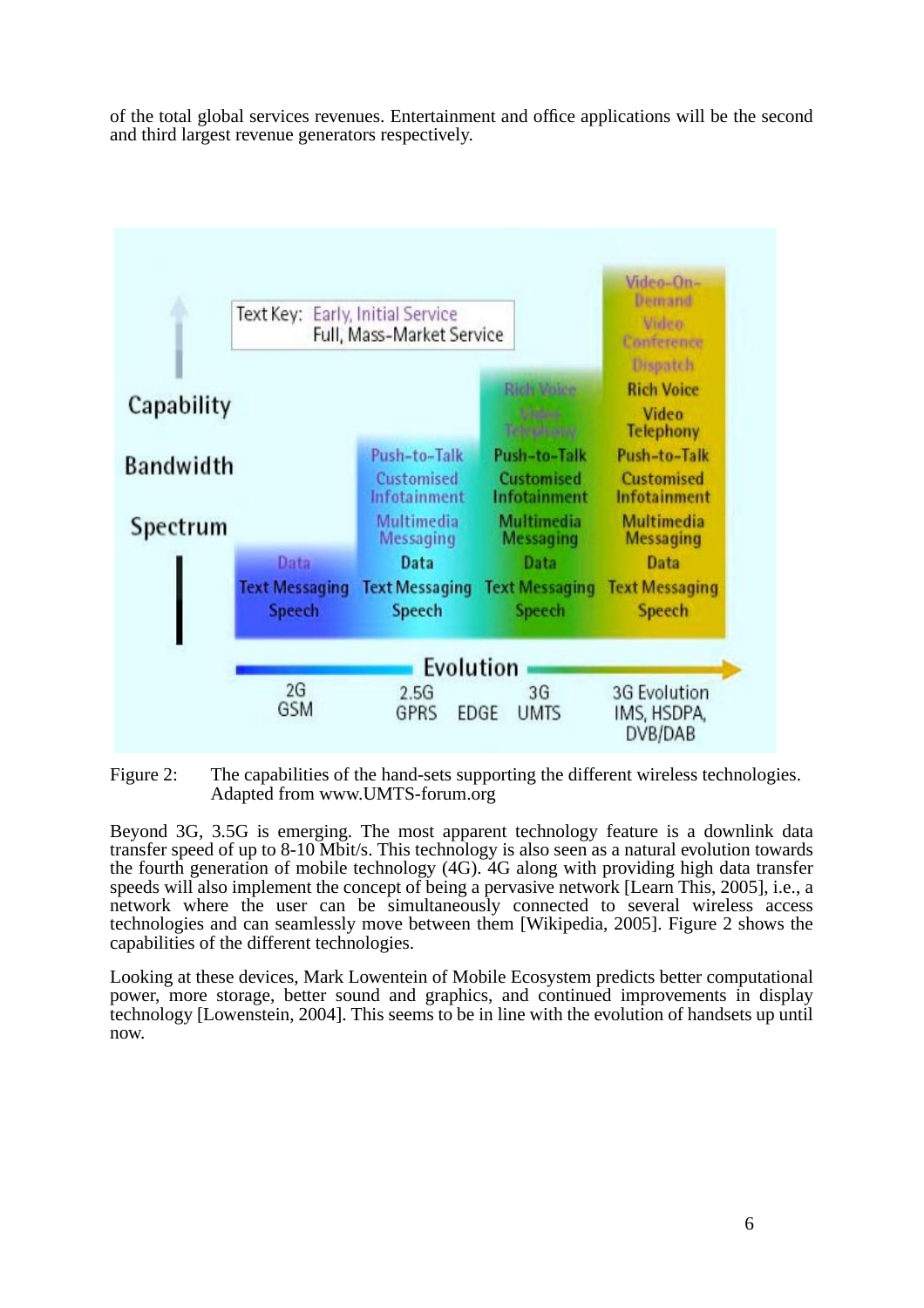# <span id="page-14-0"></span>**3. Marketing**

Marketing usually makes the difference between the success and failure for most consumer goods companies. It is the lifeblood of many companies. If a company produced a product that no one knew about, the company would be unlikely to survive. This is basically at the point where marketing comes in to play.

The American Marketing Association defines marketing as:

*"Marketing is an organizational function and a set of processes for creating, communicating and delivering value to customers and for managing customer relationships in ways that benefit the organization and its stakeholders."* [American Marketing Association, 2004]

Rather similar, Philip Kotler, one of the world's leading strategic marketers, defines marketing as:

"Marketing is a social and managerial process by which individuals and groups obtain what they need and want through creating, offering and exchanging products of value with others." [Kotler, 1997]

He continues to define the role of a *marketer* as someone who seeks one or more prospects who might engage in an exchange of values. This definition implies several major insights: (1) Marketers do not create needs; needs preexist marketers; (2) because a product provides a solution to a need, it means packaging a service. Thus a marketer's job is to promote the benefits or services built into a physical product rather than the product itself; (3) and marketers seek to elicit a behavioral response from another party [Kotler, 1997]. Remember that in the end the ultimate goal of marketing is to sell more and make a greater profit.

When looking at marketing on a more practical level, it can be seen as the profitable identification, attraction, acquisition, and retention of consumers. It is much more than advertising and promotion. It involves a thorough understanding of the market, from the product through the sale and the consumer relationship beyond the sale. [Hazard, 2005a]

## <span id="page-14-1"></span>**3.1. The Marketing Mix**

The major marketing management decisions can be classified into one of the following four categories, known as the 4 P's of marketing (product, price, place, and promotion) or the Marketing Mix [QuickMBA, 2004]. A company uses several different tools in their marketing strategy. Hence, these tools can be divided into four categories [Kotler, 1997]. Each P represents a group of marketing variables as shown below.

<span id="page-14-2"></span>

| <b>Product</b>  | <b>Price</b>     | Place            | Promotion          |
|-----------------|------------------|------------------|--------------------|
| Product variety | List price       | Sales promotion  | <b>Channels</b>    |
| Quality         | <b>Discounts</b> | Advertising      | Coverage           |
| Design          | Allowances       | Sales force      | <b>Assortments</b> |
| <b>Features</b> | Payment period   | Public relations | Locations          |
| Brand name      | Credit terms     | Direct marketing | Inventory          |
| Packaging       |                  |                  | <b>Transport</b>   |
| <b>Sizes</b>    |                  |                  |                    |
| <b>Services</b> |                  |                  |                    |
| Warranties      |                  |                  |                    |
| Returns         |                  |                  |                    |

**Table 1: The elements of the four Ps. [Kotler, 1997]**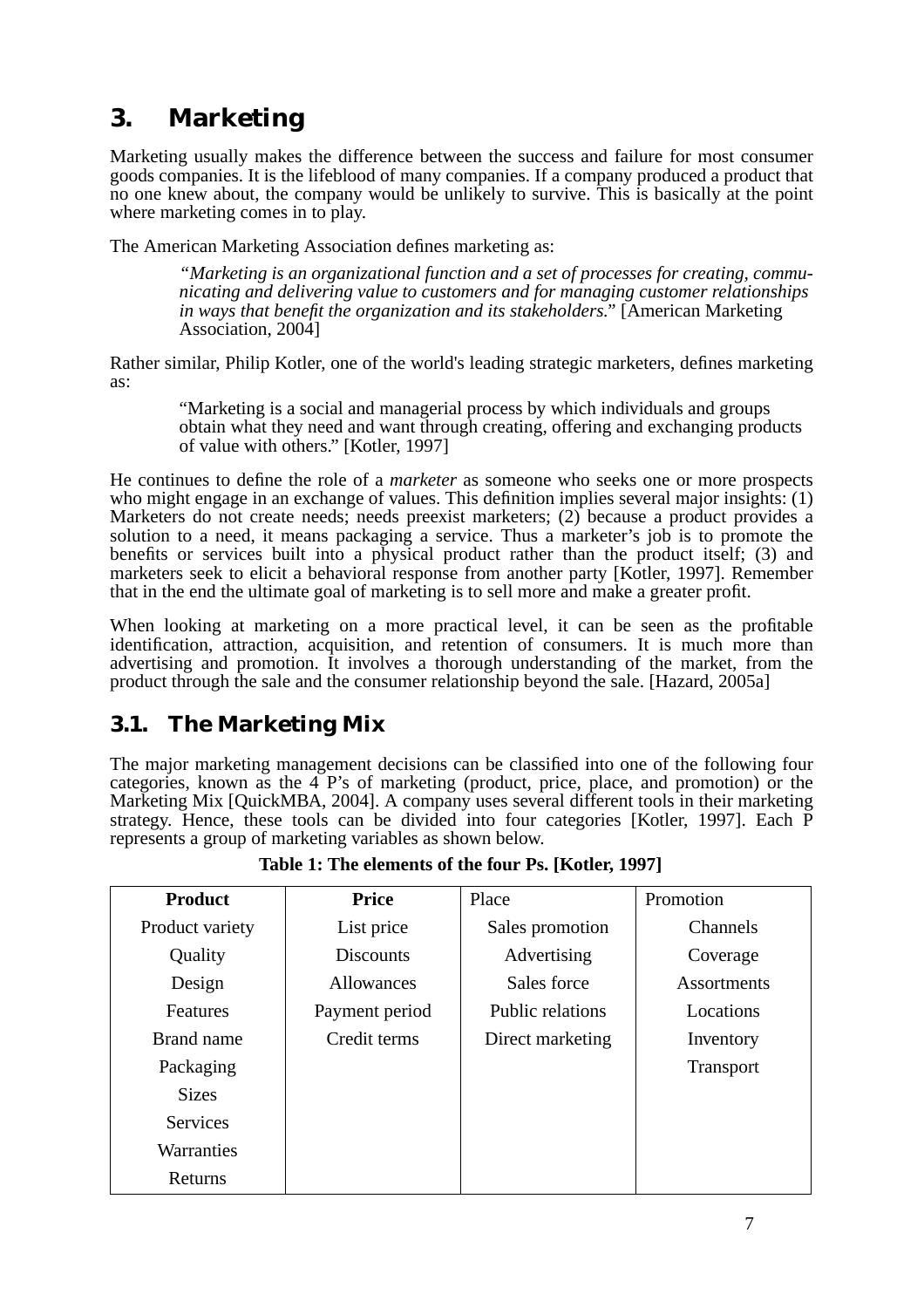Since the introduction of the first four Ps, four additional Ps have been added to the mix. They are, people, positioning, physical, and profit. *People* (or partners) includes internal retailers and distributors, consumers and staff. *Positioning* includes the tools for positioning the brand. *Physical* includes the resources of the company. Finally, *profit* describes how all the numbers come together (such as Return on Investment).

## <span id="page-15-0"></span>**3.2. Marketing Plan**

Before any actual marketing takes place, a marketing plan has to be created. A typical plan should always include as components: situation analysis, marketing strategy, sales forecast, and expense budget. This part of the thesis focuses on industry standard components adopted by P&G that have particular relevance in the mobile marketing context[Hazard, 2005b] .

For every brand in the P&G product line, strategies are defined for actions against the marketing Ps; this marketing plan is typically elaborated/re-evaluated yearly. Ideally, it results in a short list of key high-level actions which will meet both short term objectives, e.g. increasing volume, profit, and market share and long term objectives e.g. building brand equity. The marketing plan always includes a vision of where the brand should be and what measures should be taken to get there. Measurable key objectives should also be included together with a product description and a clear explanation of the competitive advantage of the product.

The marketing plan includes a careful mapping of the market. Defining *who* will buy the product, *how* it will be distributed and *who* are the competitors. These are some of the questions that **must** be answered. The target market is identified and analyzed in detail. The incentive that will be given to the consumer to buy this brand and not the competitors brand should be established. The value proposition for the consumer should be determined. The value proposition is not only the price of the product, but also the value of the consumer experience, e.g., how well some problem is solved or how much satisfaction was gained. This analysis is made with different tools and methodologies. The most important parts of the analysis are:

| <b>Market Research</b> | This includes desk research, quantitative research, and<br>qualitative research. The market can also be tested with isolated<br>launches of new products. |
|------------------------|-----------------------------------------------------------------------------------------------------------------------------------------------------------|
| <b>Market Analysis</b> | The market is analyzed, including information gathered about<br>market segmentation, market shares, trends, and competitor<br>analysis.                   |
| <b>SWOT Analysis</b>   | This includes deep analysis of the internal strengths and<br>weaknesses, together with external opportunities and threats.                                |

## <span id="page-15-1"></span>**3.3. Implementation Plan**

The implementation plan naturally follows the marketing plan. It refines the key actions at a more detailed level. It gives a clear description including many more details on timing and budget, as well as defining a review process to ensure that the plan delivers relative to the objectives of the marketing plan.

Marketing campaigns are said to meet certain marketing objectives, generally these are:

**Awareness** Creating interest in a brand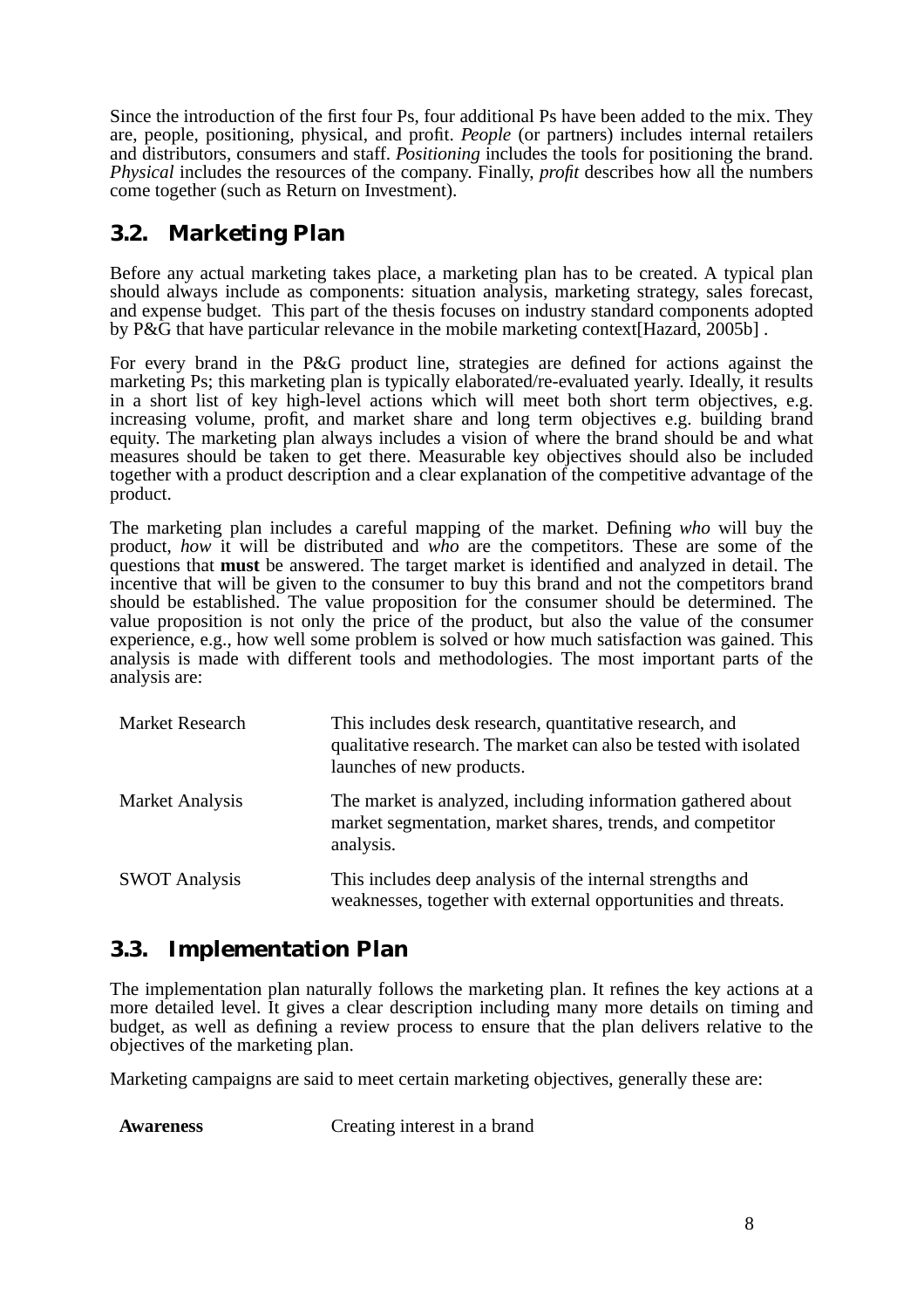| <b>Relationship Building</b> | Building a more intimate longer-term bond between the brand<br>and its individual consumers                                                                                                                                                                                                                                                                                                                                                                                                                                                                                                                                                                                                                                                                                                            |
|------------------------------|--------------------------------------------------------------------------------------------------------------------------------------------------------------------------------------------------------------------------------------------------------------------------------------------------------------------------------------------------------------------------------------------------------------------------------------------------------------------------------------------------------------------------------------------------------------------------------------------------------------------------------------------------------------------------------------------------------------------------------------------------------------------------------------------------------|
| <b>Trial</b>                 | Attract consumer to new products or persuade them to switch<br>from the competitors' brand                                                                                                                                                                                                                                                                                                                                                                                                                                                                                                                                                                                                                                                                                                             |
| <b>Volume</b>                | Increase consumption of the current consumers                                                                                                                                                                                                                                                                                                                                                                                                                                                                                                                                                                                                                                                                                                                                                          |
| Loyalty                      | Retain current consumers and avoiding churn                                                                                                                                                                                                                                                                                                                                                                                                                                                                                                                                                                                                                                                                                                                                                            |
| <b>Conversion/Sale</b>       | Converting potential consumers to <b>actual</b> consumers                                                                                                                                                                                                                                                                                                                                                                                                                                                                                                                                                                                                                                                                                                                                              |
| <b>Consumer Care</b>         | The non-selling interaction with current consumers                                                                                                                                                                                                                                                                                                                                                                                                                                                                                                                                                                                                                                                                                                                                                     |
| <b>Repeat Purchase</b>       | The purchase and use of a product on more than one occasion<br>by a particular customer                                                                                                                                                                                                                                                                                                                                                                                                                                                                                                                                                                                                                                                                                                                |
| <b>Line Extension</b>        | A product that is closely related to existing products, in the line,<br>but meeting different customer needs                                                                                                                                                                                                                                                                                                                                                                                                                                                                                                                                                                                                                                                                                           |
| <b>Cross-selling</b>         | Using a customer's buying history to select them for related<br>offers, e.g. a car alarm for new car buyers<br>These objectives are usually used in connection with a specific<br>marketing tool. The tools are qualified as excellent or poor tools<br>against particular objectives. Sophisticated consumer research<br>methods allow quantification of the 'performance' of those<br>tools. The decision to implement them comes from a ROI<br>analysis. This analysis consists of a comparison between the<br>cost of the marketing initiative and its return, when looking at<br>the extra volume sold and the profit made. The communication<br>channel should not be confused with the marketing tool,<br>especially when new channels and tools are introduced. A<br>typical channel would be: |
| <b>Media</b>                 | Television, magazines, display, etc.                                                                                                                                                                                                                                                                                                                                                                                                                                                                                                                                                                                                                                                                                                                                                                   |
| <b>Direct mail</b>           | Regular mass-mailing                                                                                                                                                                                                                                                                                                                                                                                                                                                                                                                                                                                                                                                                                                                                                                                   |
| <b>Interactive marketing</b> | Widely understood as Internet-based                                                                                                                                                                                                                                                                                                                                                                                                                                                                                                                                                                                                                                                                                                                                                                    |
| <b>Wireless networks</b>     | Using wireless technologies such as mobile wireless local area<br>networks (WLANs)                                                                                                                                                                                                                                                                                                                                                                                                                                                                                                                                                                                                                                                                                                                     |

It should be mentioned that campaigns can be cross-media and integrated into several channels and not limited to just one channel. A typical marketing tool would include:

- Advertising/delivering content,<br>• Free samples
- Free samples,
- Redeemable coupons,
- Sponsorships and PR events, and<br>• Promotions
- Promotions.

Each of the above tools and channels has its own weaknesses and strengths. While, for example, marketing through television reaches a massive audience all at once, the message can not be personalized (this disregarding innovations such as TiVo). On the other hand direct mail can become very personal, but it is costly if the aim is to reach as large a share of the potential consumers as television does. It is in this context the mobile channel comes into play. The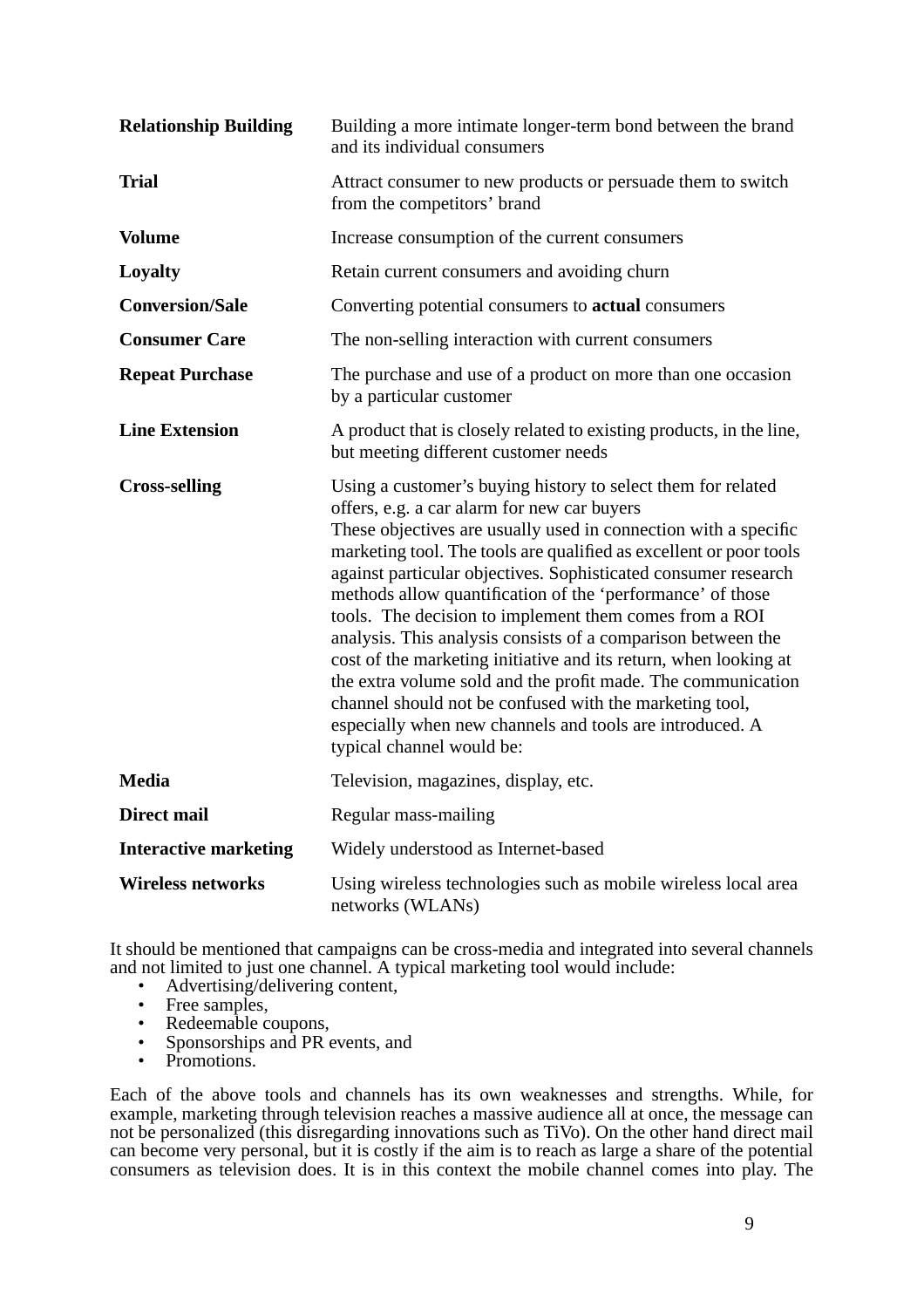premise of the mobile channel is that it has the potential to reach a massive audience, while still maintaining a personal relationship with the recipient.

## <span id="page-17-0"></span>**3.4. Marketing spending**

Most of the advertising budget is spent on the traditional media press, television, and direct mail (see figure 1). New media marketing only represented about 1 % of the total advertising spending in 2002 in the UK [Nester et al., 2003].



<span id="page-17-1"></span>Figure 3: Marketing spending [Nester et al., 2003]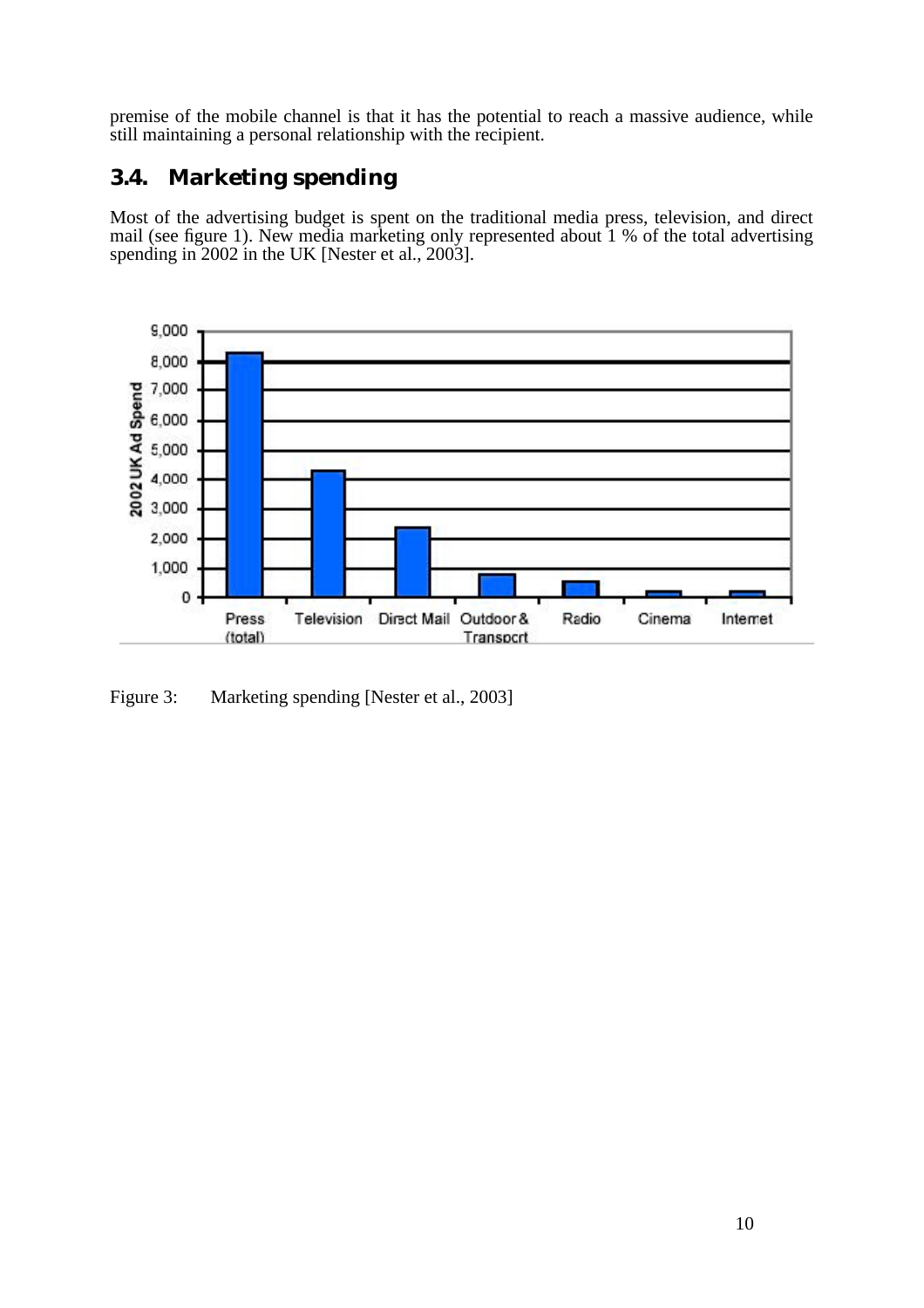# <span id="page-18-0"></span>**4. Mobile marketing**

### <span id="page-18-1"></span>**4.1. Introduction**

When the mobile channel emerged on a larger scale in the end of the 1990s marketers realized the potential early on. Together with some positioning technology it could have huge impact. The Starbucks scenario was born. In this scenario the potential Starbucks consumer would walk down the street with their mobile device in their pocket. When he/she passed the Starbucks café a message would be sent to that device containing a special "wireless offer", urging the consumer to enter the café and make a purchase. This scenario turned out to be unrealistic and will most likely not happen in the near future for several reasons. For instance this service will not be able to distinguish the man on the street from the driver of the car passing by. Starbucks and other companies would never risk tarnishing their good reputation on something that may not have a good effect and has the possibility to irritate their consumers. Although this scheme was scrapped, it still might have some potential if used with consumers that have explicitly *opted in* to the service.

The Mobile Marketing Alliance defines mobile marketing as "the use of the mobile medium as a communications and entertainment channel between a brand and an end-user. Mobile marketing is the only personal channel enabling spontaneous, direct, interactive and/or targeted communications, any time, any place." [Mobile Marketing Association, 2004a]

Although the above is perhaps a bit over optimistic in its view of mobile marketing, it is a definition that summarizes the special features that the mobile phone can add to marketing. Michael Becker president of iLoopMobile, an interactive mobile services company, gives another definition:

"Mobile marketing is the process by which the brands […] interact with the consumer through a mobile channel. Mobile marketing is an interactive channel; however, it does not stand alone. Mobile marketing uses traditional media to invite people to participate with the brand." [Park, 2004]

Yet another definition can be found in Dickinger et al.:

"[Mobile marketing is defined] as using interactive wireless media to provide customers with time and location sensitive, personalized information that promotes goods, services and ideas, thereby generating value for all stakeholders." [Dickinger et al., 2004]

A definition that summarizes the definitions mentioned above, together with general comments about mobile marketing in the press could be:

Mobile marketing is the marketing of products and services through the use of a mobile communication channel. It is a personal, time and location sensitive channel which can reach its intended audience instantaneously with direct, interactive, or targeted communication. Mobile marketing should always be used with the utmost care, so as not to compromise the integrity of the receivers of these messages. It is potentially a great new marketing tool, but it must always be integrated with other channels.

## <span id="page-18-2"></span>**4.2. Classification of mobile marketing**

Mobile marketing is a wide term which includes Gaming and Gambling, Infotainment, Banking and finance, and Mobile advertising [Paananen, 2003]. The mobile advertising part which includes regular marketing campaign, is the focus of this thesis in turn can be divided. An effort to classify mobile advertising was made by FirstPartner [Nester et al., 2003].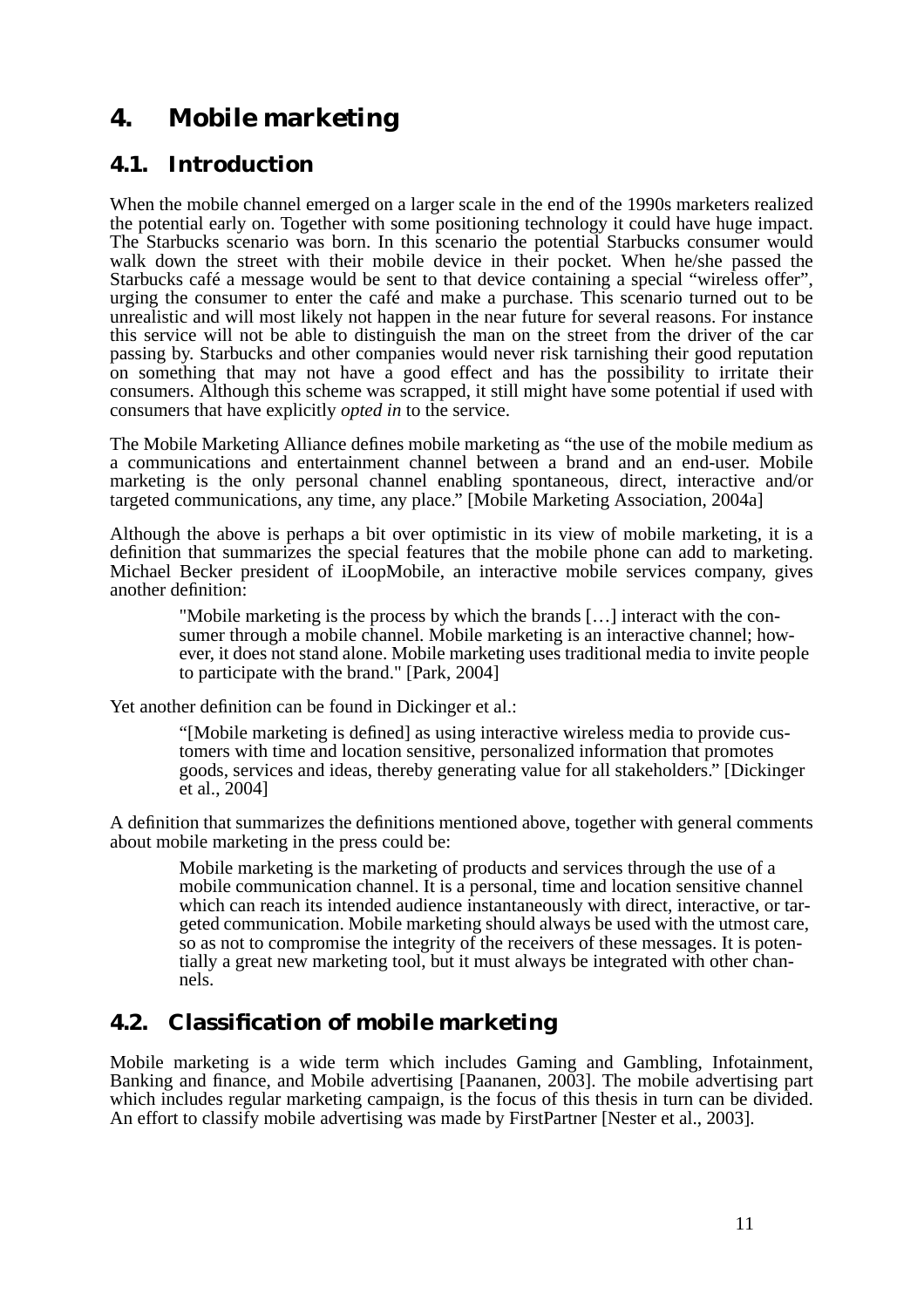| <b>Messaging based</b> | Marketing using SMS, MMS or Instant Messaging (for<br>instance, a single "Buy Pringles now!" message).                                     |
|------------------------|--------------------------------------------------------------------------------------------------------------------------------------------|
| <b>Browser based</b>   | Marketing using the "mobile Internet" using Internet enabled<br>phones, i-Modes or PDAs (for instance, smallerbanners on<br>WAP-sites).    |
| <b>Voice based</b>     | Marketing using voice communication ( <i>i.e.</i> regular or<br>automated telemarketing)                                                   |
| <b>Emerging</b>        | Current cutting edge campaign formats. Examples<br>include use of Java applications, voice mail marketing, and<br>location based services. |

Messaging based mobile marketing schemes can be further divided into two subcategories: push and pull [Carat Interactive, 2002].

| Push                      | Messages are <i>proactively</i> sent to the wireless users. Advertising<br>using push messaging should only be utilized in an established<br>relationship with a consumer who has given a clear and explicit<br>permission to participate.                                                              |
|---------------------------|---------------------------------------------------------------------------------------------------------------------------------------------------------------------------------------------------------------------------------------------------------------------------------------------------------|
| Pull                      | Messages are <i>retrieved</i> on the initiative of the consumer. The<br>information in the message is first and foremost content<br>valuable to the consumer. A promotional message is attached.<br>The campaigns that utilize mobile messaging can be divided<br>into four categories [Netsize, 2005]. |
| <b>Direct marketing</b>   | Product information and special offers can be sent for instance<br>via SMS to customers and prospective clients who have opted<br>in to receive such messages.                                                                                                                                          |
| <b>Special promotions</b> | Lets the consumers take part in competitions and win prizes.<br>For instance, when a new film hits the box office, an SMS<br>campaign could be launched allowing customers to win tickets<br>to the premiere.                                                                                           |
| <b>Viral marketing</b>    | Encourages consumers to forward promotional messages to<br>their friends, spreading information about a product                                                                                                                                                                                         |
| <b>On-pack promotions</b> | A mobile number is printed directly on packaging material and<br>customers are invited to send text messages to receive<br>information, give feedback, or take part in a competition.                                                                                                                   |

The above are perhaps the most common campaigns today, but new and innovative ways to use mobile marketing are emerging every month as the medium is being used more widely. From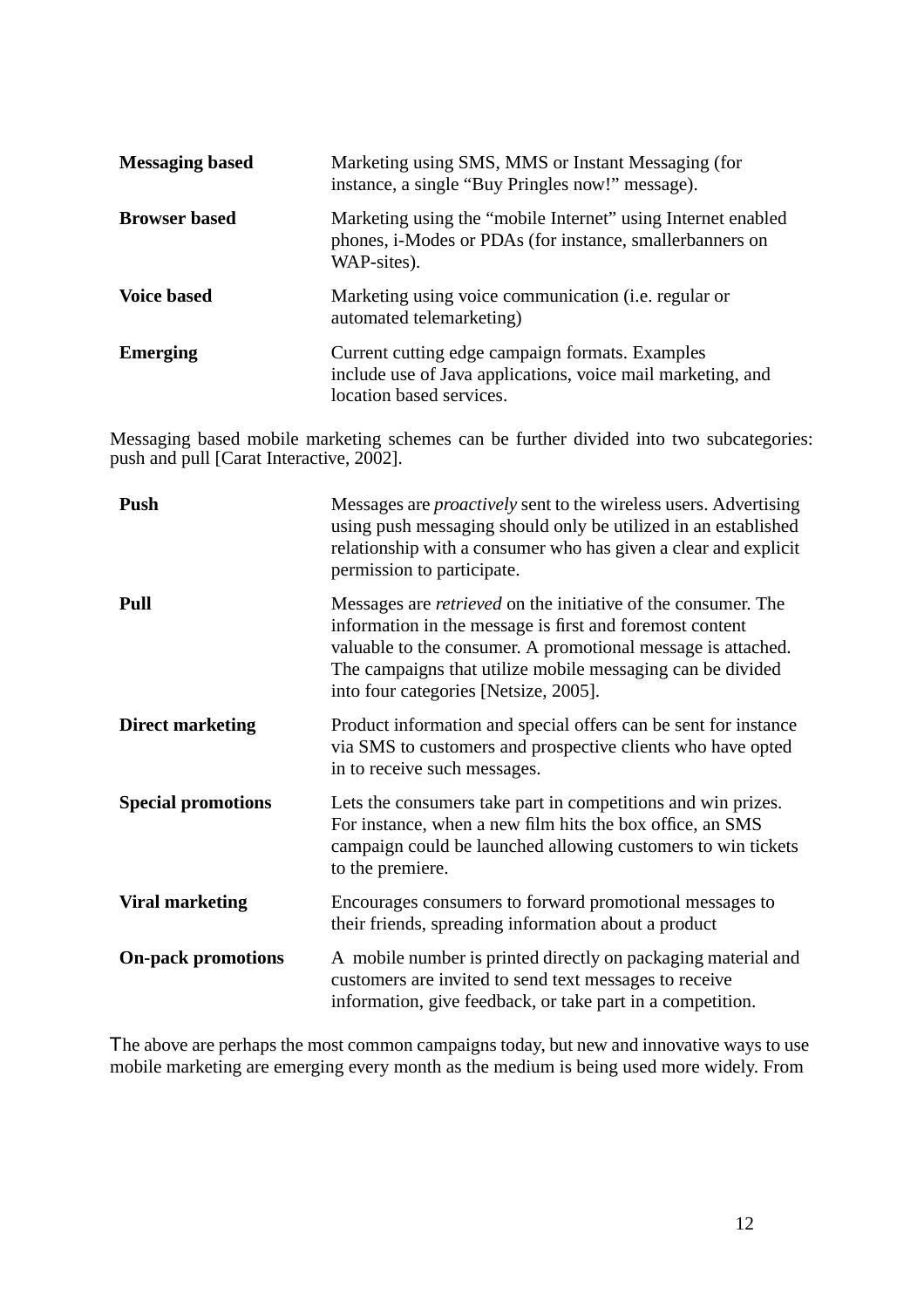an analysis of the case study compilation (see appendix A), another campaign classification can be made:.

| Advertisement                 | A classic advertisement, for instance promoting a brand or<br>event                                                                                     |
|-------------------------------|---------------------------------------------------------------------------------------------------------------------------------------------------------|
| <b>Value Added Service</b>    | A branded service giving a consumer value                                                                                                               |
| <b>Interaction</b>            | Interaction with a consumer which usually intends to establish<br>a relationship with the consumer                                                      |
| Voting or executing a<br>poll | Can be used to build a consumer database or to find out more<br>information about existing consumers                                                    |
| <b>Downloadables</b>          | A downloadable could be a promotional Java program,<br>wallpaper or ringtones.                                                                          |
| <b>Redeemables</b>            | For instance a code or coupon is sent digitally to the<br>consumers, which can be redeemed in the store.                                                |
| <b>Games</b>                  | A branded game, this blends in with two way interaction if used<br>with messaging. It also blends in with downloadables when<br>used as a Java program. |
| <b>Reminders</b>              | Alerts are sent to consumers reminding them of events or other<br>important information to the consumers.                                               |

## <span id="page-20-0"></span>**4.3. Mobile marketing compared to regular marketing**

The mobile channel is split into two categories: the personal communication channel and the nonpersonal communication channel [Kotler, 1997]. This means that the mobile channel can be both personal and nonpersonal. In its personal sense it can be a one-to-one individual and/or interactive marketing channel using voice or messaging as a means of communicating between two parties. This can still be personal even if it is computer to person. However, there is a need for a database and advanced interpretation tools, to mimic the communication of a person to person conversation.

In its nonpersonal sense, it is used as a one-to-many marketing channel without any personal contact or interaction. Kotler divides this category into three subcategories: media, atmospheres, and events. The mobile channel falls under the subcategory of media. Kotler divides this subcategory into print media (newspapers, magazines, direct mail), broadcast media (radio, television), electronic media (audiotape videotape, DVD, CD-ROM), and display media (billboards, signs, posters). Mobile marketing becomes a new division in this subcategory, since it can be seen as a mix of print, broadcast, and electronic media.

There are several unique features of the mobile channel. Until there is a paradigm shift in digital screen technology, the screen sizes of the mobile phones will stay small and limited. This decreases the usability of the mobile phone when compared to other interactive media such as the personal computer. The location of the mobile user will vary and in turn so will the consumer's needs. The same applies to the time sensitivity of the mobile communication. The needs of mobile customers will vary depending on when they are using these devices, since mobile communication takes place in real time, or near real time. Additionally, the mobile channel is almost always accessible. It offers immediate interaction on a level that cannot be compared to any other marketing media. The mobile devices are always with their owners, both when they are working and on their spare time.

Since the mobile phone is considered to be a highly personal device, the user need for mobile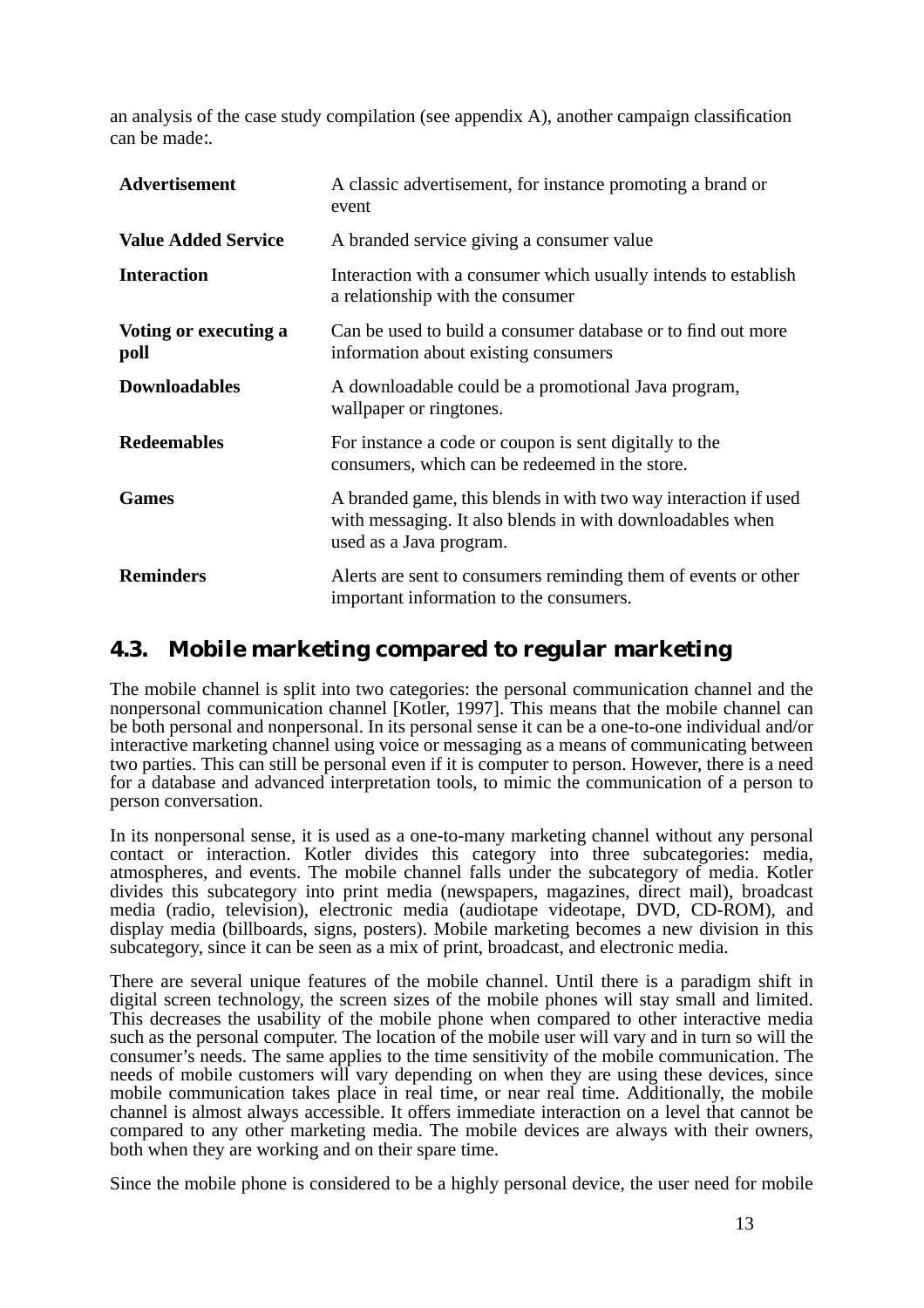personalization emerges [Camponovo et al., 2004]. If the users allow companies to use their mobile phones as a marketing channel directly to themselves, they will expect to receive a valuable service or offer in return. There is also an apparent risk of spam and a general distrust of marketing messages via the mobile phone [Camponovo et al., 2004]. This latter aspect is possibly decisive when it comes to the failure to accept the mobile channel as a part of the marketing mix. This will be elaborated on further in the analysis part.

It should also be mentioned that mobile marketing should not stand by itself. It should be integrated with the traditional media, when used as the main campaign media. This is due to several reasons which also will be expanded on in the analysis part.

## <span id="page-21-0"></span>**4.4. Mobile marketing in the marketing mix**

If we once again look at the marketing mix introduced above, we can see that mobile marketing can fit in below every P. The elements in bold in table 2 can be especially recognized by mobile marketing. The integration of mobile marketing in all four P's was also proposed by Dufft et al. [Dufft et al., 2003]. They claim that mobile marketing has to offer more than traditional marketing tools do, since without any value added to the product or service, it is unlikely to attract new customers.

When analyzing the literature, the governing idea is that mobile marketing should be integrated into the marketing mix similar to other elements such as television or public displays.

<span id="page-21-2"></span>

| <b>Product</b>    | <b>Price</b>      | <b>Place</b>            | <b>Promotion</b>   |
|-------------------|-------------------|-------------------------|--------------------|
| Product variety   | List price        | <b>Sales promotion</b>  | <b>Channels</b>    |
| Quality           | <b>Discounts</b>  | <b>Advertising</b>      | Coverage           |
| Design            | <b>Allowances</b> | Sales force             | <b>Assortments</b> |
| Features          | Payment period    | <b>Public relations</b> | <b>Locations</b>   |
| <b>Brand name</b> | Credit terms      | <b>Direct marketing</b> | Inventory          |
| Packaging         |                   |                         | <b>Transport</b>   |
| <b>Sizes</b>      |                   |                         |                    |
| <b>Services</b>   |                   |                         |                    |
| Warranties        |                   |                         |                    |
| Returns           |                   |                         |                    |

**Table 2: The elements of the four Ps considering mobile marketing based on [Kotler, 1997].**

## <span id="page-21-1"></span>**4.5. Laws and regulations**

Advertising companies, marketing agencies, and telecommunication operators are among those promoting rules and regulations for the mobile marketing market. To them much is at stake if this market were to be tainted by being viewed as the new way to spam consumers. The Mobile Marketing Association (MMA), an industry trade association for companies involved in mobile marketing and associated technologies, have produced a Code of Conduct document [Mobile Marketing Association, 2004b]. This document presents an extensive guide of how to conduct marketing using the mobile communication channel in a correct and legitimate fashion.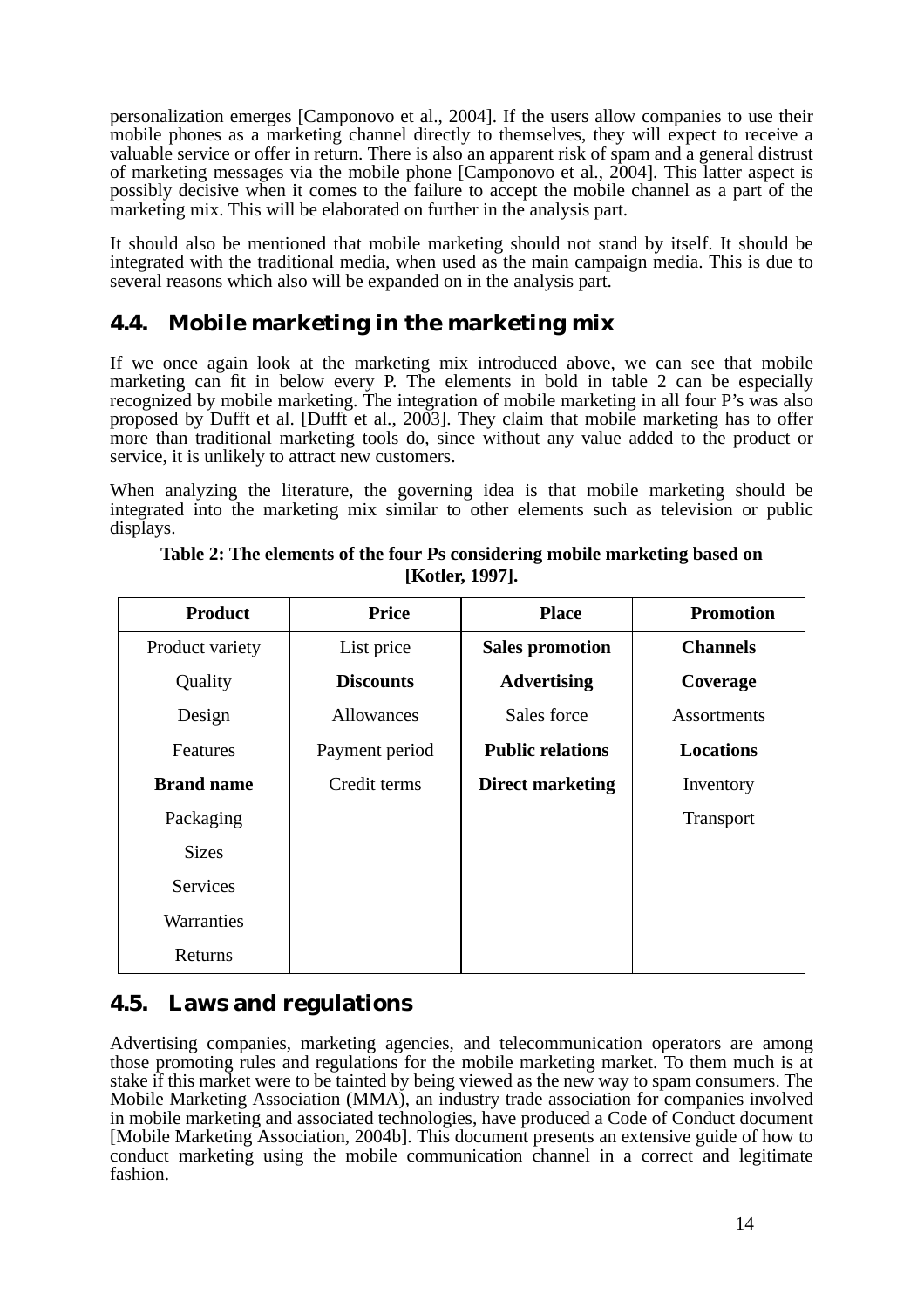To summarize the MMA Code of Conduct it can be broken down to the Six Cs of privacy [Park, 2004]:

| <b>Choice</b>          | Mobile marketing is acceptable only to consumers that opt-in to<br>receive it.                                      |
|------------------------|---------------------------------------------------------------------------------------------------------------------|
| Control                | Consumers who opt-in must have an easy way to opt-out of all<br>mobile marketing.                                   |
| <b>Constraint</b>      | Consumers should be able to set limitations on messages<br>received.                                                |
| <b>Customization</b>   | Analytical segmentation tools will help advertisers optimize<br>message volume, ROI, and relevancy to the consumer. |
| <b>Consideration</b>   | Consumers must perceive value in any mobile marketing<br>campaign.                                                  |
| <b>Confidentiality</b> | Privacy policies must be aligned between the carrier and the<br>brand.                                              |

Regulations vary between countries and between operators in Europe. This has led to the establishment of some ground rules from the EU in a working party document [Data Protection Working Party, 2004].

A range of rules exist to protect end-users, in particular to help them avoid being scammed and to prevent young people from using specific adult services. Some regulations also exist to make sure the advertising material is easily understandable and clear to the end-users. Some telecommunication operators have contributed ideas on how to make the mobile messages easier to read. Services must also be correctly delivered to end-users and guarantee a specific quality of service. If any questions or problems arise, a rapid response time is required. In this section some general rules which are common to most operators and countries will be presented. The following is based on a summary by Netsize [Netsize, 2005].

**Spam/unsolicited messages** To send messages to consumers, who have not opted in to receive messages, is strictly forbidden in all countries in Europe. This is also the strict opinion of the EU [Data Protection Working Party, 2004]. Whereas in the US opt-out is allowed, provided that users are given the possibility to refuse all subsequent messages [Camponovo et al., 2004]. The fact that mobile spamming is prohibited in Europe should not be seen as an obstruction, since **all** recent literature on the subject of mobile spamming comes to the conclusion that a mobile marketing campaign will lose its credibility if it does not originate with an opt-in [Barwise et al., 2002; Leppäniemi, 2004]. It should be noted that spam, or unsolicited commercial communications, is still a relatively rare phenomenon on mobile networks. This is first of all due to the fact that it costs to send messages on a mobile network and secondly the trace-back and security features of mobile networks make it easy to reveal the origin of the spam [GSM Europe, 2003].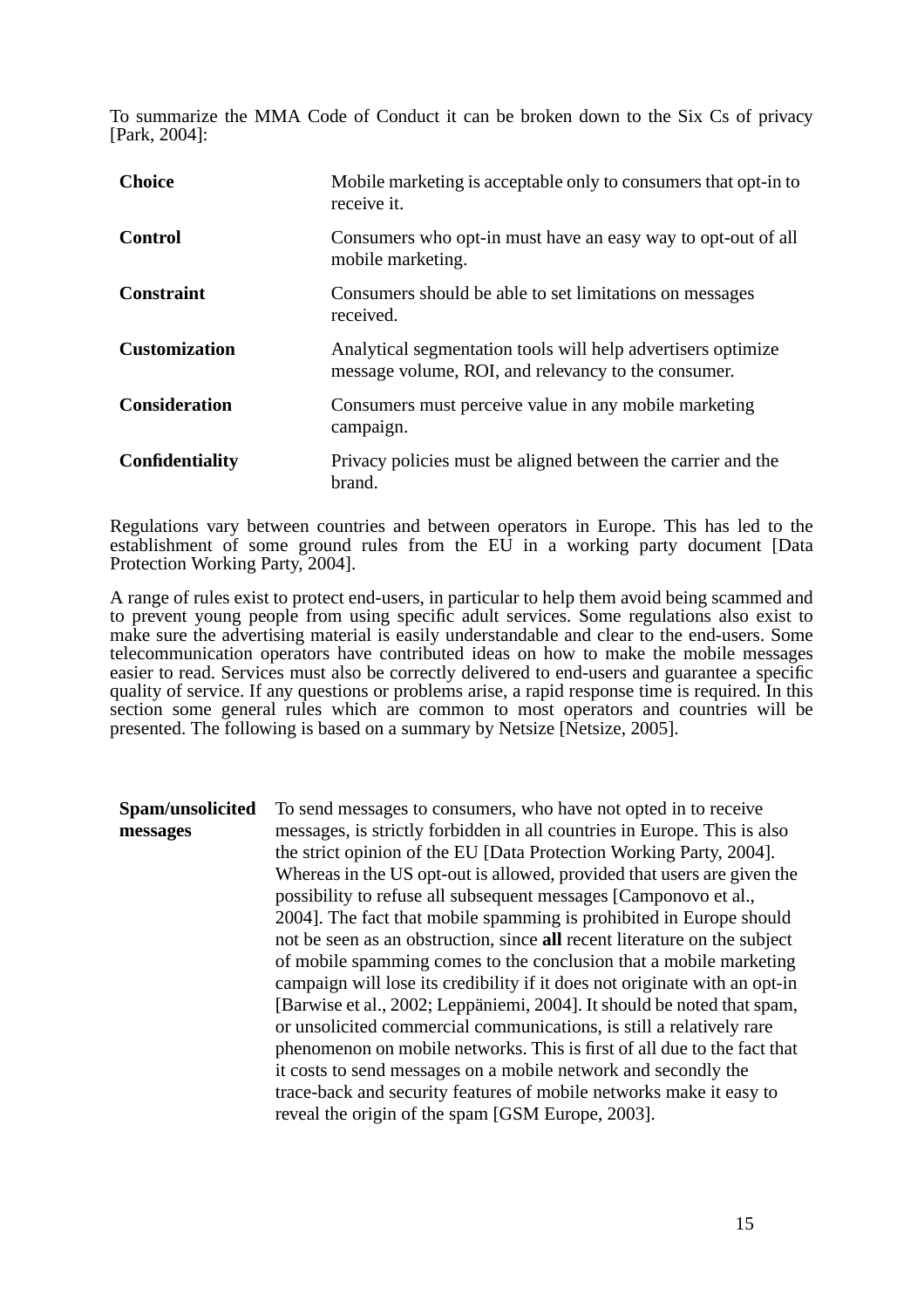| Subscription<br>services       | In some countries you can subscribe to a mobile service and receive<br>Premium messages on a regular basis. Operators can define a<br>maximum price for the messages and require the service provider to<br>follow a strict procedure to ensure that the customer has chosen to<br>subscribe to the service. The length of a subscription, its total price,<br>and the price per message must be clearly defined in all<br>advertisements. This information is often included in each message. In<br>some countries the end-users are even entitled to precise information<br>on how to cancel their subscription. |
|--------------------------------|--------------------------------------------------------------------------------------------------------------------------------------------------------------------------------------------------------------------------------------------------------------------------------------------------------------------------------------------------------------------------------------------------------------------------------------------------------------------------------------------------------------------------------------------------------------------------------------------------------------------|
| <b>Pricing</b>                 | Rules are in place to avoid the over-billing of some services. For<br>instance, in Portugal and Italy, a maximum price for logos and ring<br>tones is defined and in Norway an alert message is sent once the<br>end-user has received 10 Premium SMS.                                                                                                                                                                                                                                                                                                                                                             |
| <b>Service</b><br>definition   | This especially applies to adult services. In the UK, all adult services<br>are run on numbers starting with the digits 89. All adult services<br>should only be sent to end-users that have been proven to be over 18<br>years old [O2 (UK) Ltd, 2004]. In Germany, it is forbidden to promote<br>adult services in any media that targets young people.                                                                                                                                                                                                                                                          |
| Subscriber<br>privacy          | In some countries operators do not offer their customers mobile phone<br>numbers to the service providers. Instead, they send a dynamic code<br>called MSISDN that maps to a real phone number, but is only valid for<br>a short period of time.                                                                                                                                                                                                                                                                                                                                                                   |
| Mandatory<br>information       | Critical information such as pricing, short codes, and service provider<br>contact details is mandatory in most countries.                                                                                                                                                                                                                                                                                                                                                                                                                                                                                         |
| <b>Advertising</b><br>layout   | Some operators predefine the size and font of ads, and even the<br>placement of critical information.                                                                                                                                                                                                                                                                                                                                                                                                                                                                                                              |
| <b>Customer</b> care           | Whether by phone, email, SMS, or website, end-users need an efficient<br>support system that can respond to complaints, inquiries, and billing<br>issues.                                                                                                                                                                                                                                                                                                                                                                                                                                                          |
| <b>Service</b><br>availability | Some operators require guaranteed service availability, so that end<br>users can access services any time, anywhere.                                                                                                                                                                                                                                                                                                                                                                                                                                                                                               |
| <b>Delivery</b><br>guarantee   | In some countries operators require that messages be sent within a<br>certain time span from the moment of receiving an end-user request.                                                                                                                                                                                                                                                                                                                                                                                                                                                                          |

These rules should not necessarily be seen as constraints. Rather they make it easier to understand services and reassure the end-users, who in turn will be more likely to use the service again, or use these services with greater frequency. The rules bring a much needed transparency to the market, even though they do impose certain limits.

## <span id="page-23-0"></span>**4.6. The Mobile Marketing Value Chain**

In 2003 the mobile marketing industry was worth about £38 million (about \$70 million) [Gelenbe, 2003]. In a conservative estimation of mobile marketing spending in 2005 this had risen to \$115 million [eMarketer, 2005]. This later estimation predicts the total spending will be over \$250 million in 2009.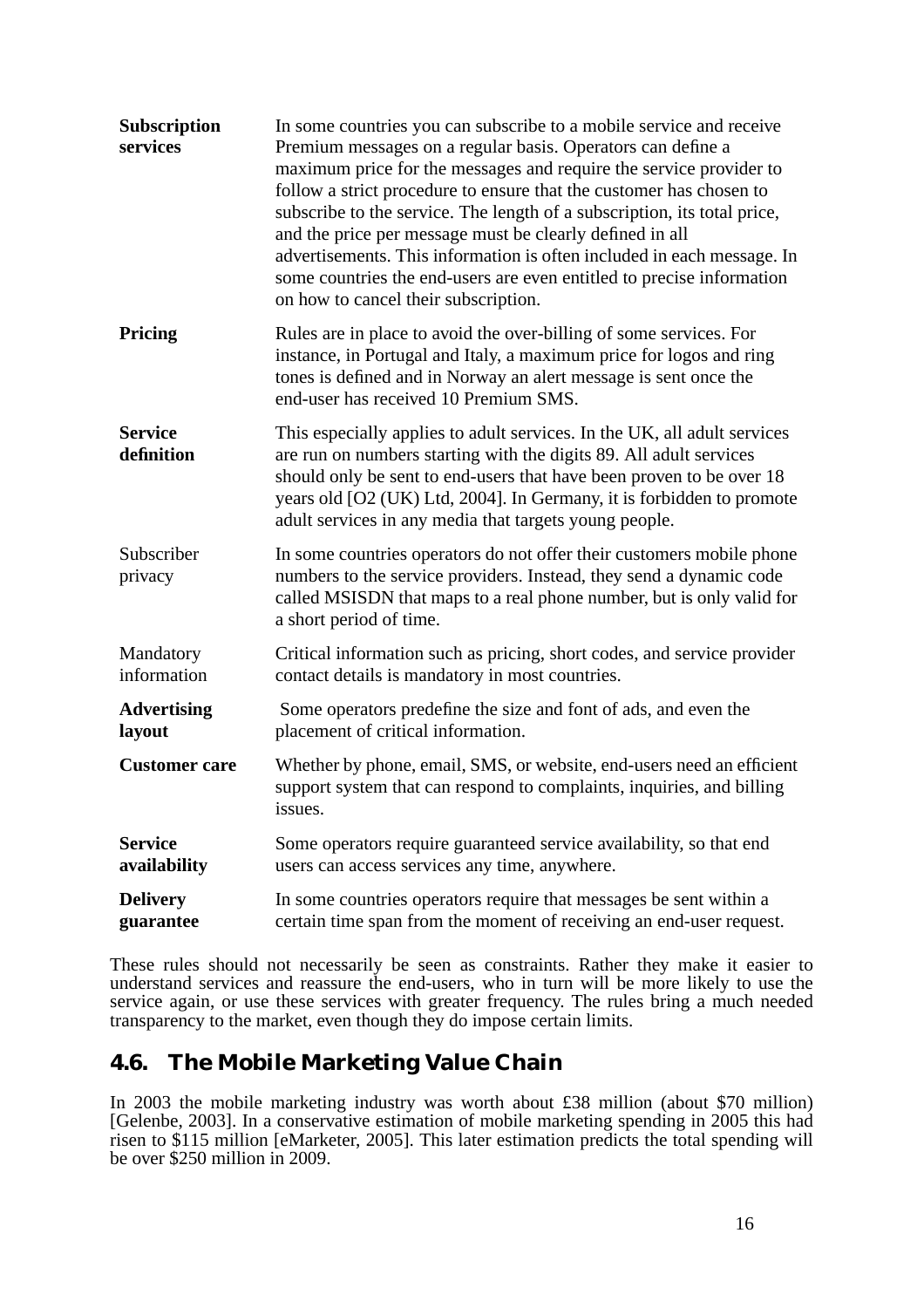Looking at mobile marketing in practice, there are a several different types of business models and specialist companies. According to Pamir Gelenbe, three main types of companies can be discerned [Gelenbe, 2003]. There is the typical mobile marketing agency which specializes in the creative parts of a mobile marketing campaign. This can also be a branch of a traditional marketing agency specializing in mobile marketing. All the technical issues of the campaign are outsourced, but still managed by the agency. Then there is the full service mobile marketing specialist. These specialists offer a "packaged deal" which includes all parts of the mobile marketing value chain, including both creative production and technology provision. This company tends to be a niche player focusing only on mobile marketing. Lastly there is the gateway company. This company offers direct connections to mobile network operators spanning the borders of many countries. They usually handle campaigns that are large in magnitude and at the same time quite simplistic. These gateway companies main revenue come from messaging costs.

The main actors in the mobile marketing value chain are the advertising companies, the mobile marketing companies, the traditional advertising agencies, the telecommunication operators, the technology providers, and the consumers. The brand company, such as P&G, that initiates the marketing is maybe the most important actor in this value chain. The revenue that flows through the value chain is based mainly on payments that the brand companies make to the mobile marketing companies for implementation of a mobile marketing campaign.



<span id="page-24-0"></span>The mobile marketing value chain currently quite fragmented. One example adapted from Figure 4: The mobile marketing value chain [Nester et al., 2003]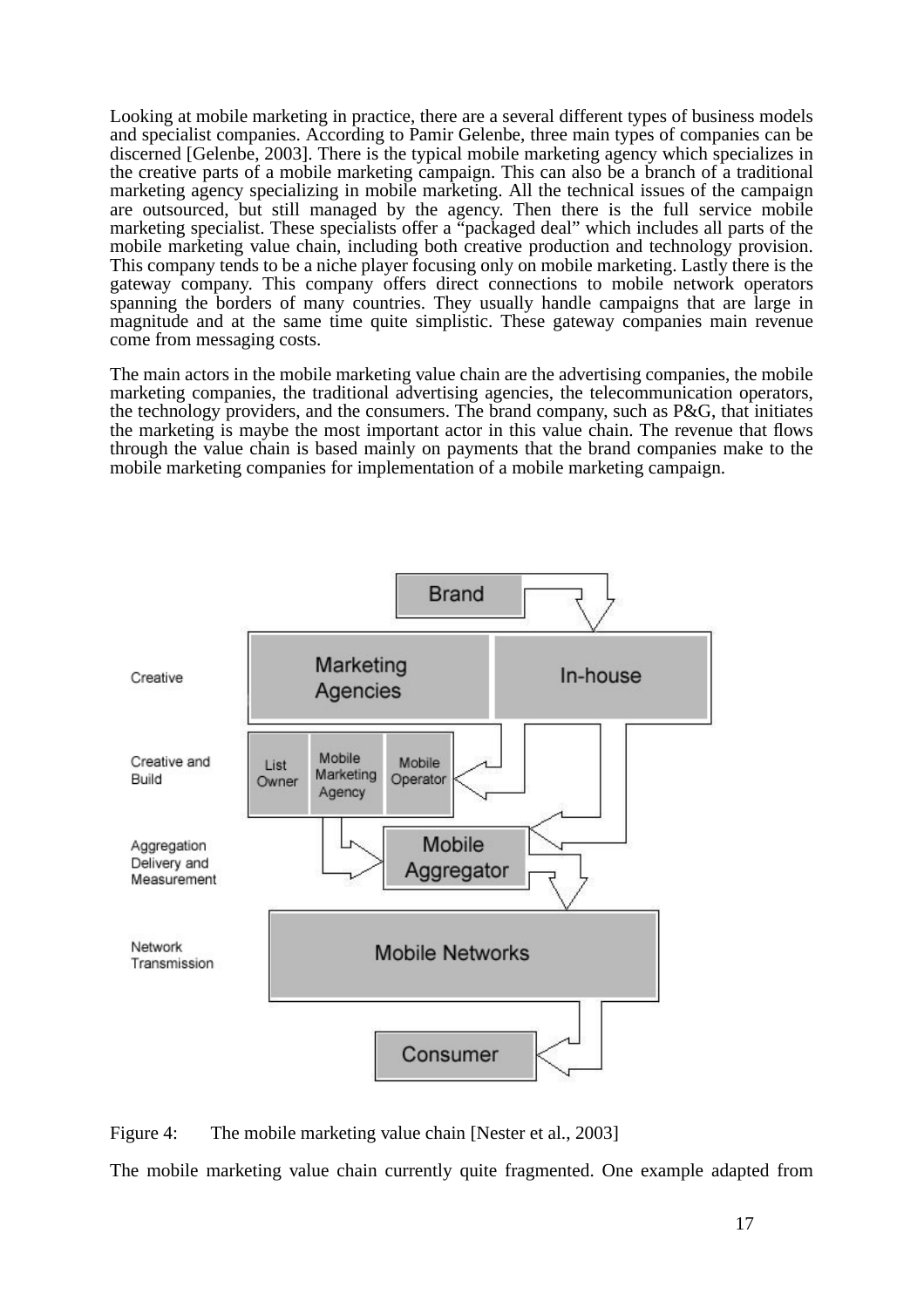Nester et al. 2003, of the value chain is shown in figure 2. A more abstract view of the value chain is created by Leppäniemi et al [Leppäniemi, 2004]. This model tries to provide a deeper understanding of the factors that are critical to the value chain creation (see figure 3). The basic idea of the 5C model is that each C adds value in the mobile marketing value chain.



<span id="page-25-0"></span>Figure 5: The 5C model of mobile advertising value chain

The 5C model explained:

**Content** is a key factor in creating a mobile service that attracts the users and keeps them coming back.

**Cross-media marketing** is necessary as mobile media does not work alone, but needs traditional media in order to thrive [SkyGo Inc, 2001]. This means that it needs other media to receive opt-ins to the mobile campaign. Traditional media can also supply some legitimacy, since mobile advertising is still considered new and is sometimes somewhat distrusted.

**Campaign management** technology enables campaign execution and analyzing.

The **customer database** refers to the fact that mobile marketing is permission based and a database of customer opt-ins is required.

**Carrier cooperation** proposes that mobile marketing companies should partner with network operators or other communication provider (e.g. SMS aggregator) to deliver effective marketing to their customers.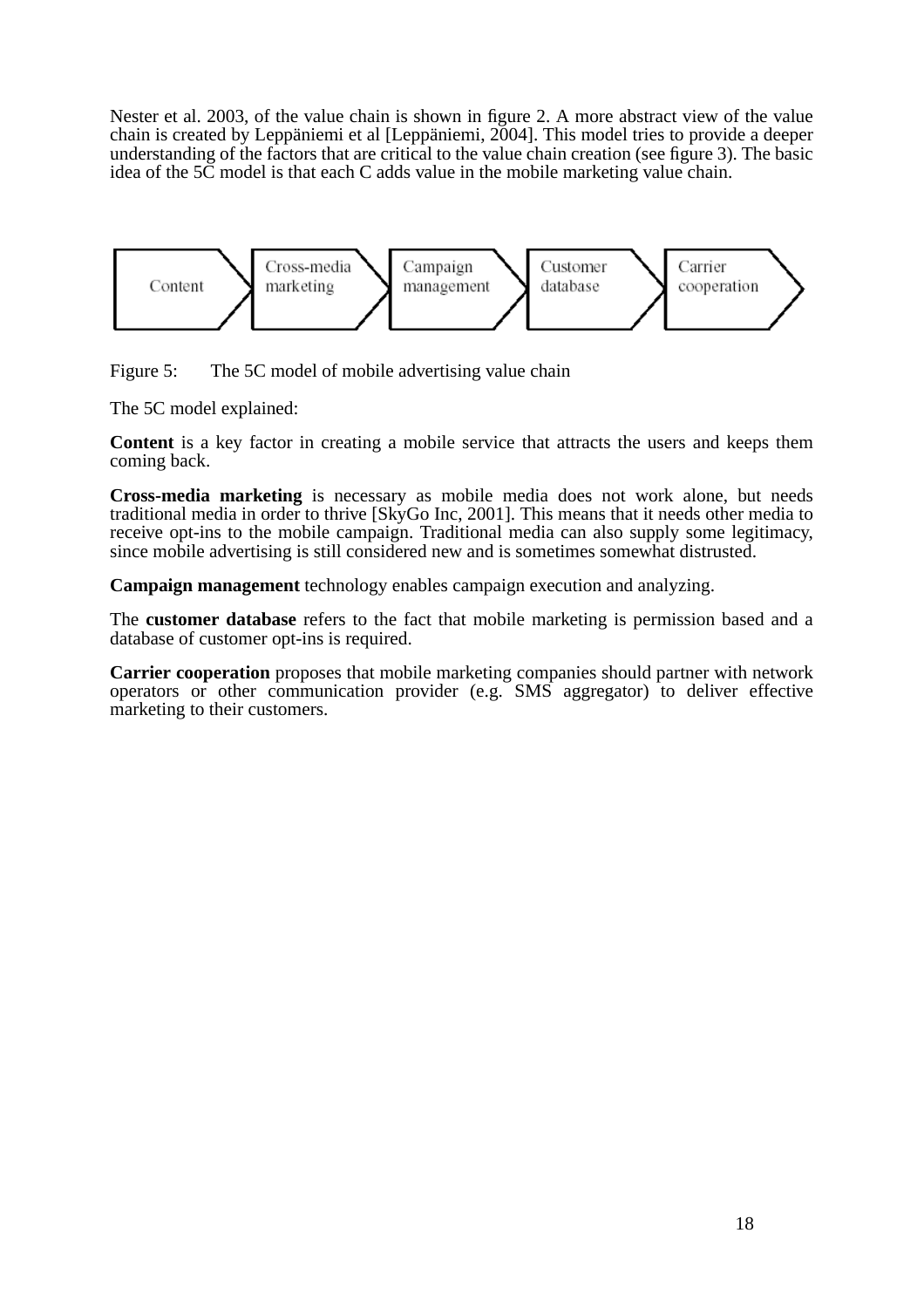# <span id="page-26-0"></span>**5. The Fast Moving Consumer Goods Market**

### <span id="page-26-1"></span>**5.1. Introduction**

The fast moving consumer goods (FMCG) companies operate in a low profit-margin business, because this market is extremely competitive. Smaller companies tend to specialize in production of a specific category of products (meat, dairy, or bakery goods, as well as detergents, body care products, and cosmetics). A few global giants such as, Procter & Gamble and Unilever produce many brands, but those brands fall into self-contained categories as well. Thus, the market is not really one market; but rather it is a collection of markets with many different types of products, processes, and requirements. Each "category" has unique issues and needs [Invensys, 2002]. The products that are sold in this market are usually low cost products that require low involvement from the purchases. The products are in most cases purchased for immediate consumption/use. With the low intrinsically margins to make a profit large volumes have to be sold, or more accurate – the large volumes allow for the low margins.

## <span id="page-26-2"></span>**5.2. P&G in the FMCG market**

Procter & Gamble markets over 300 different brands to over 5 billion people in 140 countries. In 2004 the turnover of P&G went up by 19% from the previous year to over \$51 billion. P&G's core businesses are Baby Care, Fabric Care, Feminine Care, and Hair Care. These are categories in which  $P\&G$  is #1 in global sales and #1 in global market share. Within these global business units, brands like Pampers, Ariel, Always, and Herbal Essences are marketed. Together, these core businesses generate more than half of the company's total profits [Procter & Gamble, 2004]. Currently P&G markets 16 separate billion dollar brands, up from 10 just four years ago. The latest addition to this group is the Actonel and Head & Shoulders brand. P&G recently announced a tentative agreement to purchase Gillette. P&G has a world-class global research and development organization, but much of P&G's success comes down to the company's sharp understanding of the consumer needs.

From a global viewpoint Unilever is P&G's biggest competitor. In the US Kimberly-Clark and Johnson & Johnson are also strong. Henkel and Nestlé are the main competitors in Europe and in the Asian market Kao is the most prominent competitor. In the Beauty business, French l'Oréal is P&G's biggest competitor.

P&G spends about \$5.5 billion on marketing [Marketing Association of Pakistan, 2005] with about 80 % of that budget spent on traditional media, mostly television. New media marketing (sometimes referred to interactive marketing), such as e-marketing and to a smaller extent mobile marketing, account for around 5 % of the marketing budget [Tong-Strömberg, 2005]. Notable is that 90% of the P&G consumers are women.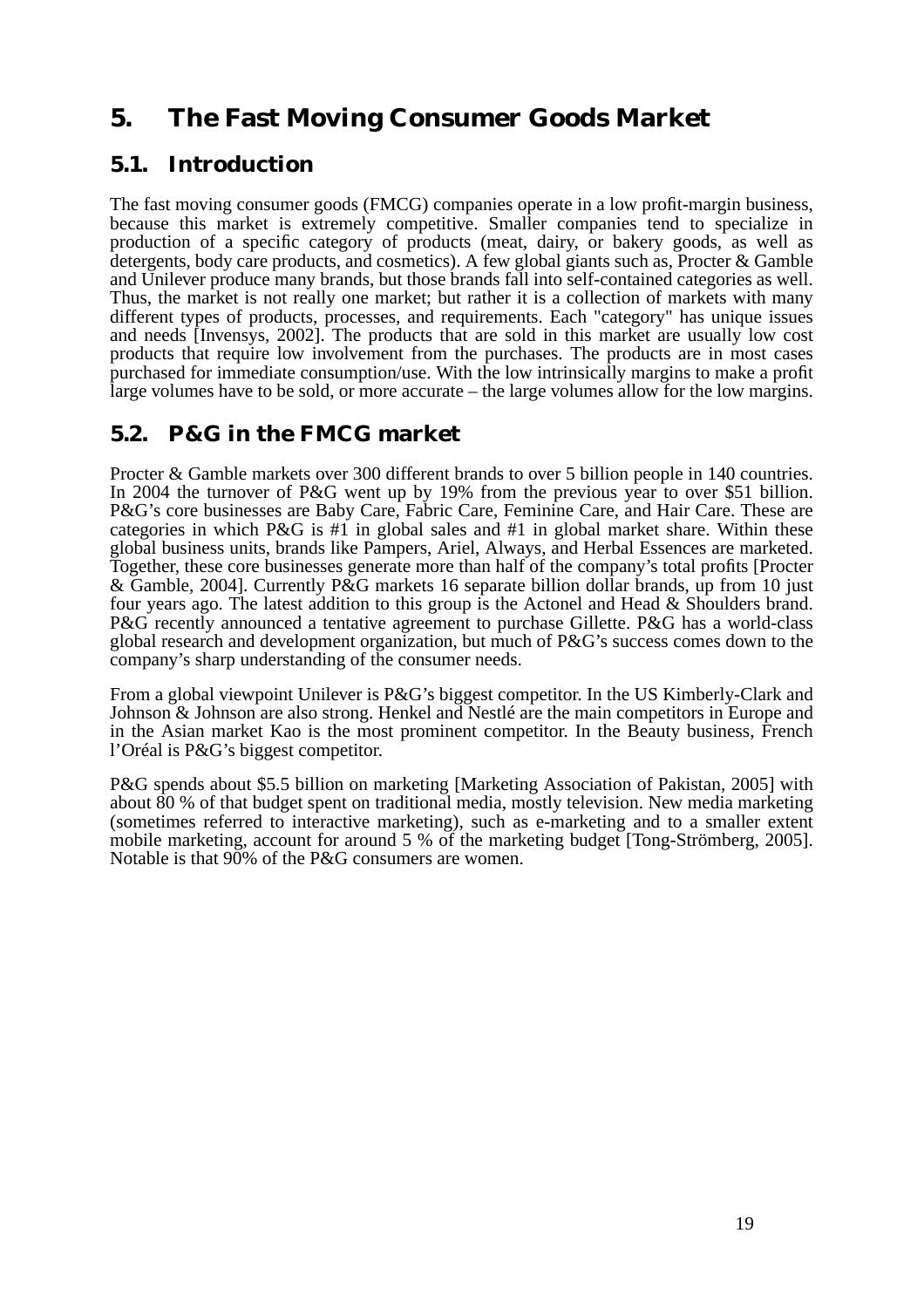# <span id="page-27-0"></span>**6. Analysis**

## <span id="page-27-1"></span>**6.1. Introduction**

As mentioned in the introduction, mobile marketing is not currently included in the marketing mix of the Procter & Gamble Company. Some experimental campaigns have been conducted, but there is still some hesitation as to the actual value and reliability of the mobile channel when used for marketing purposes.

An analysis of the literature reviewed, shows that there are several different characteristics which clearly affect the success of mobile marketing. These characteristics mainly take the form of either *opportunities* or *threats*. This thesis will try to classify these characteristics and to see if the threats can be tackled and the opportunities can be utilized. An attempt is also made to see how the current state of these factors will be affected and in the near future. Seven influencing factors can be distinguished divided into three categories.



<span id="page-27-3"></span>Figure 6: The influencing factors of the success of mobile marketing

## <span id="page-27-2"></span>**6.2. Communication Design**

The mobile channel is unique and the communication with the consumer differs significantly from regular mass-marketing media. The main characteristic that identifies the uniqueness of the mobile phone is the way the mobile phone is seen as a personal communication tool. Also when looking at advertising using messages, either entertainment value or the informative value of the message is essential. Interesting content that is relevant and fun is one of the most important things people want. One goal of marketing is to make the consumers feel compelled to buy. This is not done by bombarding them with advertising campaigns, but by understanding a specific target segment of the market and creating the service or campaign that appeals to that specific target group [Modisette, 2004]. Infotainment (information and entertainment) can be such content. Consumer research indicates that if companies can deliver services or products quickly, simply, and at a good price, then consumers will invest in information and entertainment services from these companies [Modisette, 2004]. But as Roger Park of iMediaConnection says, you always have to look at the needs of the consumers - "Consumers are receptive to mobile marketing when they are presented with fun and engaging campaigns, and particularly when marketers are aware of, and address, their concerns" [Park, 2004].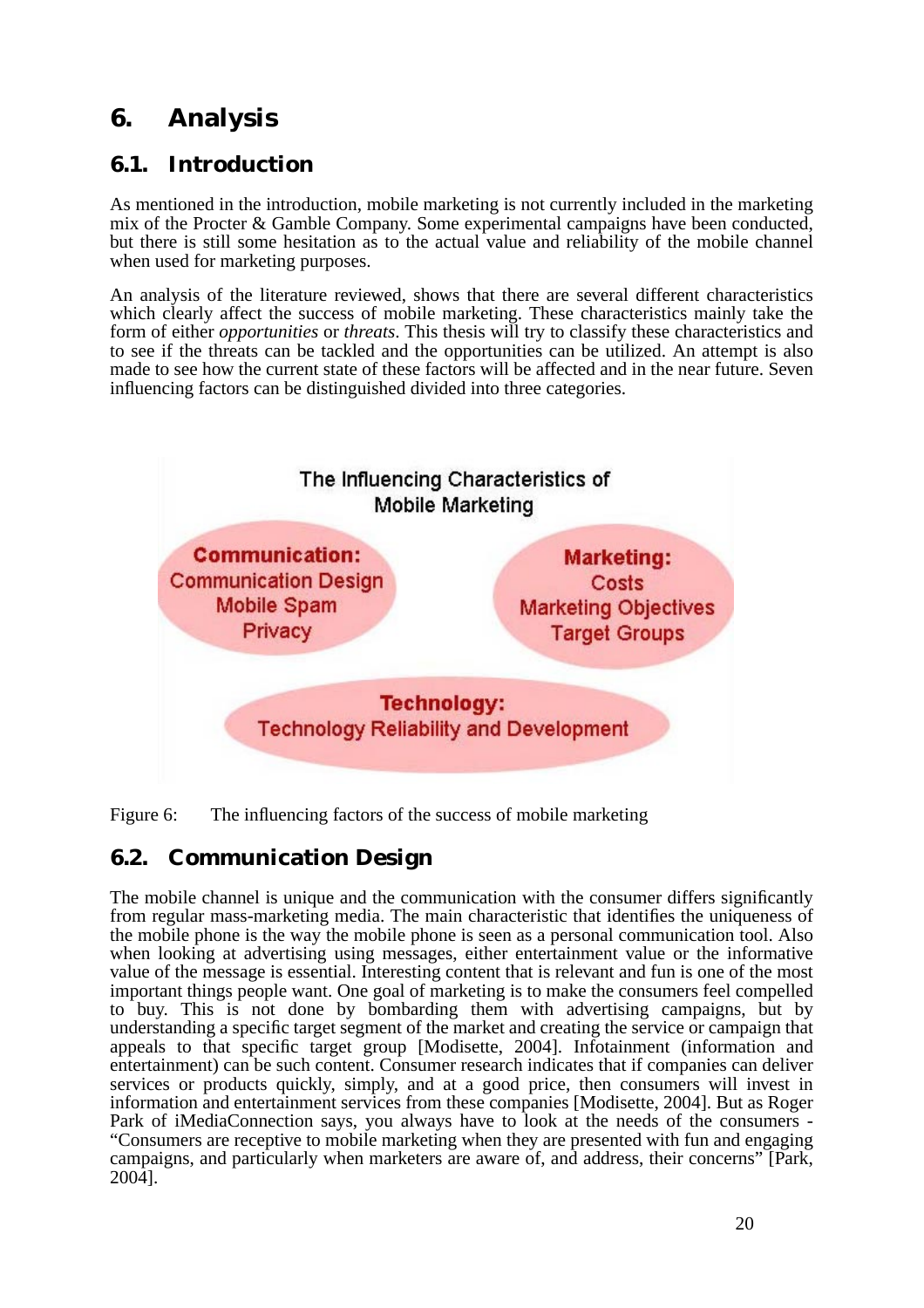There are also other distinguishable factors that pave the way for a successful communication with the consumer. These will be explained below. The conclusions drawn are mainly based on research focused on mobile advertising and mobile interaction between a marketing company and consumers. The communication is mostly focused on messaging using the short message service (SMS). This part of the thesis will try to keep the discussion on a higher level and not specific to SMS messaging, but to mobile marketing communication in general. The word "communication" will be used below as a collective term implying all contact between the marketer and the consumer if nothing else is stated.

#### <span id="page-28-0"></span>**6.2.1. Permission based**

In mobile marketing all marketing messages pushed to the phone without prior consent are generally considered to be mobile spam (this will be elaborated on later in the text). Spam is highly frowned upon and, therefore all mobile marketing communication with the consumer should only be done after a clear and explicit opt-in from the consumer has been received by the marketer [Barwise et al., 2001, Dickinger et al., 2002, Rettie et al., 2001, Scharl et al., 2004]. This is called permission marketing, the opposite of interruption marketing where marketing messages are pushed to the receiver via traditional media [Godin, 1999]. Permission marketing can be of the benefit to both the consumer and the marketing company. The result is that marketers get an audience that has an explicit interest in their message and this also lowers the costs by avoiding sending out a significantly larger volume of messages. Additionally, the consumer receives fewer and more importantly, hopefully more relevant messages [Dickinger et al., 2002]. According to the research from the mobile marketing company Enpocket, permission based mobile marketing is 50% more effective than TV and 130% better than radio. It should also be very easy for the consumer to choose not to receive more messages [Barwise et al., 2001, Rettie et al., 2001].

#### Conclusion

Permission from the consumer is a key prerequisite for successful mobile marketing. Subsequent to the initial opt-in, permission marketing is all about building long-term relationships with consumers. The approval, the trust, and the two-way exchange of information help to develop the relationship between the consumer and the brand [Rettie et al., 2001].

#### <span id="page-28-1"></span>**6.2.2. Integrated (cross-media)**

The most viable way to employ mobile marketing is in combination with print, television, or fixed Internet media [Okazaki, 2005]. It is very difficult to conduct a dependable mobile marketing campaign without any external media. Since if you are only sending permission based messages to opt-in subscribers, how are they going to hear about the mobile marketing campaign in the first place? Furthermore, since spam is hazardous and is highly disapproved of (as will be explained in more detail below), some form of cross-media activity promoting an opt-in to the messaging campaign is therefore unavoidable [Haig, 2002]. This will reduce consumer resistance and also increase the chance of synergic effects [Okazaki, 2005]. Reading the best practices from the different mobile marketing agencies; along with listening to the advice on the subject given by the operators and other experts in the area, are in accord concerning the cross-media requirement.

#### Conclusion

Communicating with the consumer **requires** prior consent as stated above. This consent is needed before *any* contact is made via the mobile phone. Therefore the campaign needs to be integrated with other media. This is not only a prerequisite for the communication to be initiated in the first place, but it is a necessity to create a legal mobile messaging campaign.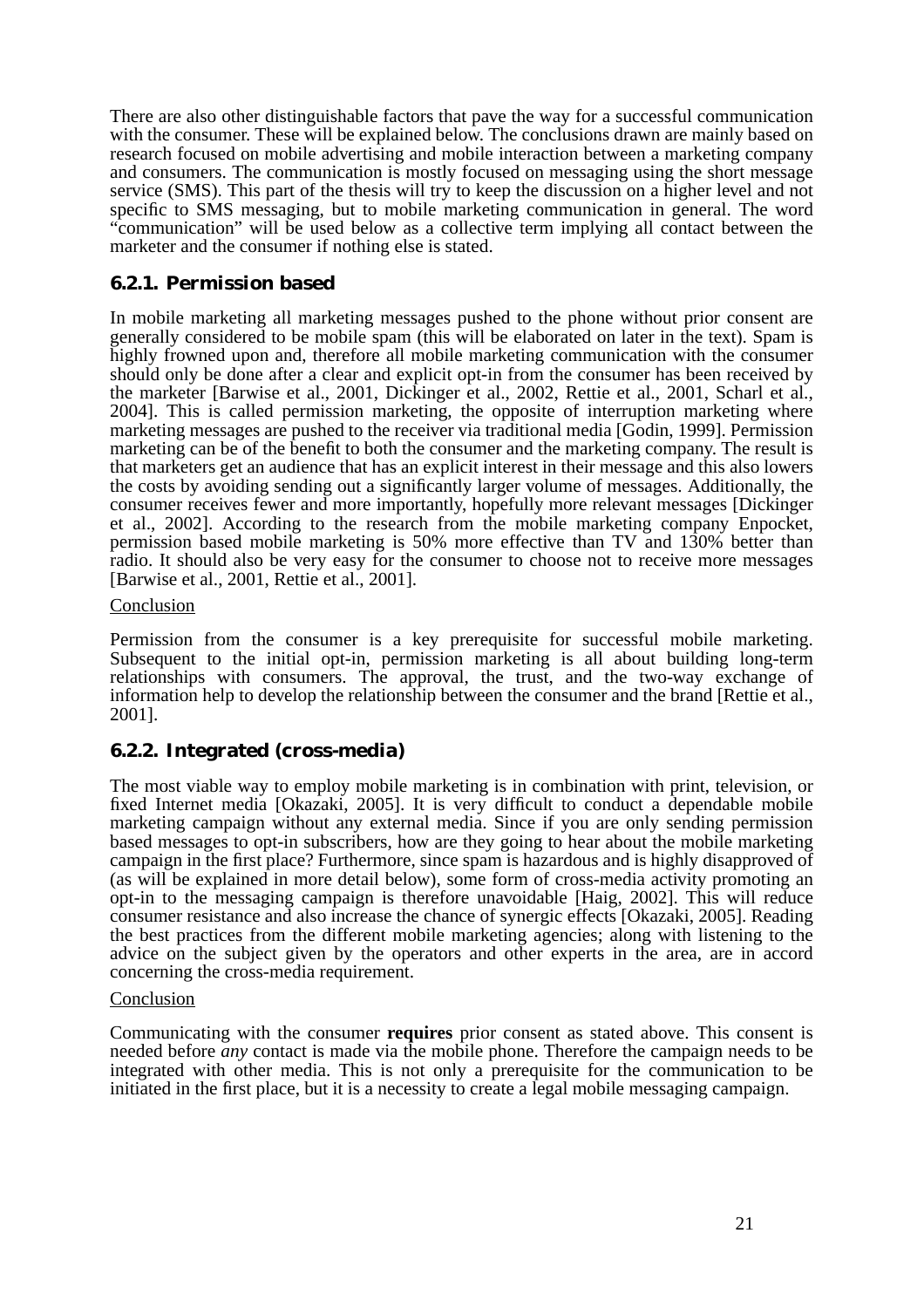### <span id="page-29-0"></span>**6.2.3. Consumer value**

#### <span id="page-29-1"></span>*6.2.3.1. Entertaining content*

A general notion throughout the literature is that entertainment is a major factor in creating consumer value in the communication with the consumer. More and more mobile phone users are looking to their phones as a source of entertainment. They are playing games, downloading music, and purchasing ring tones and icons [A.T Kearney/University of Cambridge, 2003]. A more up to date Mobinet study shows that the usage of entertainment services is increasing. The usage is highest among the people below the age of 35 [A.T Kearney/University of Cambridge, 2004]. Half of the experts interviewed by Scharl et al. noted that in their experience most people have a natural playfulness. Therefore the provision of games and prize competitions yields high participation in campaigns and helps to attract and keep customers [Scharl et al., 2004]. In the quantative research of Barwise et al., 26 % of the respondents in their mobile advertising trial claimed that a good advertising message should be funny or entertaining [Barwise et al., 2002]. They also propose using entertainment as a great "attention grabber". It is also notable that this may sometimes make the message viral, because in the Barwise et al. trial the messages that were forwarded the most were either informative or entertaining.

Haghirian et al. proposes that "the higher the entertainment factor of mobile advertising messages, the higher the perceived advertising value is to the consumer". This proposition is confirmed in their quantative research to be true. The results showed a very strong correlation between the entertainment factor and the consumer advertising value.

#### <span id="page-29-2"></span>*6.2.3.2. Relevance*

Since the mobile phone has the personal nature it does, consumers expect the advertising to be highly relevant to them as individuals. Advertising messages that are less relevant are tolerated to a certain extent, provided that most are highly relevant [Barwise et al., 2002]. High relevance can only be achieved by using reliable information about the consumers. Rather than mining an existing customer database, the consumer data should be collected at the time of acquiring permission (this will be elaborated on later in the text). All personalization and relevance assessment should only be based on explicit information from the consumer, to avoid misunderstandings and irritation [Lars Tong-Strömberg, 2005]. Guessing what the consumer deems to be relevant or drawing loose conclusions on existing data can be risky. This perception can be found in several articles throughout the literature. For instance, Barwise et al. states that, if the messages or products being advertised are felt not to be relevant by the target audience there is a potential for negative reactions. It is important therefore, that profiling information is collected explicitly and used with caution [Barwise, 2002]. Notable is that consumers perceive relevant, compelling and convenient information as content - **not** advertising [SkyGo, 2001].

Haghirian et al. propose that "the higher the informativeness of mobile advertising messages, the higher the perceived advertising value is to the consumer" [Haghirian et al., 2005]. They tie the term informativeness closely to the relevance of the advertising message. This proposition is similar to entertainment substantiated strongly in their quantative research. "the advertising message is perceived as valuable as long as it provides information and thus creates some benefit for the consumer" [Haghirian et al., 2005].

### <span id="page-29-3"></span>*6.2.3.3. Personalized*

Mobile devices such as PDAs and especially mobile phones are highly personal devices. They usually offer customizable features with individually selected or self-composed ringing tones, individually tailored covers or general appearance and additional decorations. The devices can hold personal information including a personal calendar, a notebook, or a phone book documenting all close friends and contacts. The mobile phone is becoming an accessory that is rarely left behind, but is carried by the user all the time. As a result, the personal nature of the device is transferred to the information that is sent and received through the device. Therefore,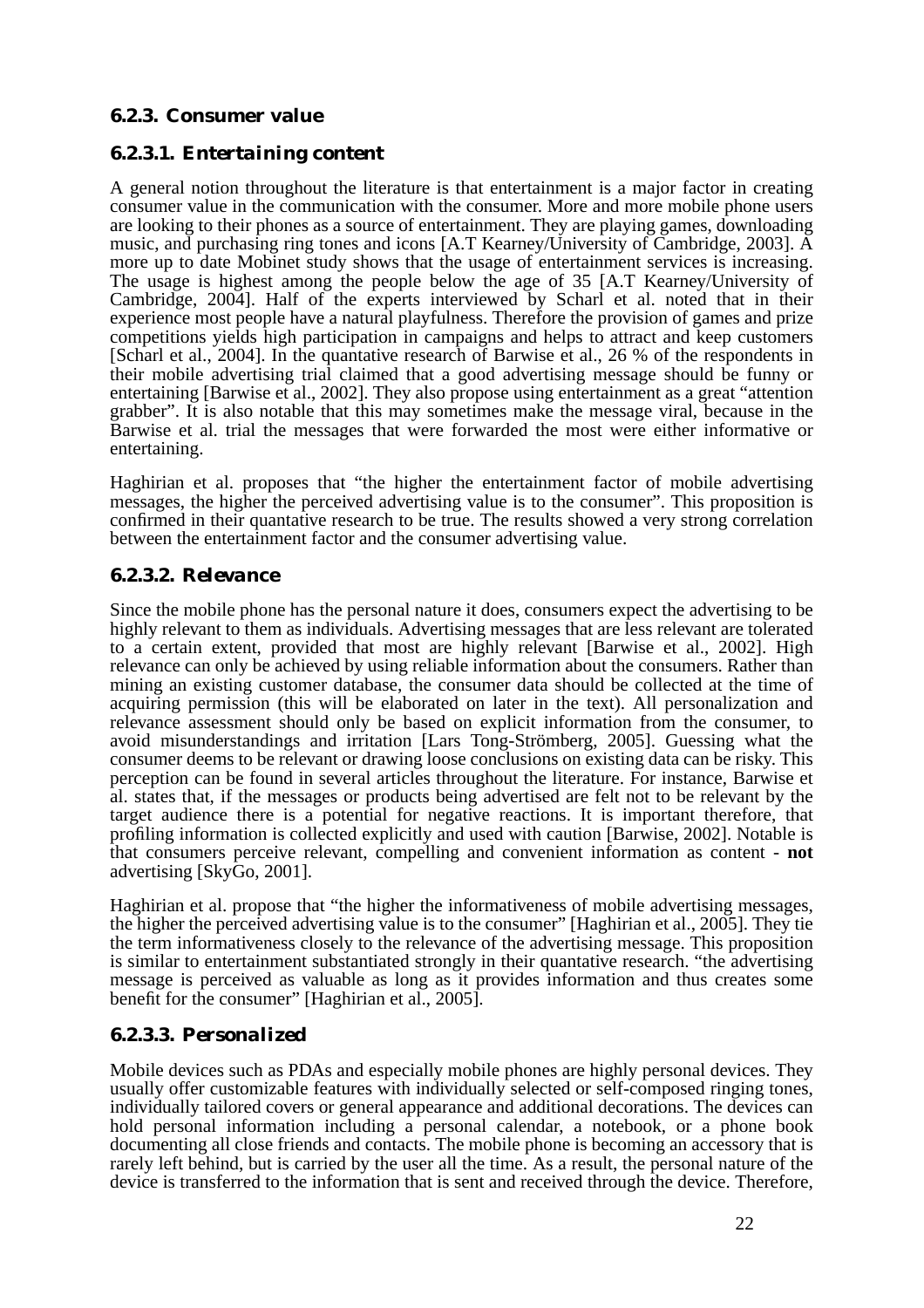the communication with the consumer using the mobile phone should not be adapted for mass communication. It should be personalized for the individual in a one-to-one communication [Tähtinen et al., 2003]. It is argued that the consumers are willing to switch mobile network operators if another operator offers personalized services [Ho et al., 2003]. This is an indication of the attraction of personalized communication in the eyes of the consumer. But this attraction might be more effectively leveraged in selling services compared to selling physical goods [Scharl et al., 2004] which is the main business of P&G.

Consumers want the content of mobile services to be tailored to their interests [Haghirian et al., 2005]. This fact is confirmed by Reza Chady, the head of global market research at Nokia Networks. He concludes that users are receptive to advertising that is personalized and relevant to their lifestyle [International Telecommunications, 2002]. The content and language of the messages delivered must be customized for the recipients, which could perhaps best be accomplished using copywriters from the same target group as the audience [Barwise et al., 2001].

To make the communication personalized, some requirements must be imposed. For instance, when designing an advertising campaign using messaging, you must never send the same message twice. This is a faux pas equivalent to telling someone the same joke twice. This requires both lots of creativity from the campaign designers to come up with new ideas continuously and the advertising agency must have an excellent consumer database management which keeps track of which messages have been sent to whom. It implies a very different way of marketing compared to traditional mass media marketing, where providing repeated opportunities to see each advert is central to campaign planning [Barwise et al., 2001]. This database management adds to the total campaign expense [Haig, 2002], but the database should not only be seen as a mandatory way to keep the message recipients content, but it can be used as a way to collect information about the consumer and in turn find out more about them. This provides an exceptional advantage for marketers, since it enables them to reach their potential consumers in a very individual way and thus increase the relationship with the user [Haghirian et al., 2005]. However if a message is excessively personal, the risk is that the user will be annoyed, regardless if the information has been shared with consent [Merisavo, 2003].

#### **Conclusion**

The conclusions in the articles clearly show that the communication with the consumer should be entertaining, relevant and personalized. However, to make the content entertaining it will require some resourcefulness on the part of the marketer because of the limitations of the mobile channel. To ensure that the information aggregated is relevant, the relevance assessment needs to be made on correct information. Personalization imposes some extra costs, but on the other hand it is a relatively low cost compared to the alternative of having a campaign that is non-personal or running the risk of irritating the consumer. Personalized communication can be implemented easily with the current technology and expertise currently available.

Communicating with the consumer using entertaining, relevant and/or personalized content is not a guarantee for success, but it will give the mobile marketing much higher chance of succeeding than otherwise. Helene Venge of Levi's, points out that as mobile penetration increases and technology improves, the bar for content will continue to be raised [Brooks, 2005] and as faster wireless connections become available, the marketing messages will contain audio, pictures, and video clips customized for individual users with specific needs, interests, and inclinations [Varshney et al., 2002 ].

#### <span id="page-30-0"></span>**6.2.4. Consumer trust**

Most consumers are still quite uncomfortable with the concept of mobile business and they are doubtful whether the services offered are feasible and secure [Siau et al., 2003]. For instance, to ensure the success of mobile location services, user trust must be guaranteed [Camponovo et al., 2004; Giaglis et al., 2002]. For a mobile marketing scheme to be successful the same rules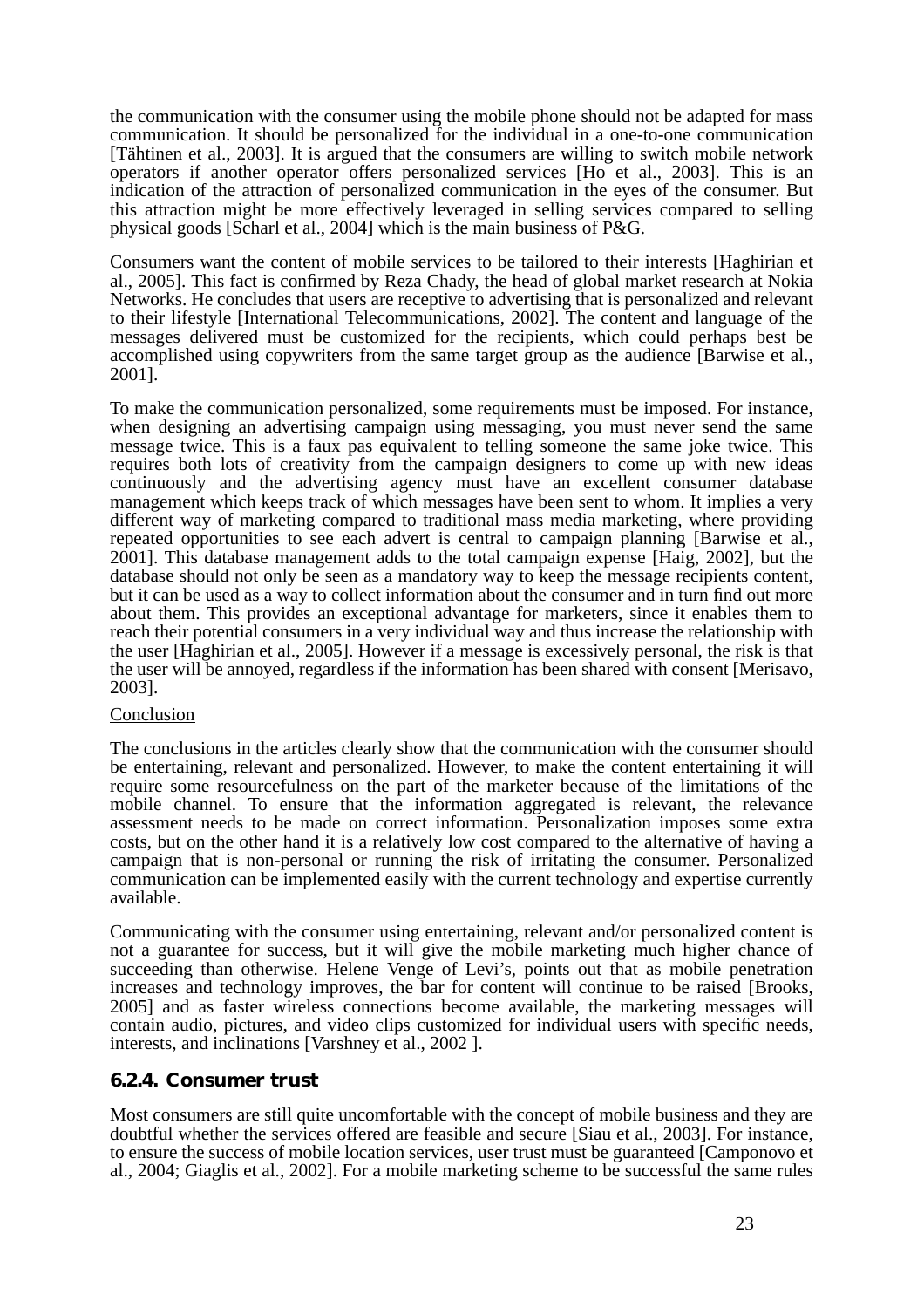apply. Without consumer trust, the scheme is most likely going to fail [Siau et al., 2003].

In a definition made by McKenzie and Lutz in Haghirian et al., 2002, advertising credibility is "the consumers' perception of the truthfulness and believability of advertising in general" [Haghirian et al., 2002]. The credibility of an advertisement is influenced by different factors; especially by the company's credibility, the brand promoted and the way the message is delivered, but it is also influenced by the advertising medium. For example, a message on the Internet achieves less credibility than a printed message unless the message is communicated by a strong brand. Therefore advertising credibility is significantly relevant to the advertising value of web advertising [Haghirian et al., 2002]. It can be argued that the same holds for advertising via the mobile channel. Haghirian et al. also made the proposition that "the higher the perceived credibility of mobile advertising messages, the higher the perceived advertising value of the consumer". This proposition was confirmed to be true in their study, but the perceived credibility did not seem to affect the advertising value as much as entertainment and informativeness.

A general point presented by several sources in the literature is that being transparent is a simple way to avoid losing the trust of the consumer. This means that the marketer should always be clear as to from whom the messages are coming, how to end the communication, and how to receive more information. People are likely to get irritated if a conversation is started without knowing who the other party is [Olivero et al., 2004]. The drawback is that due to the relatively small space allowed per message, this will significantly reduce the space for the actual marketing communication, and in turn limit the opportunity to convey a message with valuable content.

#### Conclusion

Consumer trust is a corner stone of achieving full consumer acceptance of mobile marketing. Gaining consumer trust is a complex issue, where being transparent is an obvious advantage. It also seems to help if the campaign is promoting a strong and well known brand.

### <span id="page-31-0"></span>**6.2.5. Communication Frequency and Time Aspects**

It is important that the mobile marketer doesn't try to grab the consumer's attention at the wrong time (i.e. when they do not want to be bothered). It is very hard to find out when the consumer is "available" and when it is not (this is the purpose of context-aware systems). However, there are some basic ground rules that can be established. In Dickinger et al. one expert states that messages should only be sent between 09.00 and 19.30 on weekdays. If addressing students, messages should not be sent before noon, because at this time students either can not be reached efficiently or might get into trouble receiving messages during their classes [Dickinger et al., 2004]. There is a lower chance of getting an interested response from the consumers if communicating with them outside of working hours. Research shows that the recipients are 8 % less responsive to new media ads before or after their regular working hours [Best, 2004b]. This implies that the communication transmission is fast.

Barwise et al found that 82 % of the respondents in their study felt that receiving three messages a day was "about right". In the qualitative part of the study some of the respondents, of which most of were in the younger segment, stated that they would be open to receiving more frequent messages. However, a reservation was made that there is a danger that too many messages will become an annoyance and trigger a "delete on receipt" reaction [Barwise et al., 2001]. Even though a consumer has opted in to a particular mobile marketing service or campaign, this does not mean that the company should flood them with messages. Haghirian et al. propose that "the higher the frequency of exposure to mobile advertising messages, the lower the advertising value of the consumer" [Haghirian et al., 2002]. This proposition was later validated to be true in their analysis of the study. Their analysis does not state whether the messages sent are identical or if they are new messages, but still promoting the same brand.

#### Conclusion

Naturally the frequency and timing of the communication affects the positive perception of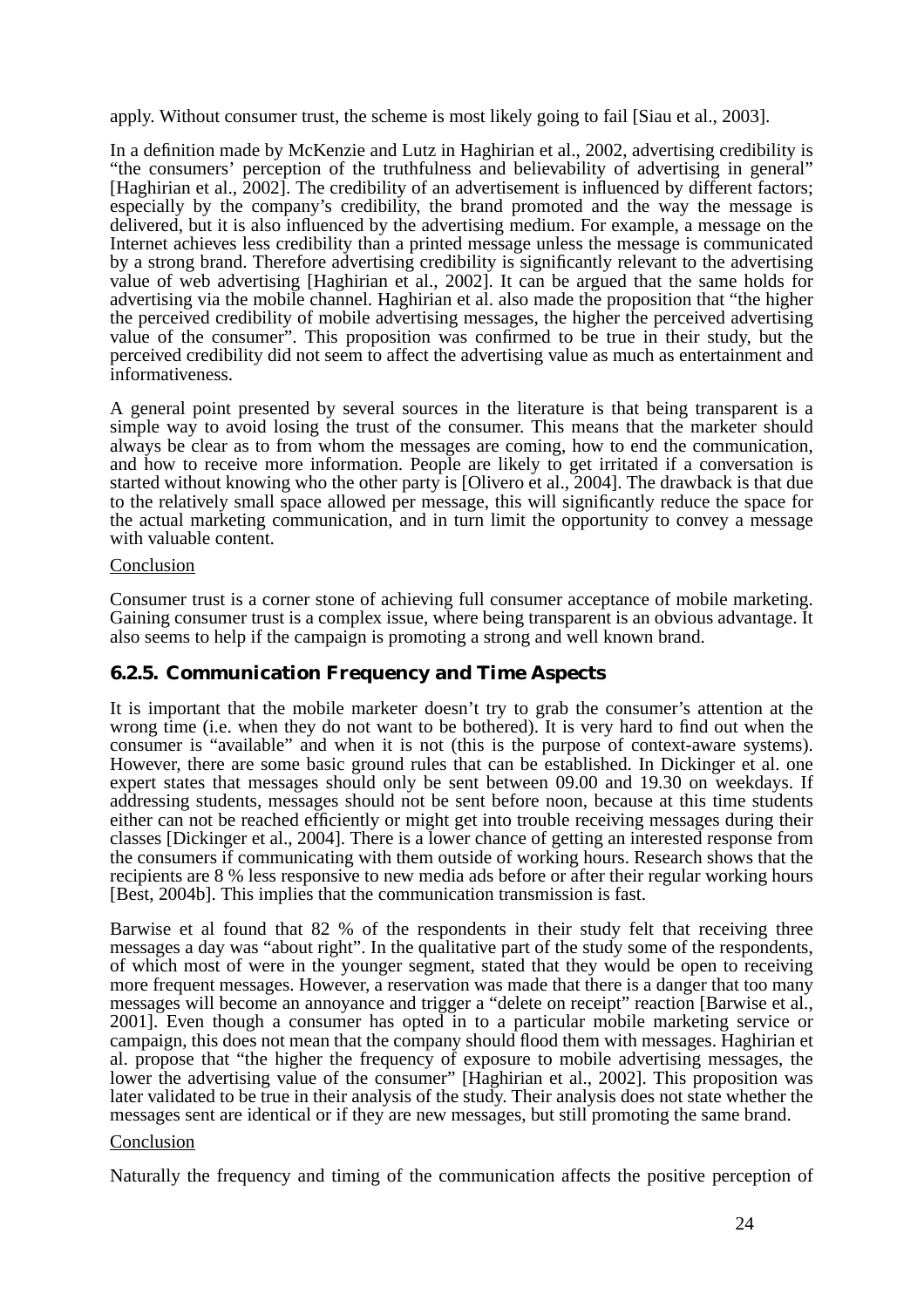mobile marketing. This is widely confirmed in the literature. To avoid the irritation of the consumers some planning is needed and the assurance that the communication is fast needs to be made. This fact is most likely going to hold true in the near future, even though one can guess that if mobile marketing is adopted by the masses, the "less is more" tactic might work better to ensure a good relationship with the consumer in a more dense mobile marketing communication environment.

## <span id="page-32-0"></span>**6.3. Mobile Spam**

### <span id="page-32-1"></span>**6.3.1. The effect of spam in mobile marketing**

As mentioned above in the section about permission based mobile marketing, it is generally known that communicating with consumers who have opted in is preferred to sending unsolicited messages (mobile spam). That fact doesn't mean that all companies avoid using this tactic. Without prior approval, advertising messages are at best ineffective, and at worst could reduce brand equity by causing resentment [Barwise et al., 2001]. The offences from some companies may create a backlash that could harmfully affect the industry as a whole [Rettie et al., 2001].

The potential growth in spam poses a significant threat to many of the stakeholders, especially to mobile operators and their potential revenue opportunities - given the importance placed on new applications such as entertainment and content delivery. The perceived threat to the operators is underlined by consumer intolerance towards spam. The mobile industry believes a small level of spam to be acceptable, but the majority of mobile subscribers (over 70%) hold a zero tolerance view on mobile spam [Empower Interactive, 2004]. This is an increase when compared to Rettie et al in 2001, where the attitudes to SMS marketing were similar to attitudes to telemarketing, with non-acceptance from about half of consumers [Rettie et al., 2001]. However, this concern is acknowledged by the operators. Over 80% of operators view mobile spam and viruses as a serious threat to the development of mobile messaging [Empower Interactive, 2004].

There are some major differences between e-mail spam and mobile spam. The sending of messages over the mobile network is in most cases more costly for the sender. For instance, SMS messages are not free. Moreover, e-mail can be blocked by filters or just be deleted before they are read, but with regard to SMS, the consumers are powerless since the entire messages are downloaded and usually needs to be read before establishing it as a spam message. Moreover, it requires more effort to delete unwanted messages on the mobile phone, than on the computer [Camponovo et al., 2004]. Mobile phones cannot distinguish between spam and legitimate communication automatically [Scharl et al., 2004]. This creates an opportunity for modifications in mobile phone design, and for new message-control services [Rettie et al., 2001]. The fact that the mobile phone is a more personal possession than the computer where most e-mails are read, also add to the irritation of mobile spam [Camponovo et al., 2004]. In addition, the possession of the mobile phone number makes the user potentially vulnerable to far more intrusive mobile telesales calls. It is also very inconvenient to change a mobile phone number [Rettie et al., 2001].

Protagonists of mobile marketing and opponents to the threat of spam (mostly mobile marketing agencies and mobile operators) say that the fact that mobile messaging actually costs, will deter people from spamming. They also claim that the closed mobile networks helps to more easily reveal the perpetrator and that it will then be easy for the operators to report and shut down them[Park, 2004]. The fact that carriers will have too much to lose in actual money if their network is abused will force them to penalize or if possible disconnect aggregators and marketers that resort to spamming [Mehta, 2004].

### <span id="page-32-2"></span>**6.3.2. Examples of mobile spam**

In the UK and the US, several companies have been penalized for not following the guidelines of mobile marketing set by either the government or other judicial decisions. Or more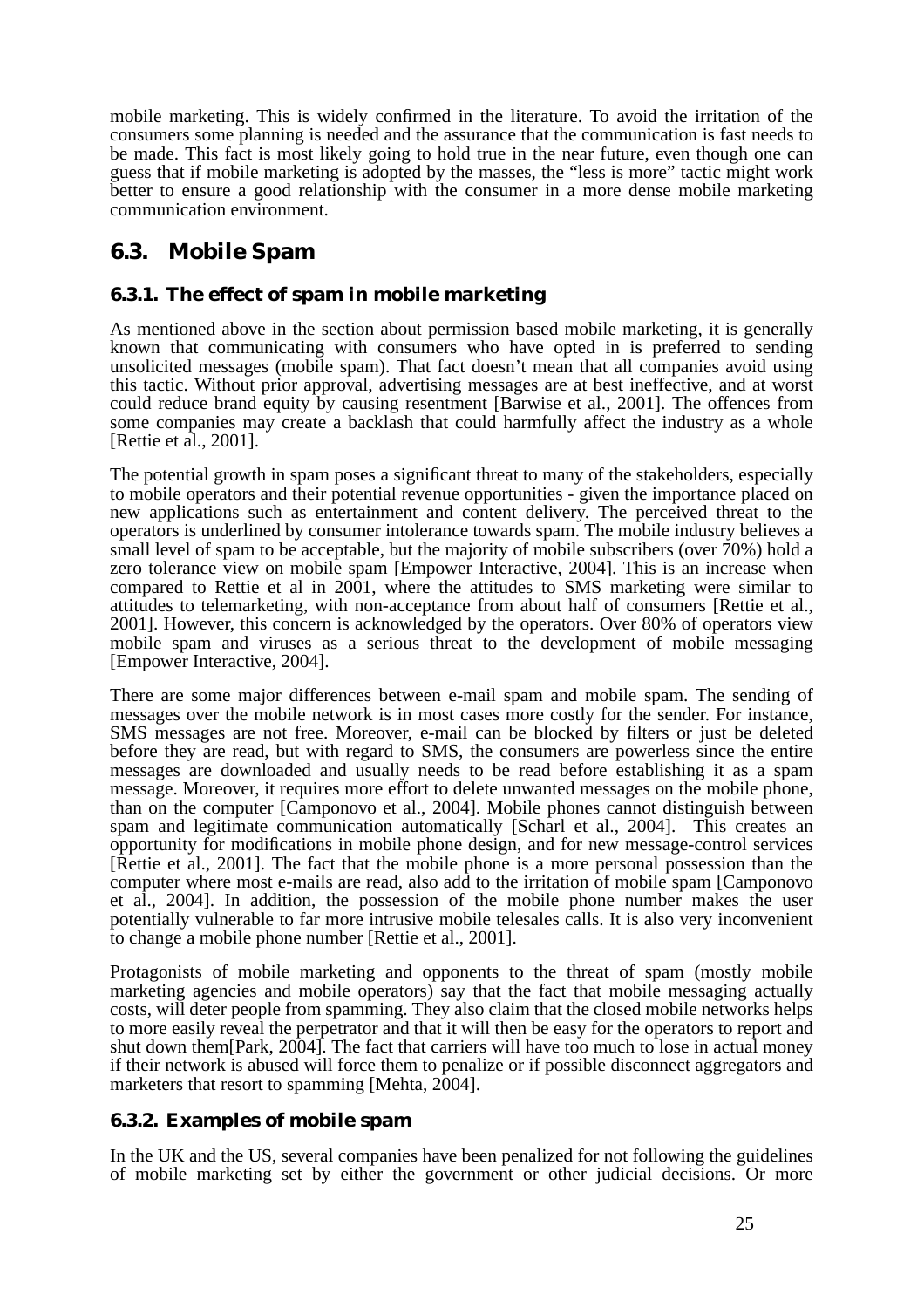accurately, the companies have received substantial fines for sending out SMS spam [Saunders, 2002; Saunders, 2001; Best, 2004a].

According to Chezzi et al. 20 percent of US mobile phone users have received mobile marketing messages on their phones, either sent by their service provider acting as an aggregator for a third party, or by spammers. This figure is relatively low when compared to the statistics from NTT DoCoMo, Japan's largest mobile services provider, which claims it stops an average of 960 million spam or junk messages a day. This is a volume that represents *80 percent of the total message traffic* [Chezzi et al., 2004].

#### <span id="page-33-0"></span>**6.3.3. Future developments concerning spam**

So how will the issue of spam develop in the near future? The opinions can basically be divided into two camps. There are the ones that believe that mobile spamming will either be self-regulated or legislated against and will not pose a big threat to the serious companies that aim to use mobile marketing on a regular basis. Then there are those who believe that spam will taint the media and subsequently the consumer distrust will deter companies to exploit mobile marketing.

There are at least three things that the operators can do to prevent spamming. First of all, a middleware can be put in front of the SMSC as a filter. Secondly, the operator can look for mass sending of SMS messages from unknown parties. Thirdly, if a spamming campaign is discovered, a follow up in tracking down particular sources can be made [Wallage, 2003]. When relying on the operator to prevent spamming a drawback is that the consumer is losing control. This suggests that the consumers should own and manage their own communication filters. This is unfortunately not something that is currently available on a wider scale.

According to the Empower Interactive study on mobile spam from February 2004, the mobile industry is far from fully prepared to deal with the ongoing and rapid growth of spam. In spite of the apparent perceived seriousness of this threat, only one fifth of the mobile operators interviewed in the study had thus far implemented any safeguards to protect customers. However, 48% planned to take action against spam at some point within the following six to twelve months after the interviews were made. Yet one third had no action plan for any point in the future. It also seems to be a general confusion within the industry, whether to try to self-regulate spamming or to rely on legislative intervention. This confusion might affect the consumers, considering that they already have limited faith in the ability of the industry to regulate it self. Less than 10% of mobile subscribers believe operator action alone will resolve the mobile spamming problem. Over 30% believe that even the combined forces of national and international legislation, supported by operator measures, will ultimately be ineffective. It is notable that consumer patience with spamming is decreasing by the year [Empower Interactive, 2004].

Lars Tong-Strömberg of Procter & Gamble says that based on his trial campaigns using SMS in 2001, response rates are too low compared to the investments made. Therefore the cost of sending an SMS will have to drop dramatically to get a positive return on investment. If in fact the SMS cost does drop, it will consequently open up for spammers, now not deterred by high sending costs [Tong-Strömberg, 2005].

#### Conclusion

Spam, as a phenomenon, is unquestionably a source of irritation and it most definitely affects the success of mobile marketing. The question at hand is if mobile spam will exist in the future. According to the literature, the answer is an emphatic **yes**. Then a following question immediately comes to mind. Even though serious companies use permission based communication, will mobile spam taint the media and even the serious marketers, hence stopping the development of mobile marketing? No clear answer can be seen in the literature and more research is needed.

Currently spamming in mobile networks is quite low, at least when compared to e-mail spamming. Therefore a conclusion can be drawn that the success of mobile marketing will not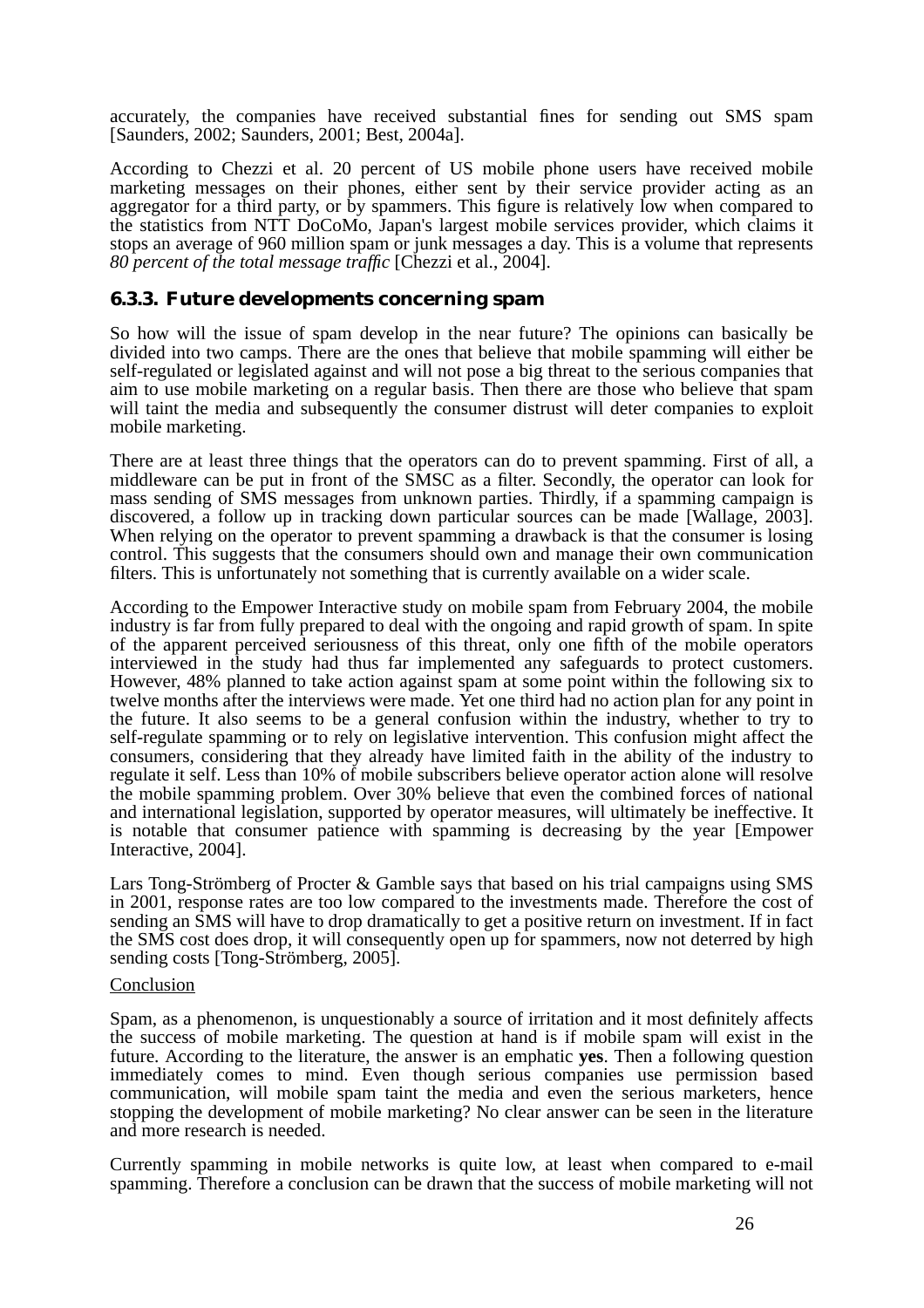be impeded by mobile spam *today*. It can also be argued that a large scale mobile marketing strategy at this point in time might build credibility for the service today. This trustworthiness might be of great help in the future when spamming might be a bigger problem than today.

## <span id="page-34-0"></span>**6.4. Privacy**

The personal nature of the mobile phone together with its ability to hold personal information and also communicate with other known or unknown parties brings up the issue of privacy protection and privacy intrusion. Ho et al highlight privacy an imminent concern [Ho et al., 2003].

"Privacy refers to the degree to which personal information is not known by others" [Haghirian et al., 2005]. When a person allows others to interfere with their personal space or access their personal information, this can potentially create vulnerability and also reduce the control of the personal sphere. It is therefore important for people to be able to protect that space against unwanted intrusions [Camponovo et al., 2004]. Today, when using a mobile phone, "consumers can no longer depend on the intuitive sense of place and presence that governs their observable behavior to make sure that they are not being watched or recorded by another individual" [Haghirian et al., 2005], this is expected to lead to feelings of insecurity.

As argued by Kaasinen, customers see true benefit in customized location based services. Hence they are willing to share parts of their personal information in exchange. Consequently one can see a trade-off between privacy intrusion and the perceived benefits of personal data use [Kaasinen, 2003]. This theory is also emphasized by Olivero et al. In their study users have reported willingness to disclose personal information when the perceived benefits associated with disclosure outweigh the risks of vulnerability [Olivero et al., 2004].

When looking at a compilation of over hundred mobile marketing campaigns (see appendix A) one can see that a majority of campaigns use an incorrect opt-in tactic which is based on the presumption that if the first mobile contact is made by the consumer (such as voting in a poll, retrieving information, or participating in a competition), then all successive communication from the marketer is authorized until either the consumer proactively opts out or the campaign ends. This fact can be argued as being an implicit and *illegal* opt-in [Tong-Strömberg, 2005]. Practically no legal opt-ins can be made via SMS or other space limited communications. A legal disclaimer/opt-in requires more than 160 characters (the size of an SMS message) and in most cases requires several pages. The company "Moby Monkey" was fined for spamming, even though they argued that a disclaimer was not sent out since the space was too limited [Saunders, 2002].

Using the World Wide Web as an opt-in media is one alternative. The larger screen size and the regular keyboard of a computer make it easier. Consumers might also be more prone to share some of their personal details or interests [Scharl et al., 2004]

Unlike in the case of mobile spam, mobile network operators seem to be aware of the important role they play as the guardian of the personal information of their customers. Tom Burgess, of Third Screen Media, says that "in most cases, they are already taking steps to safeguard their [customers] privacy" [Park, 2004].

Haghirian et al. propose in their empirical study that "the higher the subjective privacy (personal information shared) is worth to the consumer, the lower the perceived advertising value of mobile advertising messages". They also propose that "the higher the irritation of mobile advertising messages, the lower the perceived advertising value of the consumer" which when considering the above mentioned arguments of consumer privacy, is a hypothesis that can be tightly knit to the irritation caused by privacy intrusion. Both these propositions are verified to be true.

#### Conclusion

The privacy issue is apparent and a very significant issue that will affect the success of mobile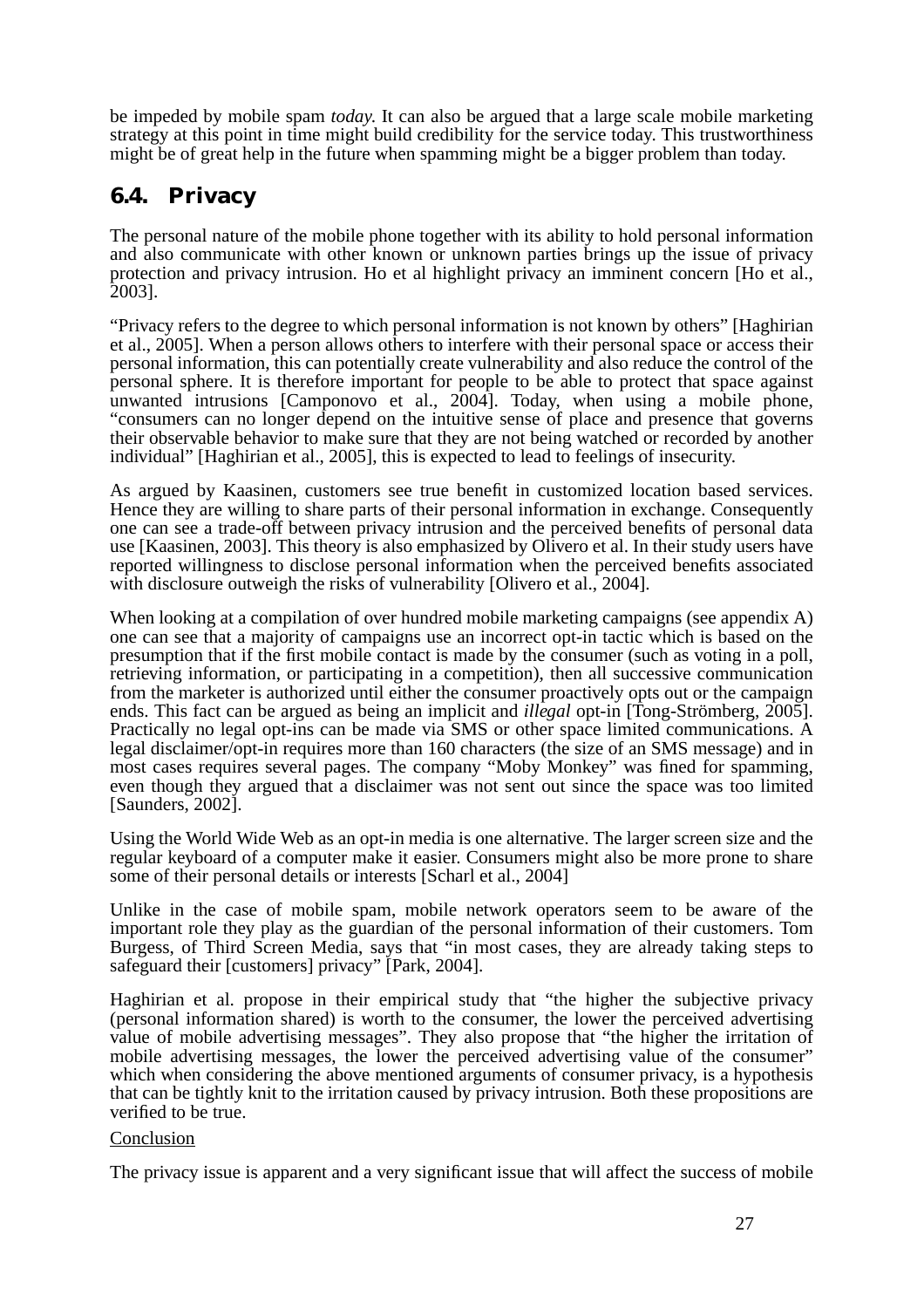marketing. At the moment operators seem to take the matter seriously since their main source of income is from their subscribers. But this could possibly change to some extent in the future, when revenue comes from other sources (i.e. marketing companies or marketing agencies). When operators get revenue not only from subscribers, their interest might shift and their concern will not only be that of their subscribers. In all probability the subscribers will still be the most important customer, but the telecommunication operators might be inclined to lower the bar of privacy protection somewhat in exchange for monetary payments from sources other than the subscribers.

In the case of the current implicit opt-ins mentioned above, some legislative body will in all probability ban them if mobile marketing becomes generally accepted as a marketing tool. This will not be a major threat to the success of mobile marketing though, since there are other ways to get legal opt-ins, but it might hamper the rate of adoption.

It should also be noted that privacy could be intruded implicitly. When trying to meet the consumer call for personalization, marketing professionals might be tempted to overplay consumer tracking and consumer behavio analysis. Consumers are rarely positive to being monitored and the contextual data of the consumer would be very valuable to the marketers. This privacy intrusion should be explored further and carefully tested in isolated experiments. Again if the consumers opt-in to a contextual data-tracking program it could be very useful to the marketer.

### <span id="page-35-0"></span>**6.5. Costs**

After debating all arguments of whether mobile marketing works or not, one question ultimately needs to be answered - is it financially viable? This could be the topic of a thesis itself; therefore only the basics will be covered. In addition, some of the complications will be brought to light.

In marketing financial viability is usually determined by calculating the Marketing Return on Investment, or usually referred to as just the Return on Investment (ROI). This can be as simple to calculate and it can be advanced to calculate. It all depends on how the ROI model looks like. In its simplest form the ROI is basically done by subtracting all the investments in the particular marketing campaign from the value of the increase in sales after the launch of the campaign. Difficulties in calculating ROI for advanced marketing efforts lie in both calculating the value of all investments and also determining how much the effort affected the increase in sales compared to other influences, such as the increased efficiency of the sales force or perhaps some news event breaking during the campaign. Measuring ROI effectively means tracking all of the components of the promotion to ensure that the campaign was run as effectively as possible and provided a positive rate of return. [Carmody, 2004]

ROI measurement principles for the accepted forms of marketing are proven and extensively used. However, for mobile marketing there are no established principles for calculating ROI [Mobile Marketing Association, 2005]. This is the reason for the creation of a metrics committee by the Mobile Marketing Association. The aim of the committee is to establish accurate cross-media ROI measurement guidelines for advertisers, brands, and carriers who employ mobile marketing [Mobile Marketing Association, 2005]. The importance of having a clear ROI model before planning any mobile marketing campaign is highlighted by a third of the experts in Dickinger et al. [Dickinger et al., 2004].

One good way of determining the reactions to a specific campaign is to look at the increase in sales, but as mentioned earlier this is difficult. Therefore another good way to measure how well the campaign is received is to figure out the response rate of the campaign. Depending on the nature of the campaign and especially the level of interactivity of the campaign the mobile channel can be an excellent media in which one can collect accurate response rates. When reading the articles on the subject and primarily the case study summaries on the web sites of the mobile marketing agencies, the response rates are very high. Mobile marketing is claimed to having response rates of about four or five times greater than direct mail [WindWire, 2000].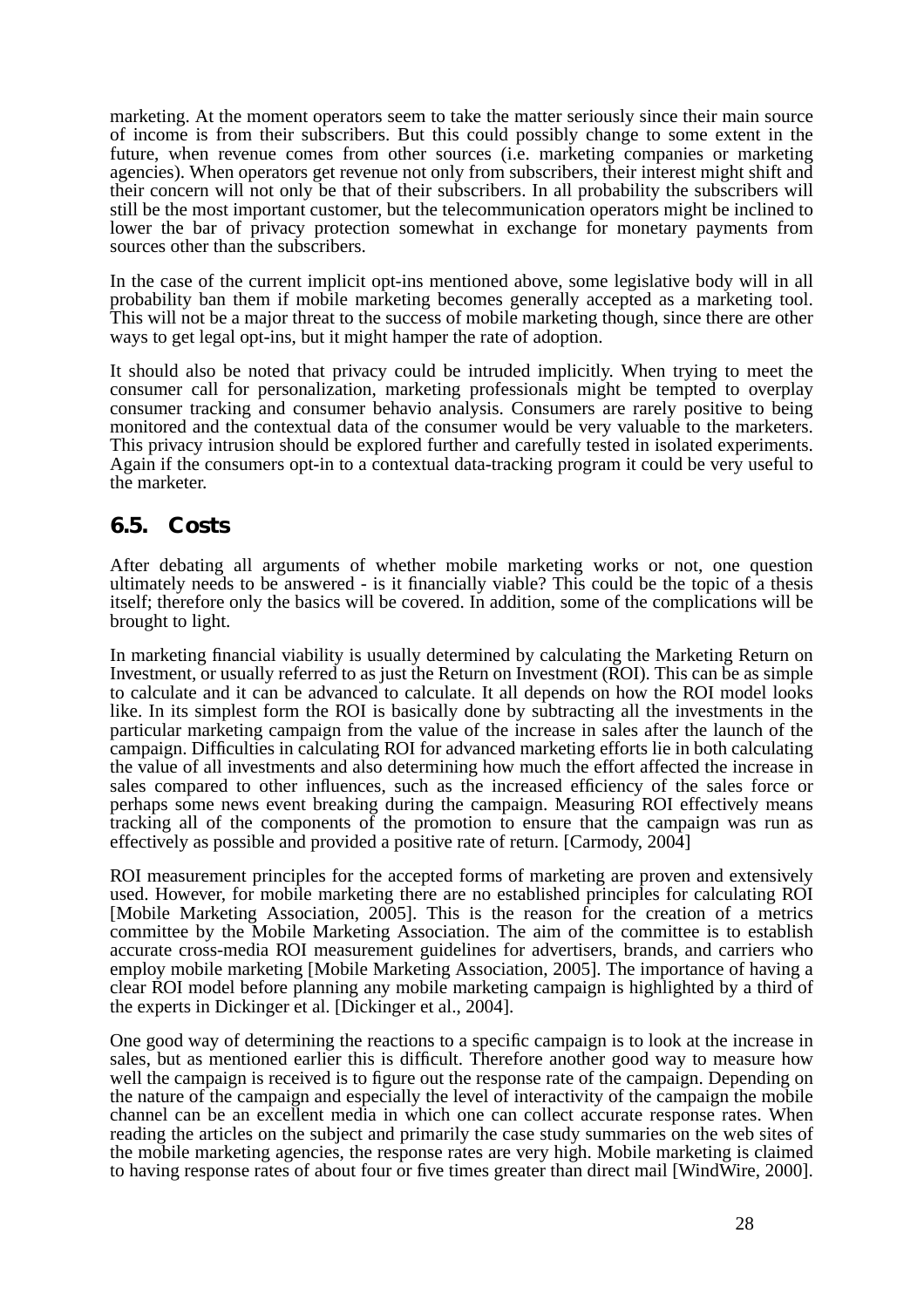It might well be true in some cases for several reasons. In the beginning of mobile marketing, rather plain campaigns could actually show high response rates of about 11%. This is now down to about 2% for a more advanced campaign with significant investments [Palau, 2004]. Some campaigns offer higher value propositions<sup>1</sup> than others and in return get higher response rates. In any case, a common denominator when looking at the case study compilation (see appendix A) is that the agencies that present their case studies on their web sites most likely show only the outstanding campaigns. They seldom reveal the response rates or merely say that "the response rates were outstanding!" They fail time and time again to back up their arguments concerning the excellence of mobile marketing with clear figures. This might be due to the absence of a good ROI model, but one might draw the conclusion that the exact figures will not withstand scrutiny and the response rates are in fact lower than indicated. A good example of when facts are distorted is the Enpocket study [Enpocket, 2003], where they claim to obtain average response rate of 15% in SMS campaigns. What is mentioned only in passing is the fact that the response rate is based on respondents who have already opted in to the campaign. Nothing is mentioned about the response rates of attaining the opt-ins or what measures were taken to get them.

P&G have made some mobile marketing trials. In a compilation of these case studies the average response rate was approximately 6 %. This figure seems to be more accurate than the above mentioned 15%. Although the P&G case studies were too few to draw any major conclusions and summary reports from the trial campaigns didn't always state in detail how opt-ins were made, only a few of the trials actually showed bad results. Several of the trials made only a few mistakes and these were acknowledged. On the other hand Lars Tong-Strömberg of P&G (who led some of the mobile marketing trials in 2001) doesn't have much faith in the financial viability of mobile marketing, states, "In my experiences the opt-in response rates were terribly low. This led to a cost per contact of about \_ 4 (four Euro). This is definitely not financially viable". The high cost was a result of the investments made to get entrants into the mobile competitions. He continues, "Either the distribution costs need to go down dramatically or the response rates need to go up". He also argues that "the first campaigns showed great response rates, but bear in mind that these consumers are early adopters and there is a possibility that in a few years as more companies tap into the medium and the consumers may develop a negative opinion of being marketed to through their mobile phone" [Tong-Strömberg. 2005]. However, since mobile marketing is growing, more and more suppliers of mobile marketing services have emerged. This together with the commoditization of the technology has helped drive the price for delivering mobile marketing campaigns down in terms of the costs to develop and deliver the campaign [Nester et al., 2003].

#### Conclusion

This particular area is paramount to the success of mobile marketing. Today there are several examples of mobile marketing campaigns that are successful in terms of ROI, but it is likely that there are just as many that fail. Therefore more research is needed. Especially trial campaigns that have a clear focus on establishing a working ROI model. The investments should be described thoroughly and the response rates have to be mapped with precision.

## **6.6. Marketing Objectives**

A prerequisite before a new medium is included into the marketing mix of P&G, is that it has to be clearly stated which of the marketing objectives (see chapter about marketing) this new medium satisfies and which it does not. More precisely, each marketing tool that uses the new medium should be mapped to which of the marketing objectives it satisfies. Pascal Hazard of P&G has setup a matrix depicting the feasibility of the different mobile marketing tools for the different marketing objectives (see figure 5) [Hazard, 2005b].

<sup>1.</sup> In this sense the value proposition is the possible return a consumer might get if joining the marketing campaign.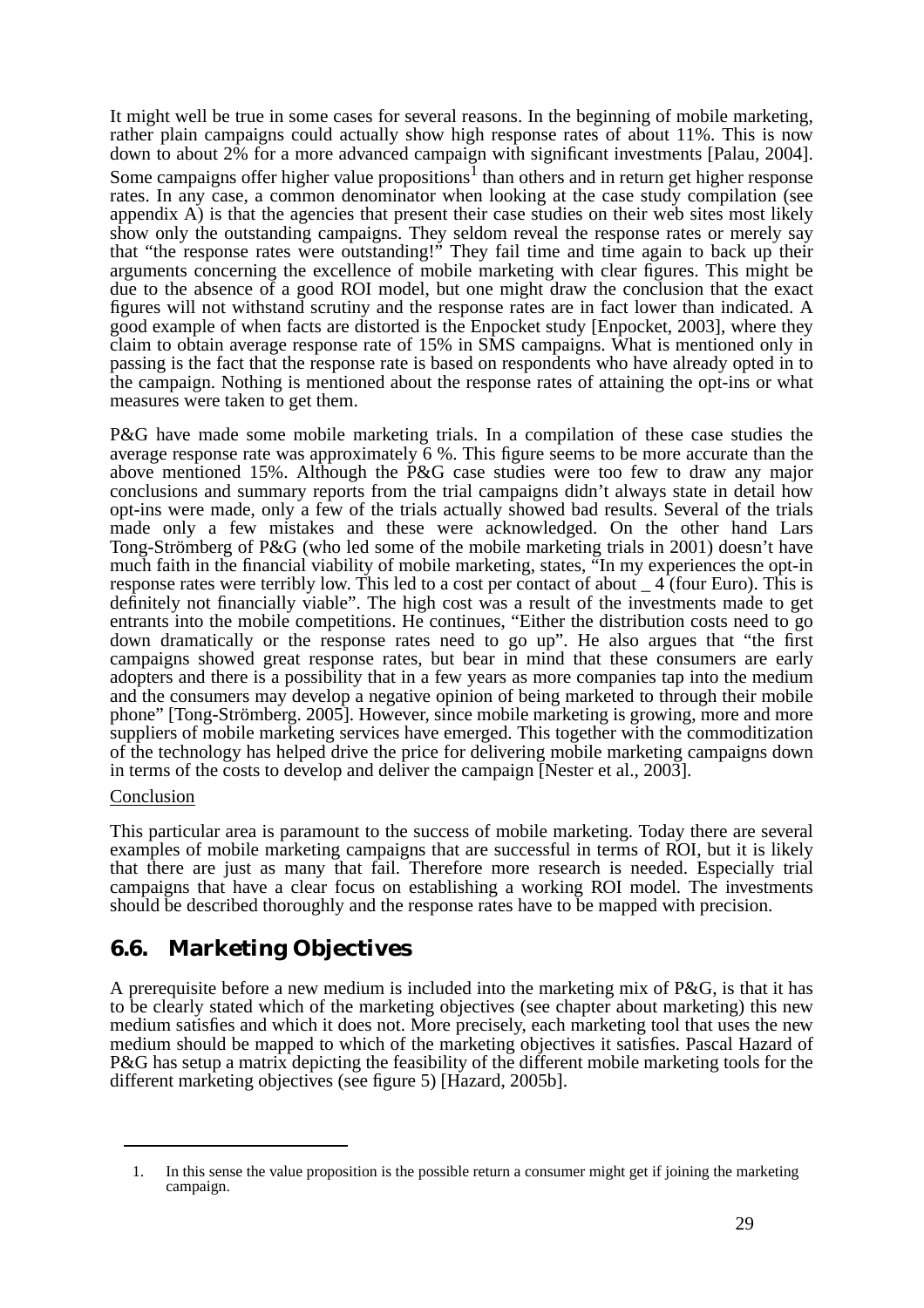| Great tool<br>Good tool<br>Unproven tool<br>Not a good tool | Permission SMS | Permission MMS | Viral SMS | Mobile Sampling | Mobile Utilities | Mobile Downloadables |
|-------------------------------------------------------------|----------------|----------------|-----------|-----------------|------------------|----------------------|
| Awareness                                                   |                |                |           |                 |                  |                      |
| Trial                                                       |                |                |           |                 |                  |                      |
| Conversion/Sale                                             |                |                |           |                 |                  |                      |
| <b>Repeat Purchase</b>                                      |                |                |           |                 |                  |                      |
| Loyalty                                                     |                |                |           |                 |                  |                      |
| <b>Increase Usage</b>                                       |                |                |           |                 |                  |                      |
| <b>Consumer Care</b>                                        |                |                |           |                 |                  |                      |
| <b>Relationship Building</b>                                |                |                |           |                 |                  |                      |
| <b>Line Extension</b>                                       |                |                |           |                 |                  |                      |
| <b>Cross Selling</b>                                        |                |                |           |                 |                  |                      |

Figure 7: The mobile marketing matrix of Procter & Gamble. The progress of completing the matrix is removed for confidentiality reasons.

The aim of P&G is to complete this matrix with quantitative and qualitative research and in turn take one more step towards showing whether or not mobile marketing is to be included into the marketing mix.

The case studies in the compilation in Appendix A were found mainly on the web sites of the major mobile marketing agencies<sup>1</sup>. Of course the general impressions of the case studies were that these were the "success stories". The case studies as such should be seen as biased and not reflecting the majority of the mobile marketing campaigns executed today. However, there are some interesting conclusions about the marketing objectives that can be drawn. Since detailed information about the campaigns is usually not revealed, no consideration can be made of which mobile marketing tool was used. Among all these case studies, raising awareness of the products/services was the marketing objective that was best supported in around 58% of the cases. Measuring the success of awareness campaigns can be made by studying the brand recall of the consumers. Barwise et al., found that SMS advertising achieved recall rates somewhat higher than normal, but the difference was too insignificant to draw any major

<sup>1.</sup> The links to the information the compilation is based is stated in the appendix.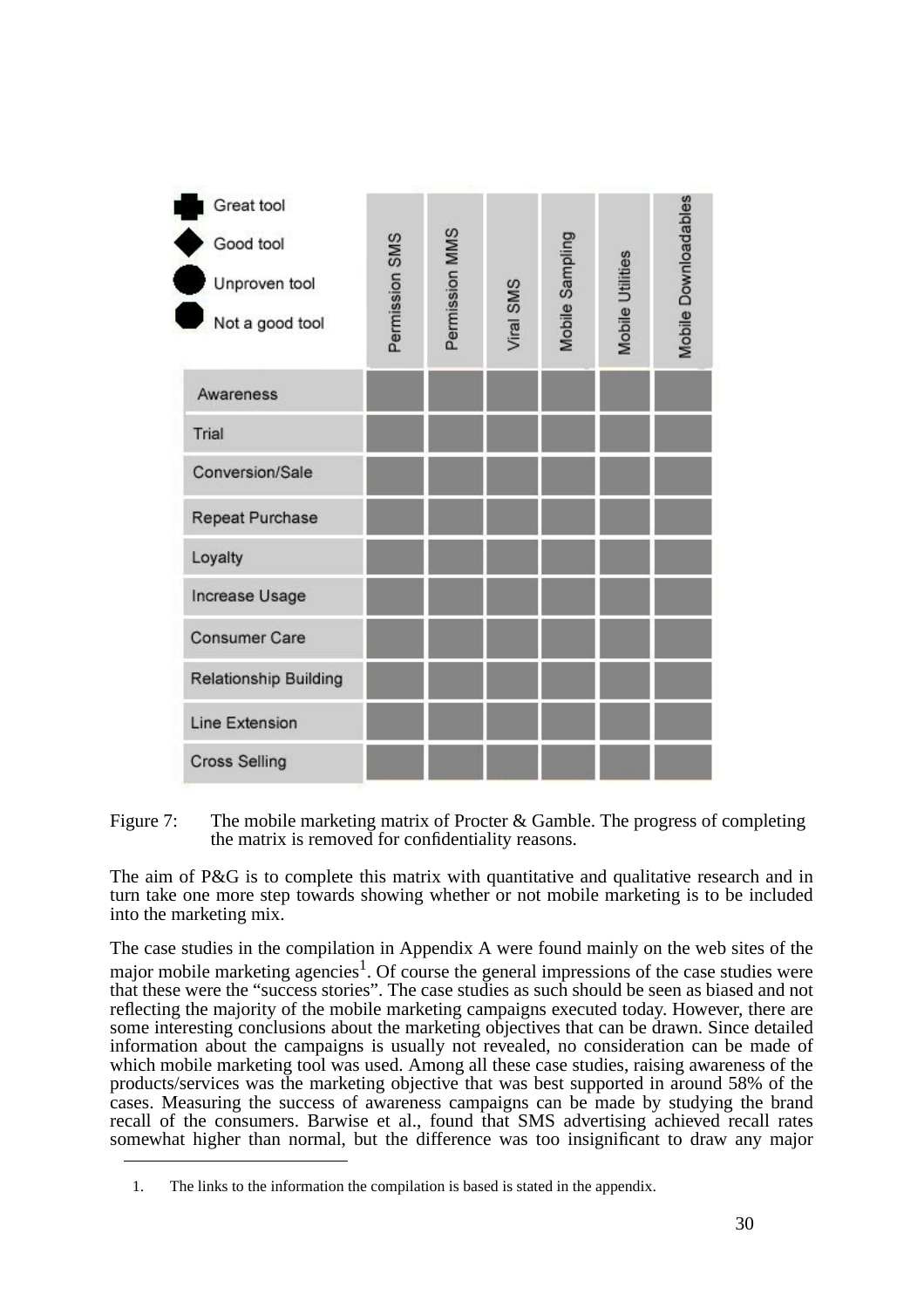conclusions [Barwise et al., 2001]. These results are fairly surprising since the users had opted in to the service. Some of the cases studies showed good recall rates, but in general the figures on the recall rates were not disclosed. Conversion was the aim of the campaign in 31% of the cases. Again, some of the case studies divulged figures on the purchase statistics post campaign launch or testimonials on how early the annual sales goals were met subsequent to the campaign, but in general no conclusions should be drawn on how effective the medium is in persuading consumers to make a purchase based on these case studies. Even though the case studies lack details on how successful the campaigns were, one can assume it is probable that both awareness and conversion are marketing objectives that work very well in the mobile channel, given that the agencies choose to display these case studies. The third, fourth, and fifth most used marketing objective is volume, customer care, and relationship building respectively. They are represented in about 16-17% of the case studies. More research is needed to determine the viability of these objectives. Repeat purchase, loyalty, trial, line extension and cross-selling were not found in many of these case studies and when found it was seldom the main marketing objective. Therefore, heed should be taken before mobile marketing is used with the aim of satisfying these marketing objectives.

Looking at a similar but smaller compilation of case studies of the mobile marketing efforts within Procter & Gamble one can see some interesting facts. Again awareness is represented in almost all of the campaigns. In this compilation conversion is also the second most represented marketing objective. Some of these campaigns could show a purchase by consumers subsequent to participating in the mobile competition.

When looking at how effectively awareness is achieved, some measurement is needed. This is usually done by looking at the recall rate of the consumers, i.e., how well people remember such things as the brand, the logo, the slogan, or benefits of a certain product or service promoted in a marketing campaign. In one P&G campaign, recall rates of the brand was increased by 50% and the recall of the benefits of the product was increased by 25%. In another campaign, recall of the benefits went up by 47%. An average of brand recall in yet another campaign was 12 %, which was significantly than radio (6%) or television (7%).

#### Conclusion

Mobile marketing can clearly satisfy the awareness objectives and most likely conversion as well. No conclusions should be drawn on the viability of the other objectives. It should be mentioned though, that no objectives have been found to noticeably be counteractive in mobile marketing. It should also be mentioned that the effectiveness of the campaigns and how well the marketing objectives are met, depend on several factors. Most of them were mentioned earlier in the text about the communication design. But there was also a strong dependency on the value proposition given to the consumer. If the first prize in a mobile competition is disproportionally high, it is likely the competition is going to get noticed and the response rates and recall rates would become very high regardless of the marketing objectives that are supposed to be met. This is rarely financially viable though.

### **6.7. Target groups**

Depending on which brand is being marketed, P&G tries to aim their campaigns at different target groups. This target group includes the people that are the foremost consumers of the product marketed. For instance young people, both male and female, are the main target group for Pringles potato chips. Pampers are aimed towards families with babies and children of age 0-3. An interesting fact is that almost 90% of the consumers of the Procter & Gamble products are women [Tong-Strömberg, 2005]. In general and independent of brands, the age group 34-45 is a major group of consumers of P&G's products [Hazard, 2005b].

An important success factor for mobile marketing would be the ability for the medium to reach the target groups of the marketer. Teens and young adults are usually very hard to reach with traditional marketing attempts; given their aversion to being explicitly advertised to, hence they are below average in media consumption, and above average mobility [Barwise et al., 2001]. Considering especially that the penetration of mobile phones is very high in the youth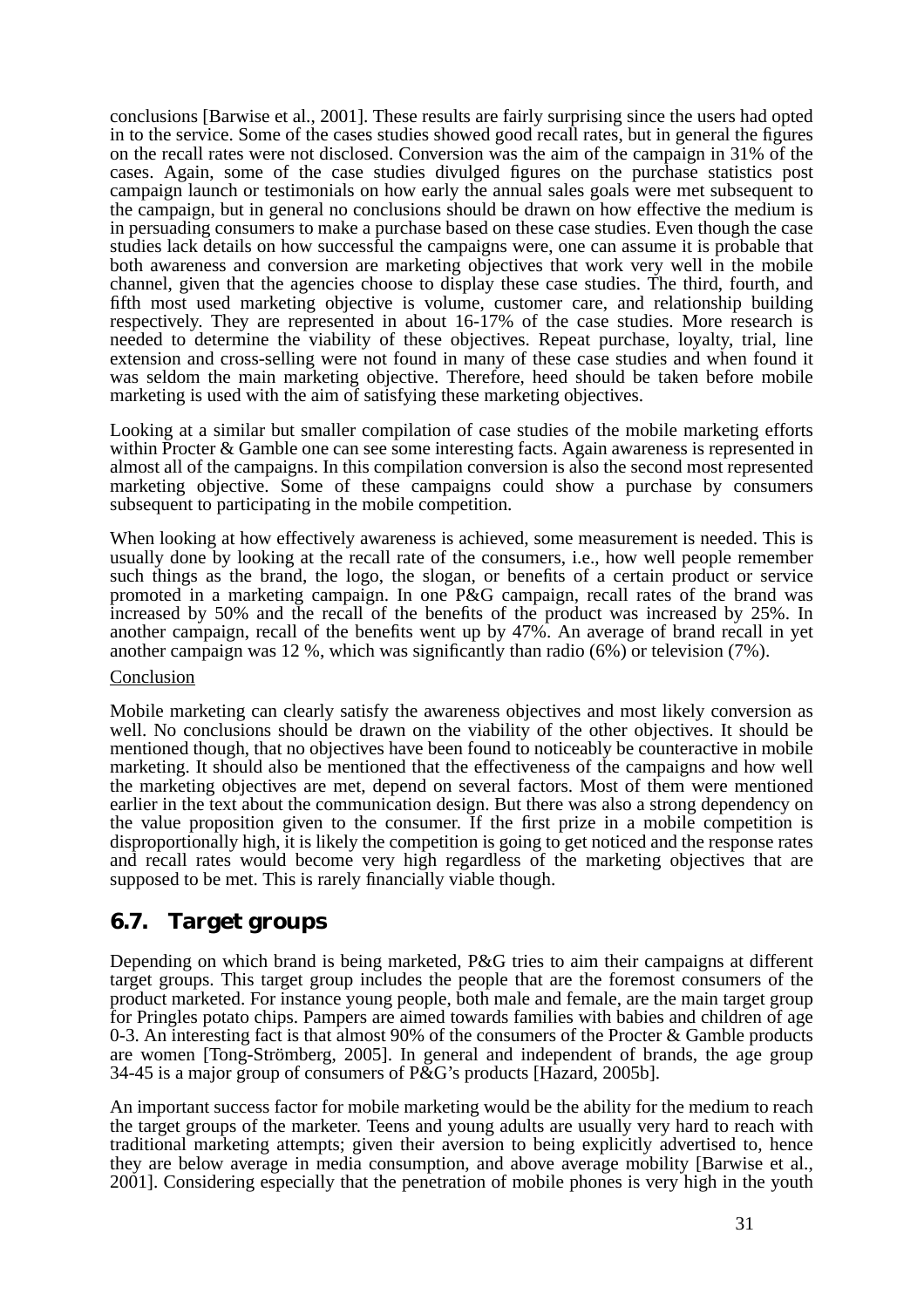segment, young people have shown a very favorable attitude towards mobile advertisements [Haghirian et al., 2004; Kaasinen, 2003]. Mimi McGrath of Procter & Gamble go as far as to say that "teens and young adults view mobile content as an integral part of their lifestyles and frequently update and personalize their mobile phones" [Park, 2004]. These facts make the mobile channel very suitable for reaching this target group.

In the light of these facts Haghirian et al. proposed that "the higher the age of the consumer, the lower the perceived advertising value of the consumer." Unfortunately this proposition was not found to be accurate. Age did not significantly affect the perceived advertising value. This fact is confirmed by Kaasinen, 2003, who points out that the older consumers also have a positive attitude towards mobile advertising, but that they are a bit more cautious than the teens and young adults [Kaasinen, 2003]. The reason for the lower acceptance of mobile marketing in the older age groups is also due to the lower mobile penetration in this segment.

Barwise et al. noted that when the consumers were offered some sort of reward for receiving advertising messages it was perceived as a mark of quality or a "hygiene factor" in the older target group. The less affluent younger target groups saw it as an incentive itself. In general this reward system led to an increased acceptance of the advertisements [Barwise et al., 2001].

Mobile marketing has the capability to target demographics in a more precise way than conventional mass marketing [Haghirian, 2004]. For instance, if used together with a previously collected opt-in database containing demographic information, the target groups can be sent personalized advertising messages that effectively target only the desired target group and no one outside it.

#### Conclusion

First of all it should be said that there is a need for more research in this area. The reviewed literature point to the fact that the appeal of mobile marketing seems to be independent of the age of the consumer. What is not found is any research on other demographical elements such as gender, income, or major interests. The only thing that could be stated as a certain fact today is that mobile marketing works for teens and young adults. Hence, it is also towards that age group the current mobile marketing campaigns are aimed most often. This fact is most likely due to the high mobile knowledge and mobile penetration in this segment.

### **6.8. Technology reliability and development**

For mobile marketing to be successful, all technological aspects should be considered. These include the security of the transmissions, the limitations of the wireless devices, or the transmission reliability.

The case study compilation in Appendix A, shows that 88% of all mobile marketing campaigns are done using SMS. The other transmission technologies used in the case studies (MMS, voice, downloadable applications) should be seen as emerging technologies in the mobile marketing area. Hence SMS is promoted as the "proven" mobile marketing technology at the various agencies web sites. This perception is also prominent when reviewing the literature where SMS is covered in several articles on mobile marketing [Dickinger et al., 2004; Nysveen et al., 2003; Scharl et al., 2004; Haghirian et al., 2005]. In addition, SMS is considered to have a more positive effect on brand knowledge, satisfaction, and loyalty when used in a marketing context than MMS [Nysveen et al., 2003].

When it comes to the transmission of marketing messages regardless of the technology used two issues must be addressed. First of all, the message should always reach its destination. This is especially crucial when interacting with the consumer. If a message is lost, the conversation will be disrupted. Secondly, it is important that the message is delivered on time. If the message is delivered with a delay of several hours, there is a risk that the message will arrive at an inappropriate time for the consumer [Scharl et al., 2004].

The key issue of the device technology in regard to mobile marketing is still the usability of the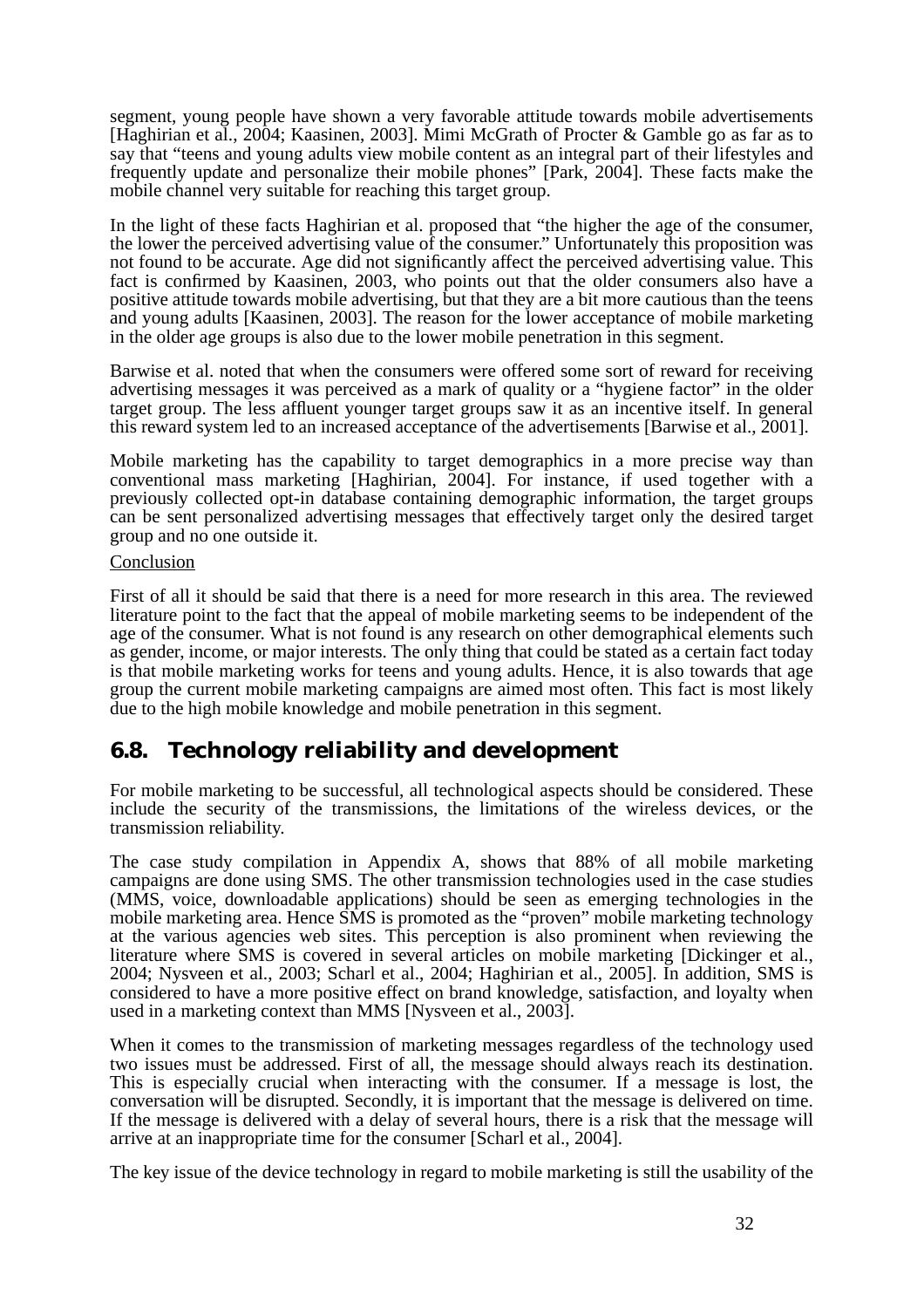devices and especially their small screen size, mainly because of the limited possibilities of messages on such devices [Haghirian et al., 2004]. Companies have to consider that aspects of usability are important to the consumers and to learn how traditional marketing can be adapted to this wireless device environment [Venkatesh et al., 2003]. In addition, the devices have limited display colors, computational power, memory, battery life, and bandwidth [Siau et al., 2003], which pose serious challenges to the campaign designer.

#### Conclusion

Today, SMS is highly reliable and the risks of delayed messages or sending messages that do not arrive at all are relatively small. However, the usability issues remain. As mentioned in the introduction 2G/2.5G devices are the most widespread. This may imply that mobile marketing campaigns that aim at a large audience, should not take advantage of more technologically advanced phones than the typical capabilities of the 2G/2.5G phone. This is most likely the reason the majority of the mobile marketing campaigns to date have used SMS. But on the other hand, when considering the high replacement rates also mentioned, one should consider utilizing the capabilities of more advanced phones. Then again, if focusing on an older target group, the campaigns should utilize less advanced features, since people above the age of 40 in general only make use of the most basic features [Chattratichart et al., 2003].

#### **6.8.1. Emerging technologies and strategies**

Mobile marketing is not only mobile advertising and nor is it just SMS competitions. There are lots of new emerging technologies which could be more or less successfully leveraged. One should also consider that some of the appeal of mobile marketing up until now may be due to the fact that the success stories are based on the mobile marketing adoption of the early adopters. If new and 'cool' technologies can be leveraged to support mobile marketing purposes, it might drive the general adoption forward.

#### *6.8.1.1. Java*

Java programs that can be downloaded to the wireless device can possibly be seen as permanent real estate in the pocket of the consumer for brands [Smith, 2005]. Examples of this are be games with branded content or service programs such as weather or traffic reporting utilities with advertising content.

#### *6.8.1.2. Bluetooth*

Bluetooth can be used in location based services. Without permission, Bluetooth can be used to push unsolicited messages to the Bluetooth enabled phones, more known as bluejacking. The Bluetooth feature can be blocked by the user, but this procedure is sometimes hard for the average user. Bluejacking is, of course, not in line with the guidelines shown earlier in the text about permission based marketing, but if used in accordance with the guidelines, Bluetooth has a potential as a mobile marketing tool.

It could for instance be used in a permission based marketing scheme much like the GeoWeb discussed below. An example of how Bluetooth would be leveraged in this way is proposed by Nokia [Nokia, 2005].

#### *6.8.1.3. Near Field Communication*

Near Field Communication (NFC) is a wireless connectivity standard for very short range communication between the communicating parties. It enables communication between devices when they're within a maximum range of twenty centimeters. NFC use the unregulated RF band of 13.56 MHz. This means that no restrictions are applied and no licenses are required for the use of NFC devices in this RF band. NFC is thought to be used in touch and go applications such as access control or transport/event ticketing, where the user only needs to bring the device storing the ticket or access code close to the reader. It can also be used for simple data capture applications, such as picking up an Internet URL from a smart label on a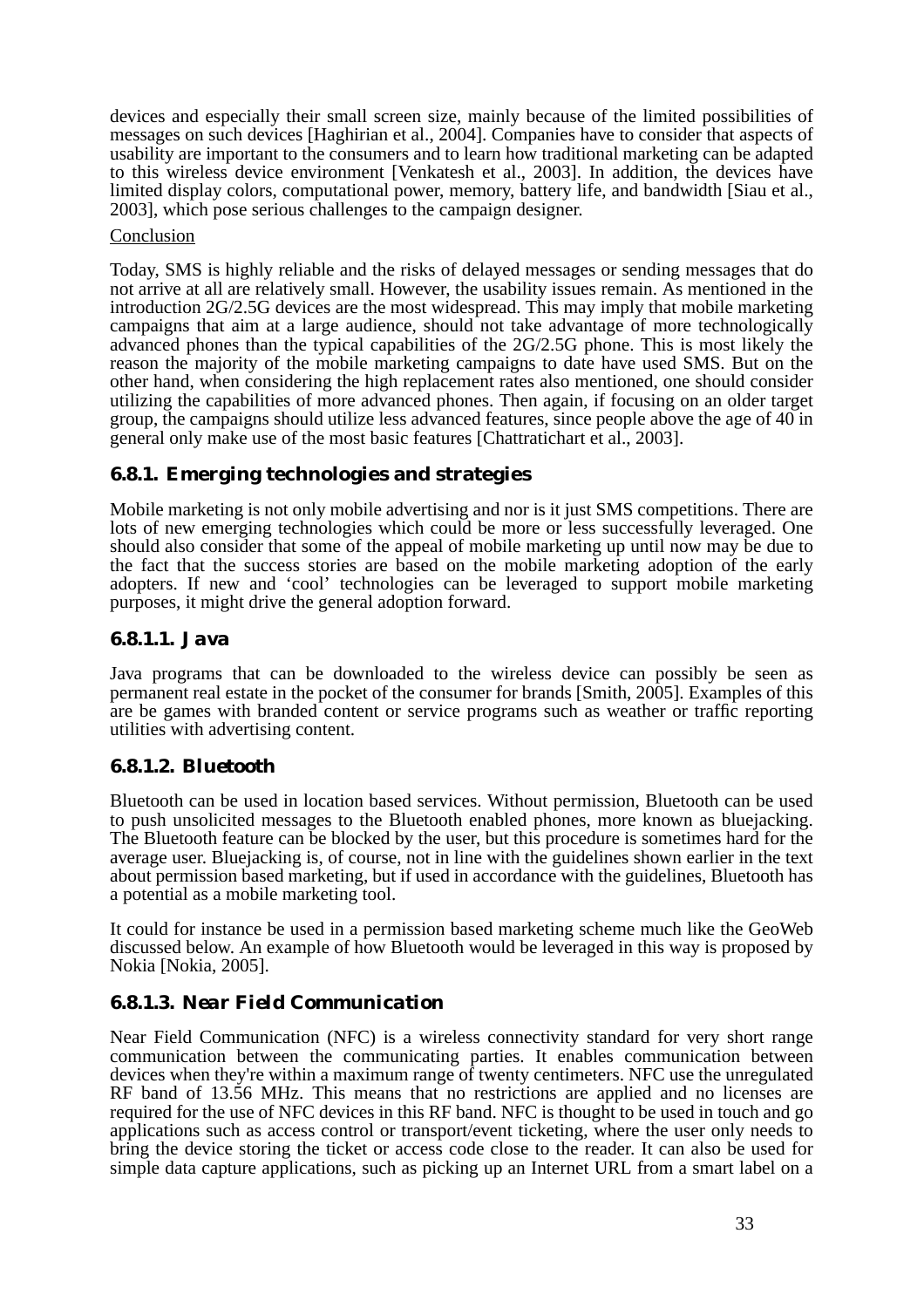poster. Exactly how this technology will be leveraged is unclear, but this technology holds interesting implications, since there is a great possibility to communicate with the consumer at the point of sale [Philips, 2005]. This presupposes that NFC-readers are implemented into the handsets on a wide scale.

#### *6.8.1.4. Mobile Virtual Network Operator*

Recently companies like Virgin, MTV, and IKEA have become Mobile Virtual Network Operators (MVNOs). This expansion allows them to mix their traditional offers with mobile services. "Are these unexpected expansions going to meet pre-established financial and marketing objectives and become new marketing weapons or are they purely opportunistic and unsustainable?" [Hazard, 2005b]. To motivate the consumers to subscribe to the "P&G mobile service" cheaper rates than the competitors or perhaps subsidized handsets would be a good offer. In return this strategy would give the marketers of P&G a direct communication line to the consumers. This could possibly lead to satisfying marketing objectives such as awareness, conversion, increase usage, loyalty, relationship building, and consumer care. The financial viability of this strategy should be explored further.

#### *6.8.1.5. Ringback tones*

Ringback tones are the audio sounds heard by a caller while waiting for the other party to pick up the phone. Some mobile operators have started to offer their customers personalized audio clips, but these clips could also be promotional sound messages. The ringback tones are of the promotional nature are usually controlled by the mobile operator. But to circumvent the operator a reward system could be used, rewarding the consumers who replace their personal tone with a promotional ringback tone. It should be noted that when using the ringback tones in marketing purposes, the information is pushed to the consumer and could possibly be irritating and intrusive.

In theory this sound advertising could be extended. The caller could be asked if it wanted more information about the product or service promoted by the ringback tone. Then by pressing a digit or agreeing by voice (using voice recognition) the consumer could get more information after the actual call or be connected to a telemarketing service.

#### *6.8.1.6. Micropayments*

The long promised reality of interoperable micro payments via mobile phones is expected to become true within 12 to 18 months with schemes like Simpay [www.simpay.com]. while primarily targeted as an interoperable medium to purchase mobile content, it will allow support transfers of small money amounts virtually, over the mobile network, including for marketing purposes.

#### *6.8.1.7. GeoWeb*

The GeoWeb [Rheingold, 2004] is a virtual map over a certain area. Different spots on this map are tagged with location specific content. When somebody with a GeoWeb enabled phone passes by this physical spot, the user will receive the content from GeoWeb as a message to their handset. This is sometimes also referred to as virtual graffiti. This scheme could be implemented using Bluetooth with certain "hot-spots" pre-set by the GeoWeb proprietor. In a more dynamic implementation GPS could be used to set, delete or modify spots without physically moving Bluetooth modules. When looking at how P&G could use this strategy, a GeoWeb could be set up in-store. This could either be used to alert the consumer of specific offers or to track the consumer movement and purchase behavior in the store.

#### *6.8.1.8. Personal Video Recorders*

Although this technology is not currently wireless in any sense, the implications of this technology might just boost mobile marketing. Since the emergence of TiVo [TiVo, 2005] and other similar Personal Video Recorder services, the existence of traditional mass marketing as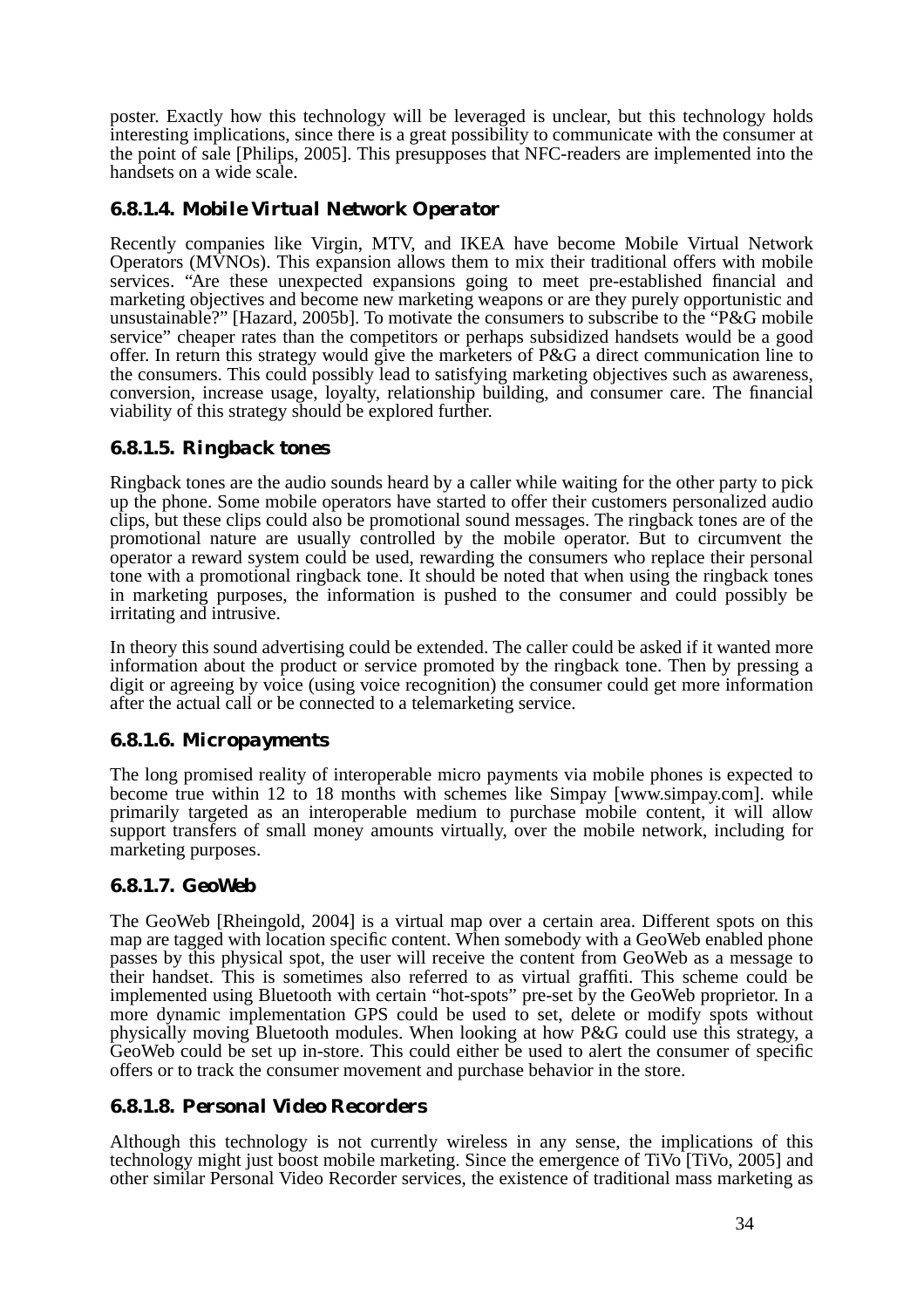it is known today has been seriously threatened [Jaffe, 2004], because with these services the users can choose to skip the commercial breaks. Marketers are now looking for alternatives to television and mobile marketing might be one of them.

#### **Conclusion**

These are just some examples of evolving technology. How these technologies will be leveraged lies in the future and will not be speculated upon further. However, the important conclusion is that there are new alternatives emerging and perhaps there are future technologies that solve the problems that mobile marketing face.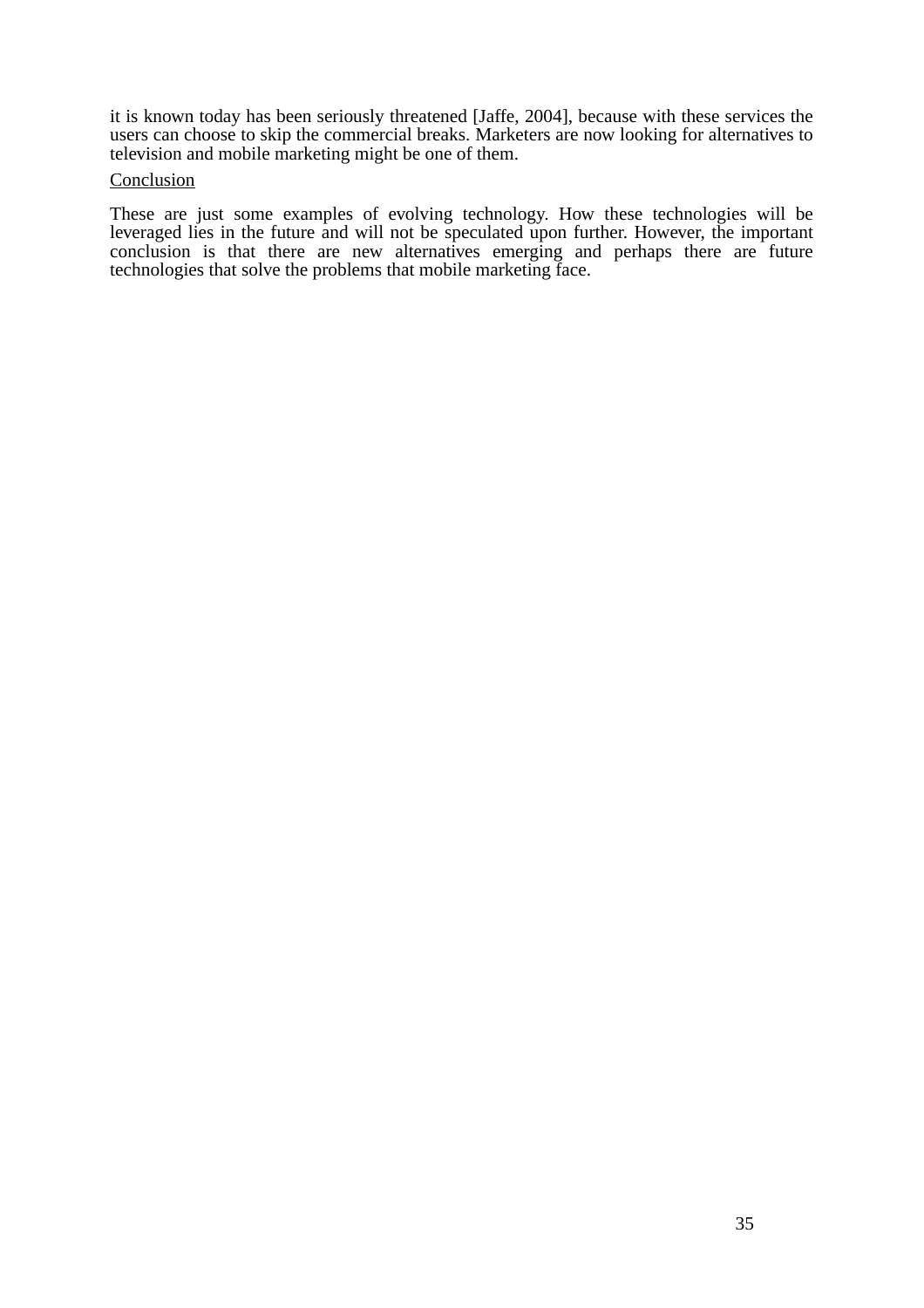## **7. Conclusions**

How communication messages are designed is key to how they are perceived by the consumers and in turn how successful the mobile marketing campaign will be. This thesis proposes a few guidelines for how to make communication more efficient and appealing. First of all, the communication should be permission based. To accomplish this, the campaign should be integrated with traditional media. To attract (and retain) consumers to the campaign, the marketer needs to gain the consumers' trust. No correct solutions can be seen as of today, but it is clear that consumer trust is essential to achieving consumer acceptance of mobile marketing. In this respect it is also of some importance to make the communication timely.

Mobile spam will definitely mature in the coming years to become something that will be common in everyday life of a mobile phone owner. How this will affect the success of mobile marketing is unclear, but it could both hamper adoption and tarnish the trust that mobile marketers are trying to build for the new marketing medium. This issue should be carefully addressed by those who aim to venture into this area. This issue is not currently apparent though, hence it would not seem to pose any major complications if undertaken today. It is possible that future mobile devices will support better spam filters and other prohibitive software which might remedy the mobile spam problem to some degree. But until personal spam filters are used on a broad scale the mobile spam issue must become a big issue first. Until then, mobile spam has the possibility to taint the medium for mobile marketing.

Individual privacy is an issue that is very important to consumers. This issue is closely tied to gaining consumer trust, personalization, and making the communication permission based. People tend to be very protective of their personal information. However, this information may be disclosed if the consumer is offered some benefit in return. However, this means that the consumers must truly feel that their personal information is protected, i.e. there will be no loss in trust, leading towards greater consumer acceptance.

The financial viability and the costs involved in mobile marketing is unclear. The literature showed both highly successful campaigns with very low investments per contacted consumer and high recall rates, as well as campaigns that performed poorly. However, there is still a need for creating better ROI models specifically designed for mobile marketing. In addition, there is a need for a clear mapping of exactly **how** high response and recall rates are achieved. It is also important to find out more in detail what elements of a campaign that drives these rates up.

On the subject of marketing objectives, mobile marketing in general and regardless of which tool that has been used seems to have a very positive influence on satisfying the awareness objective. It has also been shown to satisfy the conversion objective. No conclusions should be drawn on the feasibility of meeting the other marketing objectives via mobile marketing. This is because there are so many factors that affect the satisfaction of these objectives; the value proposition, the campaign design, and the brand to mention some. A suggestion might be to try to go the other way in the future research and try to identify which objectives that do **not** work at all with mobile marketing.

Interestingly, mobile marketing seems to have the same appeal in all age groups. But given that the penetration of mobile phones is higher in the younger age groups and this group is also more comfortable with messaging, hence it is towards this group the most campaigns have been aimed. No research could be found of how mobile marketing appeals to other demographical groups focusing on gender, income, or lifestyle.

## **7.1. Mobile marketing and P&G**

Mobile marketing could be an interesting avenue for Procter & Gamble, especially as new media marketing will gain greater importance as PVRs become adopted on a larger scale.

So to answer the question posed in the beginning of the thesis – Should mobile marketing be included into the marketing mix of Procter & Gamble? If P&G was a smaller company with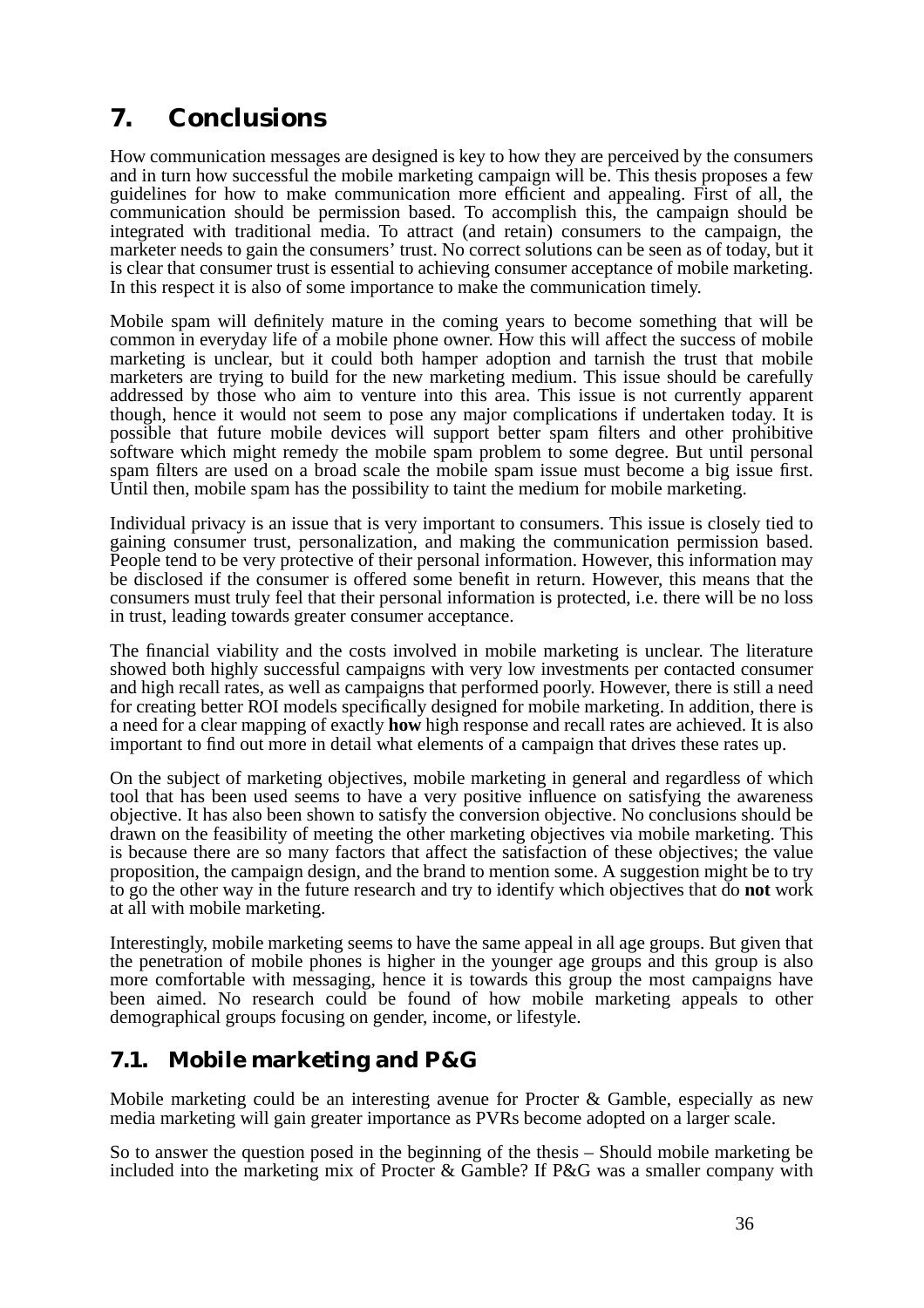less reputation sensitive products and with higher margins, the suggestion would probably be yes. However this is not the case, therefore the suggestion is to wait for now and to continue with more research on the subject. An opportunity would be to experiment with new media marketing (including mobile marketing) with smaller and less important and reputation sensitive brands.

It is hard to predict when mobile marketing will be mature enough for the P&G marketing mix. The biggest hurdles that should be considered are essentially two issues: (1) how to achieve consumer acceptance and (2) how to make mobile marketing financially viable.

To solve the consumer acceptance issue, a suggestion is to follow the guidelines presented in the chapter about communication design, take heed of the privacy issues of consumers and especially to carry out additional research in the area of mobile spam.

To solve the issue of financial viability, the suggestion is to do more in depth research on new ROI models, the intricacies of the investments, and to find out in more detail what drives high response rates in mobile marketing.

In addition, some thought should also be given to how well mobile marketing works together with different marketing objectives and towards P&G's specific target groups.

## **7.2. Future work**

Aside from the propositions for future research made above, there are other interesting research avenues to pursue. Moreover, the area of mobile marketing is huge and only very limited research has been done. Therefore many of the conclusions in this thesis are based on research that rarely is confirmed by secondary sources.

The area of location based services (LBS) has been somewhat neglected in this thesis. This area potentially has a great future, but the privacy issue seems to impede the evolution. An exploratory study on LBS in regard to mobile marketing with a focus on how it could be used by P&G would be a suitable start.

The area of viral marketing in the mobile space is very interesting, but has been disregarded to some extent in this thesis. More research is needed into what influences make a campaign viral. Some indications say that the mobile media is great for making a campaign viral [Barwise et al., 2001].

There are also some interesting opportunities for research on alternatives to the current mobile marketing value chain. Since the market is still quite new, the value chain is not fixed and there is room for changes.

Because of the problem with counterfeit products on the markets, an excellent proof of purchase tool is desperately needed. It should also be mentioned that the mobile phone holds interesting abilities to be a potentially perfect proof of purchase tool. For instance, a unique two dimensional image could be printed on the product. If this image was photographed with a MMS enabled mobile phone with a camera and sent to a MMS-server which interpreted the image as unique the consumer could get a discount in return. The mobile consumer could also use the phone as a pre-purchase tool. The device could be used to retrieve information about the products in-store but before the purchase. If the value proposition is good enough, the marketer has the ability to give the consumer more value for money in a relationship building scheme pre-purchase.

This thesis has not considered the implications of a large scale commitment to mobile marketing from a big company like P&G. Would this be feasible in an operational sense? For instance, are there any agencies or aggregators that can handle this today? The complications of an actual implementation should be explored further.

As a final note, it can be said that mobile marketing is not the solution to all current marketing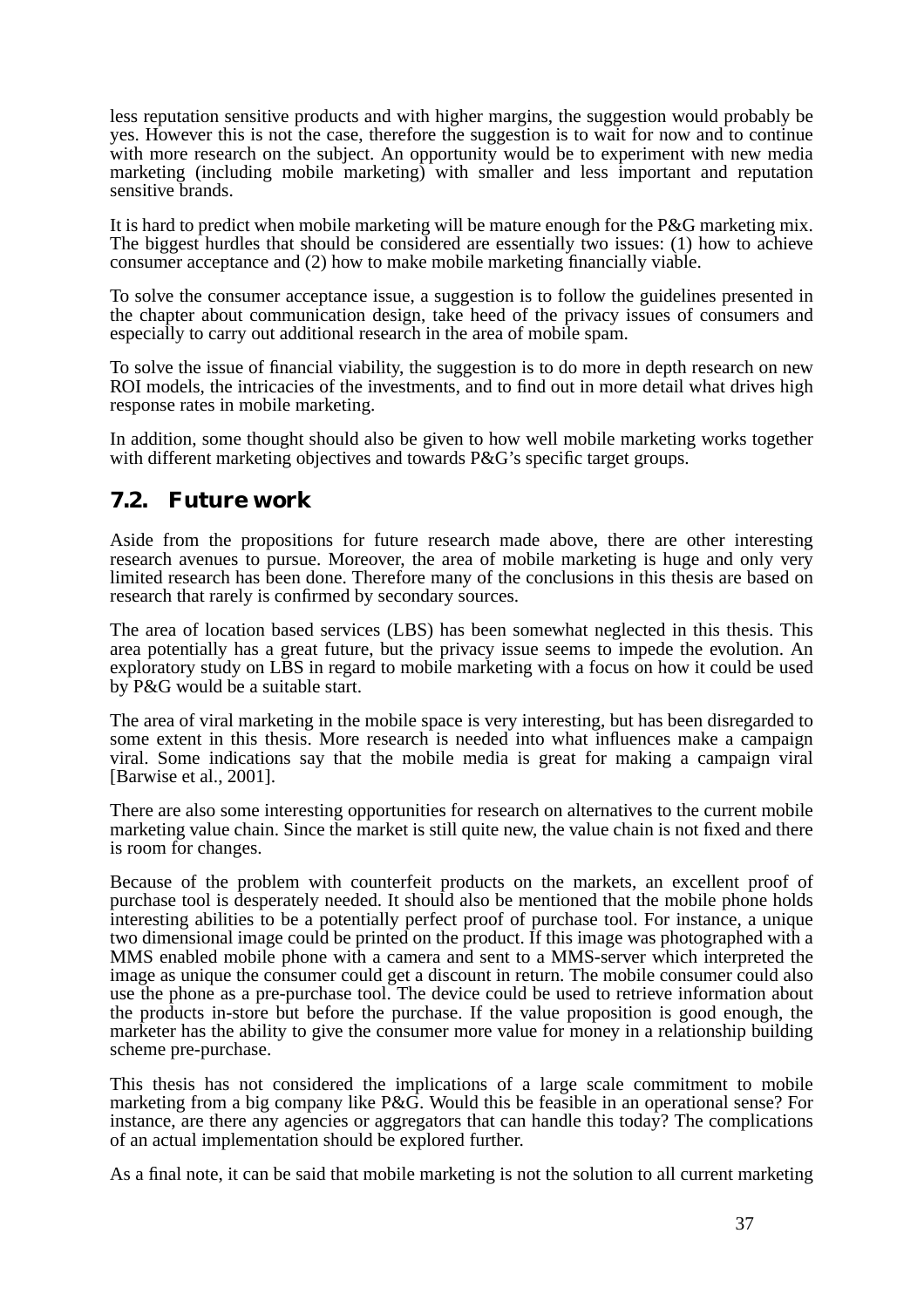problems, but it will most likely be used as a marketing tool in some form or the other in the future. If that will be as a pure advertising tool or just a complement to the existing media is left for the future.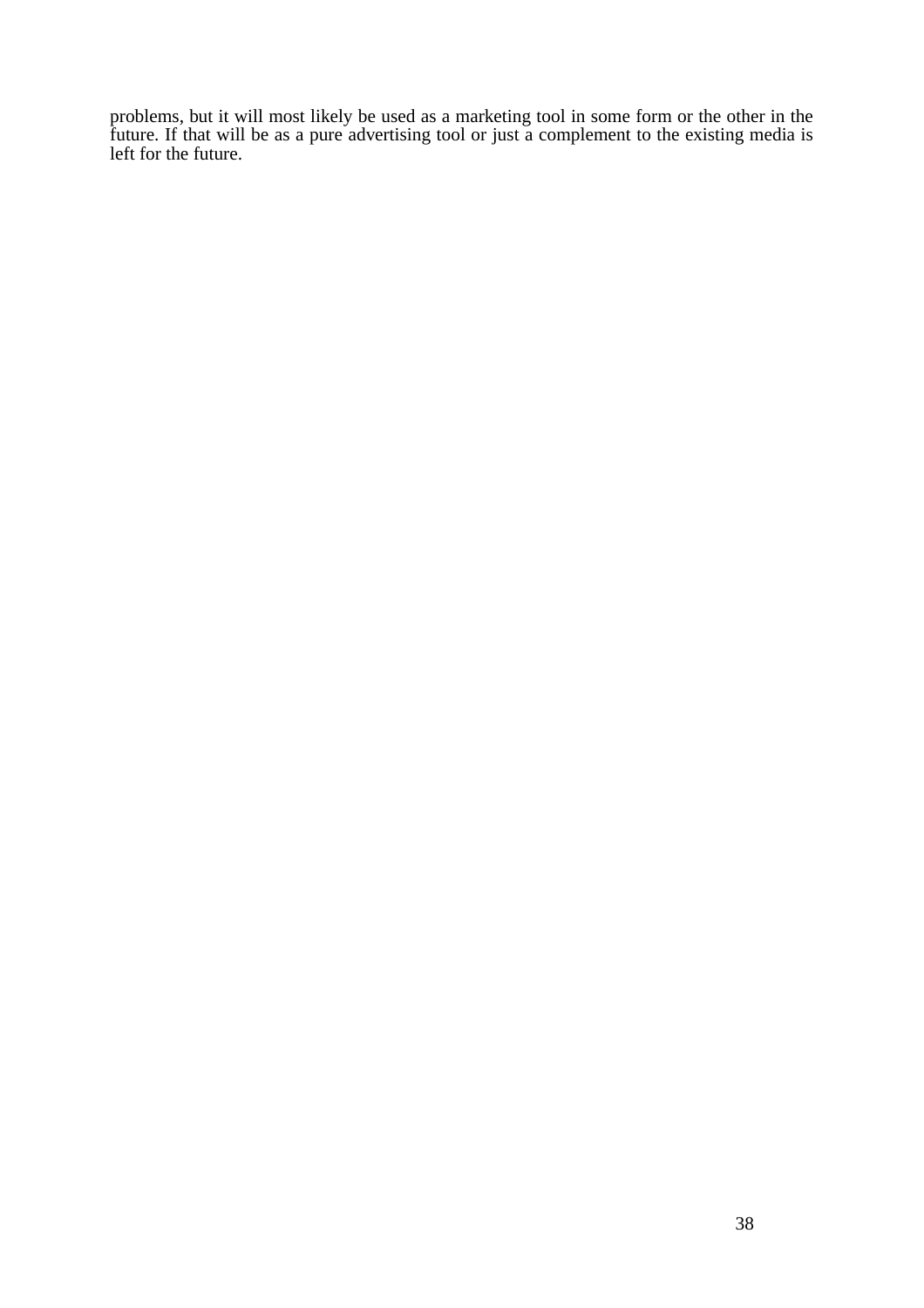## **References**

- [1] **A.T Kearney/University of Cambridge (2002)**: Mobinet #5. http://www.atkearney.com/shared\_res/pdf/Mobinet\_5\_S.pdf. Last accessed: 2005-05-26
- [2] **A.T Kearney/University of Cambridge (2003)**: Mobinet #6. http://www.atkearney.com/shared\_res/pdf/Mobinet\_Monograph\_S.pdf. Last accessed: 2005-05-26
- [3] **A.T Kearney/University of Cambridge (2004)**: Mobinet 2004. http://www.atkearney.com/shared\_res/pdf/Mobinet\_Extracts\_2004\_S.pdf. Last accessed: 2005-05-26
- [4] **American Marketing Association (2004)**: AMA Adopts New Definition of Marketing. http://www.marketingpower.com/content21257.php. Last accessed: 2005-05-26
- [5] **ARC Group (2004a)**: Steady Growth Forecast for Global Mobile Handset Market. http://www.arcgroup.com/NASApp/cs/ContentServer?pagename=marlin/home&siteid =30000000461&mp\_channelid=30000000378&MarlinViewType=ARTICLEVIEW& mp\_pubcode=IA&mp\_articleid=20017291940 Last accessed: 2005-05-26
- [6] **ARC Group (2004b)**: Mobile Services Revenues To Reach \$126bn by 2008. http://www.informatm.com/marlin/20001001561/ARTICLEVIEW/mp\_articleid/2001 7275173/mp\_pubcode/IA/media/true?proceed=true&MarEntityId=1107381464389&e ntHash= $10\overline{0}2\overline{3}22a62c\&U$ Type=true. Last accessed: 2005-05-26
- [7] **Bakos Y. (1998)**: The Emerging Role of Electronic Marketplaces on the Internet. Communications of the ACM August 1998/Vol. 41, No. 8.
- http://portal.acm.org/citation.cfm?id=280330. Last accessed: 2005-05-26 [8] **Barwise, P.; Strong, C. (2002)**: Permission-Based Mobile Marketing. Journal of Interactive Marketing Vol. 16 Issue 1.
- [9] **Best, J (2004a)**: Watchdog deals £450,000 fine to mobile scammers. Silicon.com. http://networks.silicon.com/mobile/0,39024665,39120885,00.htm. Last accessed: 2005-05-26
- [10] **Best, J (2004b)**: 'SMS ads? I'd rather have insurance companies ring when I'm having my tea' - Careless tech advertisers making consumers' blood boil. Silicon.com. http://networks.silicon.com/webwatch/0,39024667,39124023,00.htm. Last accessed: 2005-05-26
- [11] **Brooks, G. (2005)**: Mobile marketing: A mobile response. Published by Brand Republic. http://www.brandrepublic.com/bulletins/br/article/468730/mobile-marketing-mobile-r esponse. Last accessed: 2005-05-26
- [12] **Camponovo, G.; Cerutti, D. (2004)**: The Spam Issue in Mobile Business A Comparative Regulatory Overview. Proceedings of the Third International Conference on Mobile Business, M-Business 2004.

http://www.mics.org/getDoc.php?docid=789&docnum=1. Last accessed: 2005-05-26 [13] **Carat Interactive (2002)**: The Future of Wireless Marketing.

- http://www.caratinteractive.com/resources/wirless\_future.pdf. Last accessed: 2005-03-17
- [14] **Carmody, B. (2004)**: Wireless Promotions: Future vs. Fantasy. http://www.seismicom.com Last accessed: 2005-03-11.
- [15] **Chattratichart, J.; Brodie, J. (2003)**: Envisioning a Mobile Phone for 'All' Ages. Human-Computer Interaction – INTERACT'03 Published by IOS Press. © IFIP, 2003, pp. 725-728.
- [16] **Chezzi, D. (2004)**: Buy and Cell. macleans.ca. http://www.macleans.ca/topstories/article.jsp?content=20041025\_90950\_90950. Last accessed: 2005-05-26
- [17] **Costello, D. (2002)**: Preparing for the mCommerce Revolution Mobile Payments. Trintech White Paper.
- [18] **Data Protection Working Party (2004)**: Article 29 of Directive 95/46/EC. Opinion 5/2004 on unsolicited communications for marketing purposes under Article 13 of Directive 2002/58/EC. Adopted on 27 February 2004.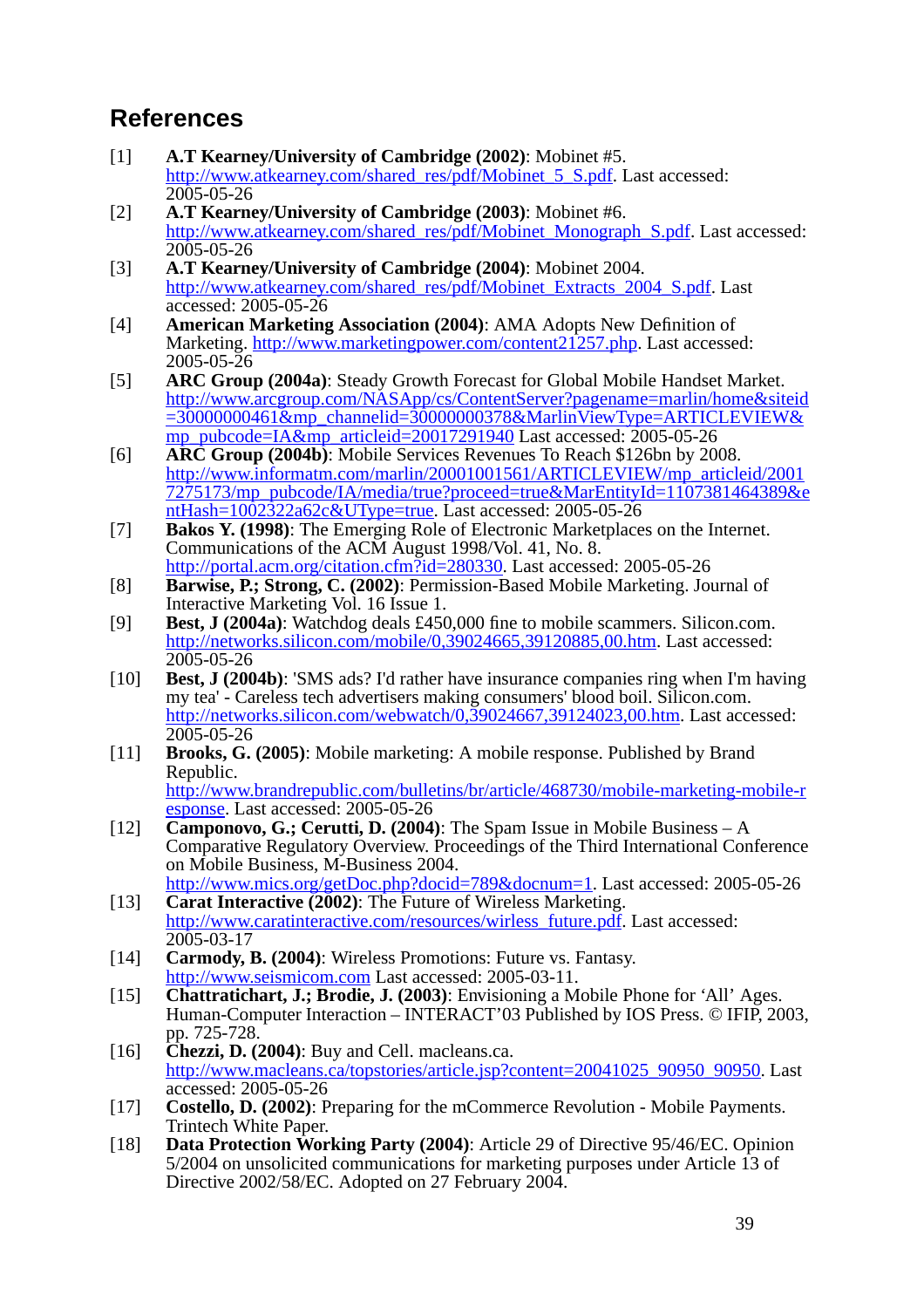http://europa.eu.int/comm/internal\_market/privacy/docs/wpdocs/2004/wp101\_en.pdf. Last accessed: 2005-04-05

- [19] **Dickinger, A.; Haghirian, P.; Murphy, J.; Scharl, A. (2004)**: An Investigation and Conceptual Model of SMS Marketing. Proceedings of the 37th Hawaii International Conference on System Sciences. http://csdl.computer.org/comp/proceedings/hicss/2004/2056/01/205610031b.pdf. Last accessed: 2005-05-26
- [20] **Dufft, N.; Wichmann, T. (2003)**: Basisreport Mobile Marketing. Berlecon Research. http://www.berlecon.de/output/studien.php?we\_objectID=115. Last accessed: 2005-05-26
- [21] **Empower Interactive (2003)**: History of SMS. http://www.eigroup.com/downloads/15.pdf Last accessed: 2005-05-26
- [22] **Empower Interactive (2004)**: Global Study into Mobile Spam February 2004. http://www.eigroup.com/downloads/13.pdf. Last accessed: 2005-05-26
- [23] **Enpocket (2002)**: The Branding Performance of SMS Advertising. Enpocket Insight. http://www.enpocket.com/research.php?ss=research&ss1=industry-wide%20research &ss2=branding%20performance. Last accessed: 2005-05-26
- [24] **Enpocket (2003)**: The Response Performance of SMS Advertising. Enpocket Insight. http://www.enpocket.com/research.php?ss=research&ss1=industry-wide%20research &ss2=direct%20response. Last accessed: 2005-05-26
- [25] **Flytxt Ltd (2004a)**: Orange Wednesdays Cinema Mobile coupon scheme. http://www.flytxt.com/cgi-bin/template.pl?t=cspd&ID=40. Last accessed: 2005-05-26
- [26] **Flytxt Ltd (2004b)**: Cadbury Txt'n'Win Campaign. http://www.flytxt.com/cgi-bin/template.pl?t=cspd&ID=43. Last accessed: 2005-05-26
- [27] **Fransson, T. (2004)**: Interview with Thomas Fransson, senior consultant at Teleca AU-systems 2004-03-16.
- [28] **Gavitec AG (2004)**: Nokia N-Gage Snow Tour 2004 –Mobile sweepstakes tickets. http://www.mobiledigit.de/fileadmin/template/main/downloads/CaseStudy6\_Nokia\_N Gage.pdf. Last accessed: 2005-05-26
- [29] **Gelenbe, P. (2003)**: The Mobile Marketing Value Chain. Press release. http://www.flytxt.com/cgi-bin/template.pl?t=nrpd&ID=51. Last accessed: 2005-05-26
- [30] **Giaglis, G.; Kourouthanassis, P.; Tsamakos, A. (2002)**: Towards a Classification Framework for Mobile Location Services. Mobile Commerce: Technology, Theory, and Applications (http://www.eltrun.gr/wrc/papers/mBook-classification.pdf. Last accessed: 2005-03-24
- [31] **Glaser, B. G.; Strauss, A. (1967)**: The Discovery of Grounded Theory. Published by Aldine, Chicago.
- [32] **Godin, S. (1999)**: Permission marketing: turning strangers into friends, and friends into customers. Simon & Schuster, cop. 1999, New York.
- [33] **GSM Europe (2003)**: Statement on Spamming. European Commission Workshop on Spamming. Brussels, 16th October 2003. http://www.gsmworld.com/gsmeurope/documents/positions/gsme\_statement\_spammi ng.pdf. Last accessed: 2005-05-26
- [34] **Haig, M. (2002)**: Mobile marketing The message revolution. Kogan Page Limited, London, UK.
- [35] **Haghirian, P.; Madlberger, M.; Tanuskova, A. (2005)**: Increasing Advertising Value of Mobile Marketing – An Empirical Study of Antecedents. Proceedings of the 38th Hawaii International Conference on System Sciences. http://csdl.computer.org/comp/proceedings/hicss/2005/2268/01/22680032c.pdf. Last accessed: 2005-05-26
- [36] **Hazard, P. (2005a)**: Internal document. Marketing within Procter & Gamble.<br>[37] **Hazard, P. (2005b)**: Interview with Pascal Hazard on 26 January 2005
- Hazard, P. (2005b): Interview with Pascal Hazard on 26 January 2005
- [38] **Ho, S. Y.; Kwok, S. H. (2003)**: The Attraction of Personalized Service for Users in Mobile Commerce: An Empirical Study. ACM SIGecom Exchanges, Vol. 3, No. 4, January 2003, Pages 10-18. http://portal.acm.org/citation.cfm?id=844351.844354. Last accessed: 2005-05-26
- [39] **Interact Mobile, (2005)**: Mobile Penetration rates. **http://www.interactmobile.com/industry/facts.html**. Last accessed: 2005-06-16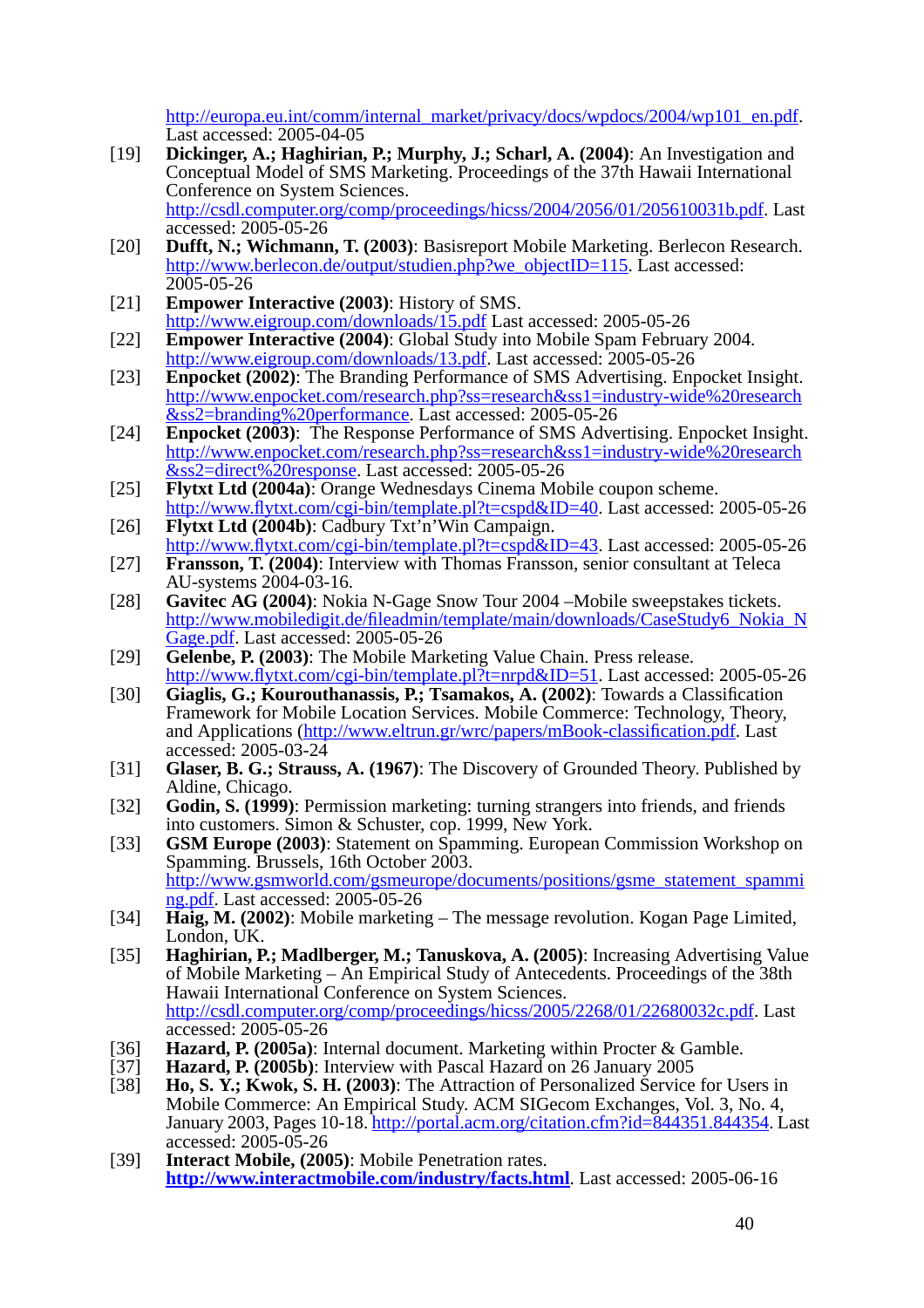- [40] **International Telecommunications (2002)**: February edition 2002. http://www.telecommagazine.com/default.asp?journalid=2&func=departments&page=0202i2 4&year=2002&month=2. Last accessed: 2005-05-26
- [41] **Invensys (2002)**: Operational Solutions for the FMCG Market. http://www.marcam.com/downloads/IPS\_IP\_100\_OS%20FMCG.pdf Last accessed: 2005-05-26
- 
- [42] **Ipsos-INRA (2004)**: EU Telecoms Services Indicators<br>[43] **IT Facts (2004)**: Mobile usage US Lags Europe and J **IT Facts (2004)**: Mobile usage - US Lags Europe and Japan in Mobile Adoption. http://www.itfacts.biz/index.php?id=P35. Last accessed: 2005-05-26
- [44] **IT Sweden Project (2003)**: Best Practice Swedish companies give marketing a new face with mobile technology. http://www.itsweden.com/docfile/19020\_Swedish%20companies%20give%20marketi ng%20a%20new%20face%20with%20mobile%20technology.pdf. Last accessed: 2005-05-26
- [45] **Jaffe, J. (2004)**: Jaffe Juice: We're Living in a TiVo World. iMediaConnection. http://www.imediaconnection.com/content/2875.asp. Last accessed: 2005-05-26
- [46] **Kaasinen, E. (2003)**: User needs for location-aware mobile services. Personal and Ubiquitous Computing Volume 7, Issue 1 (May 2003). Published by Springer-Verlag, London, UK. http://portal.acm.org/citation.cfm?id=777354. Last accessed: 2005-05-26
- [47] **Kavassalis, P.; Spyropoulou, N.; Giakoumidakis, M.; Karampatsaki, X.; Mitrokostas, V.; Papadaki, M.; Gikas, G.; Hatzistamatiou, A. (2003)**: Mobile Permission Marketing – Framing the Market Inquiry. http://www.mobiforum.org/proceedings/papers/07/7.2.pdf. Last accessed: 2005-05-26
- [48] **Kotler, P. (1997)**: Marketing Management Analysis, Planning, Implementation, and Control. Ninth Edition. Published by Prentice-Hall International Ltd.
- [49] **Kruger, M. (2001)**: The Future of M-payments Business Options and Policy Issues. Background Paper No. 2. Electronic Payment Systems Observatory (ePSO). http://epso.intrasoft.lu/papers/Backgrnd-2.pdf. Last accessed: 2005-05-23.
- [50] **Leppäniemi, M.; Karjaluoto, H.; Salo, J. (2004)**: The Success Factors of Mobile Advertising Value Chain. EBusinessReview IV, pp. 93-97.
- http://www.rotuaari.net/downloads/publication-11.pdf. Last accessed: 2005-05-26 [51] **Lindgren, M.; Jedbratt, J.; Svensson, E. (2002)**: Beyond mobile – People, Communications and Marketing in a Mobilized World. First edition. Published by
- Palgrave. [52] **LogicaCMG (2004)**: Mobile Marketing Getting Intimate. International Brochure. http://www.logicacmg.com/pdf/nl/international\_brochure\_mobile\_marketing.pdf. Last accessed: 2005-05-26
- [53] **Lowenstein, M. (2004)**: Wireless Roadmap 2005. Mobile Ecosystem. Retrieved from the P&G intranet. Last accessed: 2005-05-23.
- [54] **Marketing Association of Pakistan (2005)**: P&G Acquires Gillette For \$57 Billion. http://www.map.org.pk/news/p&g05022700.htm. Last accessed: 2005-05-26
- [55] **Mehta, N. (2004)**: Why You Shouldn't Fear "Spim". iMediaConnection. http://www.imediaconnection.com/content/3214.asp Last accessed: 2005-05-26
- [56] **Merisavo, M. (2003)**: The Effects of Digital Marketing on Customer Relationships. Working Papers W-343 April 2003. Helsinki School of Economics.
- [57] **Mobile Marketing Association (2004a)**: What is mobile marketing? http://www.mmaglobal.co.uk/mob-marketing/index.htm. Last accessed: 2005-05-26
- [58] **Mobile Marketing Association (2004b)**: MMA Code for Responsible Marketing. http://www.mmaglobal.co.uk/imgs/MMA-Code-of-Conduct\_Dec03.pdf. Last accessed: 2005-05-26
- [59] **Mobile Marketing Association (2005)**: MMA Announces Formation of Best Practices and Metrics Research Working Groups. http://mmaglobal.com/modules/news/article.php?storyid=29. Last accessed: 2005-05-26
- [60] **Modisette, L. (2004)**: Are mobile phones the only true one-to-one marketing tool? Published by The Wise Marketer.
- http://www.thewisemarketer.com/features/read.asp?id=40 Last accessed: 2005-05-26 [61] **Morrissey, B. (2003)**: Levi's Launches Interactive Promo.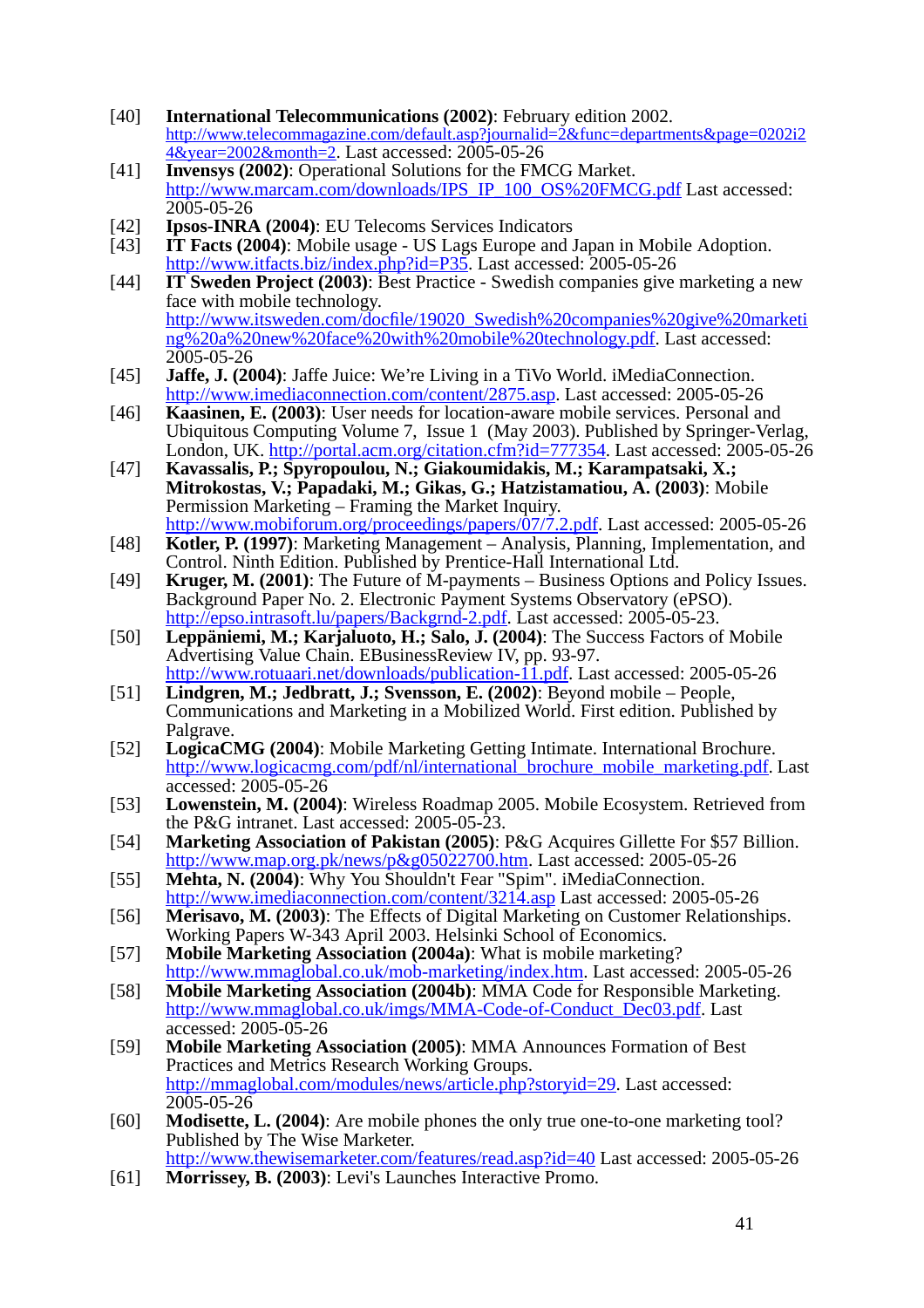http://www.clickz.com/news/article.php/1563041. Last accessed: 2005-05-26

- [62] **Nester, K.; Lyall, K. (2003)**: Mobile Marketing A Primer Report. FirstPartner Research & Marketing. http://www.ebusinessforum.gr/index.php?op=modload&modname=Downloads&pagei d=1320. Last accessed: 2005-05-26
- [63] **Netsize (2003)**: Toni&Guy: Hairstyles on the move. http://www.mda-mobiledata.org/MDA/resource/memberCaseStudies/toni&guyMMSs ervice.pdf. Last accessed: 2005-05-26
- [64] **Netsize (2005)**: The Netsize Guide 2005. http://www.netsize.com/?id=5&sid=1. Last Accessed: 2005-05-26
- [65] **Nokia (2005)**: Nokia Local Marketing Solution. http://www.nokia.com/nokia/0,8764,70746,00.html. Last accessed: 2005-06-19
- [66] **Nysveen, H.; Pedersen, P.E.; Thorbjørnsen, H. (2003)**: Using mobile services to strengthen brand relationships: The effects of SMS and MMS channel additions on brand knowledge, satisfaction, loyalty and main channel use. SNF-report no. 22/03. Foundation for Research in Economics and Business Administration, Bergen, Norway. http://ikt.hia.no/perep/effectstudy.pdf. Last accessed: 2005-05-26
- [67] **O2 (UK) Ltd, Orange Personal Communications Services Ltd, T-Mobile UK Ltd, Virgin Mobile Telecoms Ltd, Vodafone Ltd, Hutchison 3G UK Ltd. (2004)**: UK code of practice for the self-regulation of new forms of content on mobiles. http://www.iwf.org.uk/documents/20041109\_mobile\_content\_code\_of\_practice\_-\_19\_ 01<sup>-</sup>04.pdf. Last accessed: 2005-05-26
- [68] **Oftel (2003)**: Consumers' use of mobile telephony, Results from Oftel's quarterly residential consumer survey. http://www.broadbanduk.org/reports/Oftel%20Con%20use%20of%20mob%20tel%20 q14mobres1003.pdf. Last accessed: 2005-05-26
- [69] **Okazaki, S. (2005)**: Mobile advertising adoption by multinationals Senior executives' initial responses. Internet Research Vol. 15 No. 2, 2005 pp. 160-180. Emerald Group Publishing Limited
- [70] **Olivero, N.; Lunt, P. (2004)**: Privacy versus willingness to disclose in e-commerce exchanges: The effect of risk awareness on the relative role of trust and control. Journal of Economic Psychology 25 (2004) 243–262
- [71] **Paananen, V-M. (2003)**: Present and future of Mobile Marketing. http://websrv2.tekes.fi/opencms/opencms/OhjelmaPortaali/Kaynnissa/NETS/fi/Dokum enttiarkisto/Viestinta\_ja\_aktivointi/Seminaarit/NETS\_BP/1/NETScaseAdd2Phone200 3-09-03.pdf. Last accessed: 2005-05-26
- [72] **Palau, C. (2004)**: The Future: Mobile Marketing. Olate. http://www.olate.com/articles/239. Last accessed: 2005-05-26
- [73] **Park, R. (2004)**: Mobile Marketing in 2004. http://www.imediaconnection.com/content/4534.asp. Last accessed: 2005-05-26 [74] **Philips (2005)**: Near Field Communication.
- http://www.semiconductors.philips.com/markets/identification/products/nfc/. Last accessed: 2005-05-26
- [75] **Procter & Gamble (2004)**: Annual Report 2004. http://www.pg.com/annualreports/2004/pdf/PG2004AnnualReport\_Online.pdf. Last accessed: 2005-05-26
- [76] **QuickMBA (2004)**: The Marketing Mix. http://www.quickmba.com/marketing/mix. Last accessed: 2005-05-26
- [77] **Rettie, R.; Brum, M. (2001)**: M-Commerce: The Role of SMS Text Messages. COTIM-2001 Proceedings. http://www.ebusinessforum.gr/index.php?op=modload&modname=Downloads&actio n=downloadsview&pageid=853. Last accessed: 2005-05-26
- [78] **Rheingold, H. (2004)**: The GeoWeb and Deep Place. The Feature. http://www.thefeature.com/article?articleid=101208&ref=7802202. Last accessed:  $2005 - 06 - 18$
- [79] **Saunders, C (2001)**: Verizon Wireless Wins SMS Spam Case. ClickZ. http://www.clickz.com/news/article.php/12\_904901. Last accessed: 2005-05-26
- [80] **Saunders, C (2002)**: UK Regulator Fines Firm for SMS Ad. ClickZ.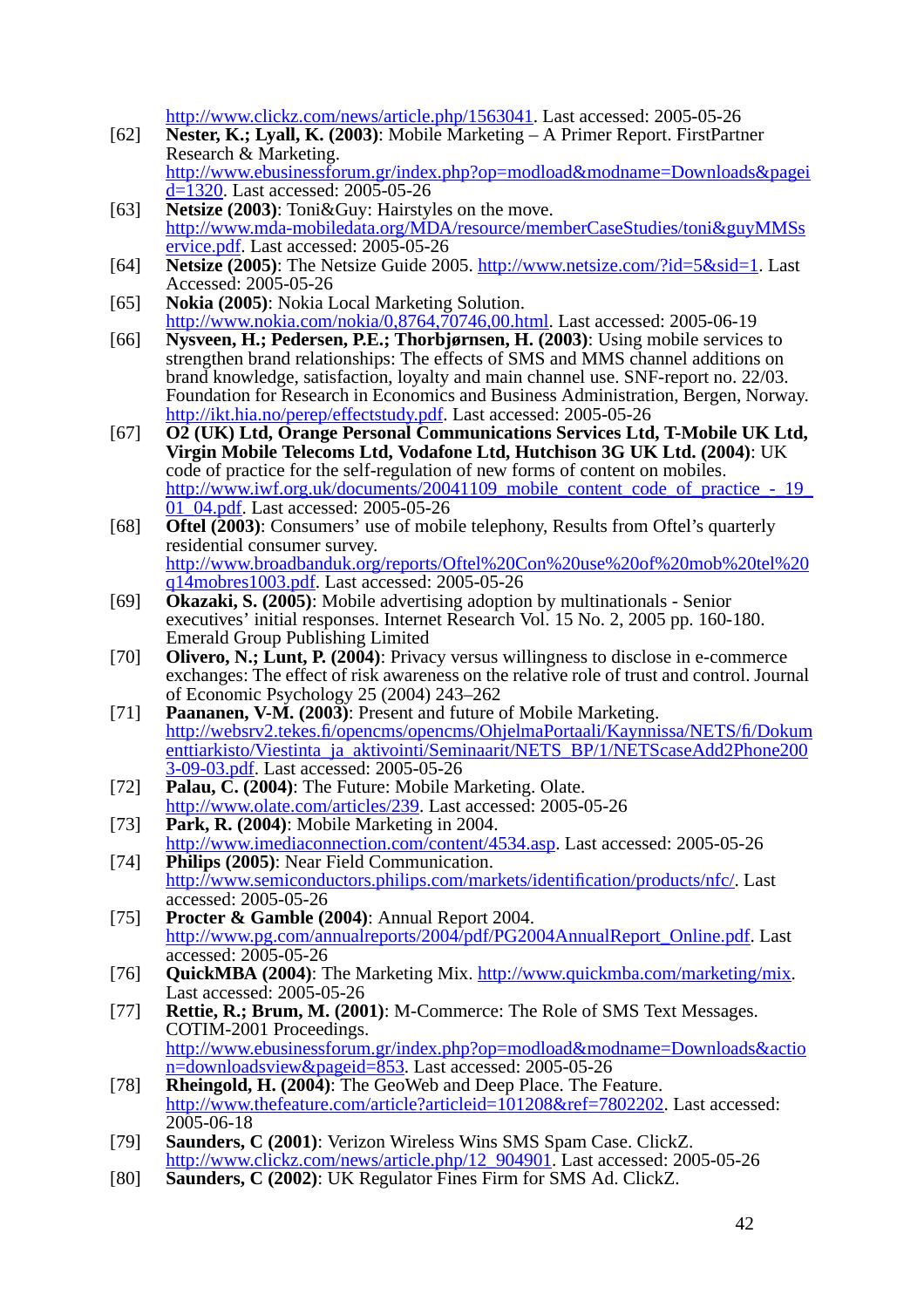http://www.clickz.com/news/article.php/1454831. Last accessed: 2005-05-26

- [81] **Scharl, A.; Dickinger, A.; Murphy, J. (2004)**: Diffusion and success factors of mobile marketing. Electronic Commerce Research and Applications xxx (2004) xxx–xxx.
- [82] **Siau, K.; Shen, Z. (2003)**: Building Customer Trust in Mobile Commerce. Communications of the ACM April 2003/Vol. 46, No. 4. http://portal.acm.org/citation.cfm?id=641211. Last accessed: 2005-05-26
- [83] **SkyGo, Inc (2001)**: Ideas & Strategies for Implementing Mobile Marketing. White Paper. http://www.wirelessdevnet.com/library/SkyGo\_White\_Paper.pdf. Last accessed: 2005-05-26
- [84] **Smith, J. (2005)**: Mobile Marketing: Europe Offers Inspiration and Ideas.http://www.clickz.com/experts/brand/capital/article.php/3482331. Last accessed:  $2005 - 05 - 26$
- [85] **Strauss, A. L.; Corbin, J. (1998)**: Basics of Qualitative Research: Grounded Theory Procedures and Techniques. Published by Sage Publications, Newbury Park.
- [86] **Sun Microsystems, Inc. (2005)**: Java 2 Platform, Micro Edition (J2ME); JSR 68 Overview. http://java.sun.com/j2me/overview.html. Last accessed: 2005-06-07
- [87] **Söderlund, M. (1998)**: Segmentering. First edition. Published by Liber AB [88] **TiVo (2005**): http://www.tivo.com. Last accessed: 2005-06-19
- [88] **TiVo (2005)**: <u>http://www.tivo.com</u>. Last accessed: 2005-06-19<br>[89] **Tong-Strömberg, L. (2005)**: Interview with Lars Tong-Ströml
- [89] **Tong-Strömberg, L. (2005)**: Interview with Lars Tong-Strömberg, at Procter & Gamble 2005-04-19.
- [90] **Tähtinen, J.; Salo, J. (2003)**: Special Features of Mobile Advertising and their Utilization. Department of Marketing, University of Oulu, Finland. http://www.rotuaari.net/downloads/publication-20.pdf. Last accessed: 2005-05-26
- [91] **Varshney, U.; Vetter, R. (2002)**: Mobile Commerce: Framework, Applications and Networking Support. Mobile Networks and Applications 7, 185–198, 2002. Kluwer Academic Publishers. http://www.cis.gsu.edu/~uvarshne/papers/MONET1.pdf. Last accessed: 2005-05-26
- [92] **Venkatesh, V.; Ramesh, V.; Massey, A. P. (2003)**: Understanding Usability in Mobile Commerce. Communications of the ACM December 2003/Vol. 46, No. 12. http://portal.acm.org/citation.cfm?id=953488. Last accessed: 2005-05-26
- [93] **Wallage, S (2003)**: Mobile Spamming Gets Out of Control. The Feature. http://www.thefeature.com/article?articleid=47395&ref=7219306. Last accessed: 2005-05-26
- [94] **Wikipedia (2005)**: 4G. http://en.wikipedia.org/wiki/4G Last accessed: 2005-05-26
- [95] **WindWire (2000)**: First-to-wireless. Capabilities and benefits of wireless marketing and advertising. www.windwire.com. http://66.102.9.104/search?q=cache:LHU\_pHasAawJ:www.imapproject.org/imapproje ct/downloadroot/public3/ftw\_report.pdf+%22Wireless+Marketing+and+Advertising+ Based%22&hl=en%20target=nw. Last accessed: 2005-05-26.
- [96] **Zavagno, M. (2003)**: Mobile Marketing works for brand awareness. http://www.adverblog.com/archives/000014.htm. Last accessed: 2005-05-26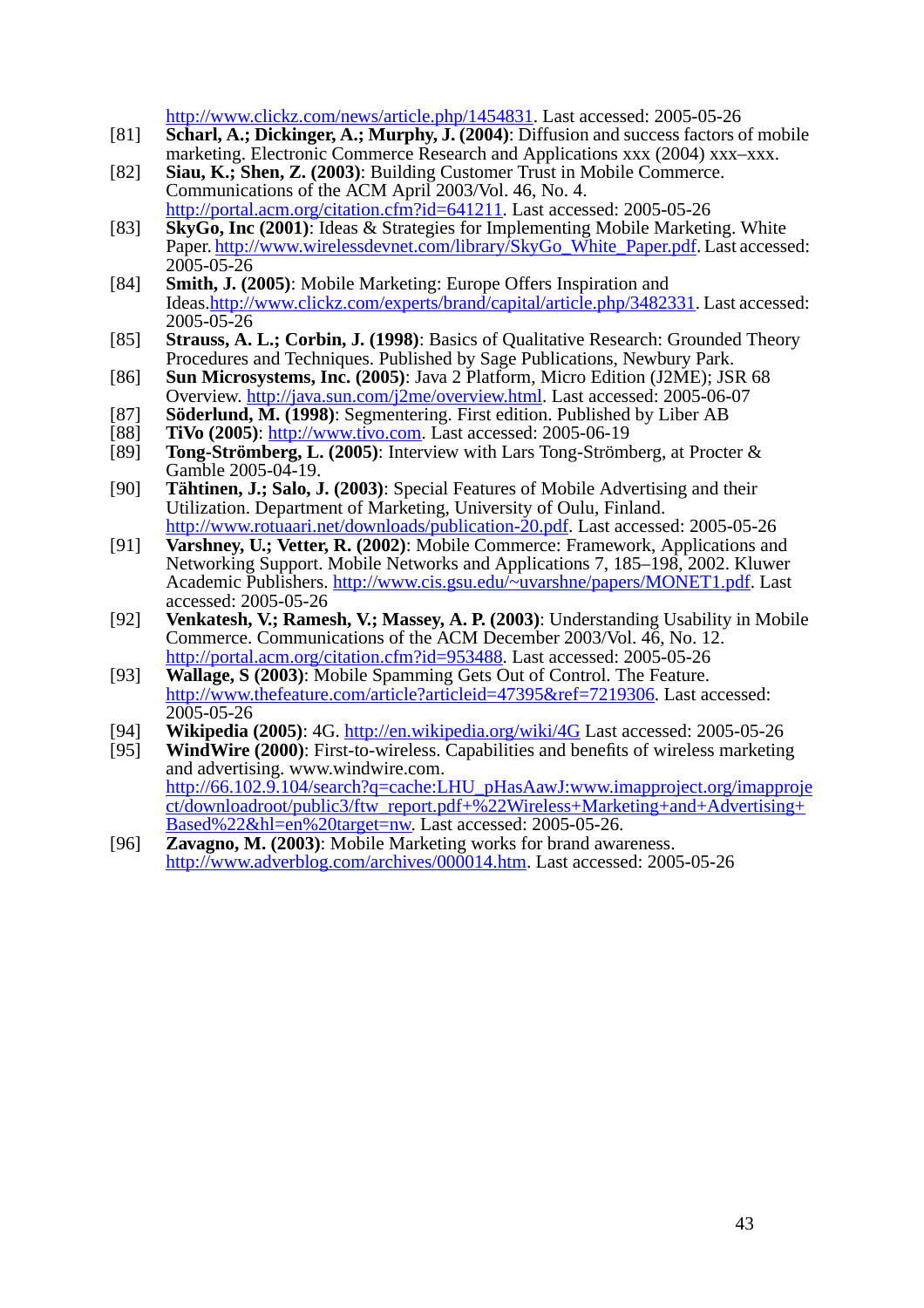# **Appendix A. Compilation of 104 case studies**

The basic data of this compilation is retrieved from the web sites of mobile marketing agencies. If the different elements of the case study are not explicitly stated, the data is interpreted by the author.

The basic data is case studies that mobile marketing agencies have chosen to showcase from their portfolio. Therefore the presumption must be made that these case studies are the "best in class" and that they do not representing an average case.

| Campaign<br>Type       | #              | $\%$           | Marketing<br>Objectives           | #              | $\%$           | Media<br>Type         | #   | $\%$ |
|------------------------|----------------|----------------|-----------------------------------|----------------|----------------|-----------------------|-----|------|
| Text to win            | 37             | 36             | Awareness                         | 60             | 58             | <b>SMS</b>            | 92  | 88   |
| Alerts                 | 20             | 19             | Conversion/Sale                   | 32             | 31             | <b>IVR/Voice</b>      | 11  | 11   |
| Advertisement          | 19             | 18             | <b>Increase Usage</b><br>(Volume) | 18             | 17             | <b>MMS</b>            | 9   | 9    |
| <b>VAS</b>             | 10             | 10             | <b>Consumer Care</b>              | 17             | 16             | JAVA /<br><b>BREW</b> | 3   | 3    |
| Voice services         | 9              | 9              | Relationship<br><b>Building</b>   | 17             | 16             |                       |     |      |
| Two way<br>interaction | 9              | 9              | <b>Repeat Purchase</b>            | 11             | 11             |                       |     |      |
| Voting/polling         | 8              | 8              | Loyalty                           | 11             | 11             |                       |     |      |
| Downloadable<br>S      | 8              | 8              | <b>Trial</b>                      | 9              | 9              |                       |     |      |
| Redeemables            | 8              | 8              | Line Extension                    | 7              | 7              |                       |     |      |
| Games                  | $\overline{4}$ | $\overline{4}$ | Cross-selling                     | $\overline{0}$ | $\overline{0}$ |                       |     |      |
| Reminders              | 3              | 3              |                                   |                |                |                       |     |      |
| Other                  | 15             | 14             |                                   |                |                |                       |     |      |
| Total                  | 104            | 100            | Total                             | 104            | 100            | Total                 | 104 | 100  |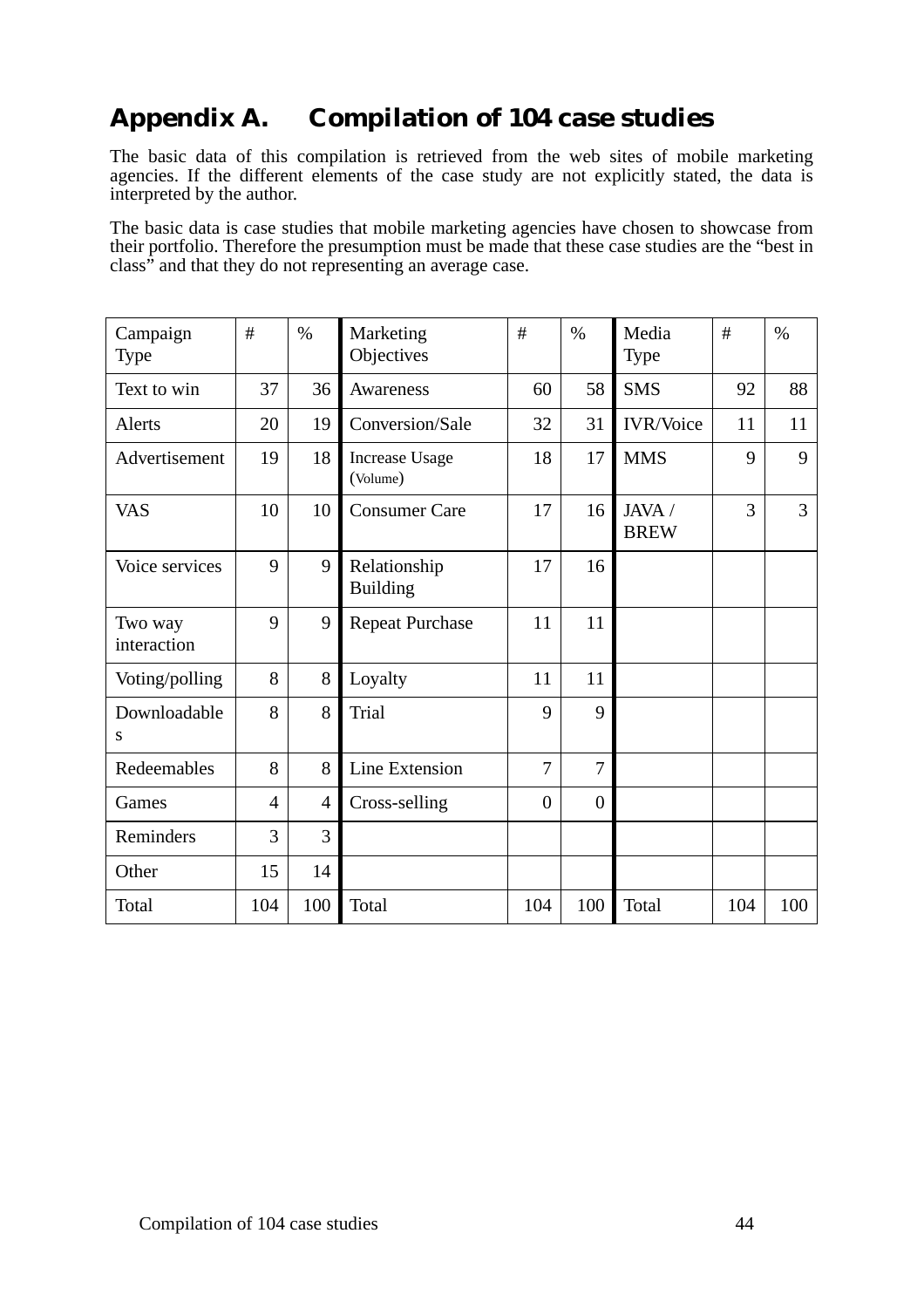| Company                                     | Agency                    | Mark.<br>Type                                                              | Com.<br>Type | Description                                                                                                                                                                                    | Objectives                                                                                                                                                                                                                                                                      | Marketing<br>Objectives                                        | Results                                                                                                                                                         | Comment                     |
|---------------------------------------------|---------------------------|----------------------------------------------------------------------------|--------------|------------------------------------------------------------------------------------------------------------------------------------------------------------------------------------------------|---------------------------------------------------------------------------------------------------------------------------------------------------------------------------------------------------------------------------------------------------------------------------------|----------------------------------------------------------------|-----------------------------------------------------------------------------------------------------------------------------------------------------------------|-----------------------------|
| The Methodist<br>Church in the<br><b>UK</b> | Carbon<br><b>Partners</b> | Text to<br>win                                                             | <b>SMS</b>   | Send in your<br>suggestion for<br>the $11th$<br>commandment<br>and win a new<br>camera phone.<br>Automatic<br>response with<br>acknowledgeme<br>nt and an<br>encouragement<br>to visit website | To discover what young<br>people think about<br>spiritual issues.                                                                                                                                                                                                               | Awareness<br>Relationship<br>building                          | Follow up activity by<br>text message<br>generated 76%<br>response rate to<br>submitting key<br>contact details.                                                | Global<br>media<br>coverage |
| Link                                        |                           |                                                                            |              |                                                                                                                                                                                                | http://www.carbonpartners.co.uk/casestudies/methodists_casestudy.html                                                                                                                                                                                                           |                                                                |                                                                                                                                                                 |                             |
| Hibernian<br>Football Club                  | Carbon<br><b>Partners</b> | Interacti<br>ve<br>services<br>(polls,<br>sell last<br>minute<br>tickets). | <b>SMS</b>   | Live Man of the<br>Match voting<br>by text<br>message.<br>Marketing<br>messages by<br>SMS. Last<br>minute tickets<br>offered.                                                                  | The club often had late<br>news and offers with<br>regard to the availability<br>of match tickets and<br>entertainment facilities<br>within the stadium.<br>These products and<br>services have a short<br>time expiry and hence<br>must be marketed<br>quickly and effectively | Relationship<br>building<br>Customer care<br>Loyalty<br>Volume | Hibernian FC now<br>has a direct to market<br>channel that enables<br>them to broadcast<br>timely, targeted<br>marketing messages<br>to their customer<br>base. |                             |
| Link                                        |                           |                                                                            |              | http://www.carbonpartners.co.uk/casestudies/hibs casestudy.html                                                                                                                                |                                                                                                                                                                                                                                                                                 |                                                                |                                                                                                                                                                 |                             |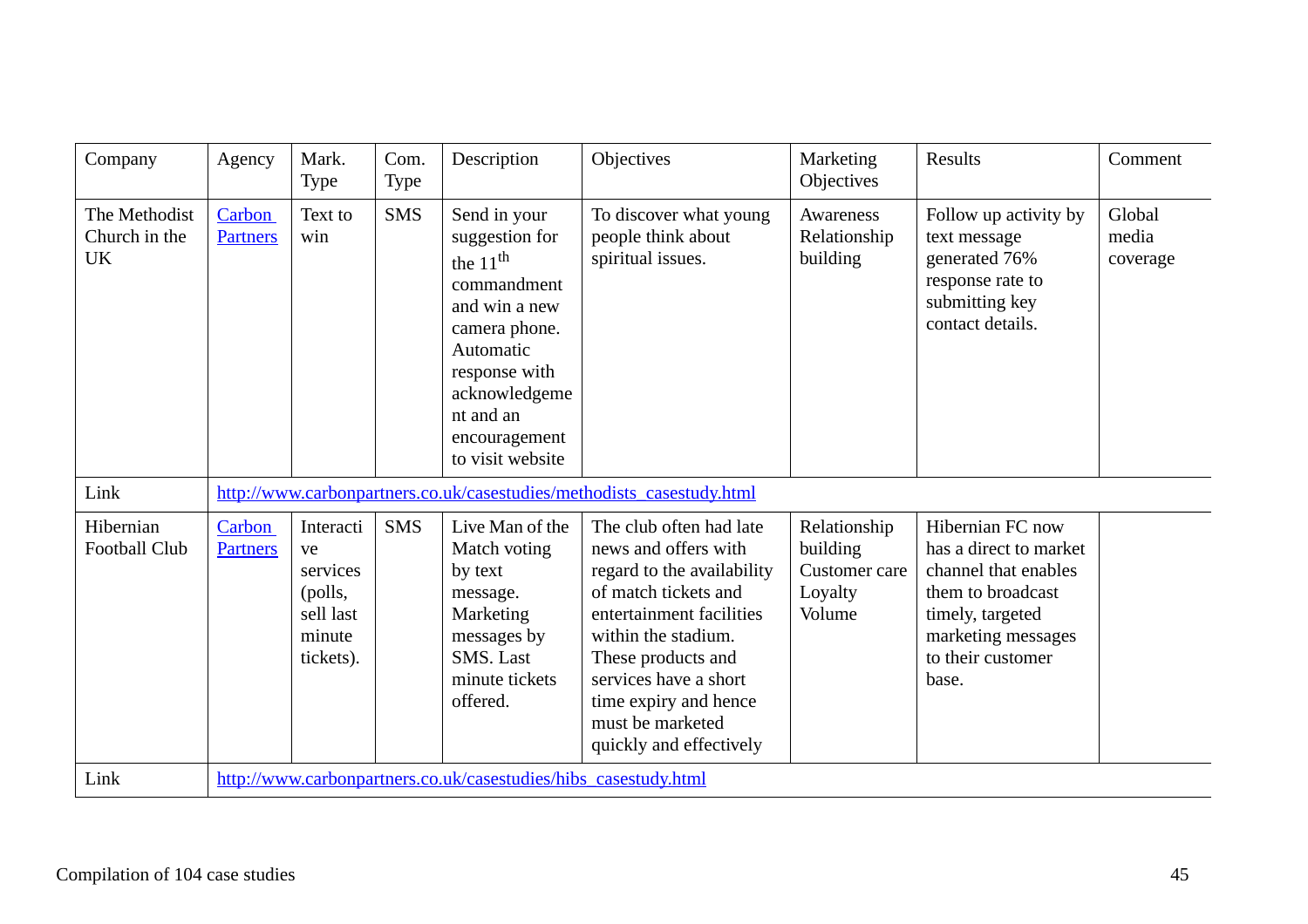| Sky                           | Carbon<br><b>Partners</b> | Recruit<br>ment                                            | <b>SMS</b>         | Sky advertise<br>openings at<br>their telesales<br>department via<br><b>SMS</b>                                                                         | Immediacy and cost<br>efficiency.                                                                                                                                                                                                                      | Awareness                                           | The text response<br>mechanism generated<br>five times the number<br>of email enquiries. Of<br>initial applicants 91%<br>completed both steps<br>of the mechanic with<br>full requested data.                                                          |
|-------------------------------|---------------------------|------------------------------------------------------------|--------------------|---------------------------------------------------------------------------------------------------------------------------------------------------------|--------------------------------------------------------------------------------------------------------------------------------------------------------------------------------------------------------------------------------------------------------|-----------------------------------------------------|--------------------------------------------------------------------------------------------------------------------------------------------------------------------------------------------------------------------------------------------------------|
| Link                          |                           |                                                            |                    | http://www.carbonpartners.co.uk/casestudies/sky_casestudy.html                                                                                          |                                                                                                                                                                                                                                                        |                                                     |                                                                                                                                                                                                                                                        |
| Mortage<br>Advice<br>Services | <b>Telemar</b><br>keter   | Get<br>advice<br>from<br>bank to<br>your<br>phone<br>(VAS) | SMS/<br><b>IVR</b> | Respond with<br><b>ADVICE</b> to<br>short code or<br>call a number.<br>The mortage<br>company<br>wanted to give<br>advice to<br>potential<br>customers. | Generate as much direct<br>response as possible<br>from a nationwide TV<br>campaign during March<br>2005<br>Give the consumer a<br>choice of contact method<br>Position the Mortgage<br>Advice Services brand as<br>innovative and forward<br>thinking | Awareness<br>Conversion<br>Relationship<br>building | 50% of all response<br>has been by text<br>Clearly demonstrates<br>that if you give the<br>consumers a choice,<br>they will opt to make<br>their initial contact by<br>text<br>Only company in<br>sector that is offering<br>a text response<br>option |
|                               |                           |                                                            |                    | http://www.textmarketer.co.uk/news.php?action=fullnews&id=36                                                                                            |                                                                                                                                                                                                                                                        |                                                     |                                                                                                                                                                                                                                                        |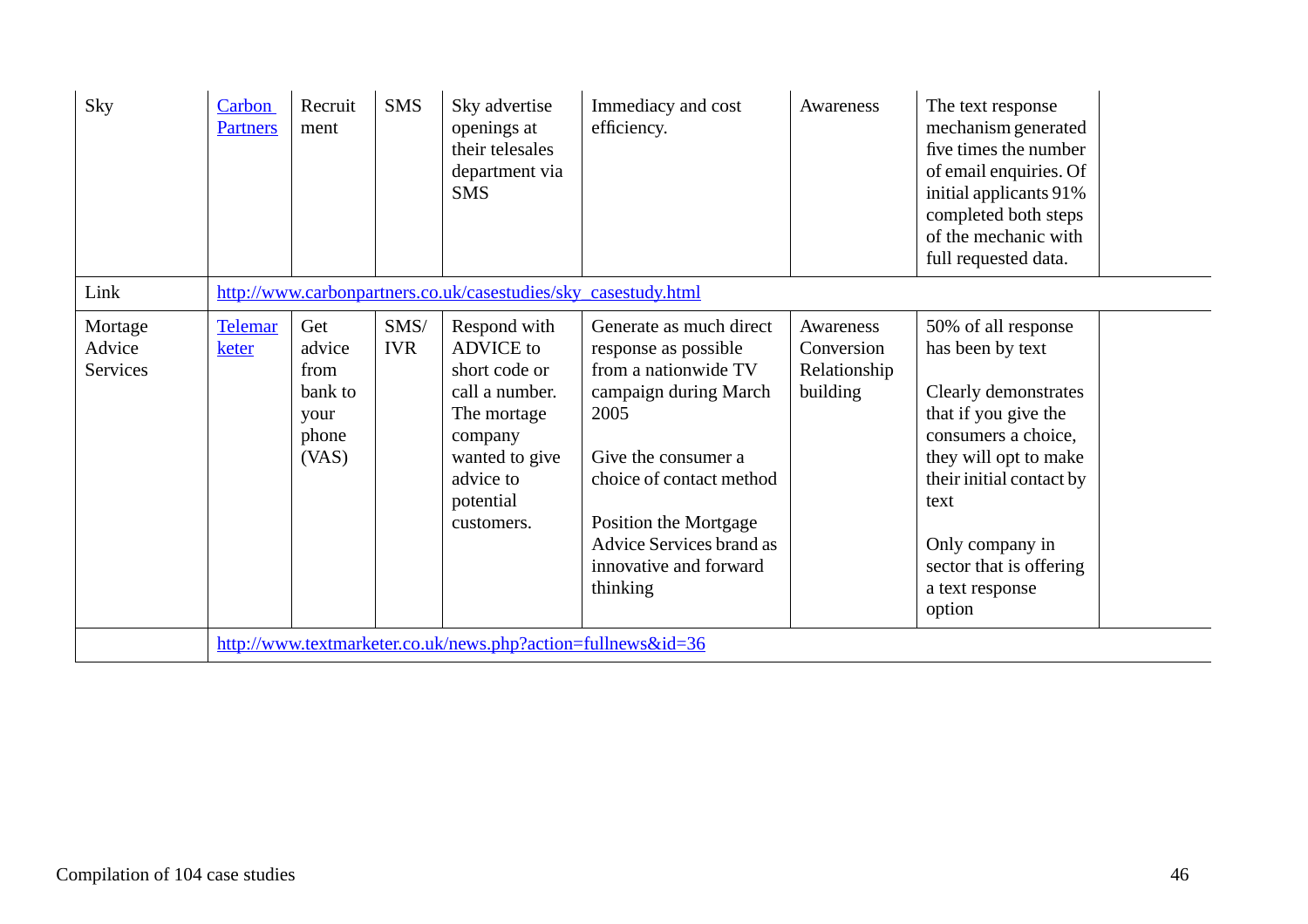| Leicestershire<br>Police | <b>Telemar</b><br>keter | Recruit<br>ment | <b>SMS</b> | POLICE to<br>short code                                      | Invigorate recruitment<br>policy with engaging and<br>responsive campaign<br>Generate a response<br>from people who have an<br>interest in a police career<br>but have not gone down<br>the more formal route of<br>making a direct enquiry.<br>Allow interested people<br>to respond wherever they<br>happen to be | Awareness | The campaign has<br>generated over 220<br>respondents<br>These are potential<br>recruits that<br>Leicestershire Police<br>have not been able to<br>engage with their<br>traditional<br>recruitment strategy |  |
|--------------------------|-------------------------|-----------------|------------|--------------------------------------------------------------|---------------------------------------------------------------------------------------------------------------------------------------------------------------------------------------------------------------------------------------------------------------------------------------------------------------------|-----------|-------------------------------------------------------------------------------------------------------------------------------------------------------------------------------------------------------------|--|
|                          |                         |                 |            | http://www.textmarketer.co.uk/news.php?action=fullnews&id=31 |                                                                                                                                                                                                                                                                                                                     |           |                                                                                                                                                                                                             |  |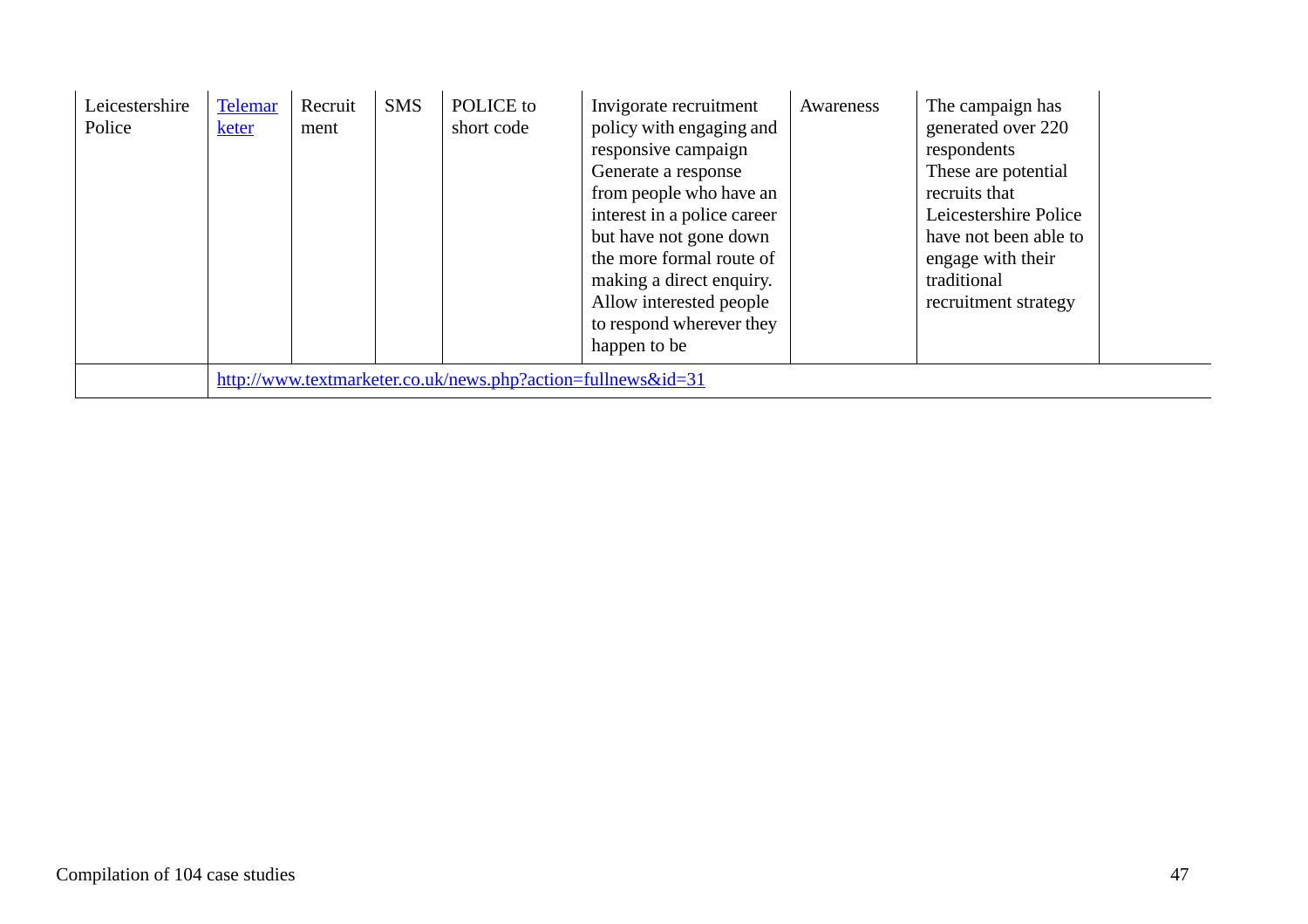| Unison (UK<br>union) | <b>Telemar</b><br>keter | Interacti<br><sub>on</sub><br>Recruit<br>ment | <b>SMS</b> | Interaction with<br>customers.                               | The UK's largest union,<br>Unison, needed to<br>develop an innovative<br>and cost effective way of<br>communicating with<br>existing members and<br>recruiting new ones.<br>Communicate key events<br>throughout the year that<br>require action from<br>members<br>Encourage response and<br>reaction<br>Canvass members on a<br>number of important<br>Unison issues including<br>their views on an<br>ongoing television<br>campaign | Awareness<br>Conversion<br>Customer<br>Care<br>Loyalty | Unison now have an<br>active text database<br>of over 3900<br>members<br>They received over<br>1400 responses to a<br>recent campaign<br>Text is now an<br>integral part of<br>Unison's<br>communication<br>strategy<br>Members comments<br>on the text service |  |
|----------------------|-------------------------|-----------------------------------------------|------------|--------------------------------------------------------------|-----------------------------------------------------------------------------------------------------------------------------------------------------------------------------------------------------------------------------------------------------------------------------------------------------------------------------------------------------------------------------------------------------------------------------------------|--------------------------------------------------------|-----------------------------------------------------------------------------------------------------------------------------------------------------------------------------------------------------------------------------------------------------------------|--|
|                      |                         |                                               |            | http://www.textmarketer.co.uk/news.php?action=fullnews&id=29 |                                                                                                                                                                                                                                                                                                                                                                                                                                         |                                                        |                                                                                                                                                                                                                                                                 |  |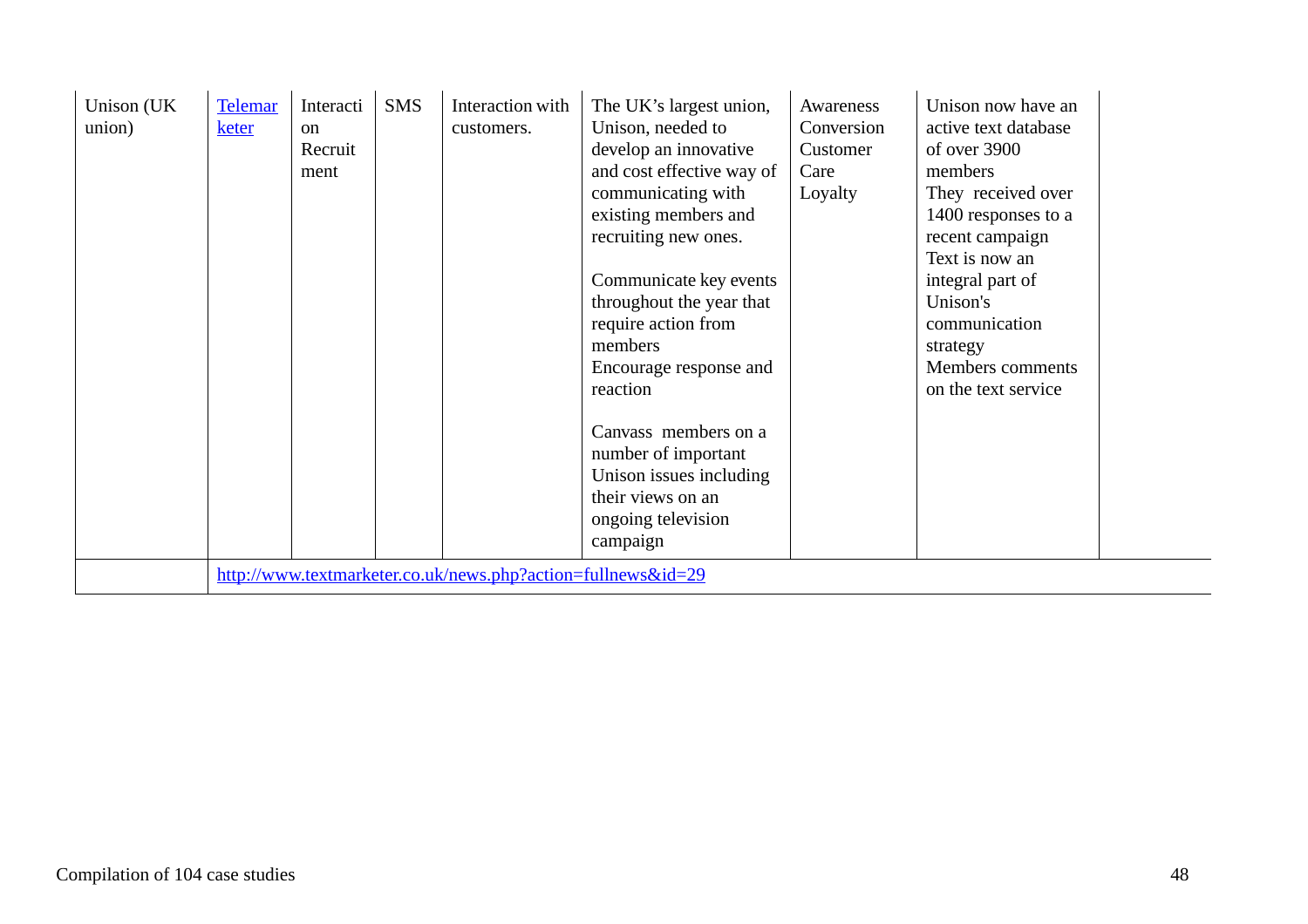| Lycos and<br>Universal<br><b>Studios</b> | <b>Telemar</b><br>keter | Regular<br>SMS ad | <b>SMS</b> | Advertisement<br>which<br>encouraged<br>purchase of the<br>DVD releases<br>of Shrek 2 and<br>Van Helsing. | Lycos client Universal<br>Studios, required<br>exposure via the mobile<br>channel to support the<br>DVD launch of Shrek 2<br>and Van Helsing over the<br>Christmas period.<br>Generate increased<br>awareness of the launch<br>of both DVD titles<br>Target consumers while<br>they are shopping<br>Drive consumers to<br>purchase DVD | Awareness<br>Conversion | Both launches saw<br>exceptionally strong<br>sales over the<br>Christmas period,<br>with the DVDs being<br>sold into hundreds of<br>thousands of UK<br>homes.<br>Mobile marketing<br>added a new and<br>innovative dimension<br>to launch, supporting<br>all other channels | Location<br>sensitive in<br>one respect. |
|------------------------------------------|-------------------------|-------------------|------------|-----------------------------------------------------------------------------------------------------------|----------------------------------------------------------------------------------------------------------------------------------------------------------------------------------------------------------------------------------------------------------------------------------------------------------------------------------------|-------------------------|-----------------------------------------------------------------------------------------------------------------------------------------------------------------------------------------------------------------------------------------------------------------------------|------------------------------------------|
|                                          |                         |                   |            | http://www.textmarketer.co.uk/news.php?action=fullnews&id=28                                              |                                                                                                                                                                                                                                                                                                                                        |                         |                                                                                                                                                                                                                                                                             |                                          |

H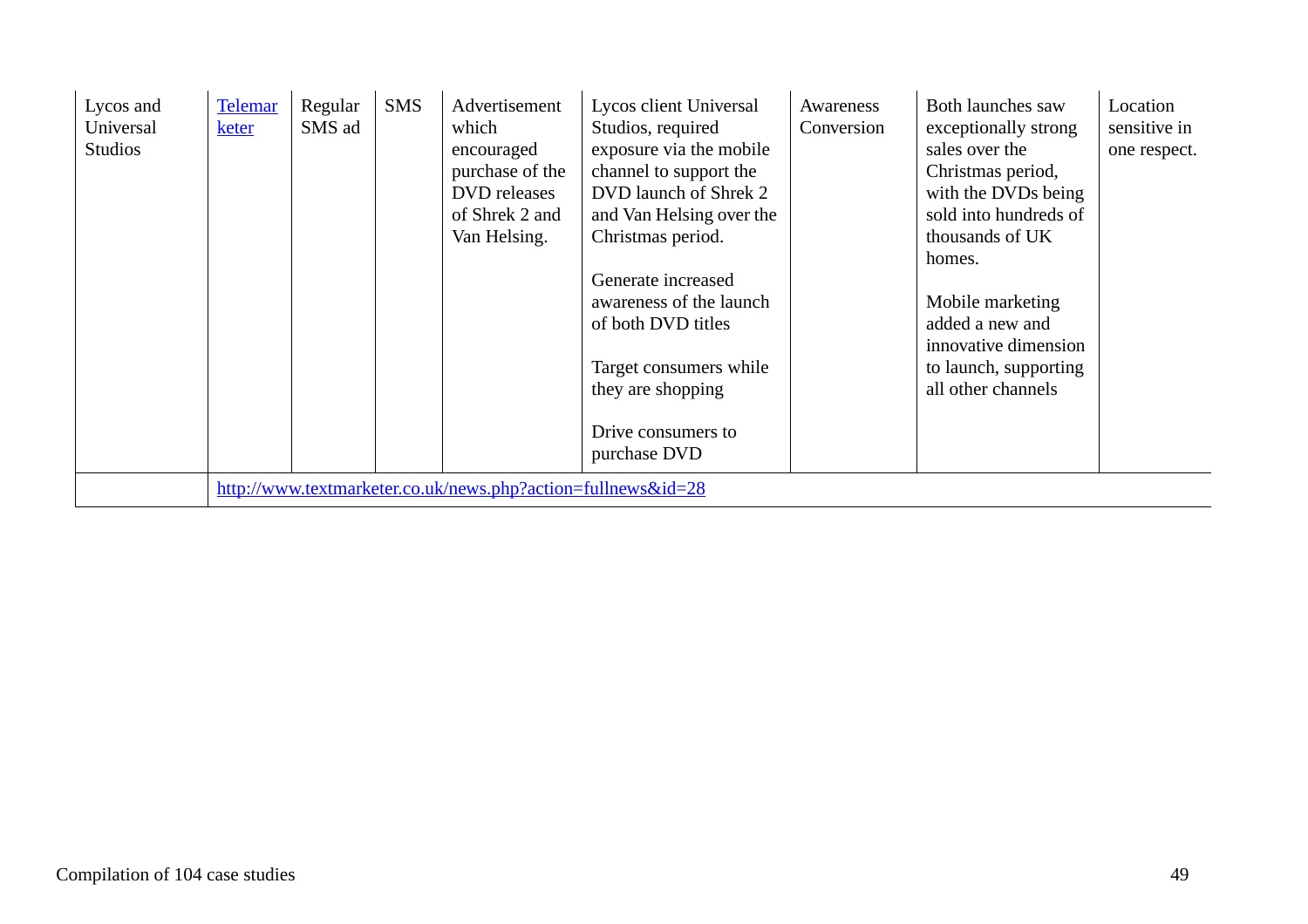| Golden<br>Wonder Ltd<br>Brand: Wheat<br>Crunchies | Telemar<br>keter | Text to<br>win | <b>SMS</b> | Send a text<br>message to a<br>short code<br>(which is on<br>pack). | Drive up market share of<br>Wheat Crunchies within<br>the snack market<br>Encourage repeat<br>purchase<br>Drive customer loyalty<br>and encourage brand<br>switching<br>Engage consumer with<br>fun interactive<br>competition<br>Offer simple mechanic<br>with broad consumer<br>appeal<br>Generate consumer press<br>coverage | Repeat<br>purchase<br>Volume | Response rate - 2.7% |  |
|---------------------------------------------------|------------------|----------------|------------|---------------------------------------------------------------------|---------------------------------------------------------------------------------------------------------------------------------------------------------------------------------------------------------------------------------------------------------------------------------------------------------------------------------|------------------------------|----------------------|--|
|                                                   |                  |                |            | http://www.textmarketer.co.uk/news.php?action=fullnews&id=27        |                                                                                                                                                                                                                                                                                                                                 |                              |                      |  |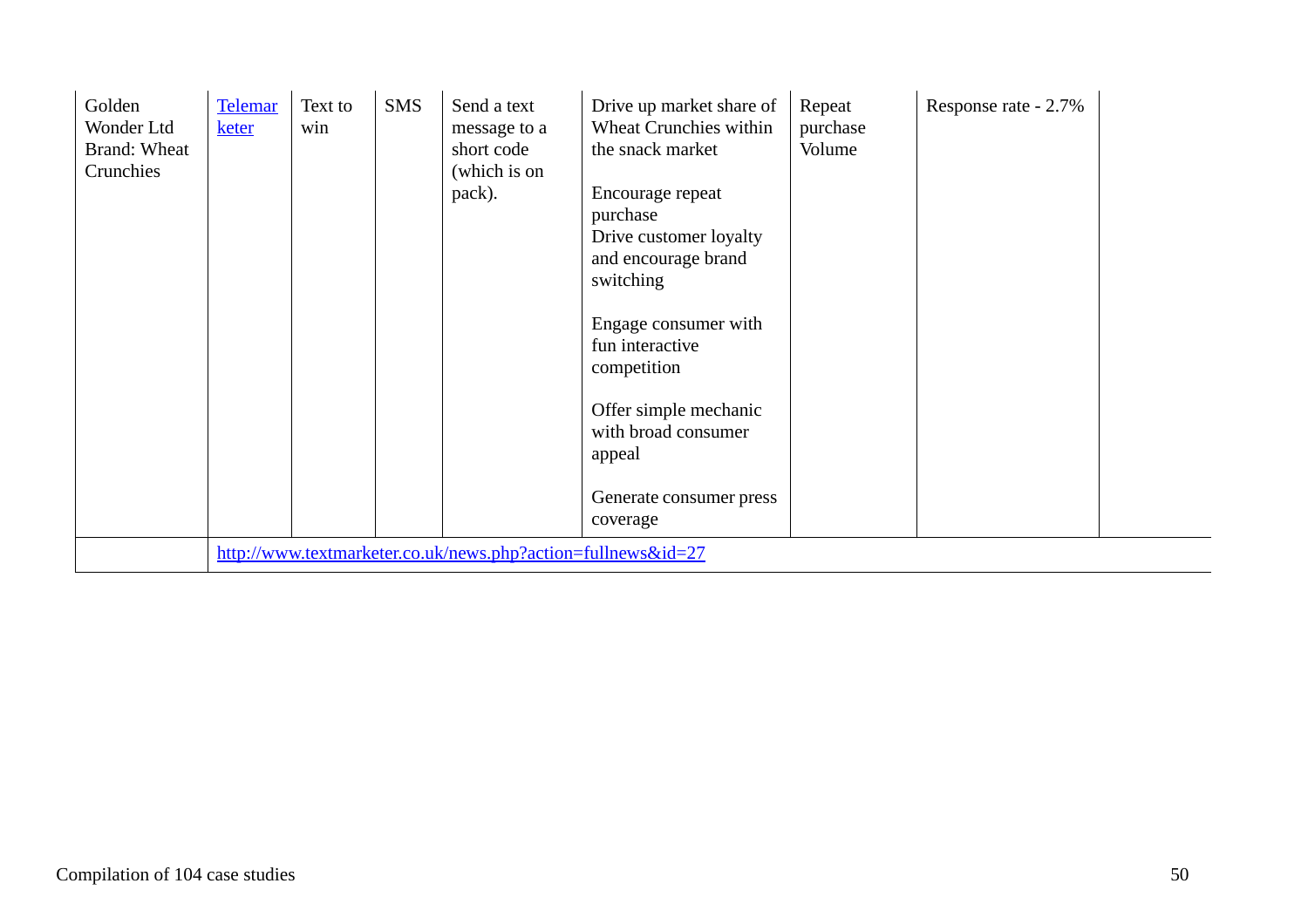|  | UK launches<br>market<br>Coverage on Pureness and<br>Puretext achieved in 90%<br>of attending media,<br>including all women's<br>monthlies and national<br>press<br>Company Magazine ran a<br>pre-launch exclusive and<br>substantial post launch<br>coverage<br>Now entering its forth<br>year<br>http://www.textmarketer.co.uk/news.php?action=fullnews&id=26 | Pureness sales increased<br>Re-launch an existing<br>Awareness<br>by 260% over previous<br>skincare range - Pureness<br>Conversion<br>year<br>Line<br>Target 18-25 year olds<br>extension<br>5% response rate<br>(industry average 0.1%)<br>Develop innovative<br>Over 14,000 Puretext<br>communications<br>members in first year<br>Refresh and revitalise the<br>brand<br>were doubled<br>Generate high levels of<br>media coverage<br>launch, breaking all<br>records for press<br>Position Shiseido as<br>attendance of Shiseido<br>leading edge in this | Target<br>group $18-$<br>25 year old<br>women.<br>Sales of new Pureness for<br>first 4 weeks of campaign<br>65 beauty editors attended |  |
|--|-----------------------------------------------------------------------------------------------------------------------------------------------------------------------------------------------------------------------------------------------------------------------------------------------------------------------------------------------------------------|--------------------------------------------------------------------------------------------------------------------------------------------------------------------------------------------------------------------------------------------------------------------------------------------------------------------------------------------------------------------------------------------------------------------------------------------------------------------------------------------------------------------------------------------------------------|----------------------------------------------------------------------------------------------------------------------------------------|--|
|--|-----------------------------------------------------------------------------------------------------------------------------------------------------------------------------------------------------------------------------------------------------------------------------------------------------------------------------------------------------------------|--------------------------------------------------------------------------------------------------------------------------------------------------------------------------------------------------------------------------------------------------------------------------------------------------------------------------------------------------------------------------------------------------------------------------------------------------------------------------------------------------------------------------------------------------------------|----------------------------------------------------------------------------------------------------------------------------------------|--|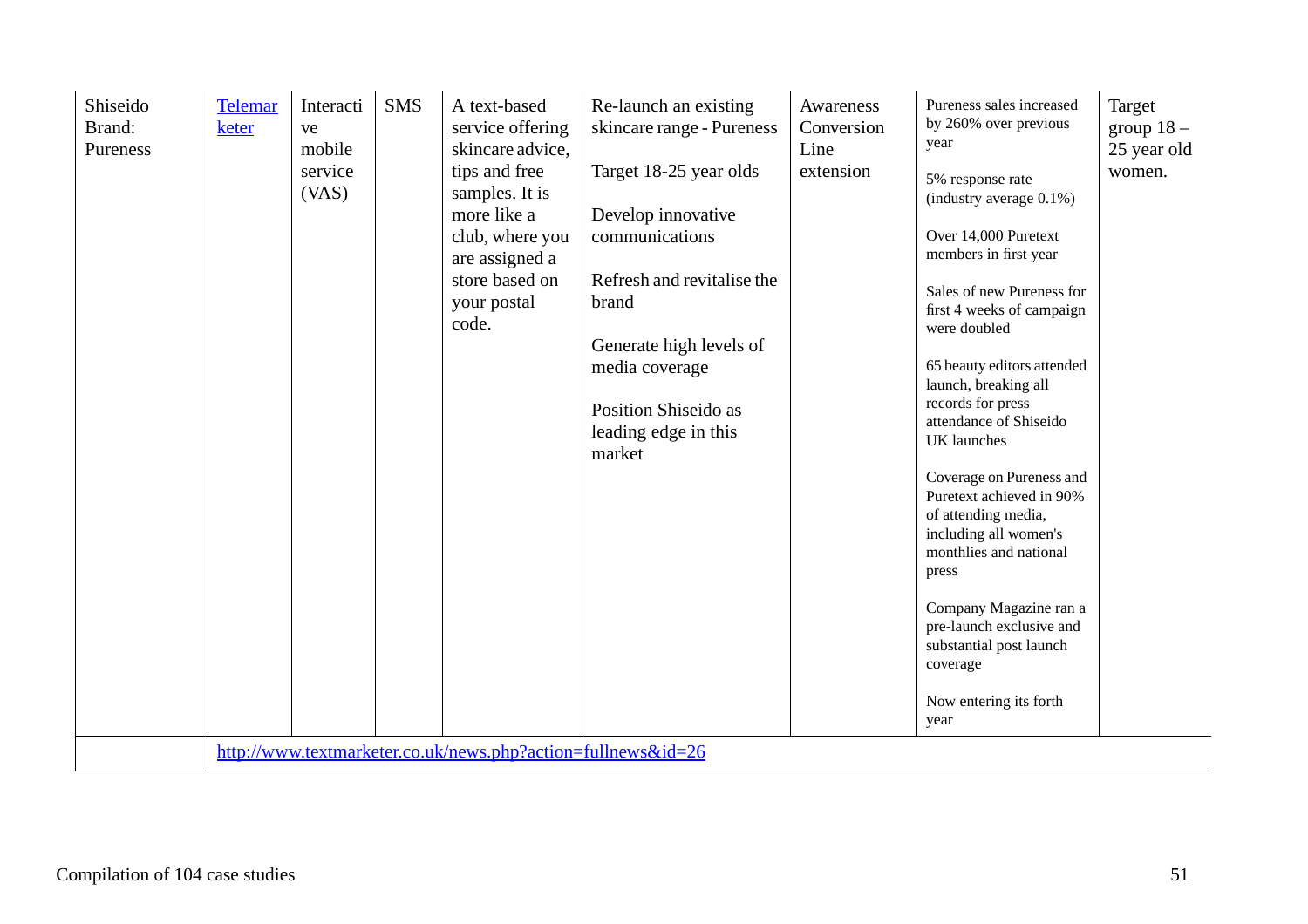| The Phone<br>Store (Leeds) | <b>Telemar</b><br>keter | Respond<br>for<br>contract<br>renewal.<br>Get free<br>gift in<br>return.<br>(Adverti<br>sing) | $\text{SMS}/$<br>IVR/<br>Web | A message was<br>sent to all<br>customers who<br>had an expiring<br>contract. An<br>offer was made<br>and the<br>possibility to<br>renew the<br>contract by<br>phone or<br>on-line. | The Phone Store, based<br>in Leeds, needed to<br>capitalise on their free<br>upgrade allocation,<br>which was not being<br>fully used. They had<br>approximately 700 free<br>upgrade opportunities<br>that they were not fully<br>taking advantage of | Volume<br>Customer<br>Care<br>Loyalty           | Out of the 2000<br>(approx.) messages<br>that were sent, a<br>staggering 423<br>customers responded<br>to the message, that's<br>a response rate of<br>over 21%.<br>Their direct mailing<br>campaigns generated<br>just a 9% response<br>rate and cost them<br>80% more! |                                                                                                            |
|----------------------------|-------------------------|-----------------------------------------------------------------------------------------------|------------------------------|-------------------------------------------------------------------------------------------------------------------------------------------------------------------------------------|-------------------------------------------------------------------------------------------------------------------------------------------------------------------------------------------------------------------------------------------------------|-------------------------------------------------|--------------------------------------------------------------------------------------------------------------------------------------------------------------------------------------------------------------------------------------------------------------------------|------------------------------------------------------------------------------------------------------------|
|                            |                         |                                                                                               |                              | http://www.textmarketer.co.uk/casestudies.htm                                                                                                                                       |                                                                                                                                                                                                                                                       |                                                 |                                                                                                                                                                                                                                                                          |                                                                                                            |
| Group of car<br>dealers    | <b>Telemar</b><br>keter | Replace<br>mailing<br>with<br>SMS.<br>(Increas)<br>e<br>margins                               | <b>SMS</b>                   | They used Text<br>Marketer<br>Campaign to<br>send out text<br>message<br>reminders to<br>customers each<br>month rather<br>than letters.                                            | The management team at<br>a large group of car<br>dealers was exploring<br>ways of reducing their<br>marketing expenditure.                                                                                                                           | Loyalty<br>Customer care<br>Repeat<br>purchases | The customer<br>mailings spend was<br>slashed from<br>£2,345.00 a month to<br>just £635. That's a<br>savings of £1,710 a<br>month or £20,520.00<br>a year.<br><b>Customer</b> retention<br>was also dramatically<br>improved.                                            | Customers<br>were given<br>the option<br>of also<br>receiving<br>letter<br>reminders if<br>they<br>wished. |
|                            |                         |                                                                                               |                              | http://www.textmarketer.co.uk/casestudies.htm                                                                                                                                       |                                                                                                                                                                                                                                                       |                                                 |                                                                                                                                                                                                                                                                          |                                                                                                            |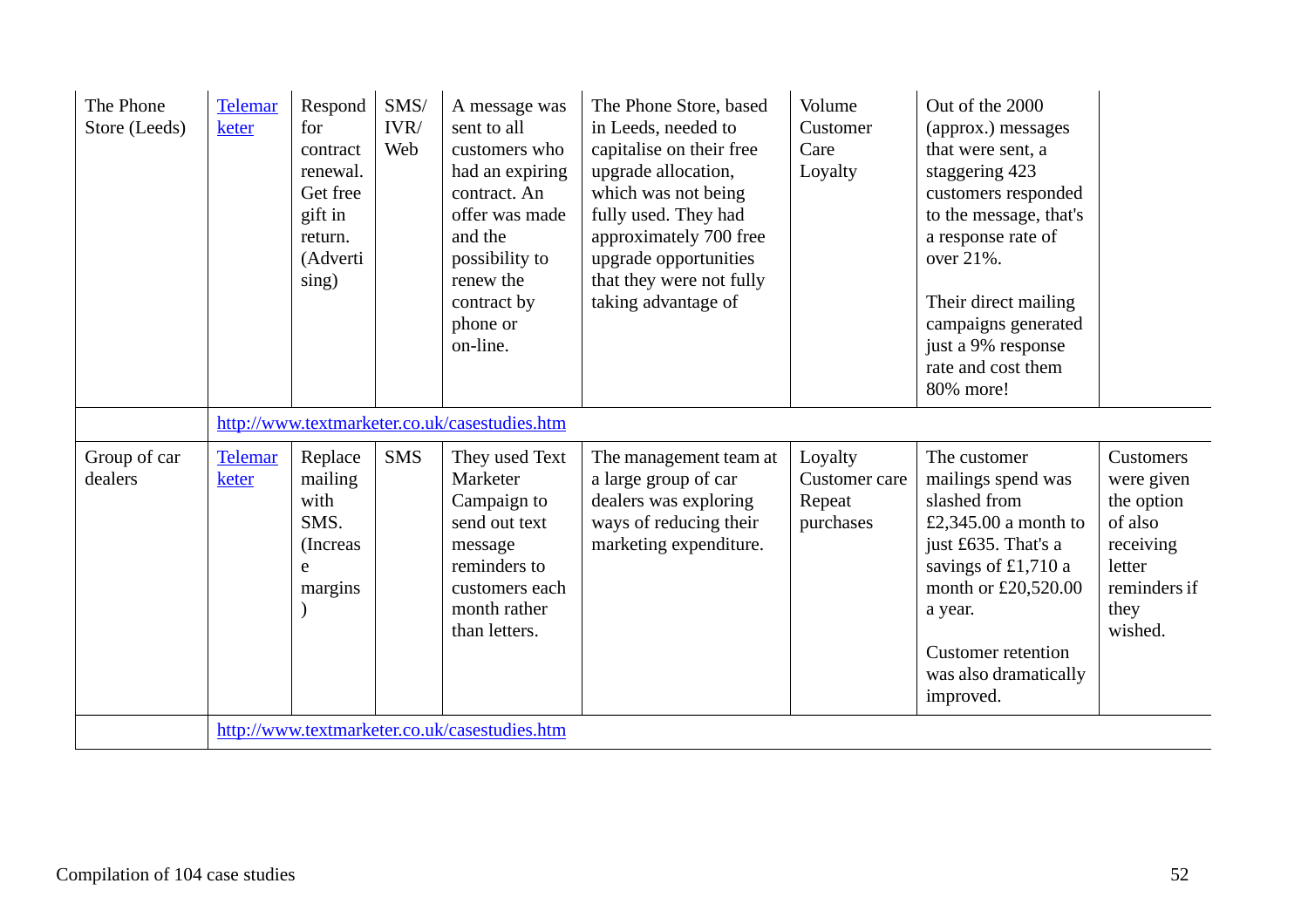| The Auckland<br>Theatre<br>Company<br>Brand: 2econd<br>Unit | The<br><b>Hyperfa</b><br>ctory | Advertis<br>e cheap<br>theatre<br>tickets<br>to under<br>25s<br>(Adverti<br>se) | <b>SMS</b> | Opt-in on<br>website and<br>prepaid<br>postcards in<br>magazines,<br>clubs etc.<br>Offers were<br>given after<br>opt-in. | To increase ATC 2econd<br>Unit brand awareness<br>To increase "theatre"<br>awareness within the<br>18-25 age segment<br>To test SMS technology<br>as a marketing tool<br>To create and own a<br>database of 18-25 year<br>olds | Awareness<br>Conversion<br>Relationship<br>building | 63% increase on<br>standby tickets from<br>the highest standby<br>figure for the season<br>A market increase in<br>the number of<br>advance student<br>tickets sold<br>Over the 3 month trial<br>period membership<br>steadily increased | Aimed at<br>$18-25$ year<br>olds |
|-------------------------------------------------------------|--------------------------------|---------------------------------------------------------------------------------|------------|--------------------------------------------------------------------------------------------------------------------------|--------------------------------------------------------------------------------------------------------------------------------------------------------------------------------------------------------------------------------|-----------------------------------------------------|------------------------------------------------------------------------------------------------------------------------------------------------------------------------------------------------------------------------------------------|----------------------------------|
|                                                             |                                |                                                                                 |            |                                                                                                                          | To sell unsold capacity                                                                                                                                                                                                        |                                                     | and not one member<br>opted out of the<br>service                                                                                                                                                                                        |                                  |
|                                                             |                                |                                                                                 |            |                                                                                                                          | http://www.thehyperfactory.com/consumer_case_studies/case_study_auckland_theatre_company.aspx                                                                                                                                  |                                                     |                                                                                                                                                                                                                                          |                                  |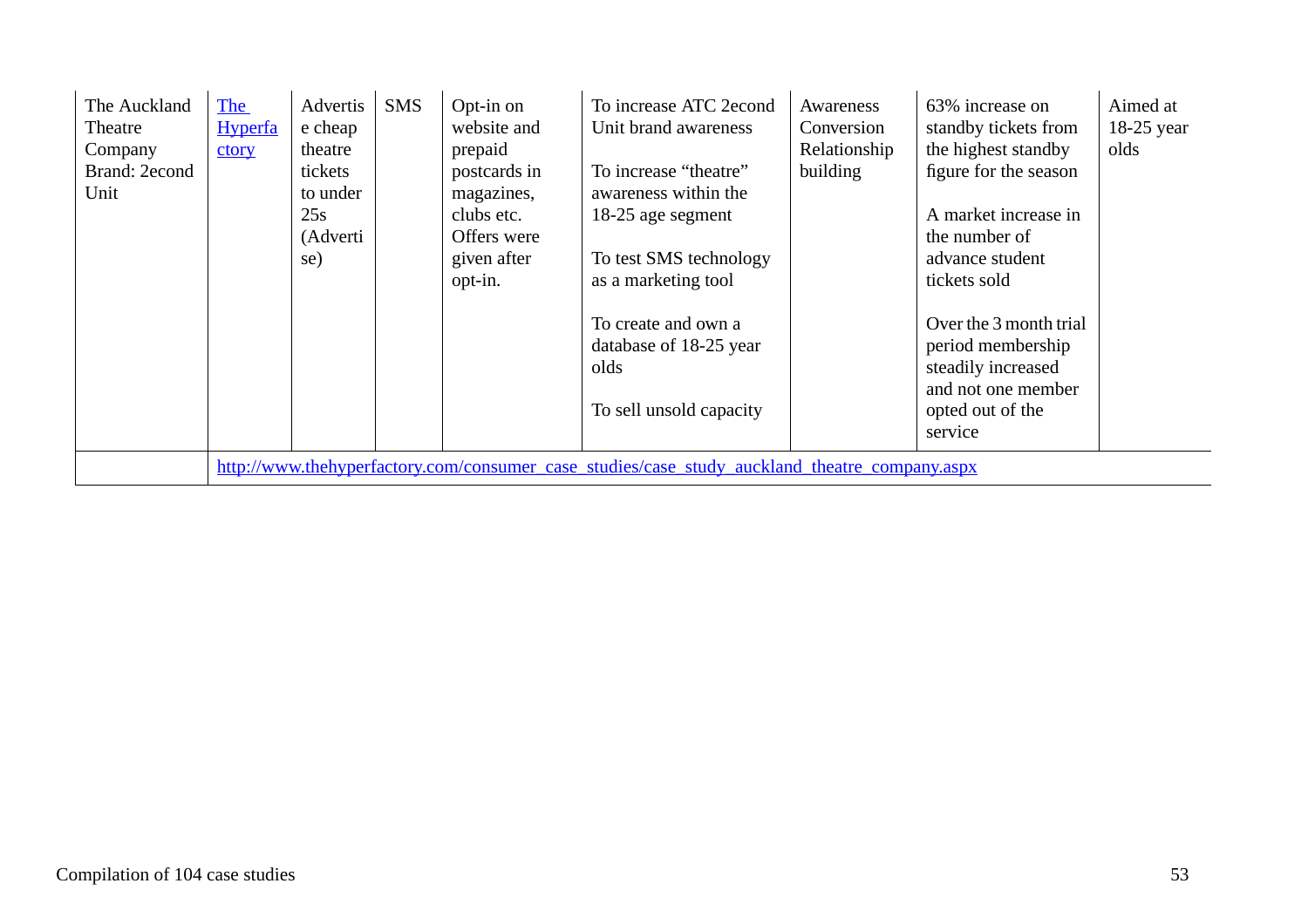| Blockbuster | The<br><b>Hyperfa</b><br>ctory | Mainly<br>Text to<br>win but<br>also<br>advertis<br>ed offers | <b>SMS</b> | A longer period<br>of regular<br>contact with the<br>customers.<br>Opt-in in print. | Leverage Blockbusters<br>investment in the<br><b>Blockbuster Rewards</b><br>platform<br>Increase revenue from<br>rentals of DVD and<br>video releases<br>Increase revenue from<br>sales of DVDs and<br>videos<br>Reinforce the<br>Blockbuster brand as the<br>innovative leader in<br>home entertainment | Loyalty<br>Customer care<br>Volume | Not available |  |
|-------------|--------------------------------|---------------------------------------------------------------|------------|-------------------------------------------------------------------------------------|----------------------------------------------------------------------------------------------------------------------------------------------------------------------------------------------------------------------------------------------------------------------------------------------------------|------------------------------------|---------------|--|
|             |                                |                                                               |            |                                                                                     | http://www.thehyperfactory.com/consumer_case_studies/case_study_blockbuster.aspx                                                                                                                                                                                                                         |                                    |               |  |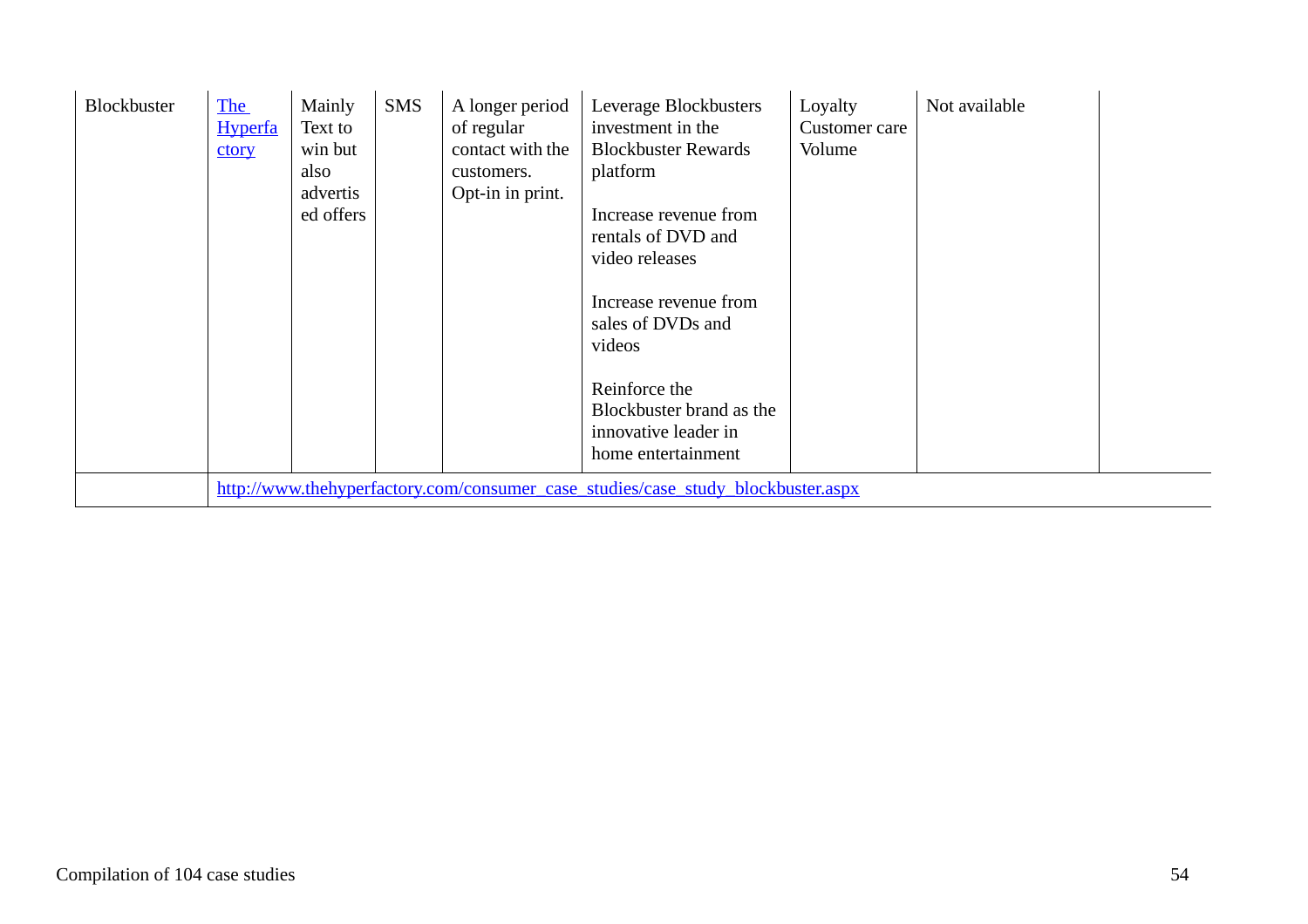| The Coca-cola<br>company<br><b>Brand: Coke</b> | <b>The</b><br><b>Hyperfa</b><br>ctory                                  | Text to<br>win | <b>SMS</b> | Codes on<br>bottles were<br>sent in via<br>SMS. These<br>codes could<br>also be used as<br>currency in an<br>auction. | Quite simply, to increase<br>sales and market share of<br>single serve and multi<br>serve during the<br>promotional period.<br>To significantly increase<br>the participation levels<br>from previous Coke SMS<br>campaigns.<br>To reinforce Coke's<br>position as the leading<br>innovator in sales and<br>marketing promotions<br>globally | Volume<br>Conversion<br>Repeat<br>purchase | Not available | Duration: 3<br>months |  |  |
|------------------------------------------------|------------------------------------------------------------------------|----------------|------------|-----------------------------------------------------------------------------------------------------------------------|----------------------------------------------------------------------------------------------------------------------------------------------------------------------------------------------------------------------------------------------------------------------------------------------------------------------------------------------|--------------------------------------------|---------------|-----------------------|--|--|
|                                                | http://www.thehyperfactory.com/consumer_case_studies/coke_play_cs.aspx |                |            |                                                                                                                       |                                                                                                                                                                                                                                                                                                                                              |                                            |               |                       |  |  |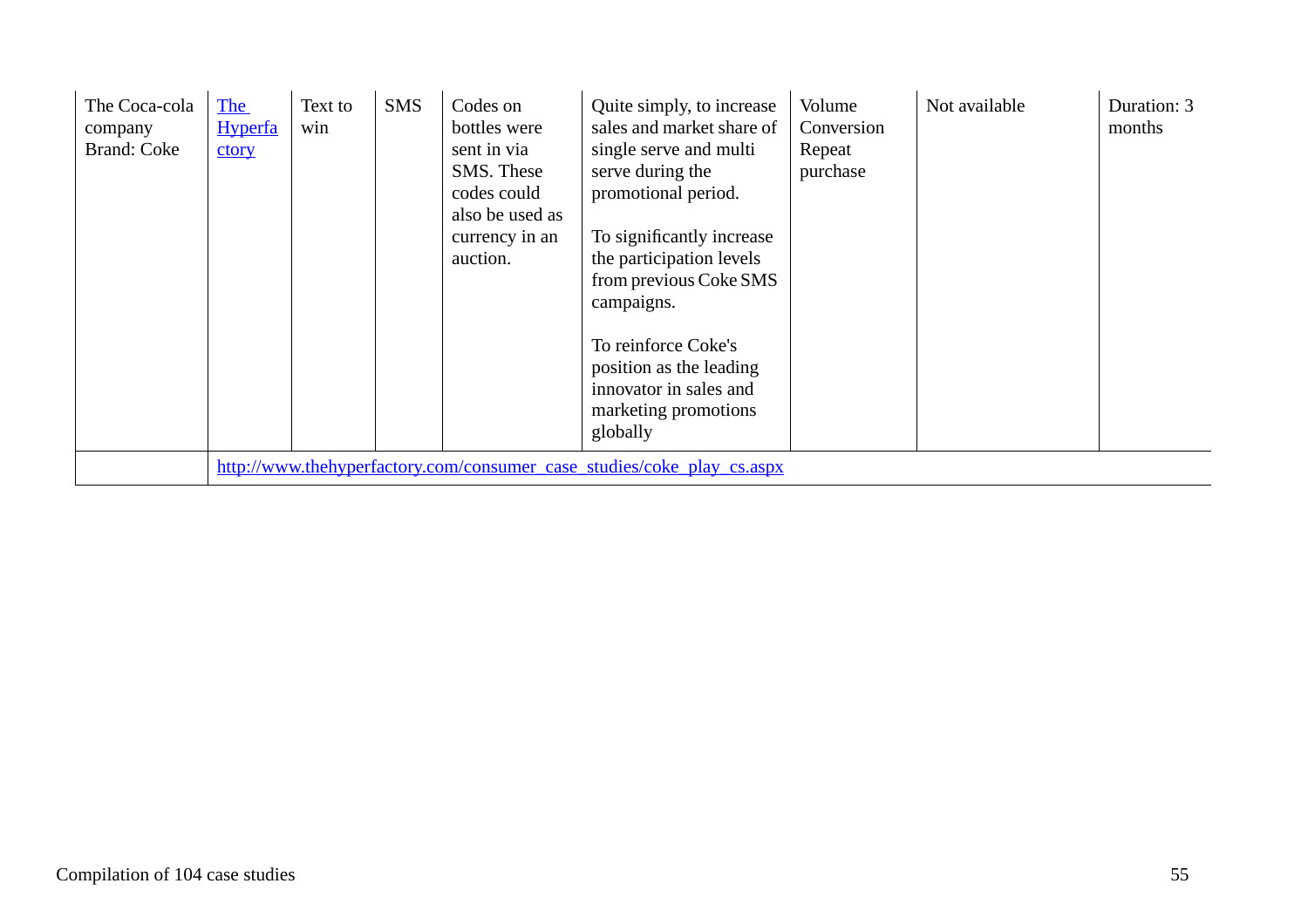| The Coca-cola<br>company<br><b>Brand: Coke</b> | <b>The</b><br><b>Hyperfa</b><br>ctory | Text to<br>win | <b>SMS</b> | Codes on<br>bottles. Send in<br>for participation<br>in competition. | Quite simply, to increase<br>sales and market share of<br>single serve (390ml and<br>600ml) during the<br>promotional period<br>To significantly increase<br>the participation levels<br>from previous Coke SMS<br>campaigns<br>To reinforce Coke's<br>position as the leading<br>innovator in sales and<br>marketing promotions<br>globally, by achieving<br>their aims in New<br>Zealand<br>http://www.thehyperfactory.com/consumer_case_studies/case_study_coke.aspx | Volume<br>Conversion<br>Repeat<br>purchase | With close to 2 million<br>entries received from<br>consumers the Coke<br>brand was continually and<br>effectively reinforced<br>through the SMS<br>medium. Each entry<br>resulted in an SMS reply<br>message to the consumer<br>providing either an instant<br>prize win notification or a<br>message reinforcing the<br>Coke message.<br>Consumers happily won<br>close to 90,000 instant<br>NZ\$5 air-time credits to<br>their mobile phones and 8<br>custom designed Subaru<br>WRX sports cars valued<br>at NZ\$40,000.<br>Participation levels<br>increased by double digit<br>percentages over previous<br>promotions and sales of<br>single serve Coke<br>increased during the<br>promotional period. | Duration: 3<br>months<br>One prize<br>was prepaid<br>\$5 airtime. |
|------------------------------------------------|---------------------------------------|----------------|------------|----------------------------------------------------------------------|-------------------------------------------------------------------------------------------------------------------------------------------------------------------------------------------------------------------------------------------------------------------------------------------------------------------------------------------------------------------------------------------------------------------------------------------------------------------------|--------------------------------------------|--------------------------------------------------------------------------------------------------------------------------------------------------------------------------------------------------------------------------------------------------------------------------------------------------------------------------------------------------------------------------------------------------------------------------------------------------------------------------------------------------------------------------------------------------------------------------------------------------------------------------------------------------------------------------------------------------------------|-------------------------------------------------------------------|
|                                                |                                       |                |            |                                                                      |                                                                                                                                                                                                                                                                                                                                                                                                                                                                         |                                            |                                                                                                                                                                                                                                                                                                                                                                                                                                                                                                                                                                                                                                                                                                              |                                                                   |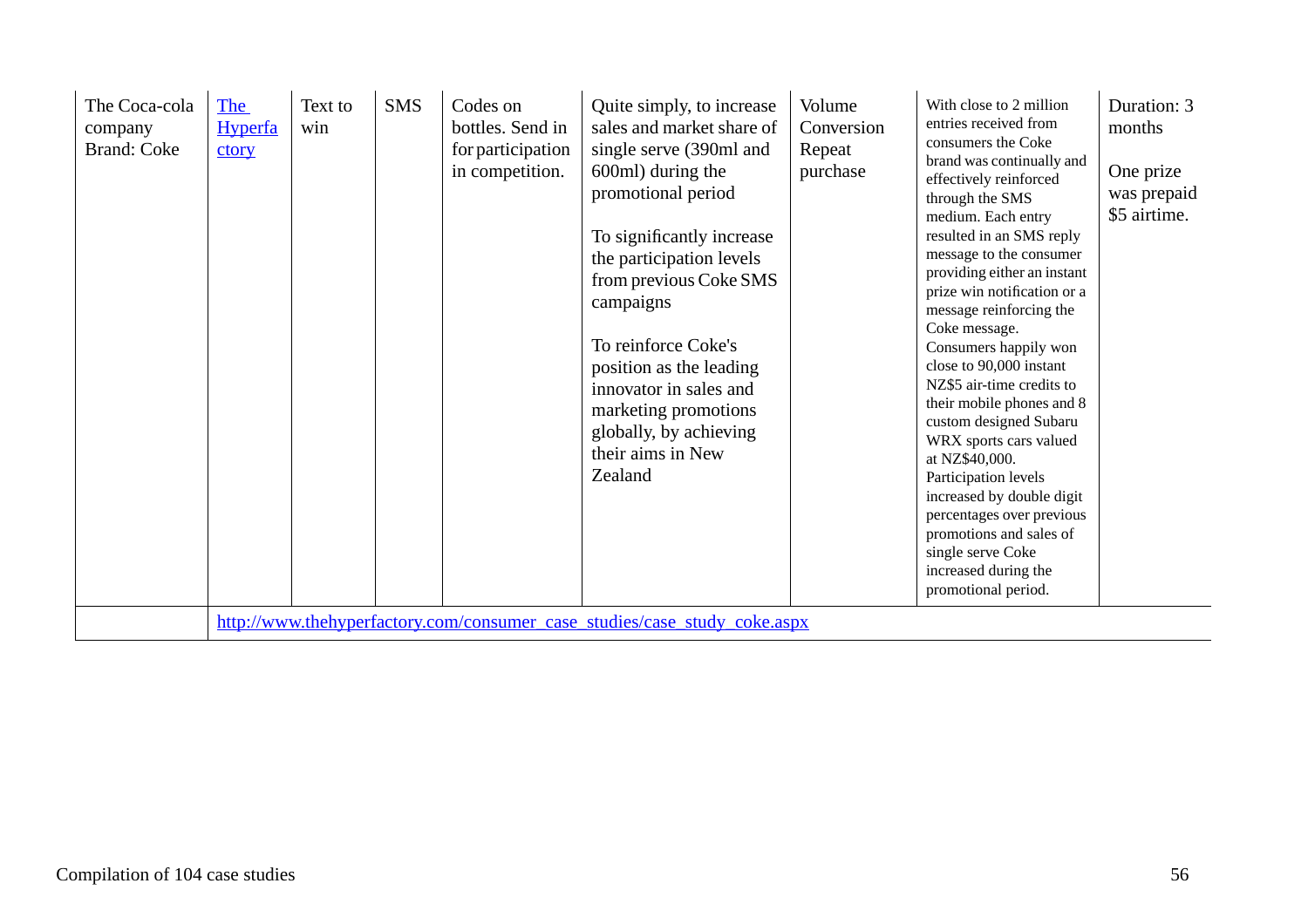| Frucor<br>(Groupe)<br>Danone)<br>Brand: Mizone<br>energy drink | <b>The</b><br><b>Hyperfa</b><br>ctory | Text to<br>win | <b>SMS</b> | Codes on<br>bottles. Send in<br>for participation<br>in competition. | Increase sales and<br>market share of Mizone<br>beverage product in the<br>sports energy drink<br>category during the<br>promotional period.<br>To significantly increase<br>the participation levels<br>from previous Frucor<br>SMS campaigns.<br>To reinforce Mizone's<br>position as the leading<br>sports energy category<br>drink in New Zealand | Volume<br>Conversion<br>Repeat<br>purchase | With over 100,000<br>entries (over 10%<br>participation)<br>received from<br>consumers, the<br>Mizone brand and<br>alignment to sports<br>and adventure<br>activities was<br>continually and<br>effectively reinforced<br>through the SMS<br>medium. |  |
|----------------------------------------------------------------|---------------------------------------|----------------|------------|----------------------------------------------------------------------|-------------------------------------------------------------------------------------------------------------------------------------------------------------------------------------------------------------------------------------------------------------------------------------------------------------------------------------------------------|--------------------------------------------|------------------------------------------------------------------------------------------------------------------------------------------------------------------------------------------------------------------------------------------------------|--|
|                                                                |                                       |                |            |                                                                      | http://www.thehyperfactory.com/consumer_case_studies/case_study_frucor.aspx                                                                                                                                                                                                                                                                           |                                            |                                                                                                                                                                                                                                                      |  |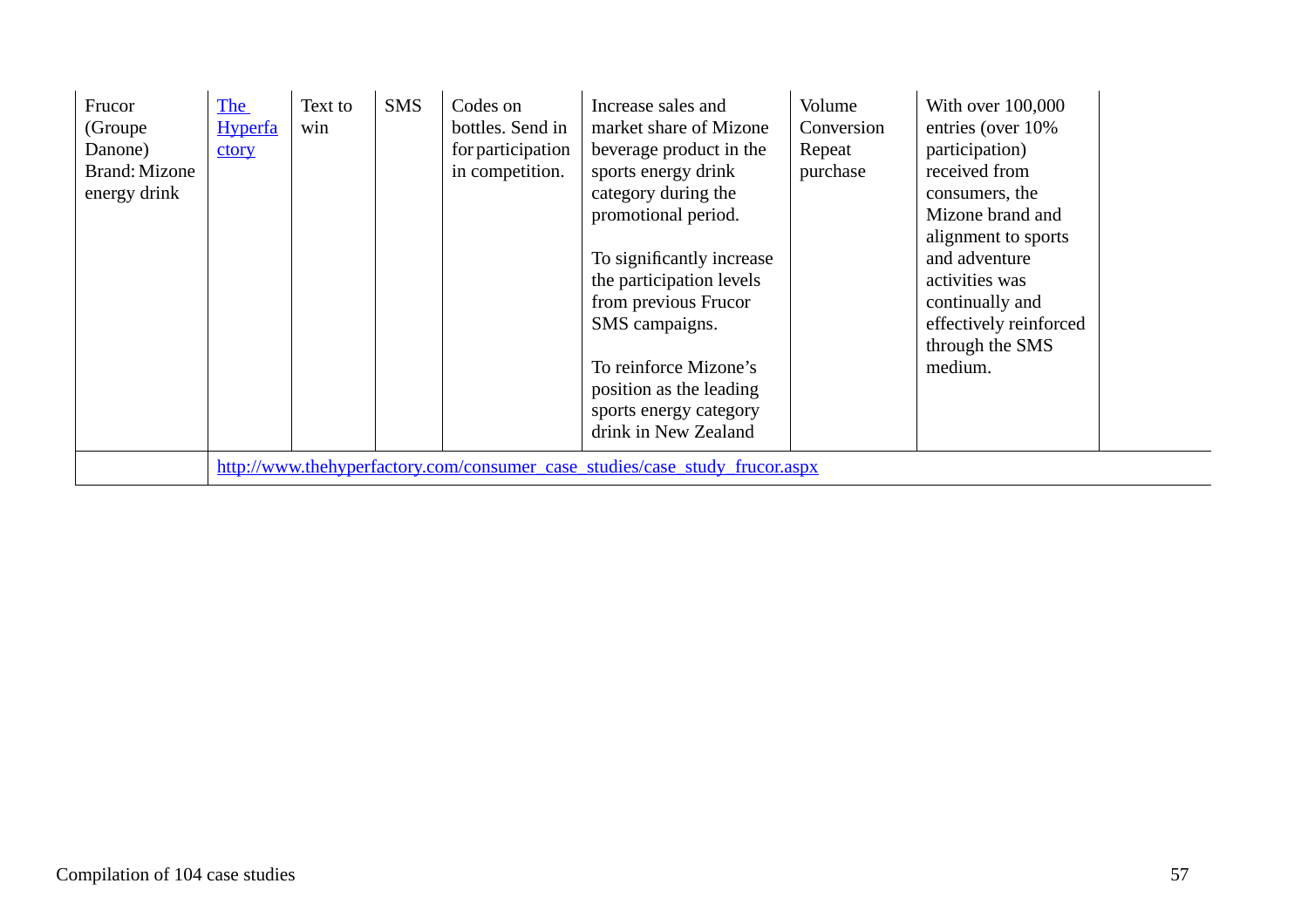| Maxxium<br>Worldwide<br>Brand: Jim<br>Beam | The<br><b>Hyperfa</b><br>ctory | Text to<br>win | <b>SMS</b> | Codes on<br>bottles. Send in<br>for participation<br>in competition. | To gain presence across<br>all 'on premise' and 'off<br>premise' outlets over the<br>promotional period<br>To be the major activity<br>of any brand in 'on<br>premise' locations<br>To reinforce the<br>perception that Jim<br>Beam is an innovative<br>contemporary brand<br>To significantly increase<br>the frequency of<br>purchase of Jim Beam<br>RTD's in both 'off<br>premise' and 'on premise'<br>locations | Awareness | The high level of<br>multiple entries by<br>individual users -<br>each participating<br>consumer entered the<br>promotion<br>approximately 2.5<br>times, proved that<br>Jim Beam drinkers<br>embraced the<br>campaign and<br>enjoyed the<br>interaction. |  |
|--------------------------------------------|--------------------------------|----------------|------------|----------------------------------------------------------------------|---------------------------------------------------------------------------------------------------------------------------------------------------------------------------------------------------------------------------------------------------------------------------------------------------------------------------------------------------------------------------------------------------------------------|-----------|----------------------------------------------------------------------------------------------------------------------------------------------------------------------------------------------------------------------------------------------------------|--|
|                                            |                                |                |            |                                                                      | http://www.thehyperfactory.com/consumer case studies/case study jim beam.aspx                                                                                                                                                                                                                                                                                                                                       |           |                                                                                                                                                                                                                                                          |  |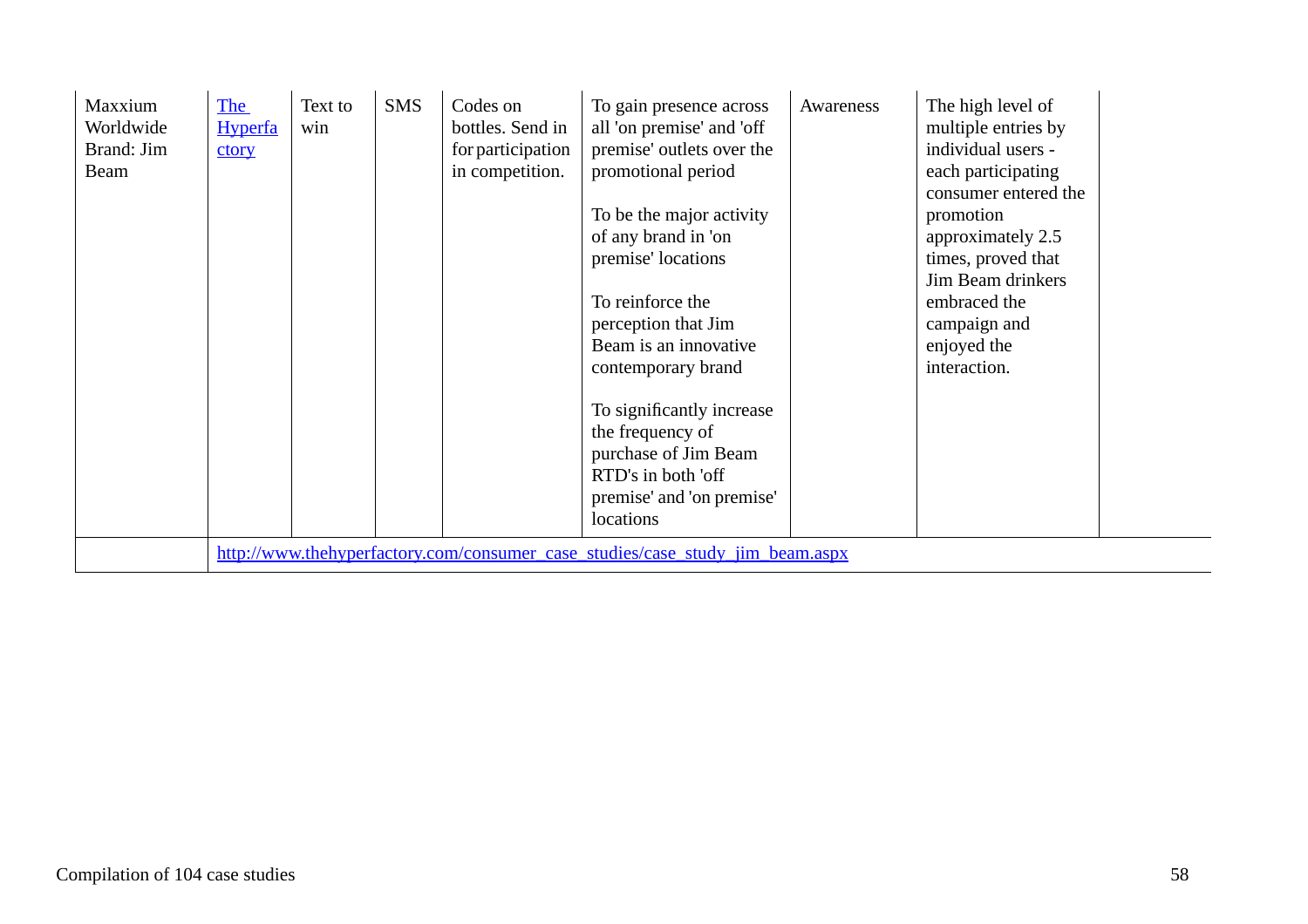| basis through sampling<br>redeeming their<br>and promotional activity.<br>Sucks lollipop with a<br>further 33%<br>Erode the established<br>intending to.<br>segment leaders market<br>The results were<br>share<br>outstanding with<br>Generate a 20% value<br>54,724 entries in just<br>10 weeks, and a<br>share of the lollipops<br>brand awareness of<br>segment by December<br>2004<br>70% from nothing in<br>fewer than 16 weeks.<br>Reverse the decline of<br>By the $16^{th}$ week<br>the lollipop segment<br>Sucks were outselling<br>the incumbents by 3<br>to 1 at the main<br>distribution points.<br>Most exciting was the<br>turnaround in the<br>Lollipop segment<br>from year on year<br>decline to 20%<br>growth.<br>http://www.thehyperfactory.com/consumer_case_studies/case_study_masterfoods_cs.aspx | Masterfoods<br>Brand:<br>Starburst | The<br><b>Hyperfa</b><br>win<br>ctory | <b>SMS</b><br>Text to<br>Integrated<br>campaign.<br>Classic Text to<br>win. | Make a large impact in<br>the market, generate trial<br>and brand awareness of<br>product on a national | Trial<br>Participation levels<br>were extremely high<br>Awareness<br>with over 38% of<br>Volume<br>respondents |  |
|--------------------------------------------------------------------------------------------------------------------------------------------------------------------------------------------------------------------------------------------------------------------------------------------------------------------------------------------------------------------------------------------------------------------------------------------------------------------------------------------------------------------------------------------------------------------------------------------------------------------------------------------------------------------------------------------------------------------------------------------------------------------------------------------------------------------------|------------------------------------|---------------------------------------|-----------------------------------------------------------------------------|---------------------------------------------------------------------------------------------------------|----------------------------------------------------------------------------------------------------------------|--|
|--------------------------------------------------------------------------------------------------------------------------------------------------------------------------------------------------------------------------------------------------------------------------------------------------------------------------------------------------------------------------------------------------------------------------------------------------------------------------------------------------------------------------------------------------------------------------------------------------------------------------------------------------------------------------------------------------------------------------------------------------------------------------------------------------------------------------|------------------------------------|---------------------------------------|-----------------------------------------------------------------------------|---------------------------------------------------------------------------------------------------------|----------------------------------------------------------------------------------------------------------------|--|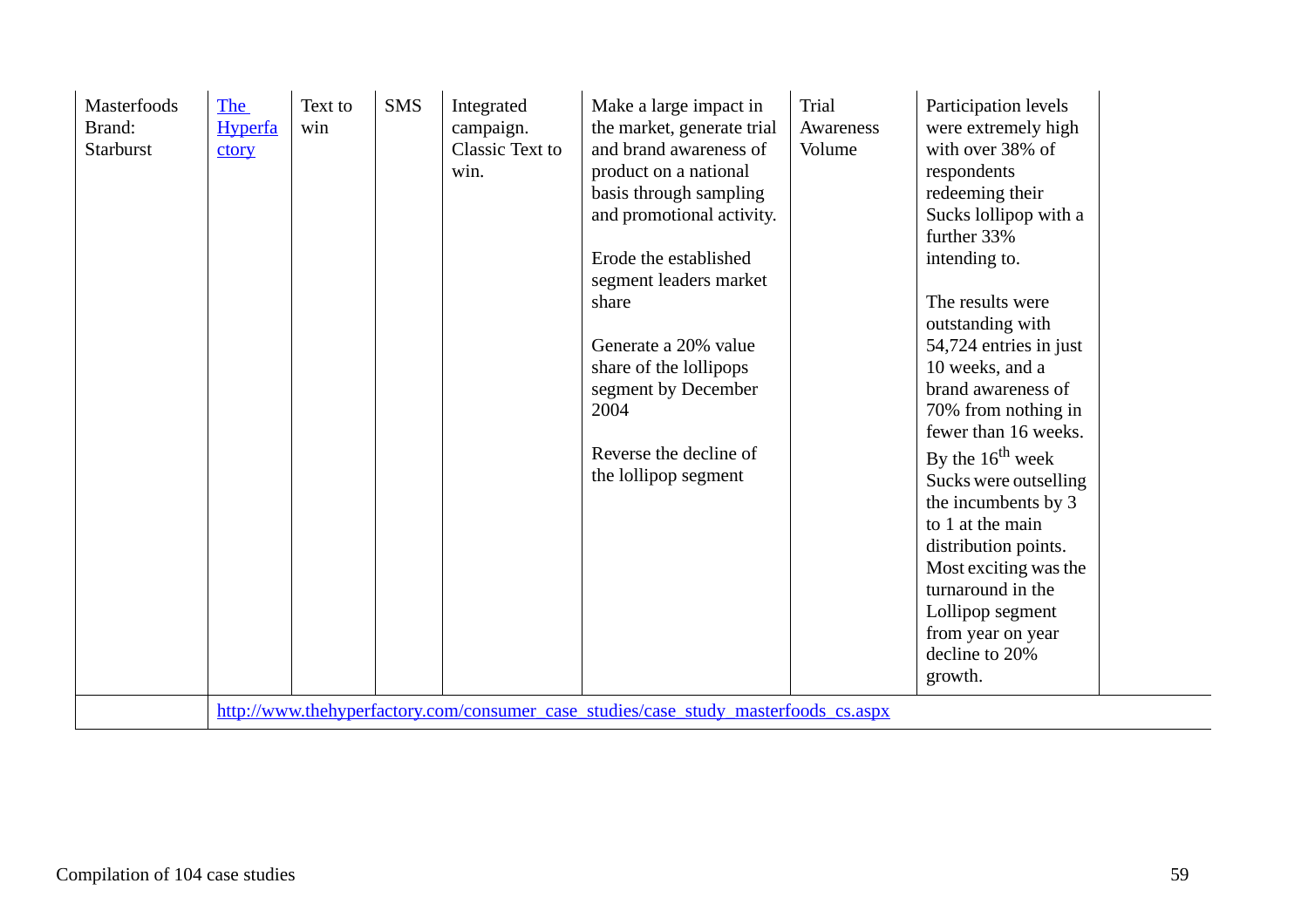| Subway | <b>The</b><br><b>Hyperfa</b><br>ctory | Text to<br>win | <b>SMS</b> | Integrated<br>campaign.<br>Classic Text to<br>win. | To generate trial and<br>awareness of product on<br>a national basis through<br>sampling and<br>promotional activity<br>Drive customer foot<br>traffic to the stores.<br>Provide an innovative<br>and interactive channel<br>of communication<br>between SUBWAY and<br>the consumer.<br>Reinforce SUBWAY's<br>position as the number 1<br>healthy alternative to<br>fatty fast foods | Trial<br>Awareness<br>Relationship<br>building<br>Loyalty | With well over<br>150,000 SMS entries<br>received from<br>consumers the<br><b>SUBWAY</b> brand was<br>continually and<br>effectively reinforced<br>through the SMS<br>medium. | Duration:<br>Three<br>months |
|--------|---------------------------------------|----------------|------------|----------------------------------------------------|--------------------------------------------------------------------------------------------------------------------------------------------------------------------------------------------------------------------------------------------------------------------------------------------------------------------------------------------------------------------------------------|-----------------------------------------------------------|-------------------------------------------------------------------------------------------------------------------------------------------------------------------------------|------------------------------|
|        |                                       |                |            |                                                    | http://www.thehyperfactory.com/consumer_case_studies/case_study_subway.aspx                                                                                                                                                                                                                                                                                                          |                                                           |                                                                                                                                                                               |                              |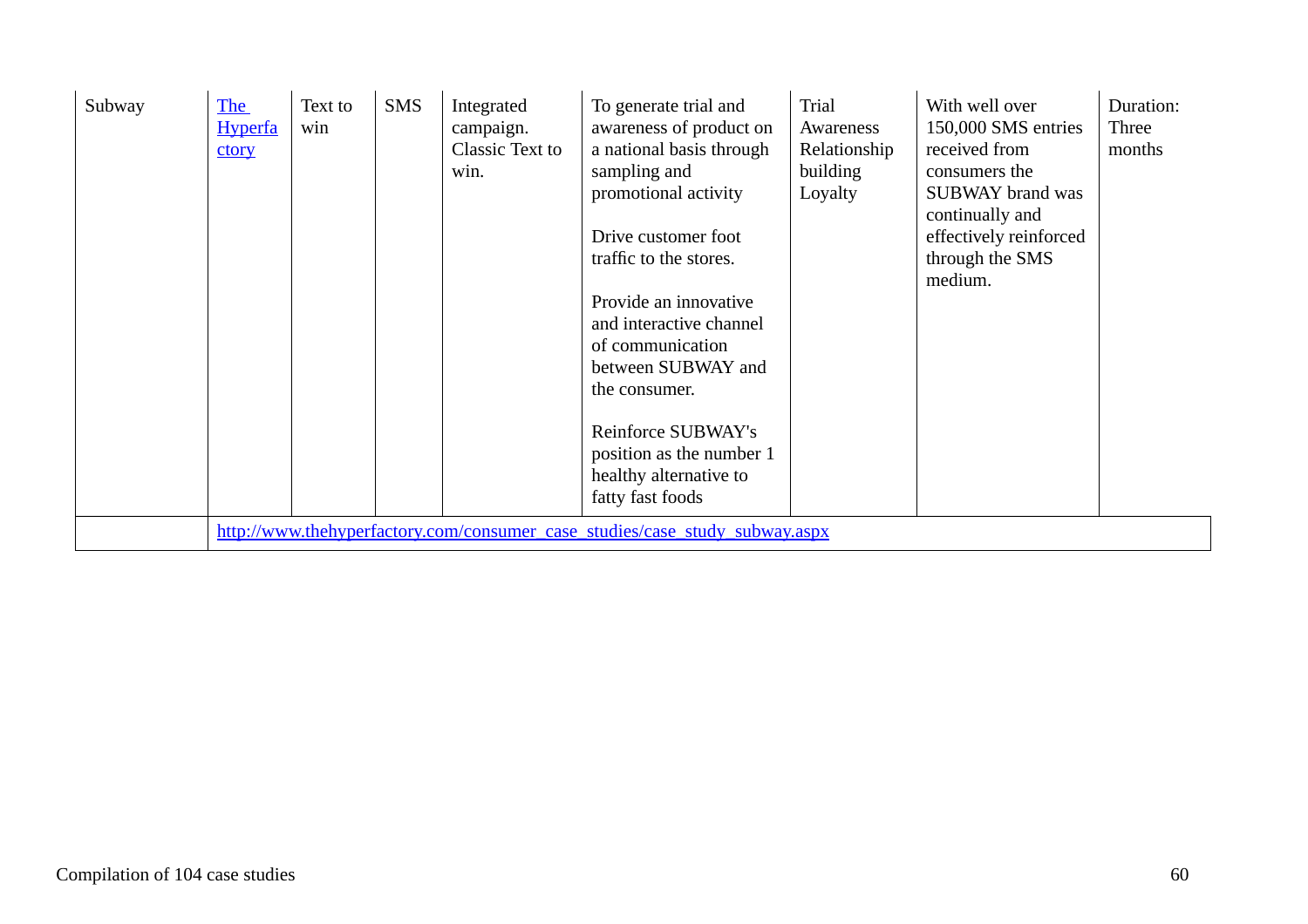| <b>VODAFONE</b><br><b>WARRIORS</b><br>rugby league<br>club | The<br><b>Hyperfa</b><br>ctory | Text to<br>win<br>Actively<br>participa<br>te by<br>decorati<br>ng<br>house<br>and<br>taking a<br>picture<br>of it. | SMS/<br>Web | Integrated<br>campaign,<br>where people<br>sent in an SMS<br>to a short code.<br>They then<br>received a<br>decoration kit<br>with the clubs<br>colours in the<br>mail. The house<br>was decorated<br>by the<br>participants and<br>photos of it<br>were sent in to<br>the club. The<br>best ones were<br>awarded. | Encourage fans to show<br>how strong their faith<br>really is by building their<br>own 'Fortress of Faith'<br>To lift fan support during<br>a difficult season and<br>strengthen links between<br>the club and the<br>community<br>Provide an innovative<br>and interactive channel<br>of communication<br>between the club and its<br>supporters | Relationship<br>building | The relationship<br>between the club and<br>its fan base was<br>continually and<br>effectively reinforced<br>through the SMS<br>medium. |  |
|------------------------------------------------------------|--------------------------------|---------------------------------------------------------------------------------------------------------------------|-------------|--------------------------------------------------------------------------------------------------------------------------------------------------------------------------------------------------------------------------------------------------------------------------------------------------------------------|---------------------------------------------------------------------------------------------------------------------------------------------------------------------------------------------------------------------------------------------------------------------------------------------------------------------------------------------------|--------------------------|-----------------------------------------------------------------------------------------------------------------------------------------|--|
|                                                            |                                |                                                                                                                     |             |                                                                                                                                                                                                                                                                                                                    | http://www.thehyperfactory.com/consumer_case_studies/case_study_vodafone_warriors.aspx                                                                                                                                                                                                                                                            |                          |                                                                                                                                         |  |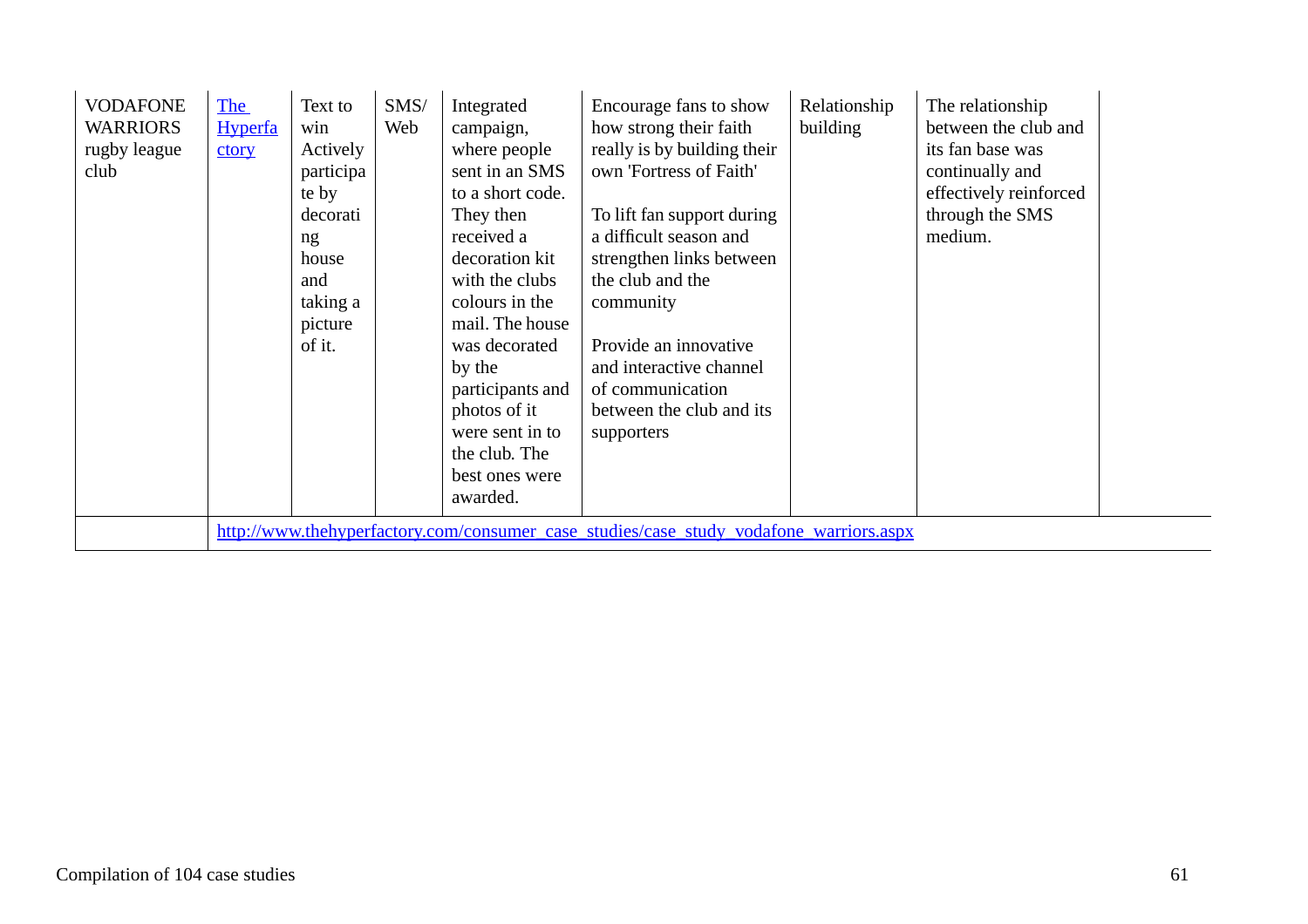| Wintec<br>(University) | The<br><b>Hyperfa</b><br>ctory | <b>SMS</b><br>alerts | <b>SMS</b> | Existing and<br>potential<br>students to visit<br>WINTEC's<br>website<br>www.wintec.ac.<br>$nz$ and submit<br>required<br>information in<br>order to in order<br>to receive<br>orientation<br>week event<br>alerts.<br>Registration<br>information had<br>to include their<br>mobile phone<br>number and the<br>model of phone. | Provide a direct channel<br>of communication for<br>WINTEC to<br>communicate with<br>existing and potential<br>students<br>Position WINTEC as a<br>great place to study -<br>vibrant, relevant,<br>modern, in-touch and<br>fun! | Awareness<br>Conversion<br>Loyalty | Not available |  |
|------------------------|--------------------------------|----------------------|------------|---------------------------------------------------------------------------------------------------------------------------------------------------------------------------------------------------------------------------------------------------------------------------------------------------------------------------------|---------------------------------------------------------------------------------------------------------------------------------------------------------------------------------------------------------------------------------|------------------------------------|---------------|--|
|                        |                                |                      |            |                                                                                                                                                                                                                                                                                                                                 | http://www.thehyperfactory.com/consumer case studies/case study wintec.aspx                                                                                                                                                     |                                    |               |  |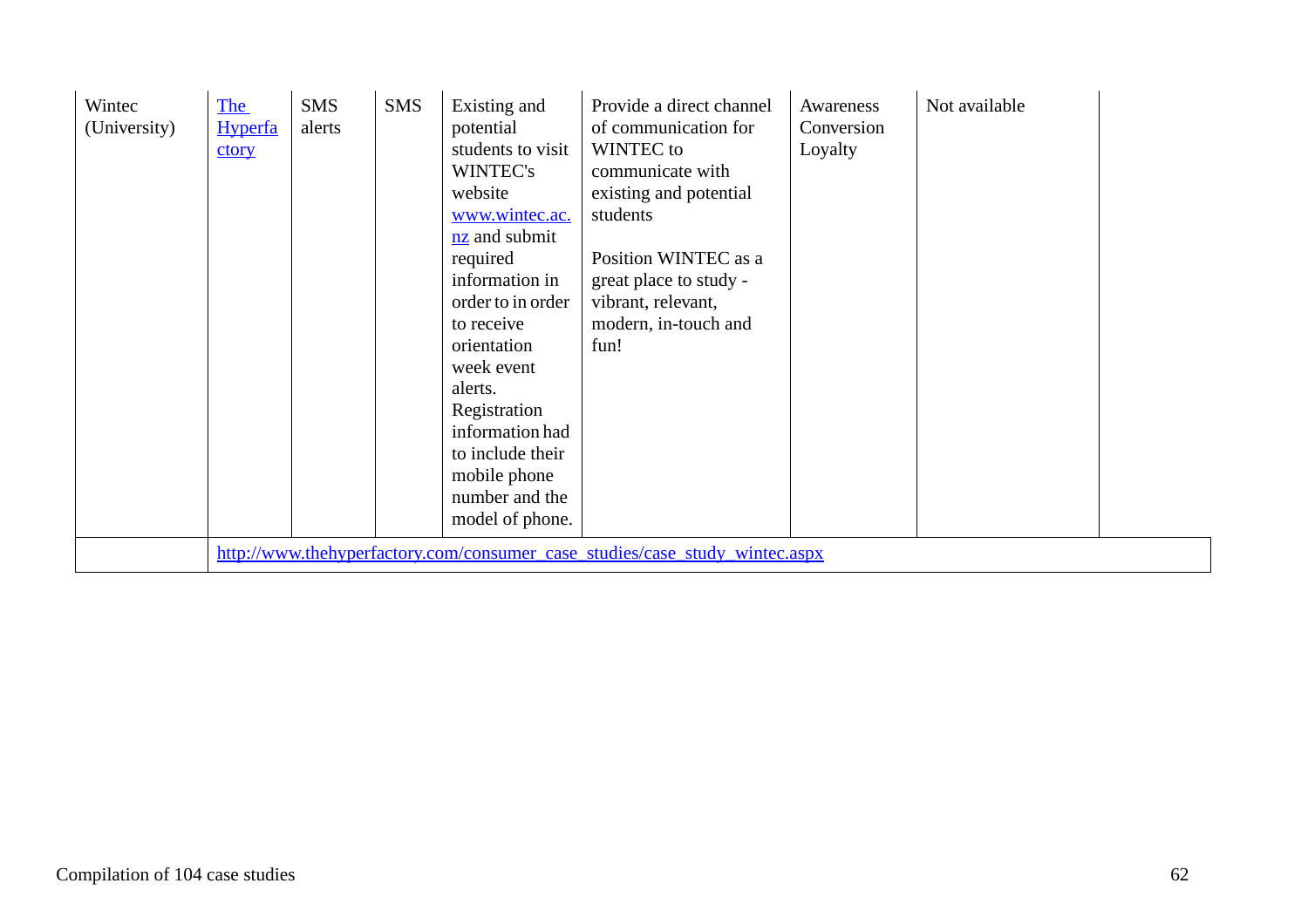| Orange | <b>Enpocke</b> | <b>SMS</b><br>educatio<br>n on<br>how to<br>use<br><b>WAP</b><br>service.<br>Two<br>way<br>interacti<br>on. | <b>SMS</b> | A free WAP<br>trial of 3<br>months was<br>offered via<br>SMS. During<br>the trial, up to 7<br>how-to<br>messages were<br>sent to the user.<br>At the end of<br>the trial a<br>message offered<br>to continue and<br>pay for the<br>subscription. | Increase average revenue<br>per user (ARPU) by<br>growing mobile Internet<br>(WAP) subscriber base at<br>a cost per trial of under<br>£1<br>Sign-up hundreds of<br>thousands of users to the<br>service without<br>impacting service levels<br>within the call centers.<br>Maintain and increase<br>usage for the long term | Volume<br>Trial<br>Conversion | An overwhelming<br>success with more<br>than $250,000$ new<br>mobile Internet<br>subscribers<br>The 30% adoption<br>rate was far higher<br>and the churn rate far<br>lower than any other<br>media channel used<br>Return on Investment<br>clear: A return of<br>£2.50 was achieved<br>for every $\pounds1.00$ of<br>marketing budget<br>invested |
|--------|----------------|-------------------------------------------------------------------------------------------------------------|------------|--------------------------------------------------------------------------------------------------------------------------------------------------------------------------------------------------------------------------------------------------|-----------------------------------------------------------------------------------------------------------------------------------------------------------------------------------------------------------------------------------------------------------------------------------------------------------------------------|-------------------------------|---------------------------------------------------------------------------------------------------------------------------------------------------------------------------------------------------------------------------------------------------------------------------------------------------------------------------------------------------|
|        |                |                                                                                                             |            |                                                                                                                                                                                                                                                  | http://www.enpocket.com/wrapper/page.php?content=clients/orange.html                                                                                                                                                                                                                                                        |                               |                                                                                                                                                                                                                                                                                                                                                   |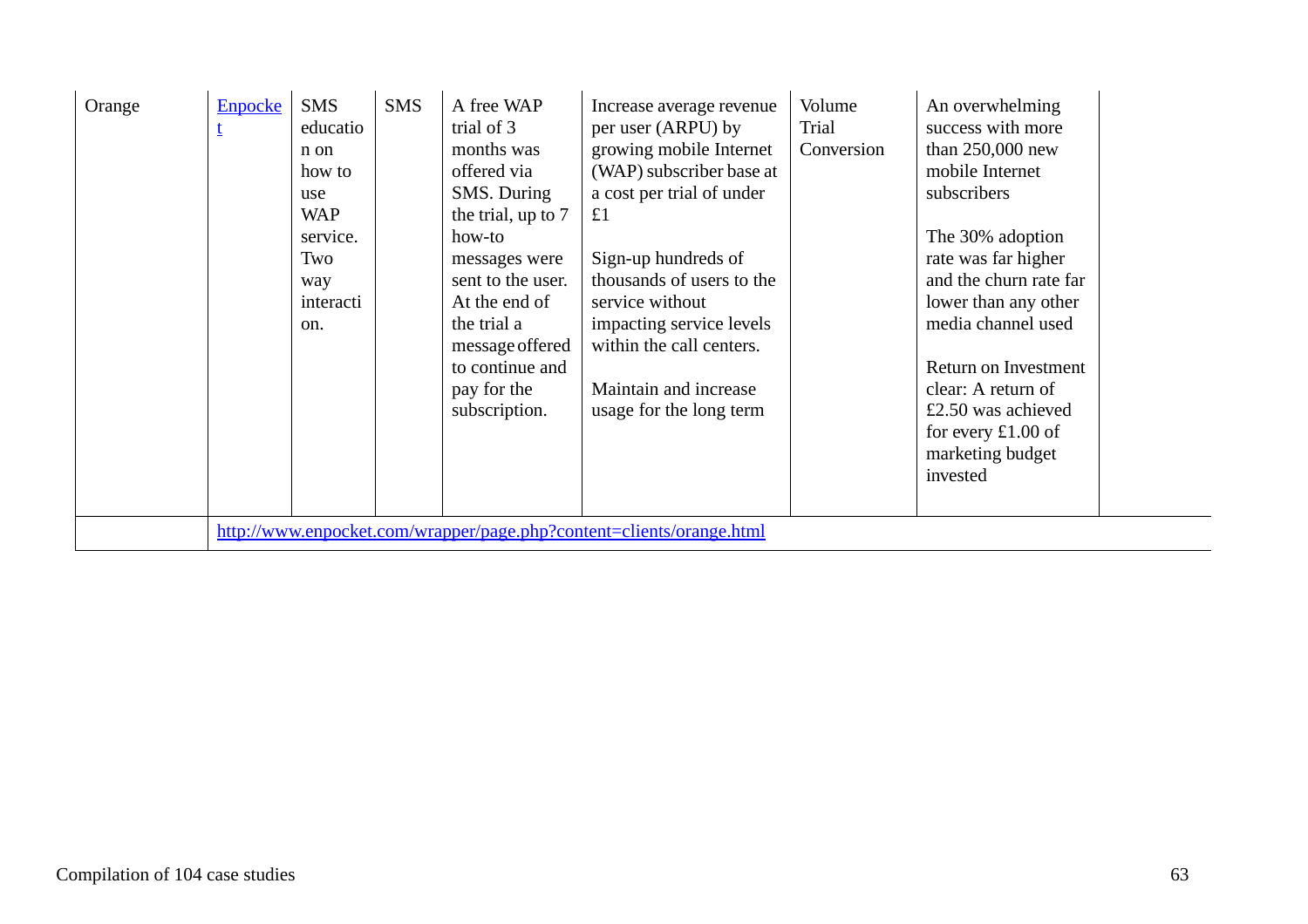| <b>FCUK</b> | <b>Enpocke</b><br>$\mathbf{t}$ | 3-step<br>Text to<br>win. They<br>could also<br>receive<br>informati<br>on<br>regarding<br>the<br>programm<br>ing<br>schedule<br>via SMS<br>alerts and<br>receive<br>specialize<br>d FCUK<br>mobile<br>content<br>including<br>wallpaper<br>s, ring<br>tones and<br>tips direct<br>to their<br>mobile<br>phones. | <b>SMS</b> | Answer three<br>questions and<br>get a chance to<br>win. | Promote radio station<br>Create a buzz around the<br>brand<br>Increase traffic in retail<br>stores | Awareness<br>Volume | The project built<br>brand awareness &<br>nurtured brand<br>affinity<br>FCUK has built a<br>mobile database and<br>can profile customers<br>and target individuals<br>with tailored content |  |
|-------------|--------------------------------|------------------------------------------------------------------------------------------------------------------------------------------------------------------------------------------------------------------------------------------------------------------------------------------------------------------|------------|----------------------------------------------------------|----------------------------------------------------------------------------------------------------|---------------------|---------------------------------------------------------------------------------------------------------------------------------------------------------------------------------------------|--|
|             |                                |                                                                                                                                                                                                                                                                                                                  |            |                                                          | http://www.enpocket.com/wrapper/page.php?content=clients/fcuk.html                                 |                     |                                                                                                                                                                                             |  |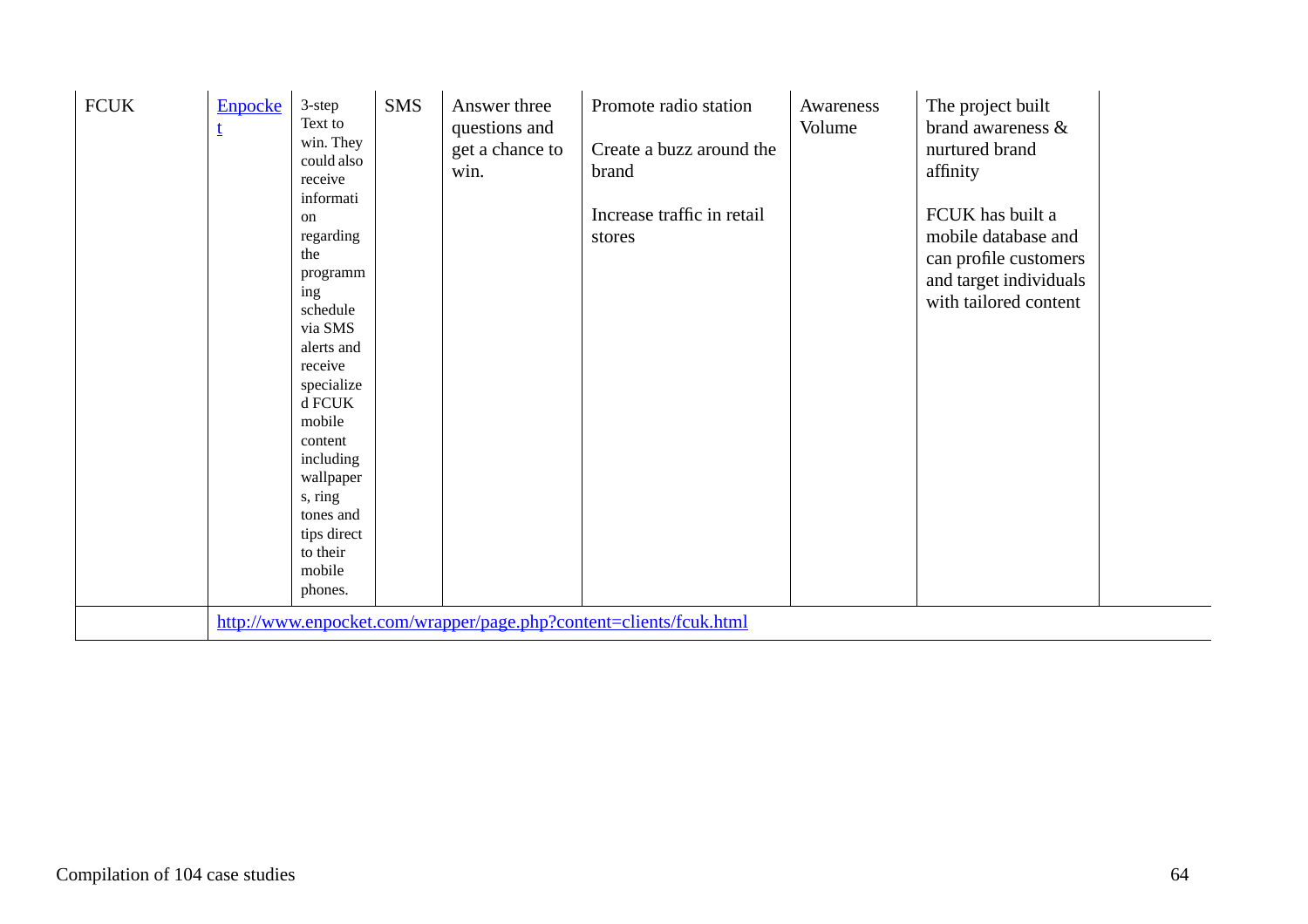| Levi's | <b>Enpocke</b> | Integrat<br>ed with<br>big<br>campaig<br>n to find<br>prize.<br>Part of<br>campaig<br>n used<br>SMS to<br>drive<br>people<br>to the<br>web site<br>and to<br>watch<br>ad<br>during<br>the<br>super<br>bowl. | <b>SMS</b> | 230,000 text<br>messages urging to<br>view the commercial<br>and visit the web site. | Increase sales<br>Create buzz around the<br>Levi's brand<br>Build awareness of<br>Levi's Goldrush<br>promotion<br>Drive people to watch<br>Super Bowl commercial<br>Drive people to the<br>Levi's web site | Volume<br>Awareness | One in 5 visited the<br>Levi's website as a<br>result of the<br>campaign<br>9% of the recipients<br>visited a Levi's store<br>and 8% bought a<br>Levis' product as a<br>result of the<br>campaign | Aimed at<br>$16-25$ year<br>olds |
|--------|----------------|-------------------------------------------------------------------------------------------------------------------------------------------------------------------------------------------------------------|------------|--------------------------------------------------------------------------------------|------------------------------------------------------------------------------------------------------------------------------------------------------------------------------------------------------------|---------------------|---------------------------------------------------------------------------------------------------------------------------------------------------------------------------------------------------|----------------------------------|
|        |                |                                                                                                                                                                                                             |            |                                                                                      | http://www.enpocket.com/wrapper/page.php?content=clients/levis.html                                                                                                                                        |                     |                                                                                                                                                                                                   |                                  |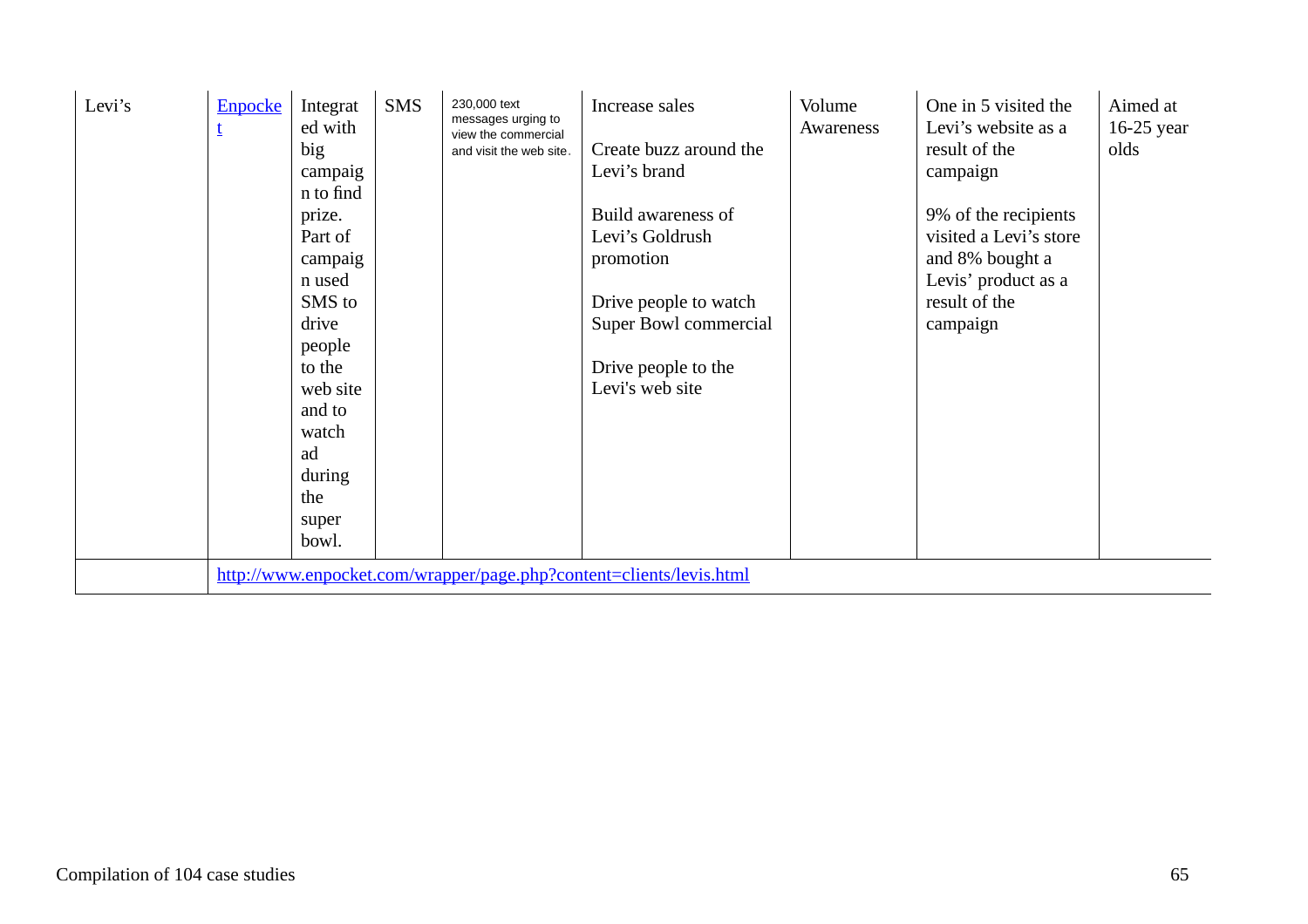| Reebok                      | <b>Enpocke</b>      | <b>SMS</b><br>info<br>integrate<br>d with<br>phone<br>call.<br>(Adverti<br>sement) | <b>SMS</b><br><b>IVR</b> | SMS message<br>drive people to<br>call a free<br>number, where<br>a basketball star<br>told callers to<br>visit the store<br>where Reebok<br>was sold. | Increase store traffic<br><b>Promote National</b><br><b>Basketball Association</b><br>exclusive merchandise<br>Build awareness of<br>Finish Line retail stores                                                                 | Volume<br>Awareness                                       | 30,000 SMS<br>messages were sent<br>out across the US in<br>urban areas including<br>Atlanta, Memphis,<br>Indianapolis and Los<br>Angeles. Enpocket<br>sent messages to a<br>profiled<br>demographic, which<br>assisted greatly in the<br>success of the<br>program. | Aimed at 16<br>-26 year<br>olds |
|-----------------------------|---------------------|------------------------------------------------------------------------------------|--------------------------|--------------------------------------------------------------------------------------------------------------------------------------------------------|--------------------------------------------------------------------------------------------------------------------------------------------------------------------------------------------------------------------------------|-----------------------------------------------------------|----------------------------------------------------------------------------------------------------------------------------------------------------------------------------------------------------------------------------------------------------------------------|---------------------------------|
|                             |                     |                                                                                    |                          |                                                                                                                                                        | http://www.enpocket.com/wrapper/page.php?content=clients/reebok.html                                                                                                                                                           |                                                           |                                                                                                                                                                                                                                                                      |                                 |
| William Hill<br>(bookmaker) | <b>Enpocke</b><br>t | <b>SMS</b><br>alerts                                                               | <b>SMS</b>               | Alerts with<br>odds for<br>different sports<br>events.                                                                                                 | Build mobile database to<br>integrate with existing<br>channels and systems<br>Rapidly deliver<br>information direct to<br>sports fans' mobile<br>phones<br>Ensure maximum<br>customer service by<br>profiling mobile database | Relationship<br>building<br>Loyalty<br>Repeat<br>purchase | William Hill has<br>taken customer<br>service to the next<br>level, giving instant<br>odds and a rapid<br>response mechanism<br>to key customers<br>William Hill has<br>improved sales and<br>service by leading the<br>market in mobile<br><b>CRM</b>               |                                 |
|                             |                     |                                                                                    |                          |                                                                                                                                                        | http://www.enpocket.com/wrapper/page.php?content=clients/williamhill.html                                                                                                                                                      |                                                           |                                                                                                                                                                                                                                                                      |                                 |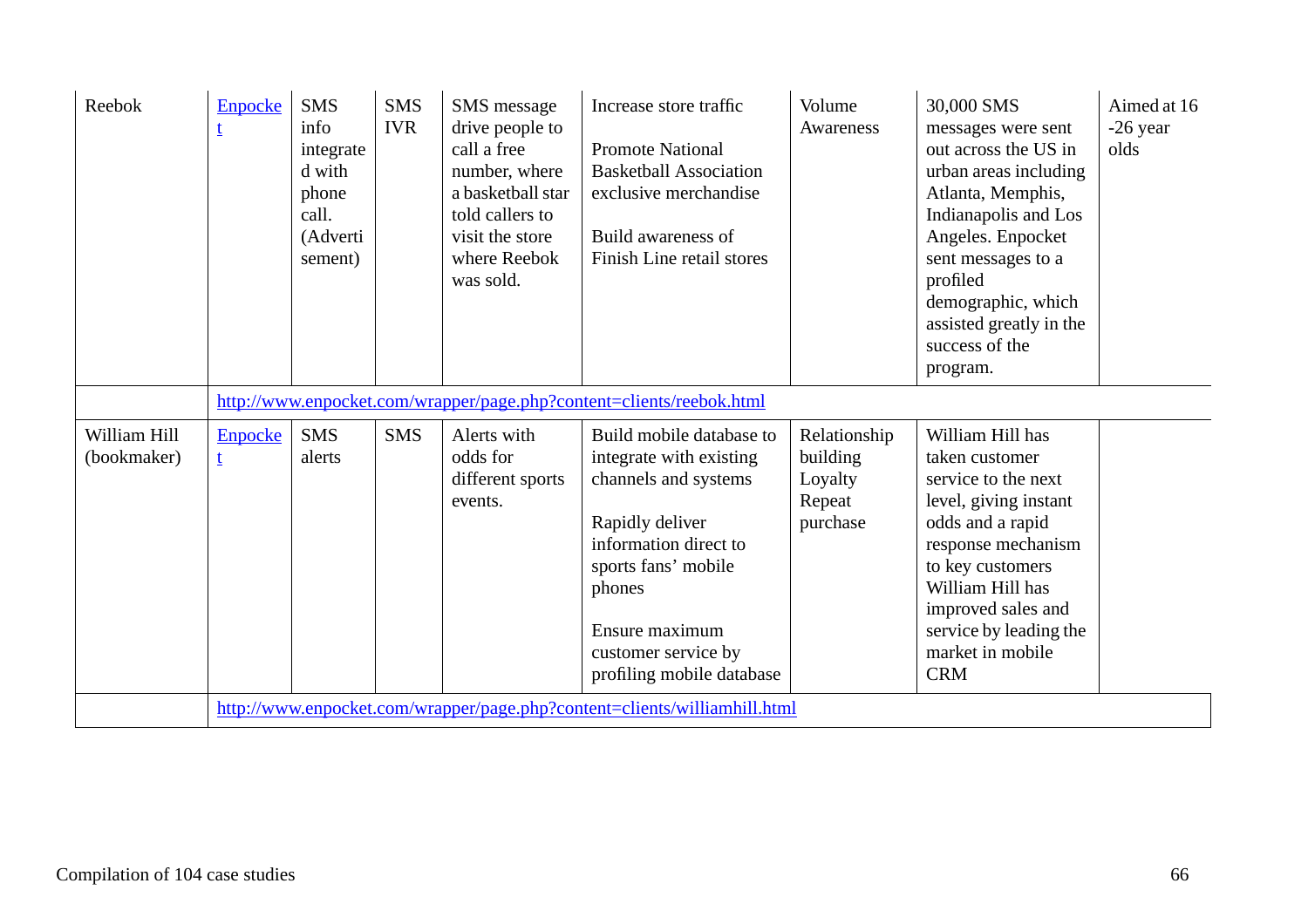| The Weather<br>Channel                         | N/A | Downlo<br>adable | <b>BRE</b><br>W/<br><b>JAVA</b> | Offered as a<br>subscription<br>product, the<br>application<br>provides current<br>conditions,<br>detailed<br>forecast<br>information,<br>and animated<br>color radar<br>images through<br>an easy-to-use<br>interface. | <b>Extend The Weather</b><br>Channel brand and<br>trusted information to<br>wireless devices                                                                             | Line<br>externsion         | The Weather Channel<br>brand was<br>successfully extended<br>to wireless devices,<br>allowing consumers<br>to access the weather<br>information they need<br>when they need it. |
|------------------------------------------------|-----|------------------|---------------------------------|-------------------------------------------------------------------------------------------------------------------------------------------------------------------------------------------------------------------------|--------------------------------------------------------------------------------------------------------------------------------------------------------------------------|----------------------------|---------------------------------------------------------------------------------------------------------------------------------------------------------------------------------|
|                                                |     |                  |                                 | http://mmaglobal.com/modules/wfsection/article.php?articleid=15                                                                                                                                                         |                                                                                                                                                                          |                            |                                                                                                                                                                                 |
| General<br><b>Motors</b><br>Brand:<br>Cadillac | N/A | Downlo<br>adable | <b>JAVA</b>                     | Messages to<br>restaurant and<br>shopping in<br>select cities.                                                                                                                                                          | Reach the Cadillac<br>consumer in a way that<br>represents their brand in<br>an innovative way while<br>complimenting their<br>traditional and online<br>media campaigns | Awareness<br>Customer care | Not available                                                                                                                                                                   |
|                                                |     |                  |                                 | http://mmaglobal.com/modules/wfsection/article.php?articleid=6                                                                                                                                                          |                                                                                                                                                                          |                            |                                                                                                                                                                                 |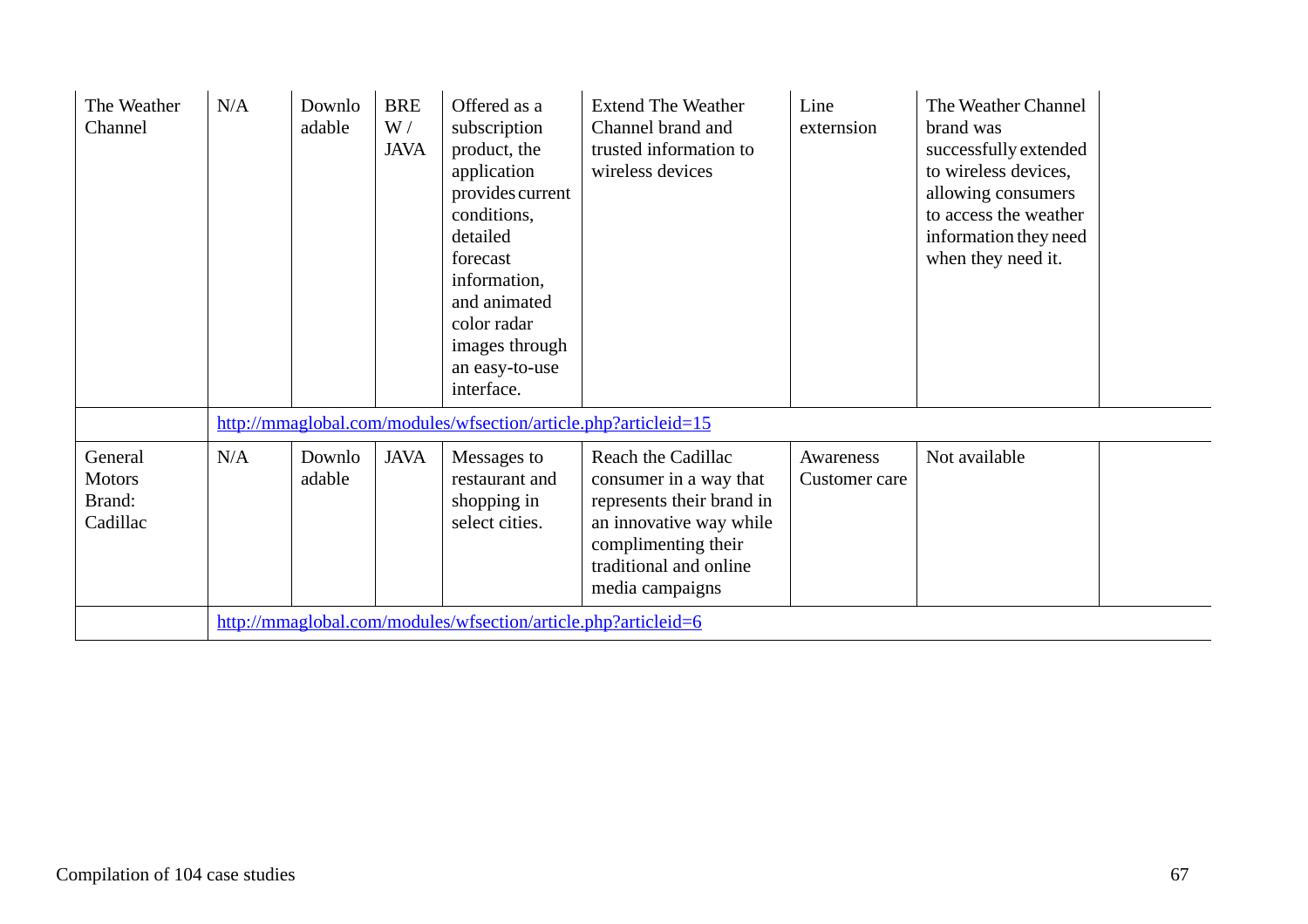| Warner Bros.<br>Theatrical.<br>Movie: What a<br>girl wants | Ipsh | Free<br><b>SMS</b><br>service.                        | <b>SMS</b>         | Free SMS<br>service with ad<br>at bottom of<br>every free SMS<br>sent.                                                                                             | Promote the movie.    | Awareness<br>Conversion | Over 60 000<br>messages sent.<br>One user sent the<br>messages to an<br>average of 3.5<br>friends, 15% of their<br>friends came back to<br>the site and sent the<br>message onto 3.5 of<br>their friends. |  |  |  |  |
|------------------------------------------------------------|------|-------------------------------------------------------|--------------------|--------------------------------------------------------------------------------------------------------------------------------------------------------------------|-----------------------|-------------------------|-----------------------------------------------------------------------------------------------------------------------------------------------------------------------------------------------------------|--|--|--|--|
|                                                            |      | http://www.ipsh.com/tech/casestudy_whatagirlwants.pdf |                    |                                                                                                                                                                    |                       |                         |                                                                                                                                                                                                           |  |  |  |  |
| <b>Warner Bros</b><br>Records<br>Album:<br>American life   | Ipsh | Free<br><b>SMS</b><br>service.<br>And<br><b>IVR</b>   | SMS/<br><b>IVR</b> | Free SMS and<br>the possibility<br>to phone in and<br>listen to the<br>music of the<br>new album.<br>Also possibility<br>to register for<br>further<br>promotions. | Promote the new album | Awareness               | 1 month time period<br>30,000 text messages<br>sent virally<br>$18,630(62.1\%)$<br>callers dialled into<br>listen to<br>Track<br>$10,000+$ (33%)<br>mobile registrants for<br>future campaigns            |  |  |  |  |
|                                                            |      |                                                       |                    | http://www.ipsh.com/tech/casestudy_madonna.pdf                                                                                                                     |                       |                         |                                                                                                                                                                                                           |  |  |  |  |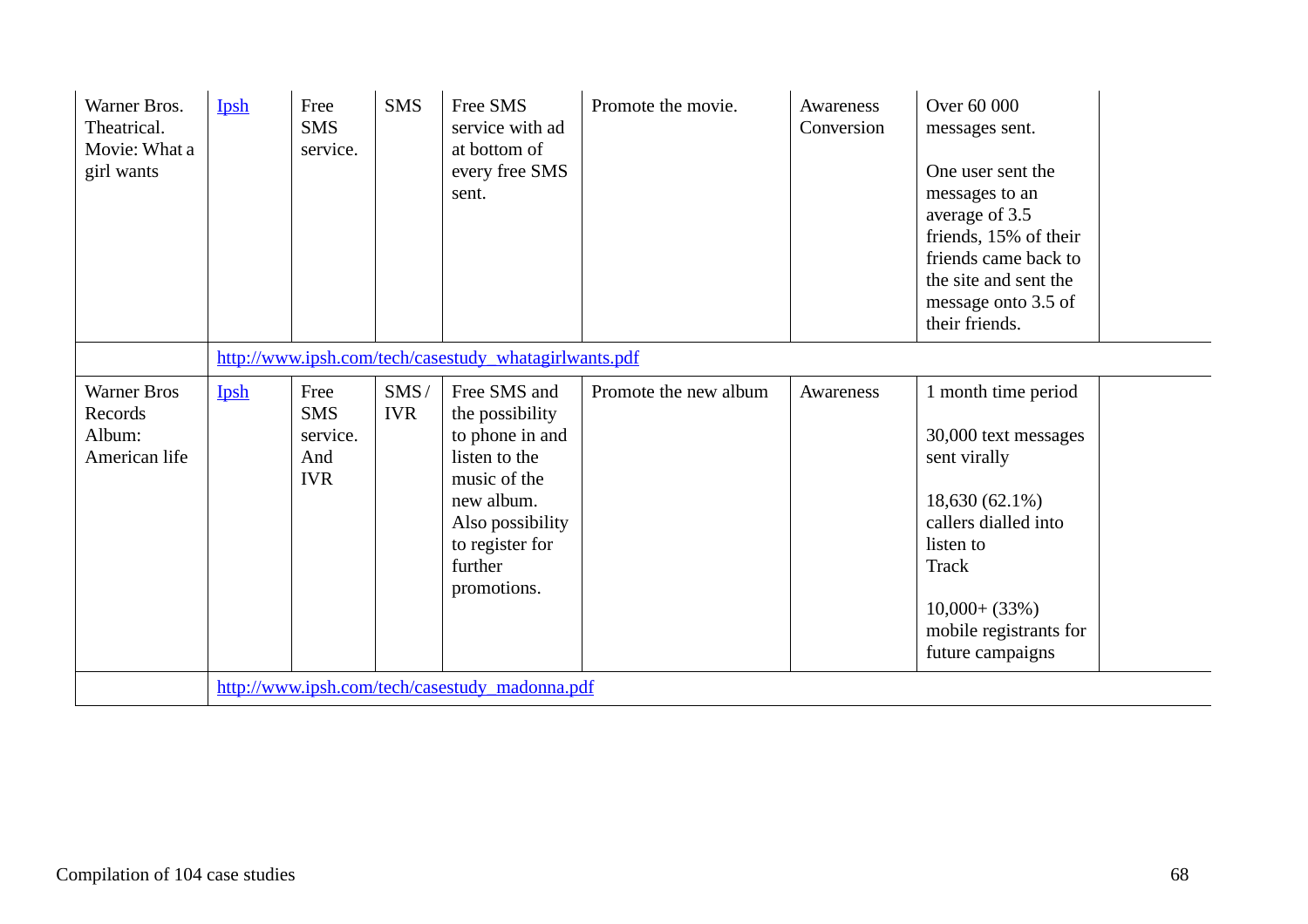| Universal<br>Records<br>Album: Nelly | Ipsh                                         | <b>SMS</b><br>vote | <b>SMS</b> | Messages were<br>sent to everyone<br>who entered<br>their cell phone<br>number on<br>Nelly's web<br>site. | Promote Video on BET's<br>video chart. | Awareness | 68% of about 30 000<br>people called in to<br>listen to the recorded<br>message from Nelly<br>to press 'l' to vote.<br>About 59% did. The<br>video went straight to<br>no 3. |  |
|--------------------------------------|----------------------------------------------|--------------------|------------|-----------------------------------------------------------------------------------------------------------|----------------------------------------|-----------|------------------------------------------------------------------------------------------------------------------------------------------------------------------------------|--|
|                                      | http://www.ipsh.com/tech/casestudy_nelly.pdf |                    |            |                                                                                                           |                                        |           |                                                                                                                                                                              |  |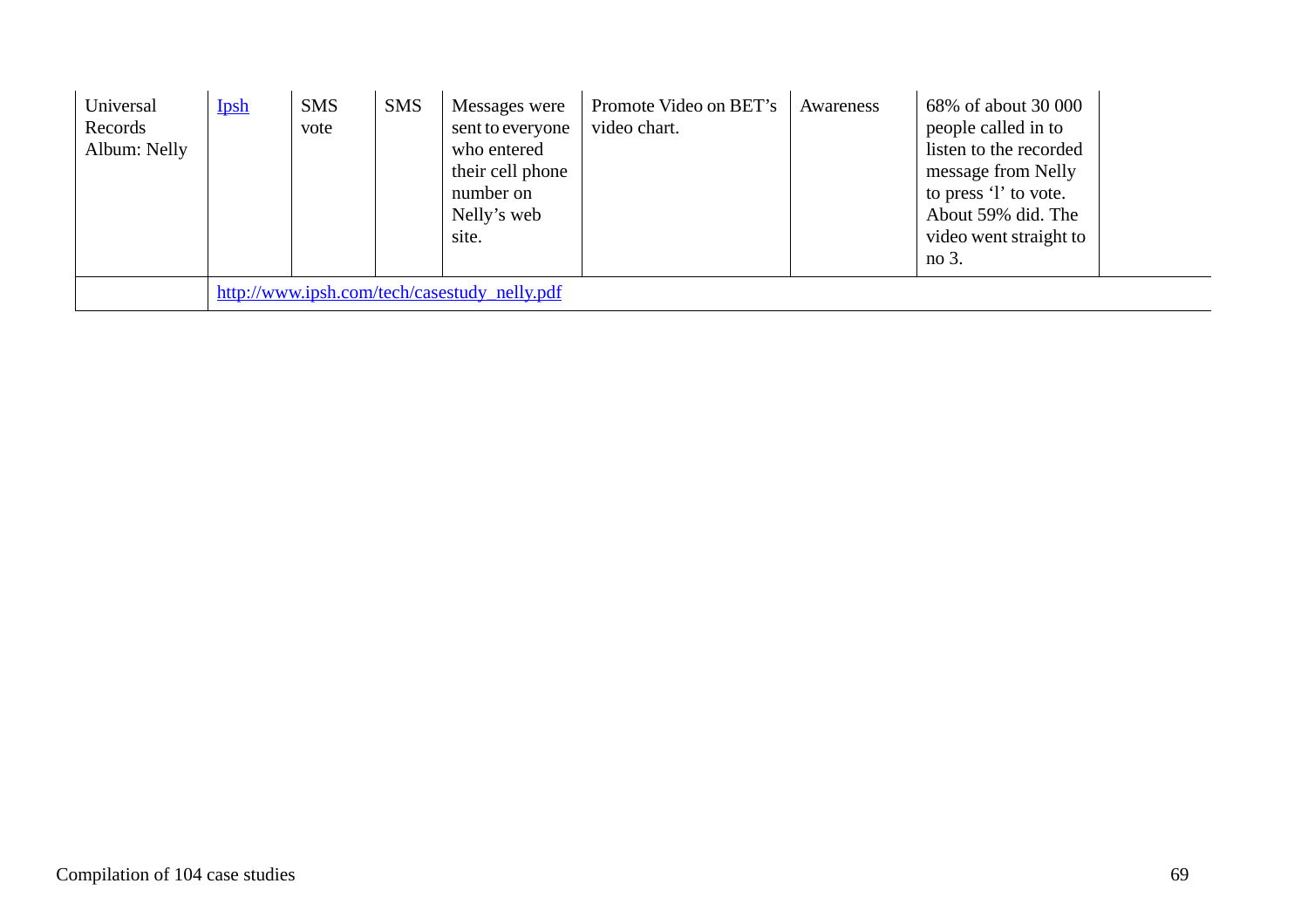|  | AT&T/<br>Radiohead | Ipsh | <b>SMS</b><br>interacti<br>on<br>(Text to<br>win,<br>advertisi<br>ng,<br>voice<br>service) | <b>SMS</b> | The campaign<br>offered users a<br>variety of<br>options to<br>interact with the<br>band on their<br>cell phone.<br>Options<br>included<br>accessing tour<br>and band<br>information,<br>reading show<br>reviews and<br>setlists,<br>listening to<br>exclusive live<br>tracks linked to<br><b>IVR</b> and<br>receiving links<br>to win concert<br>tickets and view<br>tour pictures.<br>http://www.ipsh.com/tech/casestudy_att.pdf | Enhance fan and concert<br>experience with a new<br>medium of fan/band/fan<br>interactive<br>communication while<br>concurrently promoting<br>the band<br>Create intrigue and<br>knowledge of band<br>through trivia, live<br>tracks, tour information,<br>setlists, reviews, pictures<br>and discography<br>Design opt-in application<br>driven by the user that is<br>geared towards the<br>interests and requests of<br>user<br>Build loyal AT&T text<br>messaging customer base<br>through introduction and<br>actual use of text<br>messaging<br>Target Radiohead fan<br>base and elusive youth<br>market | Awareness<br>Trial | Viral application<br>generated over 2,500<br>unique questions and<br>was able to answer<br>99.2% of them<br>(.08% received a<br>prompt to ask another<br>question)<br>Average text<br>messages per user<br>was 3.87<br>Top 3 interactions per<br>user were<br>"Welcome", "Main<br>Menu" (user guided<br>menu to find<br>resources),<br>and "Listen" (SMS<br>interaction with<br>richer media via IVR)<br>Engaging band to fan<br>interactive experience<br>Increased awareness<br>and trial of SMS by<br>AT&T customers |  |
|--|--------------------|------|--------------------------------------------------------------------------------------------|------------|------------------------------------------------------------------------------------------------------------------------------------------------------------------------------------------------------------------------------------------------------------------------------------------------------------------------------------------------------------------------------------------------------------------------------------|----------------------------------------------------------------------------------------------------------------------------------------------------------------------------------------------------------------------------------------------------------------------------------------------------------------------------------------------------------------------------------------------------------------------------------------------------------------------------------------------------------------------------------------------------------------------------------------------------------------|--------------------|-------------------------------------------------------------------------------------------------------------------------------------------------------------------------------------------------------------------------------------------------------------------------------------------------------------------------------------------------------------------------------------------------------------------------------------------------------------------------------------------------------------------------|--|
|--|--------------------|------|--------------------------------------------------------------------------------------------|------------|------------------------------------------------------------------------------------------------------------------------------------------------------------------------------------------------------------------------------------------------------------------------------------------------------------------------------------------------------------------------------------------------------------------------------------|----------------------------------------------------------------------------------------------------------------------------------------------------------------------------------------------------------------------------------------------------------------------------------------------------------------------------------------------------------------------------------------------------------------------------------------------------------------------------------------------------------------------------------------------------------------------------------------------------------------|--------------------|-------------------------------------------------------------------------------------------------------------------------------------------------------------------------------------------------------------------------------------------------------------------------------------------------------------------------------------------------------------------------------------------------------------------------------------------------------------------------------------------------------------------------|--|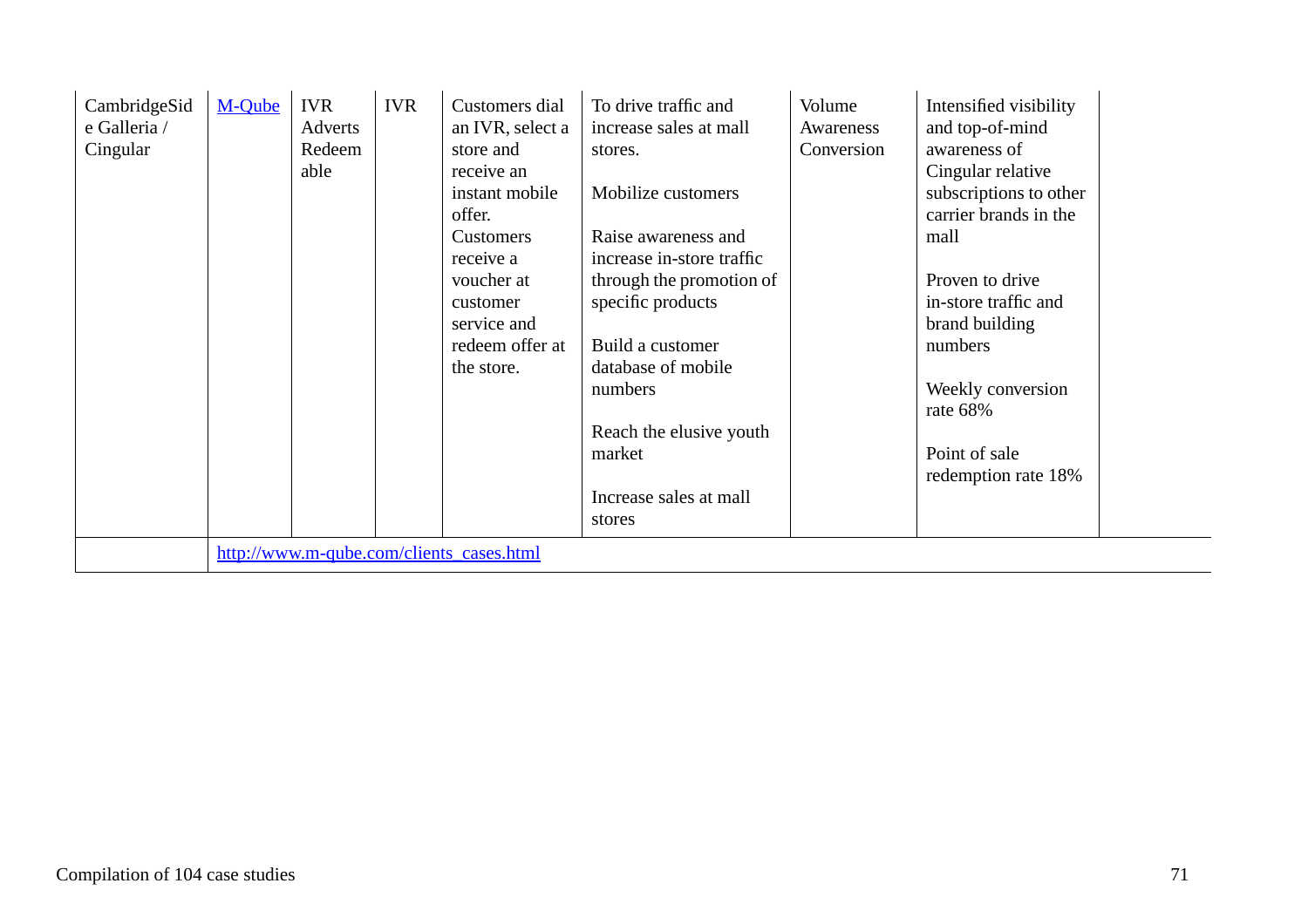| New Line<br>Cinemas<br>Movie: | M-Qube | Text to<br>win and<br>voice | SMS/<br><b>IVR</b> | Customers<br>entertained with<br>mobile  | Create pre-launch<br>awareness for the movie<br>release subscriptions                                                                               | Awareness<br>Conversion | 23% response rate<br>exceeded<br>expectations                                        |  |
|-------------------------------|--------|-----------------------------|--------------------|------------------------------------------|-----------------------------------------------------------------------------------------------------------------------------------------------------|-------------------------|--------------------------------------------------------------------------------------|--|
| KnockAround                   |        | interacti                   |                    | competitions                             |                                                                                                                                                     |                         |                                                                                      |  |
| Guys                          |        | <sub>on</sub>               |                    | and interactive<br>voice quizzes         | Drive people to the<br>cinemas<br>Extend New Line's reach<br>to the mobile market<br>Reach the highly<br>desirable 18 to 34 year<br>old demographic |                         | New Line able to<br>interact with players<br>and create an opt-in<br>mobile database |  |
|                               |        |                             |                    |                                          |                                                                                                                                                     |                         |                                                                                      |  |
|                               |        |                             |                    | http://www.m-qube.com/clients_cases.html |                                                                                                                                                     |                         |                                                                                      |  |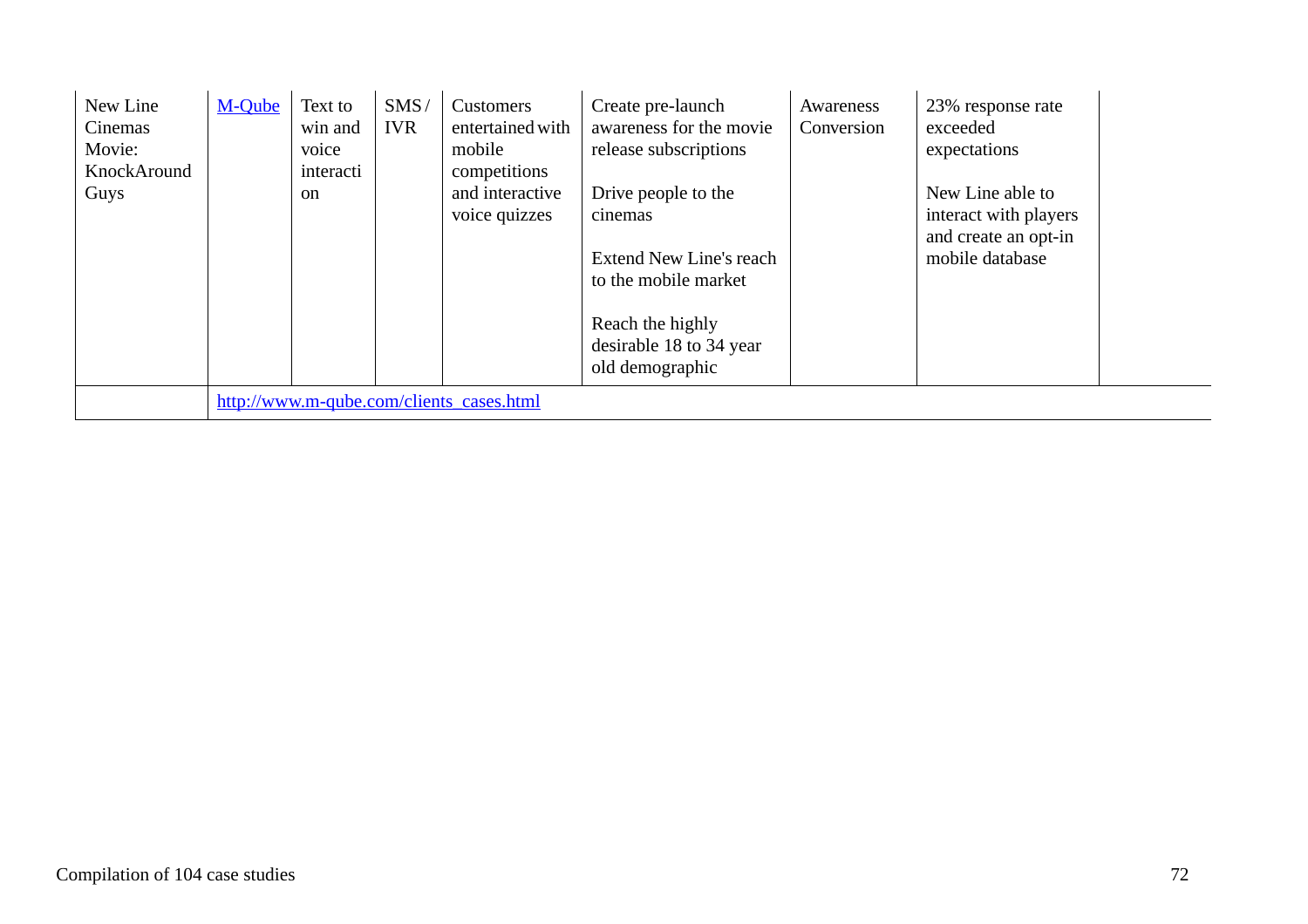| <b>Clear Channel</b><br>Communicatio<br>ns<br>Brand: Boston area<br>radio station | M-Qube | Text to<br>win and<br>voice<br>interacti<br><sub>on</sub> | <b>SMS</b> | Listeners sign<br>up online to<br>receive<br>notifications<br>and<br>promotional | Enhance the listener<br>experience with a new<br>medium of interactive<br>communication with the<br>station | Awareness<br>Loyalty<br>Relationship<br>building | SMS ticket sale alert<br>raised sales to three<br>times that of<br>neighbouring markets<br>New York and<br>Washington D.C. |  |
|-----------------------------------------------------------------------------------|--------|-----------------------------------------------------------|------------|----------------------------------------------------------------------------------|-------------------------------------------------------------------------------------------------------------|--------------------------------------------------|----------------------------------------------------------------------------------------------------------------------------|--|
|                                                                                   |        |                                                           |            | offers to                                                                        | Raise awareness of                                                                                          |                                                  |                                                                                                                            |  |
|                                                                                   |        |                                                           |            | participate in                                                                   | station sponsored events                                                                                    |                                                  | Message alerting                                                                                                           |  |
|                                                                                   |        |                                                           |            | contests based                                                                   | including concerts, new                                                                                     |                                                  | listeners to call to win                                                                                                   |  |
|                                                                                   |        |                                                           |            | on personal                                                                      | movie releases and music                                                                                    |                                                  | tickets instantly                                                                                                          |  |
|                                                                                   |        |                                                           |            | preferences                                                                      | news                                                                                                        |                                                  | sparked tremendous                                                                                                         |  |
|                                                                                   |        |                                                           |            |                                                                                  |                                                                                                             |                                                  | call volumes to the                                                                                                        |  |
|                                                                                   |        |                                                           |            | Listeners                                                                        | Build listenership and                                                                                      |                                                  | station                                                                                                                    |  |
|                                                                                   |        |                                                           |            | entertained with                                                                 | loyalty                                                                                                     |                                                  |                                                                                                                            |  |
|                                                                                   |        |                                                           |            | mobile                                                                           |                                                                                                             |                                                  | <b>SMS</b> Trivia                                                                                                          |  |
|                                                                                   |        |                                                           |            | competitions,                                                                    | Reach the elusive youth                                                                                     |                                                  | sweepstakes at annual                                                                                                      |  |
|                                                                                   |        |                                                           |            | interactive                                                                      | market                                                                                                      |                                                  | summer concert                                                                                                             |  |
|                                                                                   |        |                                                           |            | voice quizzes                                                                    |                                                                                                             |                                                  | reached response                                                                                                           |  |
|                                                                                   |        |                                                           |            | and time                                                                         | Increase sponsorship                                                                                        |                                                  | rates up to 13%                                                                                                            |  |
|                                                                                   |        |                                                           |            | sensitive                                                                        | opportunities                                                                                               |                                                  |                                                                                                                            |  |
|                                                                                   |        |                                                           |            | promotions                                                                       |                                                                                                             |                                                  |                                                                                                                            |  |
|                                                                                   |        |                                                           |            | http://www.m-qube.com/clients_cases.html                                         |                                                                                                             |                                                  |                                                                                                                            |  |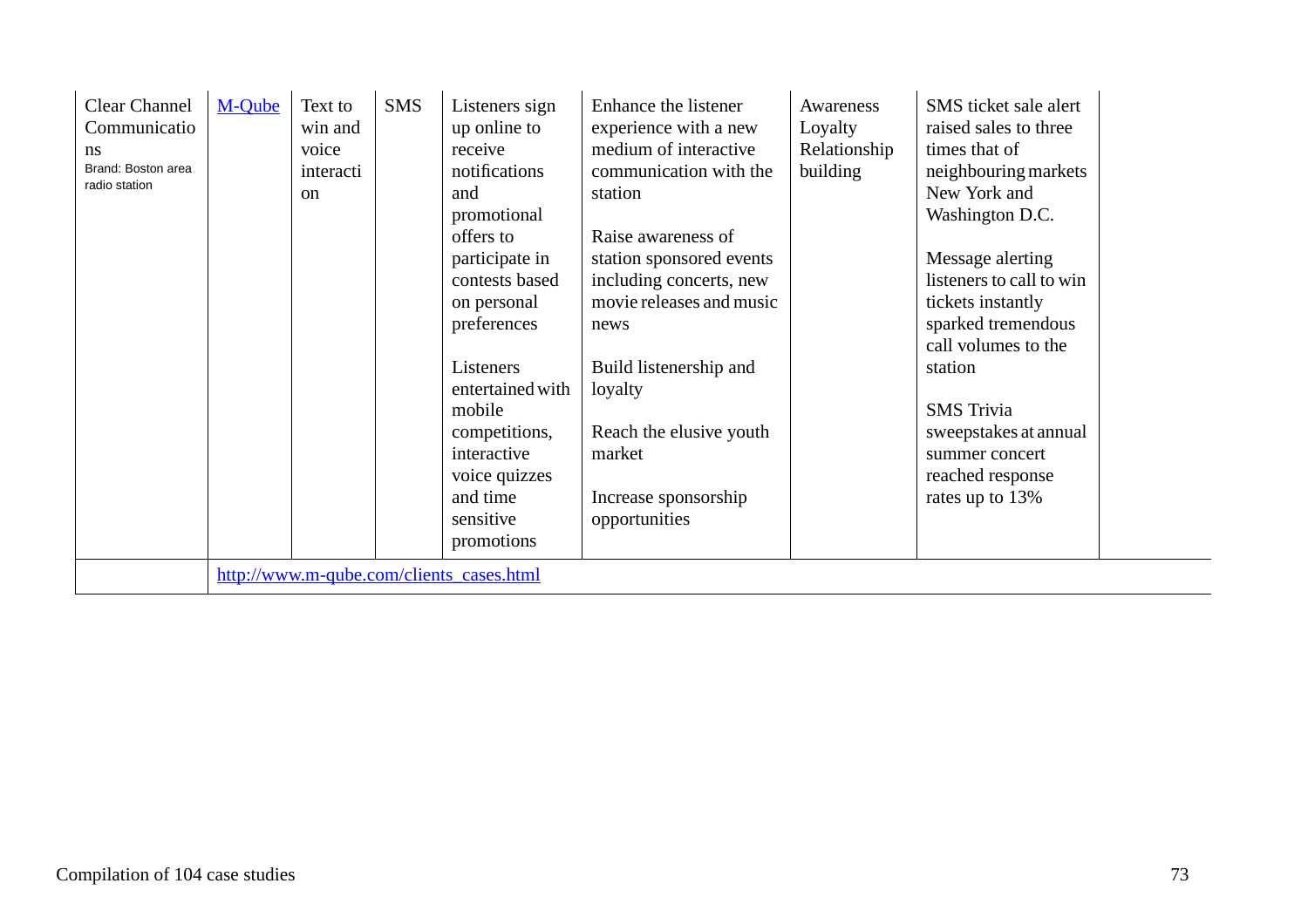| <b>US</b><br>Concepts/Diag<br>eo<br>Brand: Johnnie<br>Walker | M-Oube | <b>SMS</b><br>reminde<br><b>rs</b> | <b>SMS</b> | Four month<br>"Scotch<br>Tasting" event<br>program run at<br>multiple venues<br>in six major<br>U.S. cities<br>As part of the<br>online<br>registration for<br>the event,<br>consumers had<br>the option to<br>sign up to<br>receive<br>text-messaging<br>reminders | Drive attendance at live<br>events by providing<br>consumers with reminder<br>alerts<br>Promote products among<br>the attractive 21 to 34<br>year old demographic<br>Build loyalty and<br>establish an ongoing<br>dialog with customers<br>for future initiatives | Awareness<br>Loyalty<br>Relationship<br>building | Attendance at the<br>events increased<br>significantly<br>Created an ongoing<br>relationship with<br>targets in major U.S.<br>cities |  |
|--------------------------------------------------------------|--------|------------------------------------|------------|---------------------------------------------------------------------------------------------------------------------------------------------------------------------------------------------------------------------------------------------------------------------|-------------------------------------------------------------------------------------------------------------------------------------------------------------------------------------------------------------------------------------------------------------------|--------------------------------------------------|--------------------------------------------------------------------------------------------------------------------------------------|--|
|                                                              |        |                                    |            | http://www.m-qube.com/clients_cases.html                                                                                                                                                                                                                            |                                                                                                                                                                                                                                                                   |                                                  |                                                                                                                                      |  |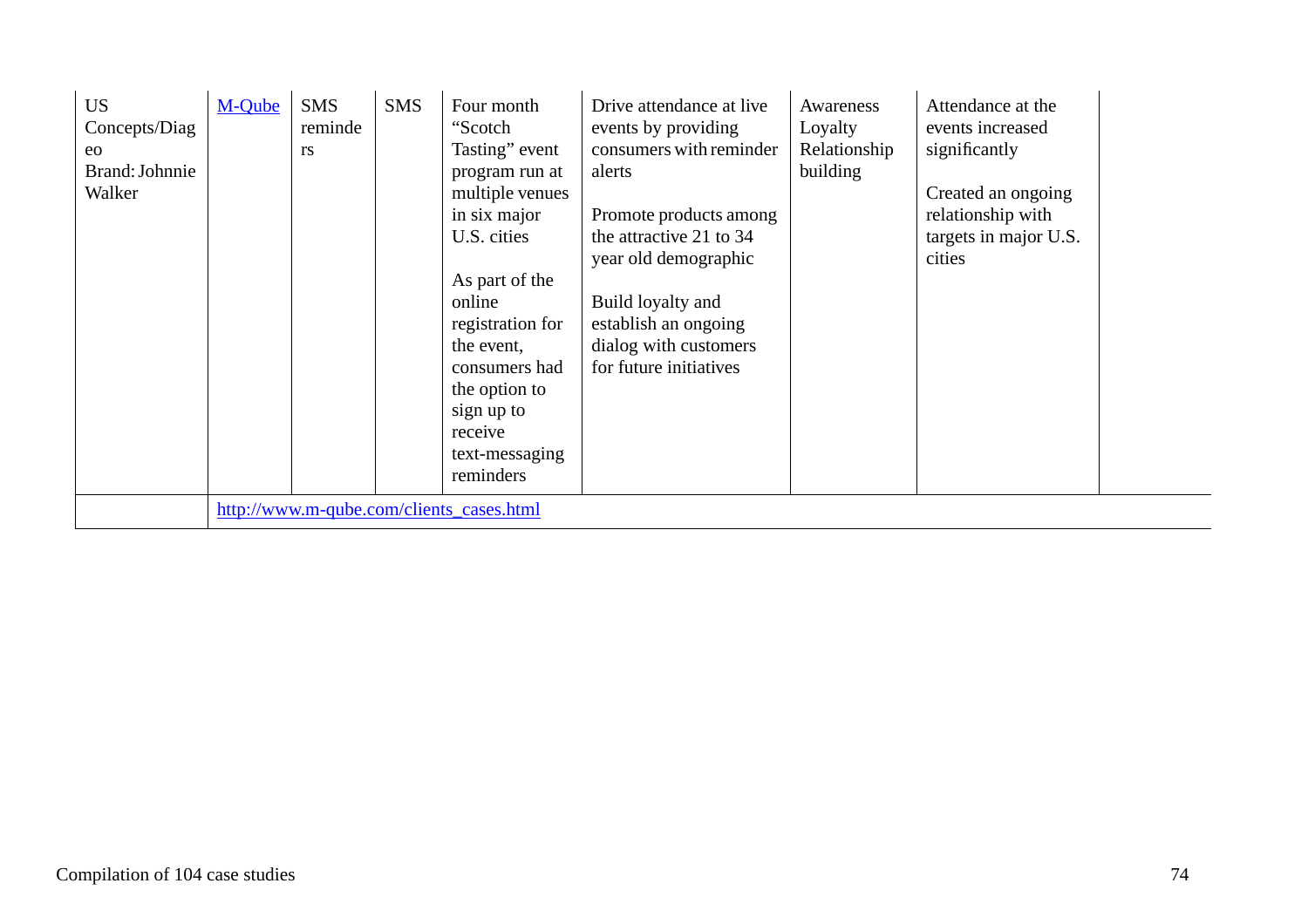| Universal<br>Domestic<br>Television<br>Show: The 5th<br>Wheel | M-Oube | Text to<br>win | <b>SMS</b> | On-air<br>promotional<br>spots and radio<br>promotions to<br>encourage<br>viewers to<br>opt-in to the<br>program<br>Text message<br>the name of the<br>"5th Wheel" to<br>a short code for<br>a chance to win<br>prizes,<br>including a<br>Porsche<br><b>Boxster</b> | Mobilize 5th Wheel<br>viewers with a watch-<br>'n-win text messaging<br>contest<br>Extend programming to<br>enable viewers to interact<br>with the show | Relationship<br>building<br>Loyalty | Largest participation<br>rate for a<br>cross-carrier common<br>short code<br>promotional program<br>to date<br>Developed a valuable<br>communications<br>channel to interact<br>with viewers |  |
|---------------------------------------------------------------|--------|----------------|------------|---------------------------------------------------------------------------------------------------------------------------------------------------------------------------------------------------------------------------------------------------------------------|---------------------------------------------------------------------------------------------------------------------------------------------------------|-------------------------------------|----------------------------------------------------------------------------------------------------------------------------------------------------------------------------------------------|--|
|                                                               |        |                |            | http://www.m-qube.com/clients_cases.html                                                                                                                                                                                                                            |                                                                                                                                                         |                                     |                                                                                                                                                                                              |  |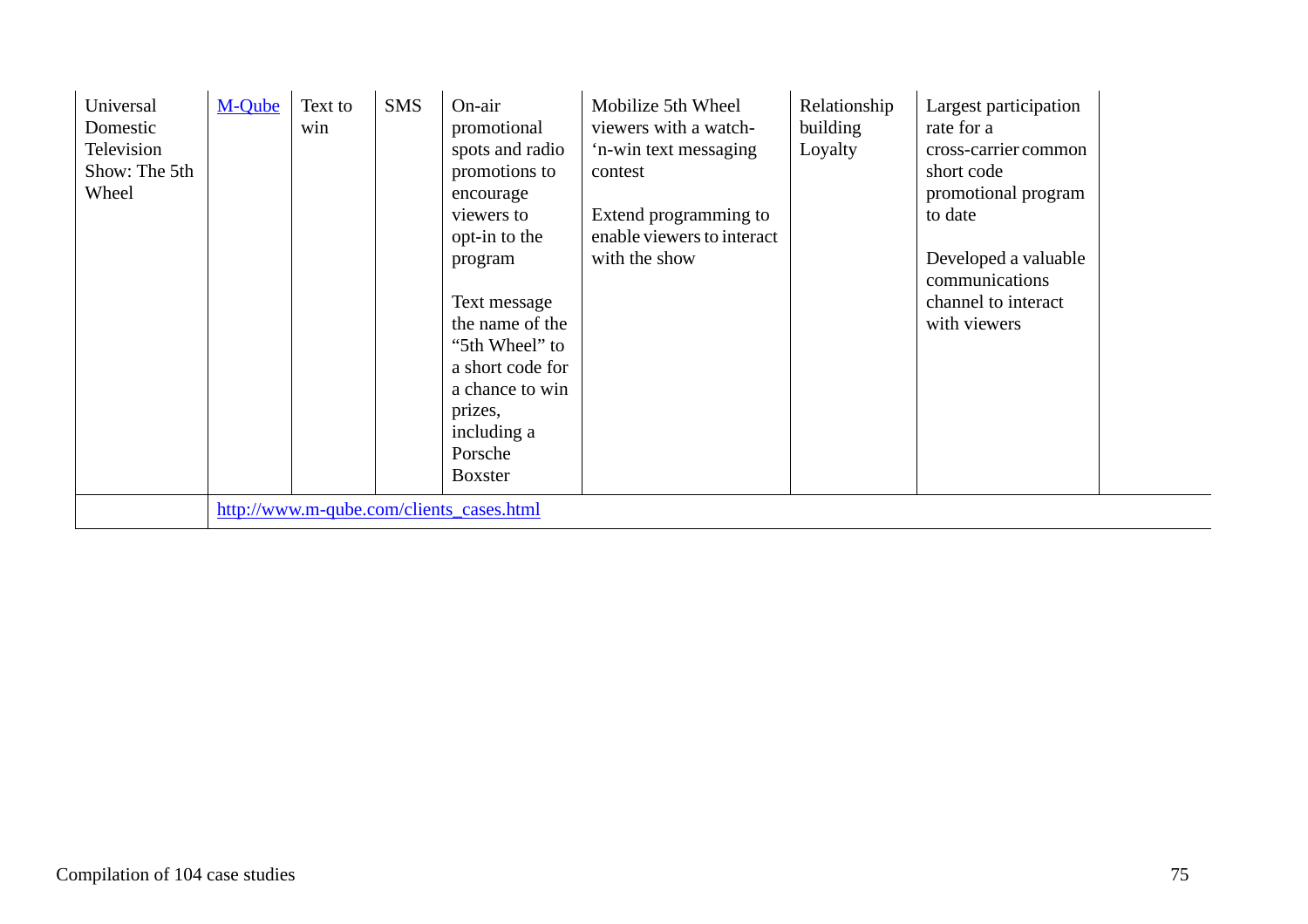| Warner<br><b>Brothers</b><br>Movie:<br>Terminator 3 | M-Qube | Three<br>step<br>Text to<br>win | <b>SMS</b> | Classic Text to<br>win                   | In general, to build<br>awareness and drive<br>movie ticket sales<br>Mobilize movie goers<br>and increase movie ticket<br>sales<br>Stimulate awareness and<br>generate excitement<br>about the movie<br>Re-familiarize fans with<br>the earlier Terminator<br>movies<br>Promote AOL as a<br>ubiquitous messaging<br>provider by reaching out<br>to consumers in the<br>medium of their choice -<br>SMS, e-mail and AOL<br><b>Instant Messenger (AIM)</b> | Awareness<br>Conversion<br>Relationship<br>building | Generated "buzz" and<br>top-of-mind<br>awareness for the<br>release of Terminator<br>3<br>Developed a valuable<br>communications<br>channel to conduct<br>dialogs with<br>end-constituents |  |
|-----------------------------------------------------|--------|---------------------------------|------------|------------------------------------------|----------------------------------------------------------------------------------------------------------------------------------------------------------------------------------------------------------------------------------------------------------------------------------------------------------------------------------------------------------------------------------------------------------------------------------------------------------|-----------------------------------------------------|--------------------------------------------------------------------------------------------------------------------------------------------------------------------------------------------|--|
|                                                     |        |                                 |            | http://www.m-qube.com/clients_cases.html |                                                                                                                                                                                                                                                                                                                                                                                                                                                          |                                                     |                                                                                                                                                                                            |  |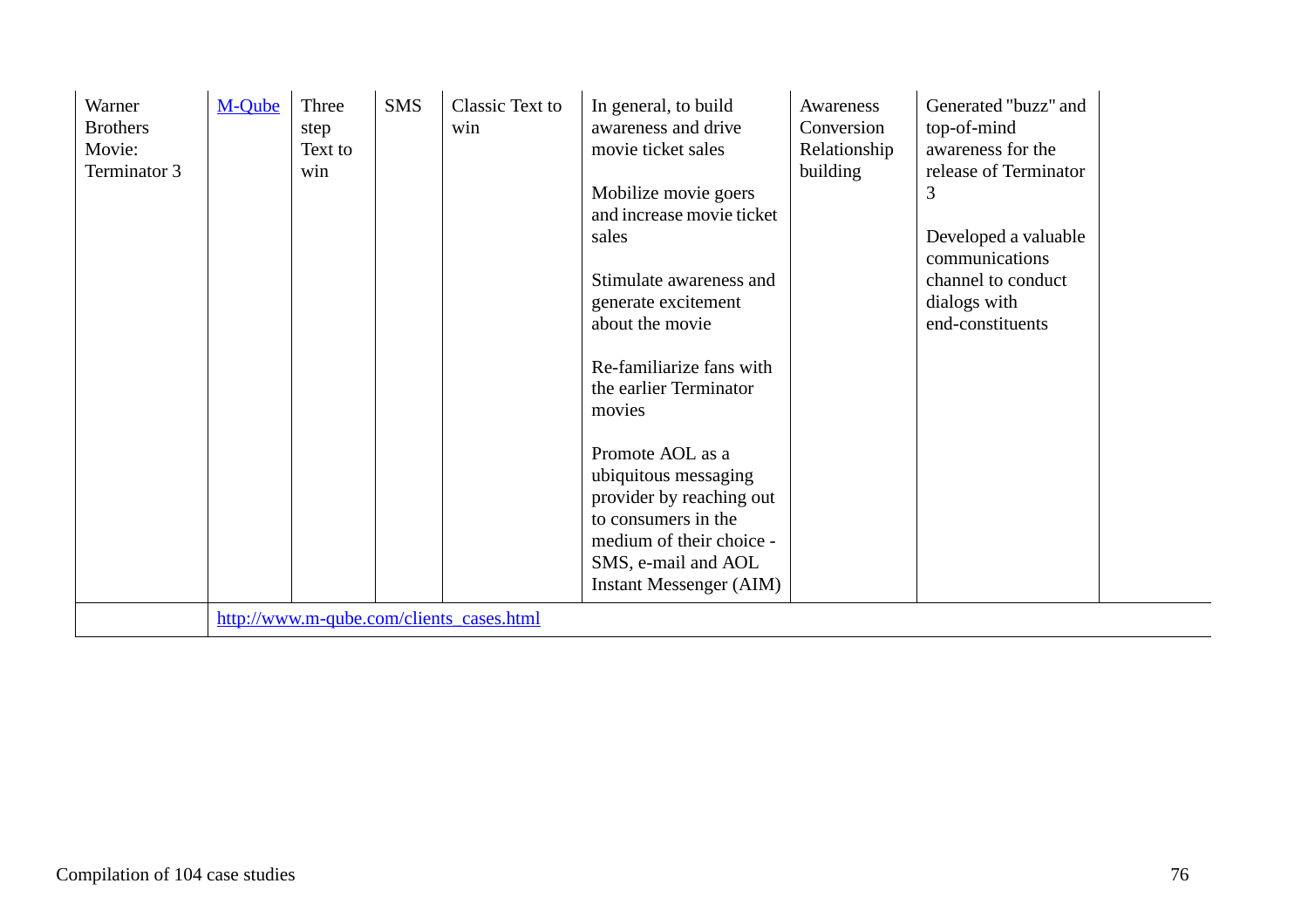| Premiere<br>Magazine                         | M-Qube                 | Text to<br>win.<br><b>SMS</b><br>alert              | <b>SMS</b> | Classic Text to<br>win. Then also<br><b>SMS</b> alerts<br>about breaking<br>movies. | Premium messaging<br>program to generate<br>incremental revenues and<br>extend brand and content<br>to the mobile channel<br>Provide readers access to<br>archived content<br>Interact with current<br>readers as well as<br>introduce the brand to<br>other consumers | Line<br>extension<br>Conversion<br>Awareness<br>Relationship<br>building | Transferred<br>Premiere's content to<br>the wireless world<br>Created a fun<br>two-way interaction<br>with Premiere's<br>current readers as<br>well as introduced the<br>brand to other<br>consumers<br>Generated additional<br>revenues from<br>magazine content                |
|----------------------------------------------|------------------------|-----------------------------------------------------|------------|-------------------------------------------------------------------------------------|------------------------------------------------------------------------------------------------------------------------------------------------------------------------------------------------------------------------------------------------------------------------|--------------------------------------------------------------------------|----------------------------------------------------------------------------------------------------------------------------------------------------------------------------------------------------------------------------------------------------------------------------------|
|                                              |                        |                                                     |            | http://www.m-qube.com/clients_cases.html                                            |                                                                                                                                                                                                                                                                        |                                                                          |                                                                                                                                                                                                                                                                                  |
| <b>Silicon Valley</b><br>Football<br>Classic | <i>iLoop</i><br>Mobile | Text to<br>win<br>And<br><b>SMS</b><br>quiz<br>game | <b>SMS</b> | Classic Text to<br>win. Also an<br>SMS quiz<br>game.                                | Engage the fans with an<br>entertaining interactive<br>experience.<br>Provide branding<br>exposure for key<br>sponsors,<br>Pilot text messaging as a<br>mean to engage fans                                                                                            | Awareness<br>Customer care                                               | The programs were<br>incredibly successful,<br>with 5.5% response<br>rates. The average<br>user entered the<br>contents or played the<br>trivia quiz over 5<br>times, many playing<br>tens if not hundreds<br>of times. Fans were<br>thoroughly engaged<br>and had a great time. |
|                                              |                        |                                                     |            | http://mmaglobal.com/modules/wfsection/article.php?articleid=20                     |                                                                                                                                                                                                                                                                        |                                                                          |                                                                                                                                                                                                                                                                                  |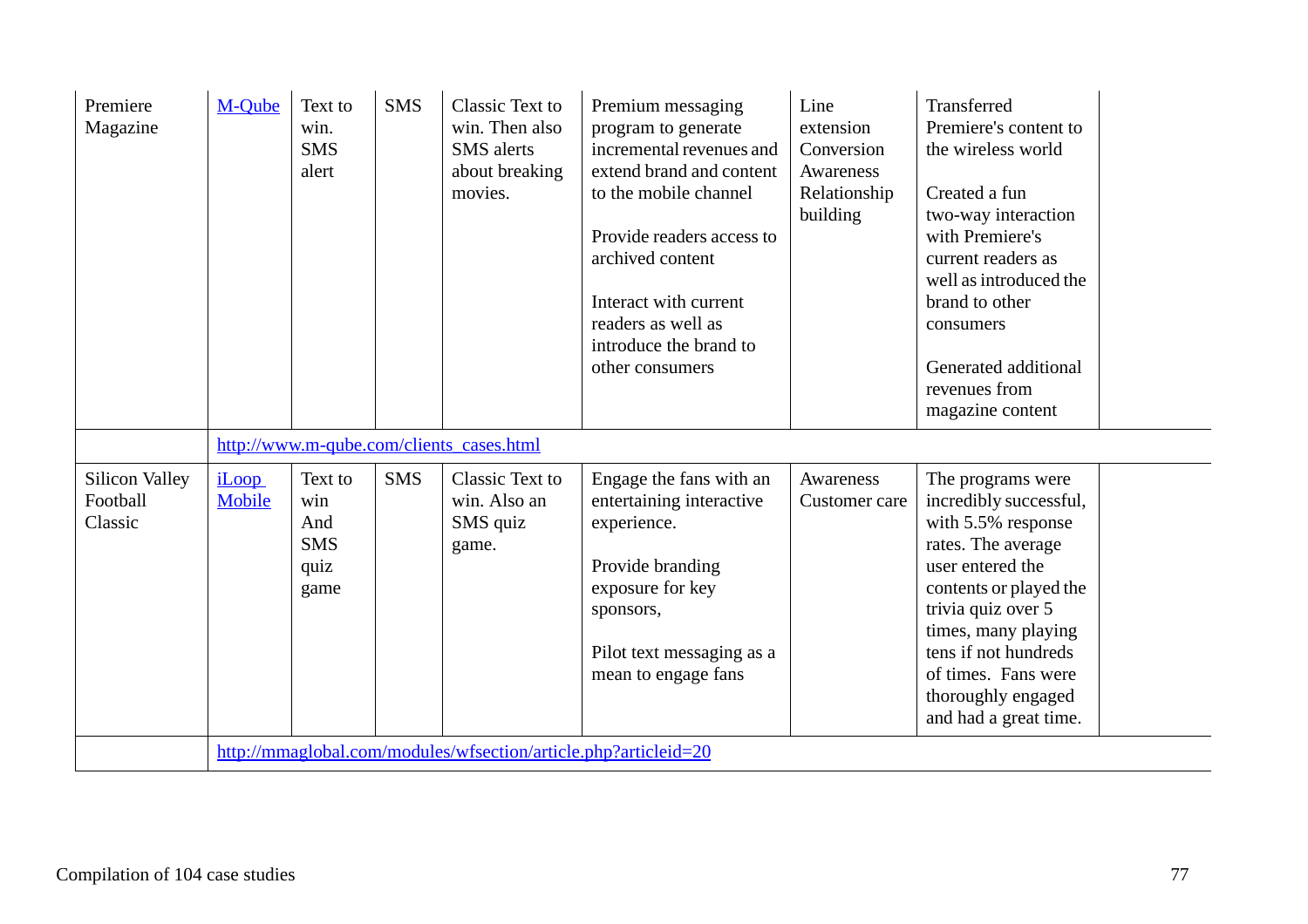| Dawsons<br><b>Music Store</b> | <b>Clickate</b><br>$\mathbf{\underline{\mathit{1}}}\mathbf{\underline{\mathit{1}}}$ | <b>SMS</b><br>alerts                              | <b>SMS</b> | An alert was<br>sent when the<br>musical<br>instrument was<br>repaired<br>centrally. A<br>repair number<br>ID was attached<br>for easy<br>identification. | A solution that would<br>allow for timely<br>customer collections of<br>repaired goods. "We<br>wanted to allow our sales<br>people to quickly and<br>reliably inform<br>customers when their<br>repaired goods are ready<br>for collection" | Customer care<br>Loyalty | Dawsons' customers<br>are happier and better<br>informed. According<br>to Fletcher, "repairs<br>can be quite a<br>negative subject but<br>by having this level<br>of service our<br>customers are made<br>to feel special." |  |
|-------------------------------|-------------------------------------------------------------------------------------|---------------------------------------------------|------------|-----------------------------------------------------------------------------------------------------------------------------------------------------------|---------------------------------------------------------------------------------------------------------------------------------------------------------------------------------------------------------------------------------------------|--------------------------|-----------------------------------------------------------------------------------------------------------------------------------------------------------------------------------------------------------------------------|--|
|                               |                                                                                     |                                                   |            | http://www.clickatell.com/brochure/case_studies/dawson.php                                                                                                |                                                                                                                                                                                                                                             |                          |                                                                                                                                                                                                                             |  |
| txt Aid                       | <b>Clickate</b><br>$\mathbf{u}$                                                     | <b>SMS</b><br>ads to<br>opt-in<br>recipient<br>S. | <b>SMS</b> | The recipients<br>have opted in to<br>receive SMS<br>ads from<br>companies<br>selected by txt<br>Aid.                                                     | Charity                                                                                                                                                                                                                                     | N/A                      | txt Aid now own one<br>of the fastest<br>growing, most<br>profiled databases of<br>mobile owners in the<br>UK - precisely the<br>sort of database that<br>advertisers require.                                              |  |
|                               |                                                                                     |                                                   |            | http://www.clickatell.com/brochure/case_studies/txtaid.php                                                                                                |                                                                                                                                                                                                                                             |                          |                                                                                                                                                                                                                             |  |
| <b>Mama Mikes</b>             | <b>Clickate</b><br>$\underline{\textbf{1}}$                                         | <b>SMS</b><br>alert                               | <b>SMS</b> | Alerts were sent<br>to recipients of<br>gifts. They were<br>alerted when<br>the gift had<br>arrived and was<br>ready for<br>collection.                   | Reduce overhead when<br>calling to notify the<br>arrival of gift.                                                                                                                                                                           | Customer care            | Greater productivity.<br>The task of calling or<br>sending clients SMS<br>was moved to the<br>web, allowing Mama<br>Mikes' staff more<br>time to attend to<br>customer needs.                                               |  |
|                               |                                                                                     |                                                   |            | http://www.clickatell.com/brochure/case_studies/mama_mikes.php                                                                                            |                                                                                                                                                                                                                                             |                          |                                                                                                                                                                                                                             |  |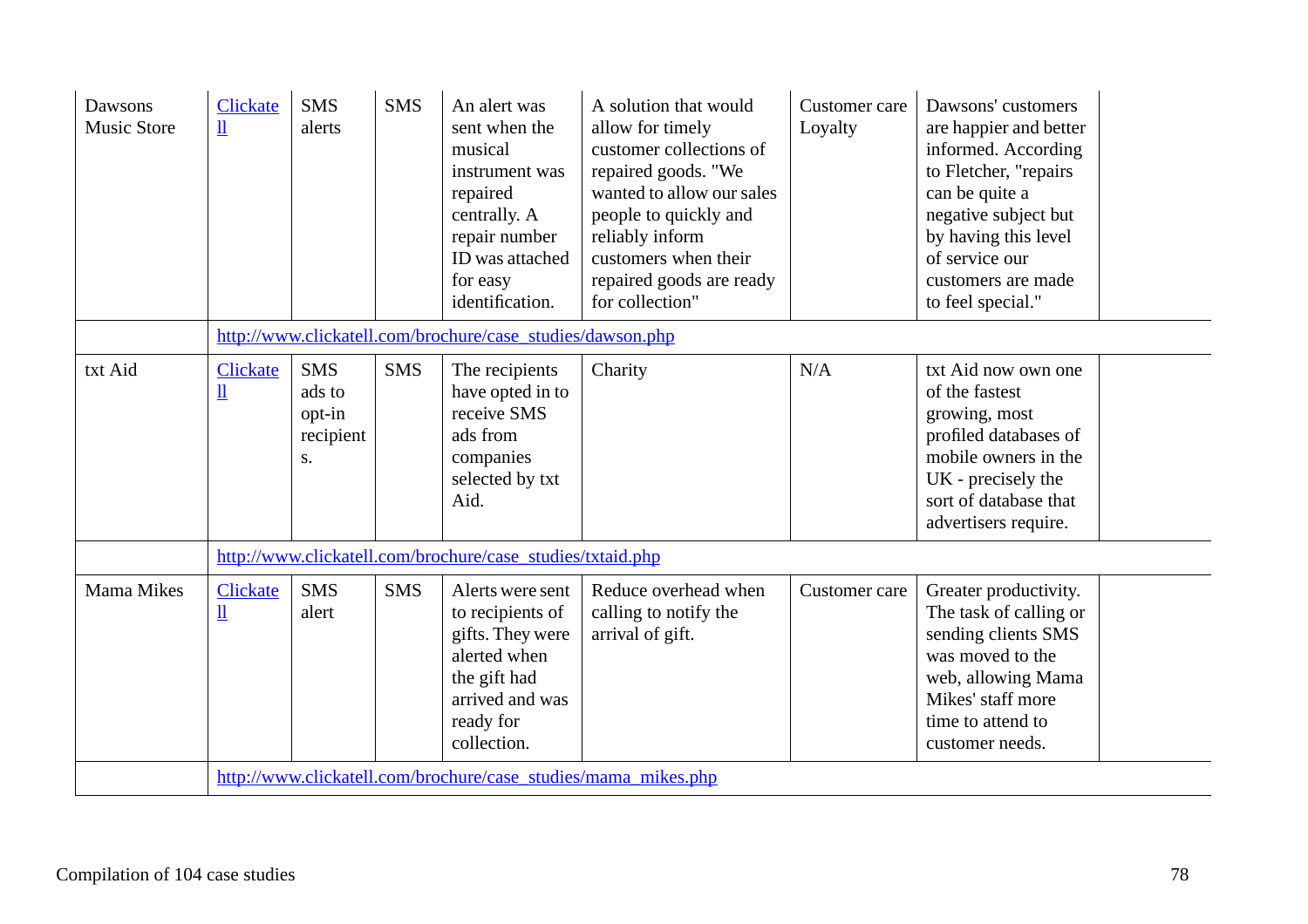| Qwise      | <b>Clickate</b><br>Щ | <b>SMS</b><br>alerts                           | <b>SMS</b> | Alert customers<br>when the<br>system has<br>changed           | Qwise needed a<br>comprehensive tool to<br>monitor all the server<br>systems of their<br>customers.                                                                 | Customer care     | The customers of<br>Qwise are very<br>satisfied and often<br>praise the company<br>for their quick<br>support and<br>turnaround.                                                                                     |                              |
|------------|----------------------|------------------------------------------------|------------|----------------------------------------------------------------|---------------------------------------------------------------------------------------------------------------------------------------------------------------------|-------------------|----------------------------------------------------------------------------------------------------------------------------------------------------------------------------------------------------------------------|------------------------------|
|            |                      |                                                |            | http://www.clickatell.com/brochure/case_studies/qwise.php      |                                                                                                                                                                     |                   |                                                                                                                                                                                                                      |                              |
| Wish2getha | <b>Clickate</b><br>Щ | <b>SMS</b><br>info<br>which<br>was paid<br>for | <b>SMS</b> | Poems were<br>sent to users.                                   | Wish2getha saw an<br>opportunity in the market<br>for delivering<br>motivational content to<br>its users via SMS.<br>The service was to be.<br>available worldwide. | Line<br>extension | Although the<br>Quotes2mobile<br>service is relatively<br>new, the company has<br>seen a lot of interest<br>in the new service,<br>and believe it will<br>become very popular<br>once more people<br>learn about it. | Consumer<br>paid<br>content. |
|            |                      |                                                |            | http://www.clickatell.com/brochure/case_studies/wish2getha.php |                                                                                                                                                                     |                   |                                                                                                                                                                                                                      |                              |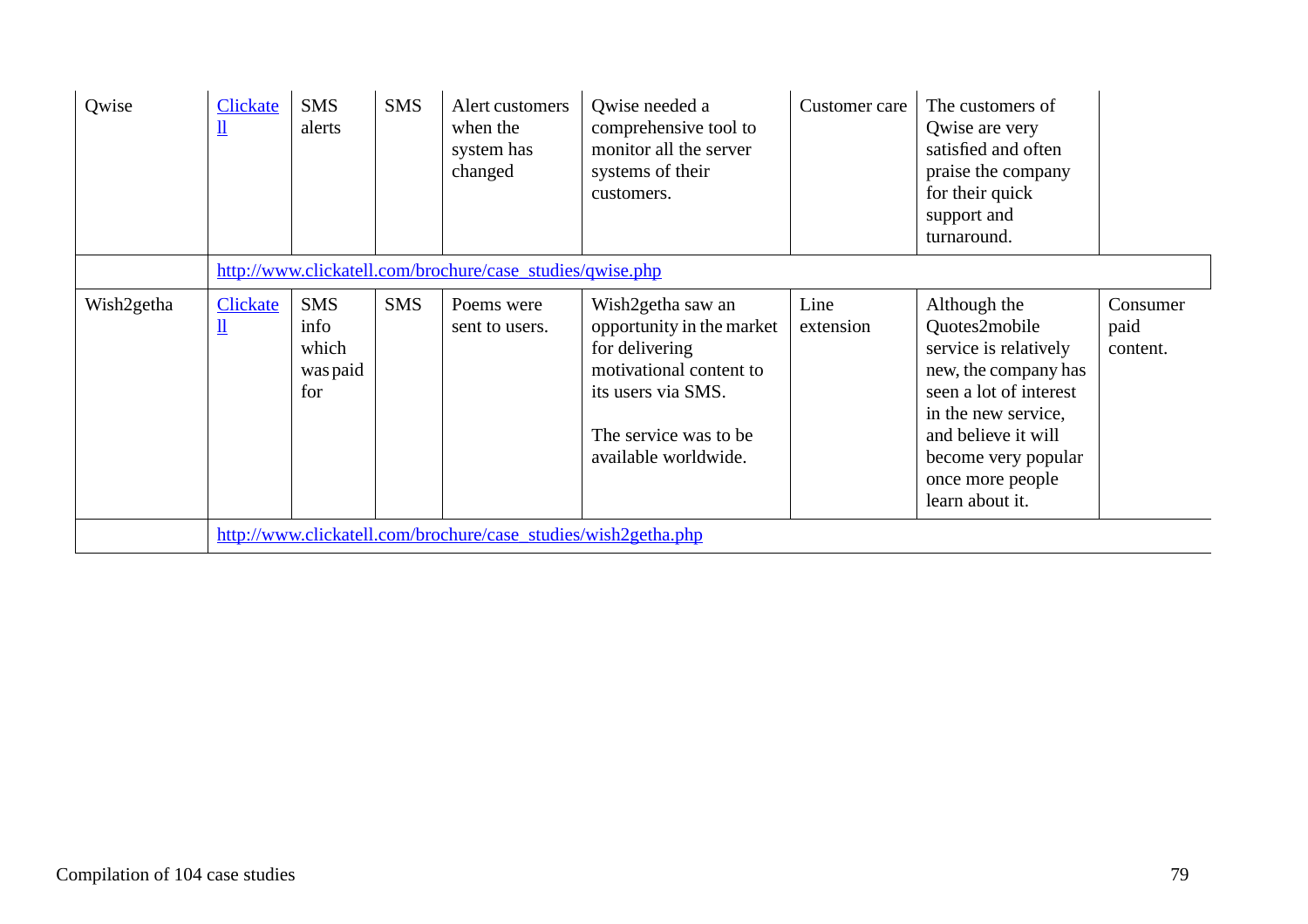| jSRM<br>(relationship)<br>marketing<br>company) | <b>Clickate</b><br>$\mathbf{\underline{\mathit{l}}}\mathbf{\underline{\mathit{l}}}$ | <b>SMS</b><br>reminde<br>r<br>Pure<br>relations<br>hip<br>marketi<br>ng | <b>SMS</b> | Examples:<br>Event<br>reminders (sent<br>before an event<br>to reaffirm<br>attendance)<br>Calls to action<br>(such as<br>"Collect your<br>tickets at")<br>Birthday wishes<br>Thank you<br>notes (for<br>attendance etc.<br>$etc.$ ) | Relationship marketing<br>is based on a sustained<br>and two way<br>communications process.<br>A fast and cost effective<br>medium is needed | Customer<br>Care  | Not available                                                                    |
|-------------------------------------------------|-------------------------------------------------------------------------------------|-------------------------------------------------------------------------|------------|-------------------------------------------------------------------------------------------------------------------------------------------------------------------------------------------------------------------------------------|----------------------------------------------------------------------------------------------------------------------------------------------|-------------------|----------------------------------------------------------------------------------|
|                                                 |                                                                                     |                                                                         |            | http://www.clickatell.com/brochure/case_studies/case1.php                                                                                                                                                                           |                                                                                                                                              |                   |                                                                                  |
| Metcheck.com                                    | <b>Clickate</b><br>Щ                                                                | <b>SMS</b><br>alerts                                                    | <b>SMS</b> | Send weather<br>reports to<br>phones.                                                                                                                                                                                               | Using SMS technology<br>to make data available to<br>users roaming around<br>Europe.                                                         | Line<br>extension | Our ROI was<br>achieved well within<br>our expected<br>timeframe of 2<br>months. |
|                                                 |                                                                                     |                                                                         |            | http://www.clickatell.com/brochure/case_studies/case2.php                                                                                                                                                                           |                                                                                                                                              |                   |                                                                                  |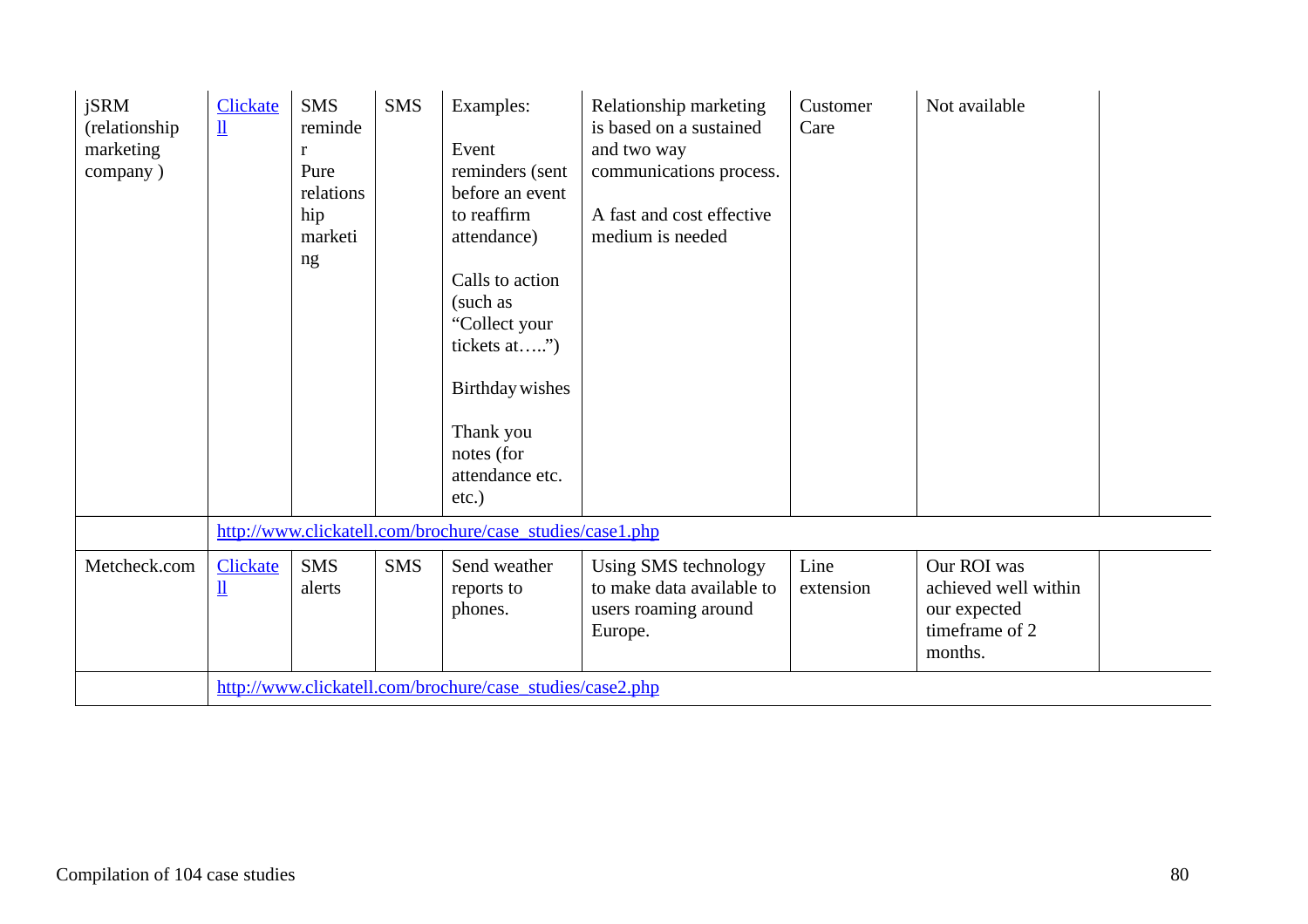| Iganic       | <b>Clickate</b><br>$\mathbf{\underline{\textbf{u}}}$ | <b>SMS</b><br>info           | <b>SMS</b> | Send SMS via<br>website                                   | Offer their customers to<br>have SMS functionality<br>on their web site.<br>The original reason why<br>Iganic wanted to make<br>use of SMS functionality<br>was in order for them to<br>be seen as being<br>proactive in terms of<br>product offerings to their<br>customers.                                                                                                                                                            | Customer care<br>Awareness | <b>Customers satisfied</b> |  |
|--------------|------------------------------------------------------|------------------------------|------------|-----------------------------------------------------------|------------------------------------------------------------------------------------------------------------------------------------------------------------------------------------------------------------------------------------------------------------------------------------------------------------------------------------------------------------------------------------------------------------------------------------------|----------------------------|----------------------------|--|
|              |                                                      |                              |            | http://www.clickatell.com/brochure/case_studies/case3.php |                                                                                                                                                                                                                                                                                                                                                                                                                                          |                            |                            |  |
| CEPO systems | <b>Clickate</b><br>$\mathbf{\underline{\textbf{u}}}$ | <b>SMS</b><br>reply<br>(VAS) | <b>SMS</b> | SMS replies<br>automated<br>when orders<br>were received. | <b>CEPO</b> Systems were<br>looking for a<br>cost-effective method of<br>sending SMS messages<br>that would integrate with<br>their B2B system. On a<br>daily basis the company<br>received orders by SMS<br>and as a result they<br>needed to send<br>automated SMS<br>responses to each order.<br>Cepo Systems developed<br>a custom method for<br>ordering goods and<br>services which holds a<br>provisional patent in<br>Australia. | N/A                        | Inexpensive solution       |  |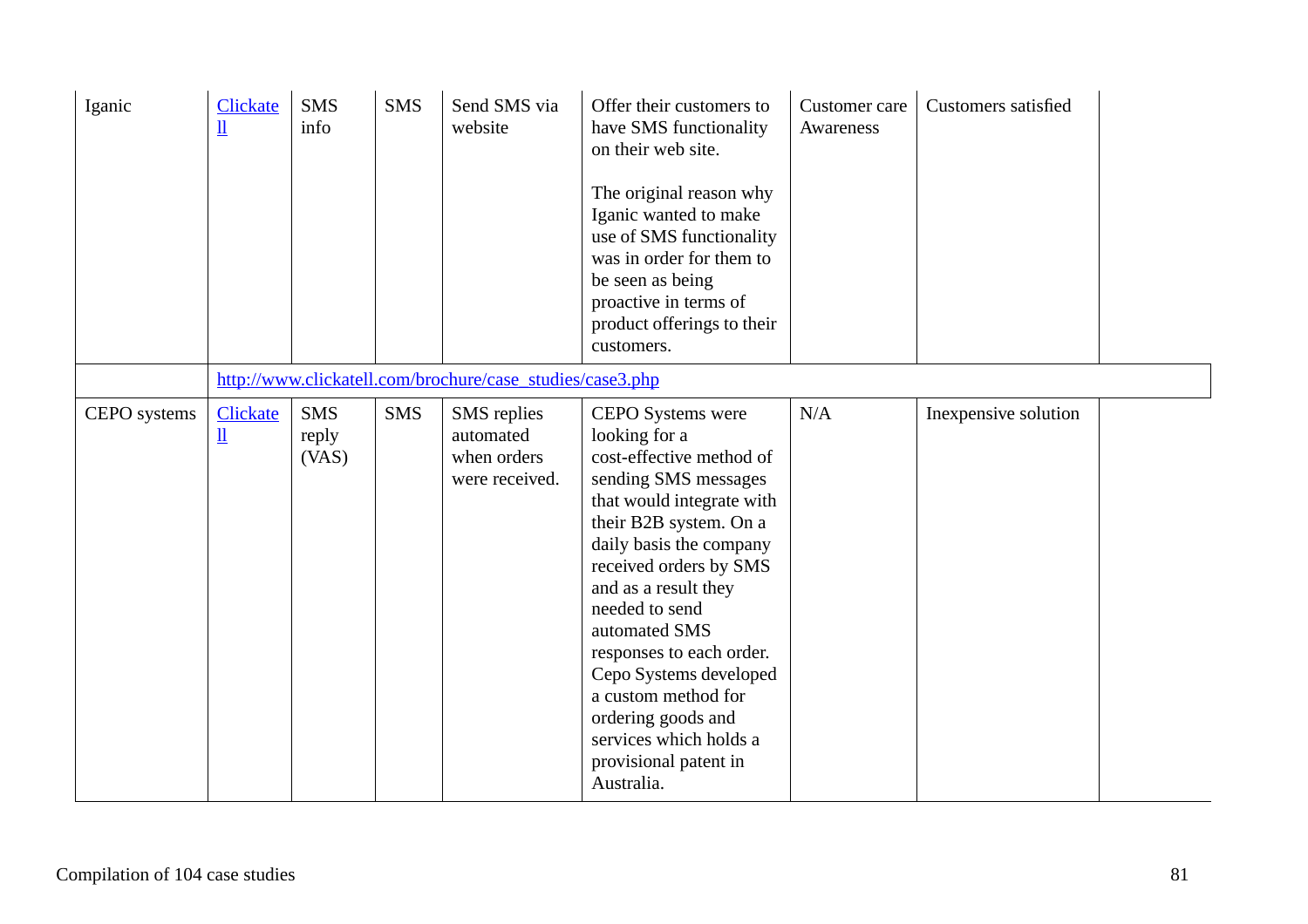|                       |                                               |                     |            | http://www.clickatell.com/brochure/case_studies/case4.php         |                                                                                                                                                                                                                                                                                                                                                             |                                           |                                                                                                                                  |
|-----------------------|-----------------------------------------------|---------------------|------------|-------------------------------------------------------------------|-------------------------------------------------------------------------------------------------------------------------------------------------------------------------------------------------------------------------------------------------------------------------------------------------------------------------------------------------------------|-------------------------------------------|----------------------------------------------------------------------------------------------------------------------------------|
| Wicked<br>Promotions  | Clickate<br>$\mathbf{\underline{\textbf{u}}}$ | <b>SMS</b><br>alert | <b>SMS</b> | SMS was sent<br>out to<br>customers as a<br>regular SMS<br>alert. | <b>Wicked Promotions</b><br>manages databases for<br>numerous clubs, pubs<br>and dinner clubs. They<br>were faced with the<br>dilemma of having to<br>notify different patrons<br>and staff about functions<br>and parties in a short<br>period of time. They also<br>needed a way to remind<br>people of a function or<br>party a few hours before<br>hand | Customer care<br>Relationship<br>building | Not available                                                                                                                    |
|                       |                                               |                     |            | http://www.clickatell.com/brochure/case_studies/case5.php         |                                                                                                                                                                                                                                                                                                                                                             |                                           |                                                                                                                                  |
| The Fairmont<br>Dubai | <b>Clickate</b><br>$\underline{\mathbf{u}}$   | <b>SMS</b><br>alert | <b>SMS</b> | <b>Regular SMS</b><br>alert                                       | The Fairmont Dubai<br>hosts regular events and<br>promotions which are<br>generally attended by a<br>number of local<br>customers. The problem<br>lay in making this<br>customer base aware of<br>these promotions at short<br>notice.                                                                                                                      | Customer care                             | "Clickatell's<br>Communicator has<br>opened up a different<br>market for us, and<br>helped us reach our<br>customers regularly." |
|                       |                                               |                     |            | http://www.clickatell.com/brochure/case_studies/case6.php         |                                                                                                                                                                                                                                                                                                                                                             |                                           |                                                                                                                                  |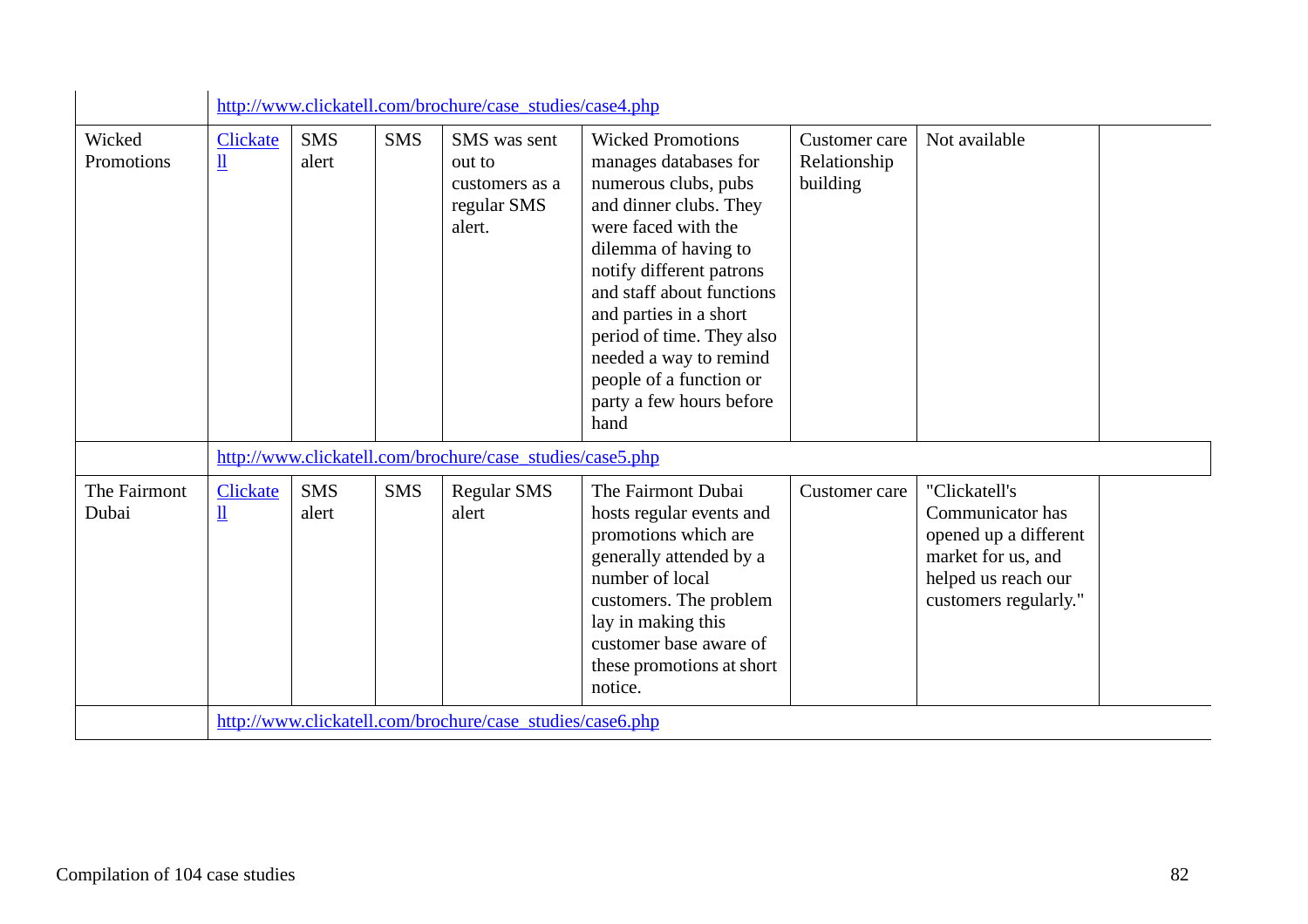| Die<br>Medienagente<br>n | <b>Clickate</b><br>$\mathbf{\underline{\mathit{l}}}\mathbf{\underline{\mathit{l}}}$ | Convert<br>e-mail<br>to SMS | <b>SMS</b> | The company<br>utilised<br>Clickatell's<br>e-mail to SMS<br>(SMTP)<br>gateway<br>solution to<br>transform their<br>e-mail<br>communication<br>into SMS<br>format. | One of Die<br>Medienagenten's key<br>services is to offer its<br>customers a newsletter<br>design and<br>implementation service,<br>enabling them to send<br>regular news updates to<br>their own customers.<br>Prior to approaching<br>Clickatell, there was a<br>need to expand this<br>service into the text<br>messaging arena, a<br>channel where a number<br>of the company's clients<br>were looking to expand. | Line<br>extension                         |                                                                                                                                 |  |
|--------------------------|-------------------------------------------------------------------------------------|-----------------------------|------------|-------------------------------------------------------------------------------------------------------------------------------------------------------------------|------------------------------------------------------------------------------------------------------------------------------------------------------------------------------------------------------------------------------------------------------------------------------------------------------------------------------------------------------------------------------------------------------------------------|-------------------------------------------|---------------------------------------------------------------------------------------------------------------------------------|--|
|                          |                                                                                     |                             |            | http://www.clickatell.com/brochure/case_studies/case8.php                                                                                                         |                                                                                                                                                                                                                                                                                                                                                                                                                        |                                           |                                                                                                                                 |  |
| Altana Pharma            | Return <sub>2</sub><br>sender                                                       | <b>SMS</b><br>alert         | <b>SMS</b> | SMS was sent<br>to people<br>reminding them<br>to take their<br>prescripted<br>drugs.                                                                             | Encourage purchasers of<br>Altana product to<br>complete their medicine<br>prescription                                                                                                                                                                                                                                                                                                                                | Customer care<br>Relationship<br>building | <b>Excellent illustration</b><br>of how an instant<br>medium like SMS<br>can add value to a<br>clients marketing<br>initiatives |  |
|                          |                                                                                     |                             |            | http://www.return2sender.ie/casestudies/altana.asp                                                                                                                |                                                                                                                                                                                                                                                                                                                                                                                                                        |                                           |                                                                                                                                 |  |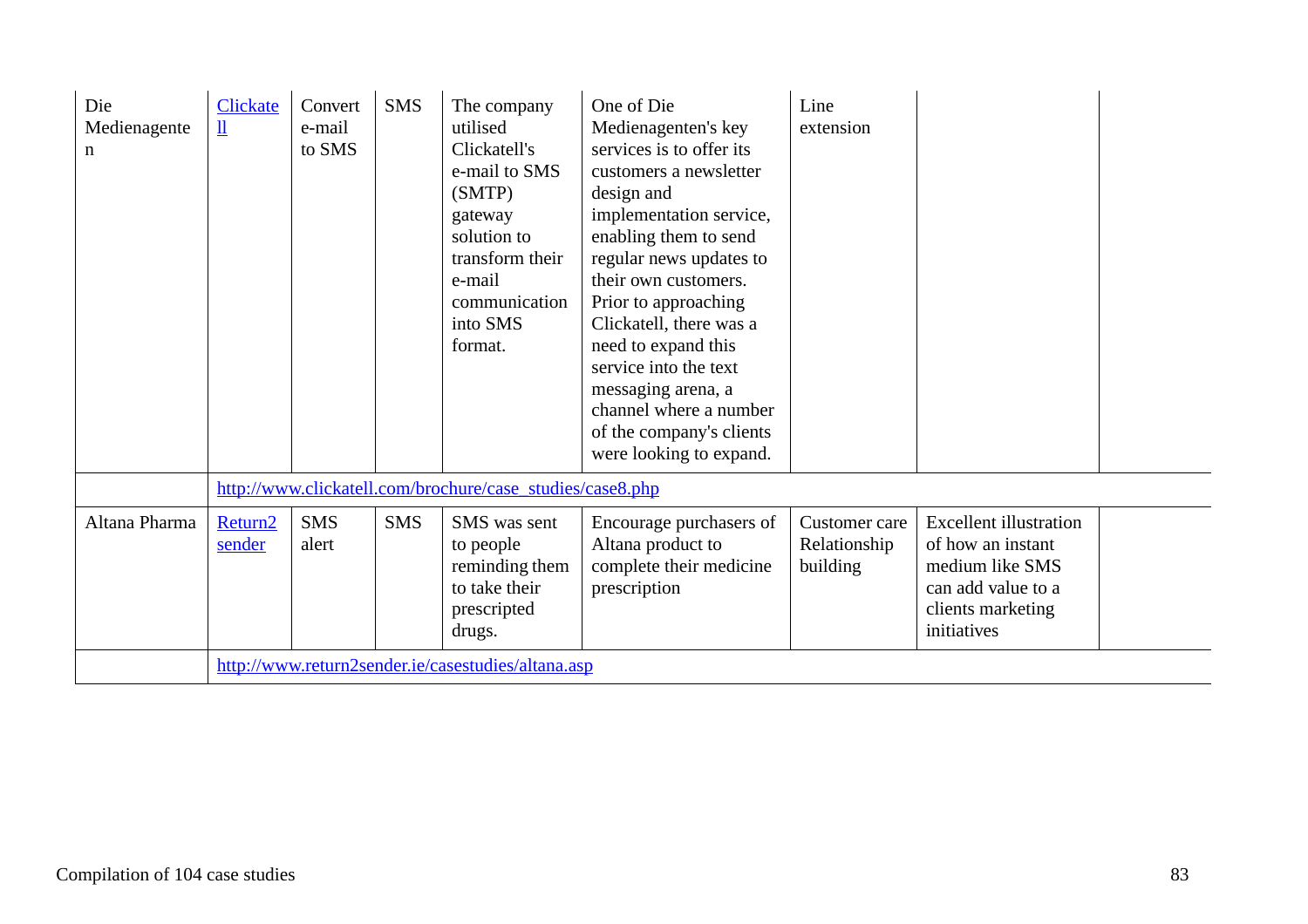| Smith Kline<br>Beecham<br>Brand:<br>Lucozade          | Return <sub>2</sub><br>sender | Text to<br>win | <b>SMS</b>               | SMS in codes<br>from bottles.<br>Confirmation<br>messages<br>contained a<br>direction to<br>website.                                               | Not available. (probably<br>to promote Lucozade)                                 | Volume<br>Conversion<br>Repeat<br>purchase<br>Awareness | Not available                                                                                                                                                                                          |
|-------------------------------------------------------|-------------------------------|----------------|--------------------------|----------------------------------------------------------------------------------------------------------------------------------------------------|----------------------------------------------------------------------------------|---------------------------------------------------------|--------------------------------------------------------------------------------------------------------------------------------------------------------------------------------------------------------|
|                                                       |                               |                |                          | http://www.return2sender.ie/casestudies/luc_rev.asp                                                                                                |                                                                                  |                                                         |                                                                                                                                                                                                        |
| Smith Kline<br>Beecham<br>Brand:<br>Lucozade<br>Sport | Return <sub>2</sub><br>sender | Text to<br>win | <b>SMS</b>               | Regular Text to<br>win                                                                                                                             | Not available (Probably<br>to promote Lucozade)                                  | Volume<br>Conversion<br>Repeat<br>purchase<br>Awareness | Not available                                                                                                                                                                                          |
|                                                       |                               |                |                          | http://www.return2sender.ie/casestudies/luc_ult.asp                                                                                                |                                                                                  |                                                         |                                                                                                                                                                                                        |
| Heineken                                              | Return2<br>sender             | Text to<br>win | <b>SMS</b><br><b>IVR</b> | <b>Classic Text to</b><br>win with<br>several steps<br>ending with a<br>musical voice<br>message where<br>the entrant<br>should guess<br>the song. | Drive purchase<br>Provide mobile platform<br>for music based mobile<br>promotion | Volume<br>Conversion<br>Repeat<br>purchase<br>Awareness | Very high percentage<br>of SMS respondents<br>went through all 3<br>steps proving that<br>relevant interactivity<br>drives up usage and<br>promotion<br>participation<br>Strong uptake of<br>promotion |
|                                                       |                               |                |                          | http://www.return2sender.ie/casestudies/hein wg.asp                                                                                                |                                                                                  |                                                         |                                                                                                                                                                                                        |
| L'Oreal<br>Garnier<br><b>Brand: Fructis</b><br>Style  | Return <sub>2</sub><br>sender | Text to<br>win | <b>SMS</b>               | Classic Text to<br>win                                                                                                                             | Not available (regular<br>promotion of brand I<br>guess)                         | Awareness                                               | Not available                                                                                                                                                                                          |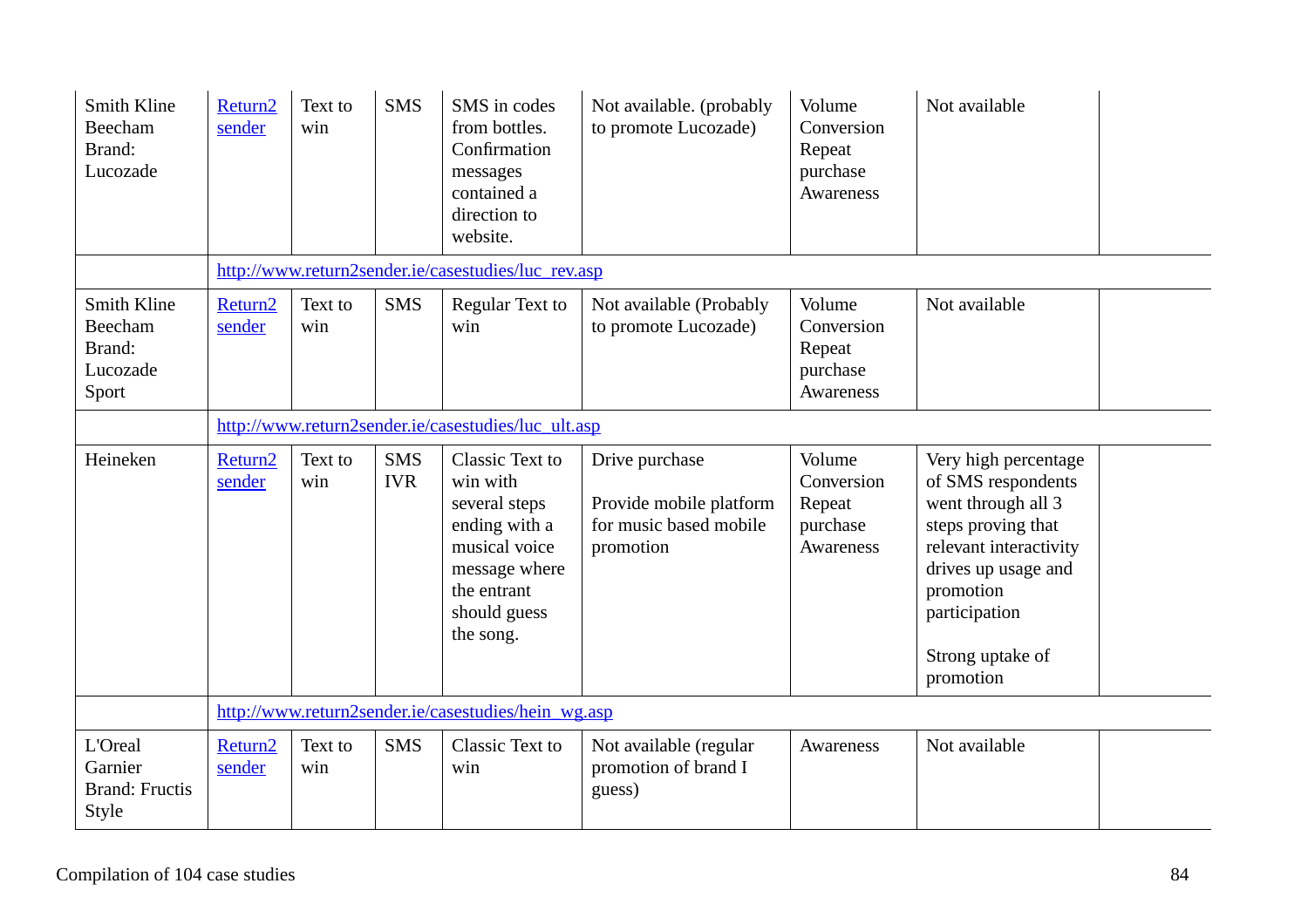|                                                    |                               |                                                |            | http://www.return2sender.ie/casestudies/fruc hard.asp                                                                                                                                                                                                                                                                 |                                                                                                                                                                       |                                                  |                                                                                                                                   |
|----------------------------------------------------|-------------------------------|------------------------------------------------|------------|-----------------------------------------------------------------------------------------------------------------------------------------------------------------------------------------------------------------------------------------------------------------------------------------------------------------------|-----------------------------------------------------------------------------------------------------------------------------------------------------------------------|--------------------------------------------------|-----------------------------------------------------------------------------------------------------------------------------------|
| L'Oreal<br>Garnier<br><b>Brand: Studio</b><br>Line | Return <sub>2</sub><br>sender | Integrat<br>ed with<br>web<br>(Text to<br>win) | <b>MMS</b> | Send in photo<br>of your friends<br>bad hair style<br>via MMS and<br>win (Not classic<br>Text to win)<br>http://www.return2sender.ie/casestudies/lor_studio.asp                                                                                                                                                       | Not available (promotion<br>of brand)                                                                                                                                 | Awareness                                        | High repeat entry rate<br>Strong site traffic<br>Irelands first mms<br>campaign                                                   |
| $a \mid$ wear                                      | Return <sub>2</sub><br>sender | SMS to<br>get<br>voucher<br>for<br>discount    | <b>SMS</b> | Viral email<br>dispatched to<br>all members of<br>the a wear email<br>loyalty club,<br>triggering an<br>email voucher<br>entitling the<br>bearer 20% off<br>any purchase<br>for all of<br>Valentines<br>week<br>Participants<br>encouraged to<br>text the number<br>on the voucher<br>to receive SMS<br>based voucher | a wear has continually<br>invested in recruitment<br>of mobile numbers and<br>email addresses via The<br>allist (their SMS loyalty<br>club)<br>Nothing else available | Relationship<br>building<br>Conversion<br>Volume | Massive sales uplift<br>All recipients with<br>colour phones texted<br>in to download free<br>a wear branded<br>colour wallpapers |
|                                                    |                               |                                                |            | http://www.return2sender.ie/casestudies/awear.asp                                                                                                                                                                                                                                                                     |                                                                                                                                                                       |                                                  |                                                                                                                                   |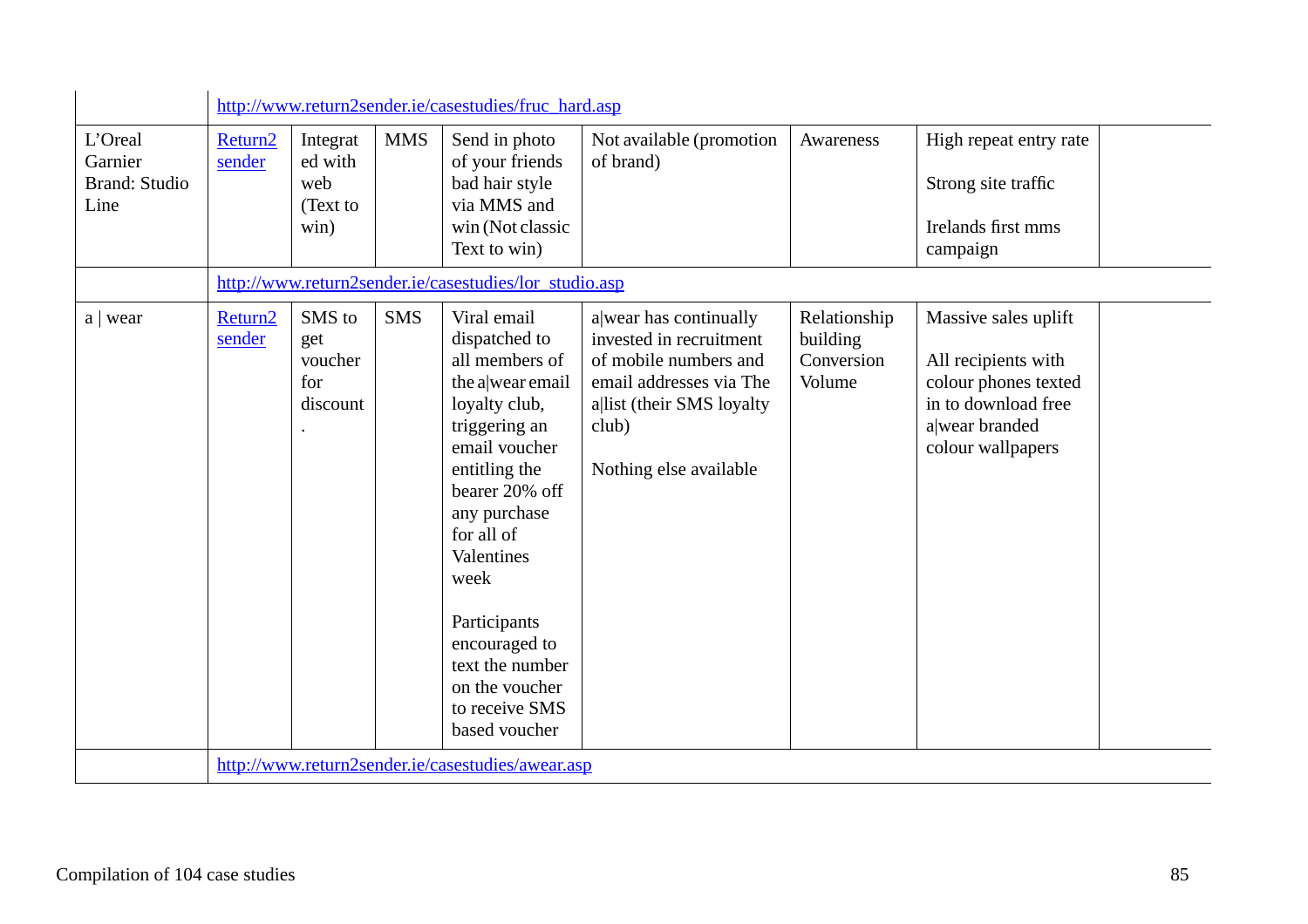| Douglas<br>Newman Good<br>(Real estate)<br>broker) | Return <sub>2</sub><br>sender | <b>SMS</b><br>alert and<br><b>SMS</b><br>pull for<br>info | <b>SMS</b> | Each property<br>board advertises<br>a unique code<br>to text in    | Make property<br>information available<br>faster and to a wider<br>audience                           | Relationship<br>building<br>Trial<br>Awareness | Not available. |    |
|----------------------------------------------------|-------------------------------|-----------------------------------------------------------|------------|---------------------------------------------------------------------|-------------------------------------------------------------------------------------------------------|------------------------------------------------|----------------|----|
|                                                    |                               |                                                           |            | Consumers text<br>in the relevant<br>code                           | Allow consumers to<br>retrieve property<br>information by texting in<br>codes displayed on            |                                                |                |    |
|                                                    |                               |                                                           |            | SMS platform<br>sends back brief                                    | property boards                                                                                       |                                                |                |    |
|                                                    |                               |                                                           |            | text message<br>containing<br>information<br>about the              | Allow consumers to<br>subscribe to SMS alerts<br>about properties which<br>fit with their preferences |                                                |                |    |
|                                                    |                               |                                                           |            | relevant<br>property (sq. ft.<br>guide price,                       |                                                                                                       |                                                |                |    |
|                                                    |                               |                                                           |            | relevant<br>negotiator, web<br>address,                             |                                                                                                       |                                                |                |    |
|                                                    |                               |                                                           |            | property status,<br>contact details)                                |                                                                                                       |                                                |                |    |
|                                                    |                               |                                                           |            | Consumers can<br>text in name<br>and address or<br>email to receive |                                                                                                       |                                                |                |    |
|                                                    |                               |                                                           |            | property details<br>in the post or a<br>HTML email                  |                                                                                                       |                                                |                |    |
|                                                    |                               |                                                           |            | Consumers can<br>subscribe to<br>receive SMS<br>alerts about        |                                                                                                       |                                                |                |    |
| Compilation of 104 case studies                    |                               |                                                           |            | properties that<br>meet their                                       |                                                                                                       |                                                |                | 86 |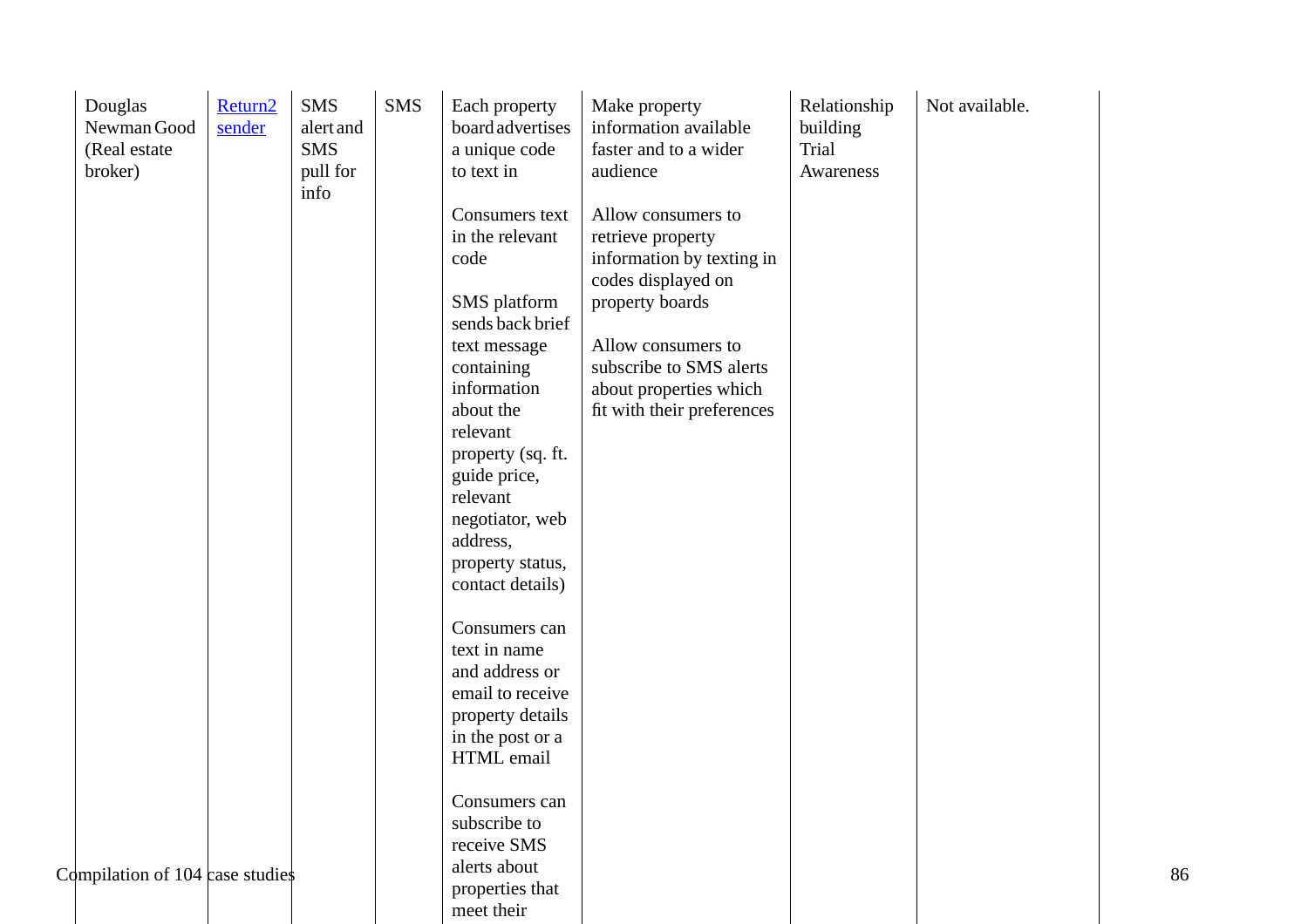|                                                  | Link                          |                                                                                                      |            |                                                                                                                                              |                                                                                                                                                                                                                                                                       |                                           |                                                                                                                                                                                                                                                                                                    |
|--------------------------------------------------|-------------------------------|------------------------------------------------------------------------------------------------------|------------|----------------------------------------------------------------------------------------------------------------------------------------------|-----------------------------------------------------------------------------------------------------------------------------------------------------------------------------------------------------------------------------------------------------------------------|-------------------------------------------|----------------------------------------------------------------------------------------------------------------------------------------------------------------------------------------------------------------------------------------------------------------------------------------------------|
| <b>Ulster Bank</b>                               | Return <sub>2</sub><br>sender | <b>SMS</b><br>two-way<br>service<br>plus<br>sponsor<br>ed<br>message<br>(Adverti<br>sing and<br>VAS) | <b>SMS</b> | Consumers text<br>in Irish amount<br>Euro amount<br>calculated and<br>returned to<br>sender<br>All SMS<br>sponsored by<br><b>Ulster Bank</b> | Not available                                                                                                                                                                                                                                                         | Awareness<br>Customer care                | Strong up-take<br><b>Positioned Ulster</b><br>Bank as innovative,<br>trusted partner for<br>Euro Changeover<br>banking services                                                                                                                                                                    |
|                                                  |                               |                                                                                                      |            | http://www.return2sender.ie/casestudies/ulst_conv.asp                                                                                        |                                                                                                                                                                                                                                                                       |                                           |                                                                                                                                                                                                                                                                                                    |
| Guinness<br>UDV/Diageo<br>Brand:<br>Archers Aqua | Return <sub>2</sub><br>sender | Text to<br>win and<br>also two<br>way<br>interacti<br>on with<br>content<br>for the<br>recipient     | <b>SMS</b> | Text to win and<br>also some sort<br>of<br>horoscope/colo<br>ur analysis.                                                                    | Invite consumers to<br>communicate with the<br>brand using mobile as<br>the platform for brand<br>interaction<br><b>Entertain consumers</b><br>with brand-relevant<br>content<br>Reward consumers with<br>the chance to win related<br>merchandise and spot<br>prizes | Awareness<br>Volume<br>Repeat<br>purchase | Raised awareness and<br>profile of the Archers<br>Aqua brand<br>Provided excellent<br>operational data for<br>advertiser and agency<br>Strong response rate<br>Strong % of all<br>entrants completing<br>all steps of mood<br>profiler through to<br>SMS quiz (78%)<br>31% rate repeat<br>purchase |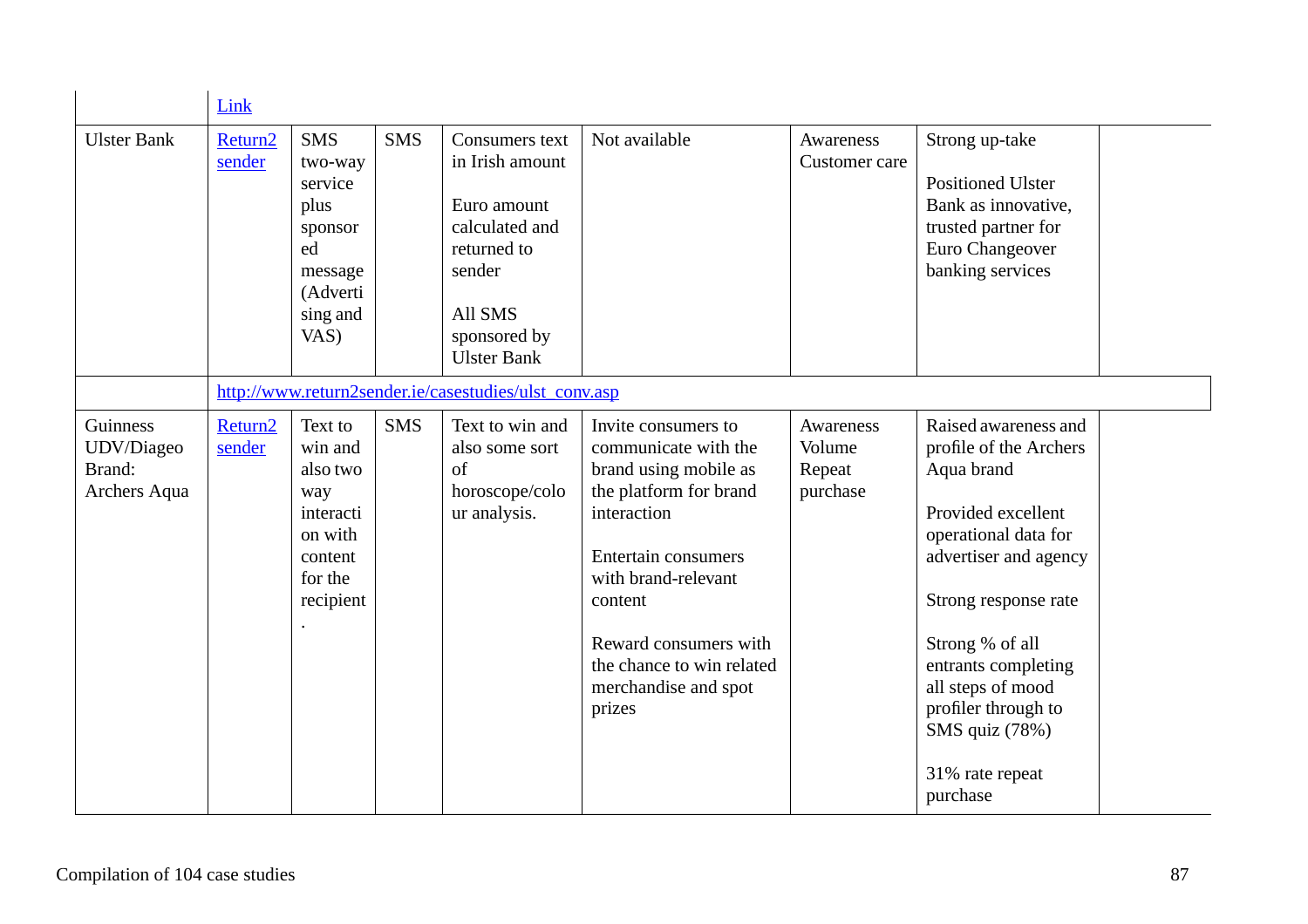|        |               |                       |            | http://www.return2sender.ie/casestudies/arch_col.asp                                                                                                                                                                                                                                        |                                                                                                                                  |                                       |               |  |
|--------|---------------|-----------------------|------------|---------------------------------------------------------------------------------------------------------------------------------------------------------------------------------------------------------------------------------------------------------------------------------------------|----------------------------------------------------------------------------------------------------------------------------------|---------------------------------------|---------------|--|
| Orange | <b>Flytxt</b> | <b>SMS</b><br>coupons | <b>SMS</b> | The 'Orange<br>Wednesdays'<br>promotion<br>allows Orange<br>customers to<br>redeem a<br>' $2-4-1$ ' offer for<br>any cinema<br>every<br>Wednesday<br>evening using<br>vouchers<br>delivered<br>directly to their<br>handsets.<br>Redeemed in<br>units placed in<br>participating<br>cinemas | Strengthen the cinema<br>connection with the<br>Orange brand.<br>Present a 2 for 1 ticket<br>scheme for any cinema in<br>the UK. | Awareness<br>Relationship<br>building | Not available |  |
|        |               |                       |            | http://www.flytxt.com/cgi-bin/template.pl?t=cspd&ID=40                                                                                                                                                                                                                                      |                                                                                                                                  |                                       |               |  |

J.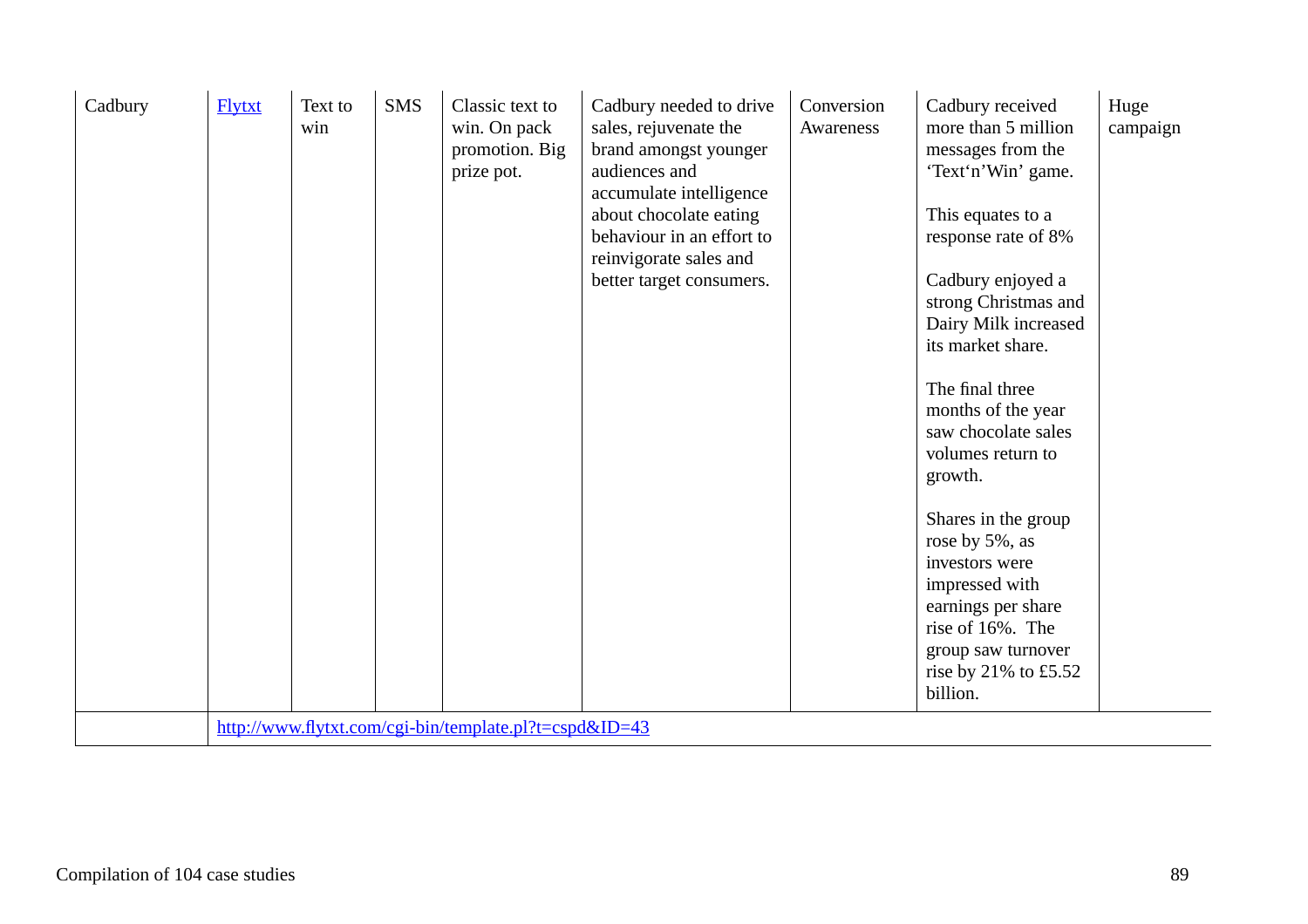| The Coca-cola<br>company<br><b>Brand: Coke</b> | <b>Flytxt</b> | <b>SMS</b><br>redeemi<br>ng | <b>SMS</b> | Consumers<br>built up a credit<br>balance when<br>texting in<br>codes. This was<br>then used as<br>currency. | To build association with<br>music<br>To increase customer<br>retention<br>To build a relationship<br>with new and existing<br>customers<br>Project positive image<br>through innovation<br>Loyalty is rewarded | Loyalty<br>Awareness<br>Relationship<br>building | Not available | Huge<br>campaign |
|------------------------------------------------|---------------|-----------------------------|------------|--------------------------------------------------------------------------------------------------------------|-----------------------------------------------------------------------------------------------------------------------------------------------------------------------------------------------------------------|--------------------------------------------------|---------------|------------------|
|                                                |               |                             |            | http://www.flytxt.com/cgi-bin/template.pl?t=cspd&ID=57                                                       |                                                                                                                                                                                                                 |                                                  |               |                  |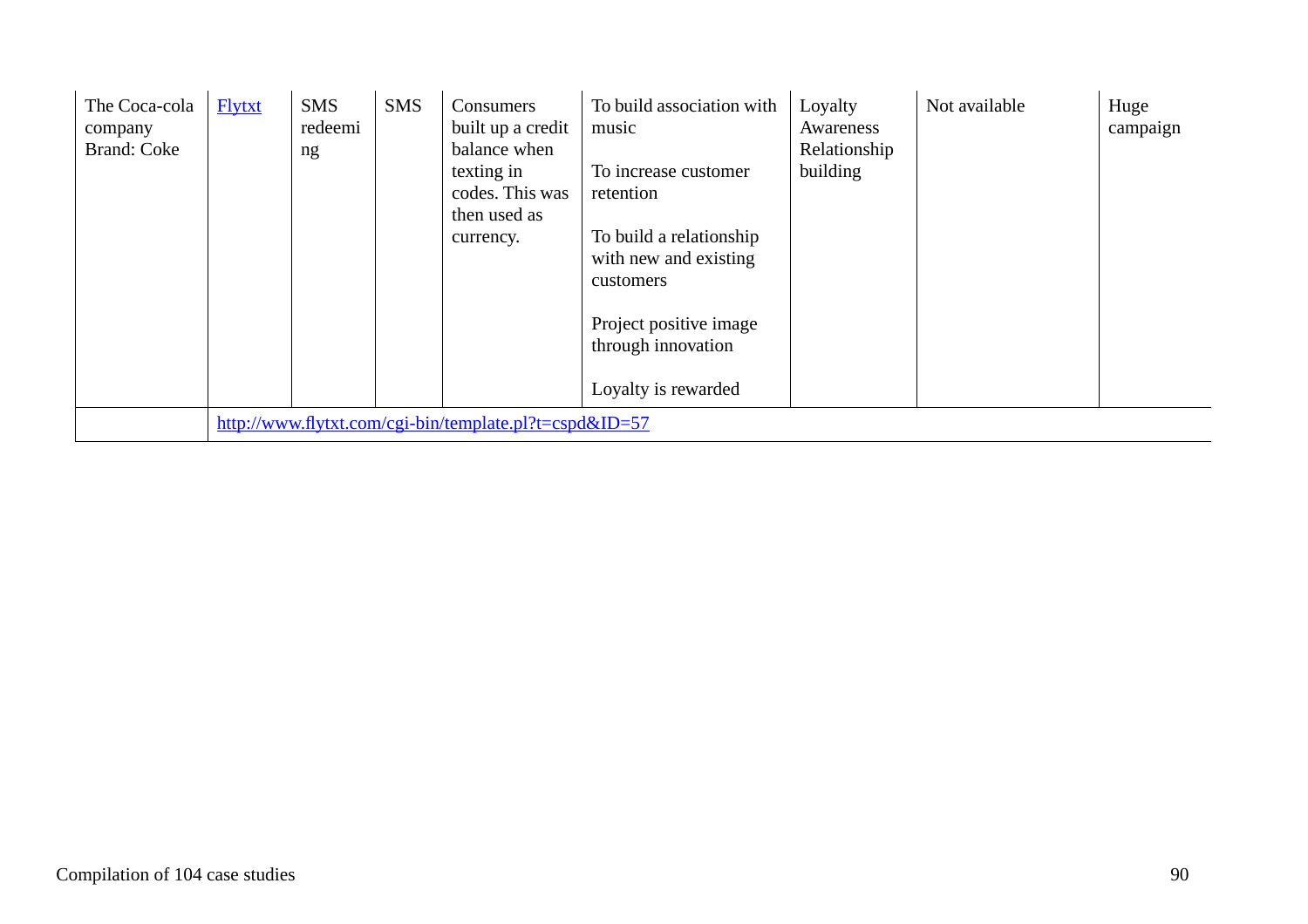| Emap<br>Brand: The<br>box | <b>Flytxt</b> | Text to<br>win | <b>SMS</b> | Classic Text to<br>win.<br>http://www.flytxt.com/cgi-bin/template.pl?t=cspd&ID=55 | The Box wanted to drive<br>16-34 ratings, by<br>encouraging viewers to<br>tune in to a new<br>programming initiative,<br>'First Play Friday'. This<br>3-hour show offers<br>viewers the chance to see<br>the brand new videos of<br>the week. Alongside this<br>The Box hoped to build<br>better relationships with<br>viewers, by<br>communicating the<br>channel's brand essence<br>of being "ahead of the<br>game". | Conversion<br>Awareness<br>Relationship<br>building | A 13% response rate<br>was received to the<br>outbound message in<br>the first week of the<br>campaign!<br>The campaign<br>increased viewer<br>numbers as<br>respondents must<br>watch 'First Play<br>Friday' in order to<br>answer the question<br>and enter the<br>competition.<br>The Box has created<br>a database of their<br>viewers whom they<br>can communicate<br>with on an on-going<br>opt-in basis via<br>mobile. This will<br>allow The Box to<br>develop a better<br>understanding of<br>their viewers and<br>build closer<br>relationships with<br>them in the future. | Aimed at<br>16-34 year<br>olds |
|---------------------------|---------------|----------------|------------|-----------------------------------------------------------------------------------|------------------------------------------------------------------------------------------------------------------------------------------------------------------------------------------------------------------------------------------------------------------------------------------------------------------------------------------------------------------------------------------------------------------------|-----------------------------------------------------|---------------------------------------------------------------------------------------------------------------------------------------------------------------------------------------------------------------------------------------------------------------------------------------------------------------------------------------------------------------------------------------------------------------------------------------------------------------------------------------------------------------------------------------------------------------------------------------|--------------------------------|
|---------------------------|---------------|----------------|------------|-----------------------------------------------------------------------------------|------------------------------------------------------------------------------------------------------------------------------------------------------------------------------------------------------------------------------------------------------------------------------------------------------------------------------------------------------------------------------------------------------------------------|-----------------------------------------------------|---------------------------------------------------------------------------------------------------------------------------------------------------------------------------------------------------------------------------------------------------------------------------------------------------------------------------------------------------------------------------------------------------------------------------------------------------------------------------------------------------------------------------------------------------------------------------------------|--------------------------------|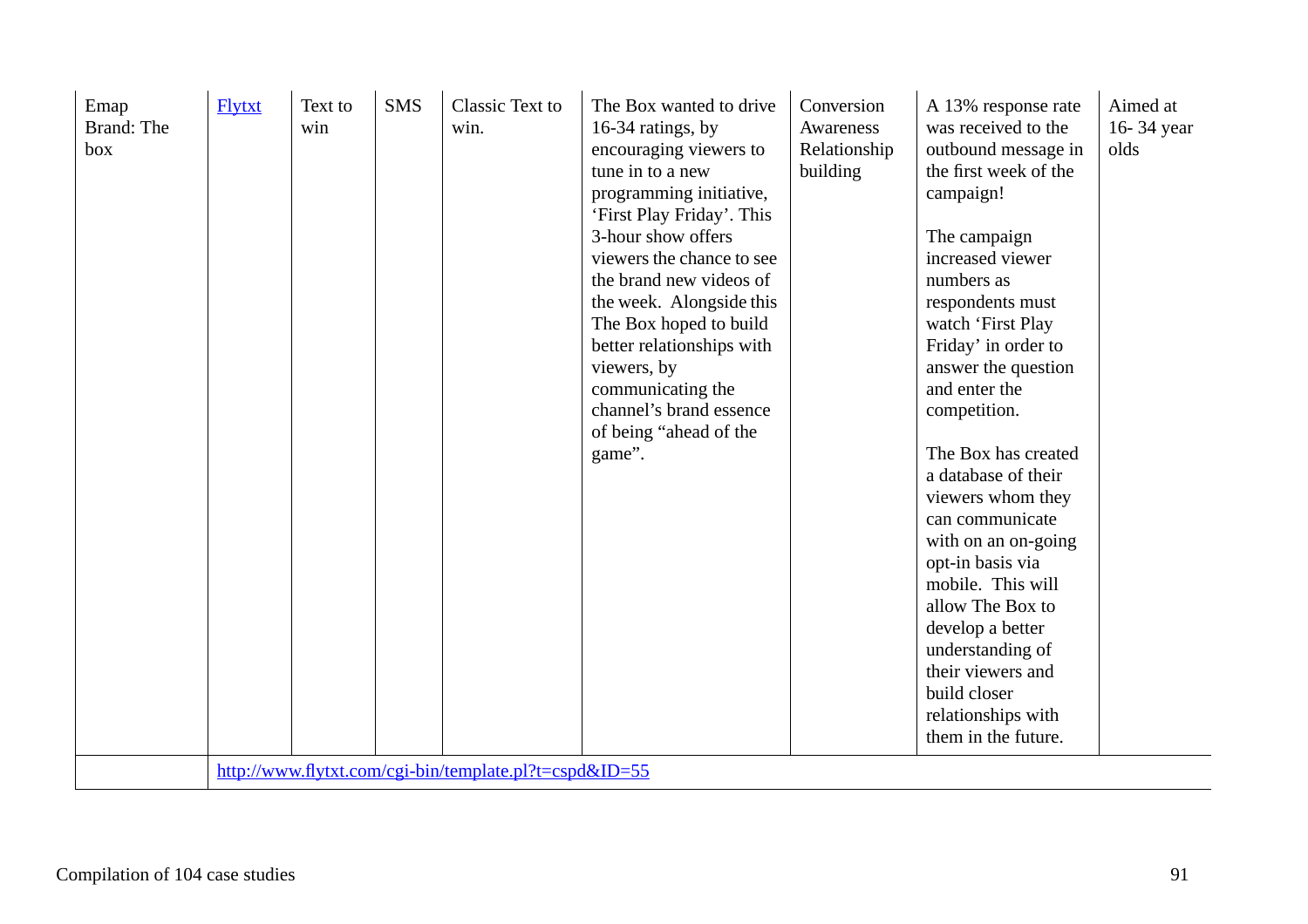| Chrysalis<br>Radio stations | <b>Flytxt</b> | Two<br>way<br>interacti<br><sub>on</sub> | <b>SMS</b><br><b>MMS</b> | Ads were sent<br>to listeners and<br>photos and<br>messages were<br>sent to the DJs<br>of the radio<br>station. | Chrysalis need to further<br>integrate mobile within<br>their business in order for<br>DJs and radio<br>programmers to control<br>their mobile interaction<br>with listeners directly. A<br>deeper connection with<br>listeners should be built<br>using new technologies.<br>Advertiser revenues on<br>mobile should also be<br>grown and developed | Relationship<br>building<br>Conversion | Chrysalis has grown<br>their mobile database<br>to reach over 100,000<br>listeners.<br>Mobile revenues have<br>grown due to a<br>growth in subscribers<br>and better targeting |  |
|-----------------------------|---------------|------------------------------------------|--------------------------|-----------------------------------------------------------------------------------------------------------------|------------------------------------------------------------------------------------------------------------------------------------------------------------------------------------------------------------------------------------------------------------------------------------------------------------------------------------------------------|----------------------------------------|--------------------------------------------------------------------------------------------------------------------------------------------------------------------------------|--|
|                             |               |                                          |                          | http://www.flytxt.com/cgi-bin/template.pl?t=cspd&ID=56                                                          |                                                                                                                                                                                                                                                                                                                                                      |                                        |                                                                                                                                                                                |  |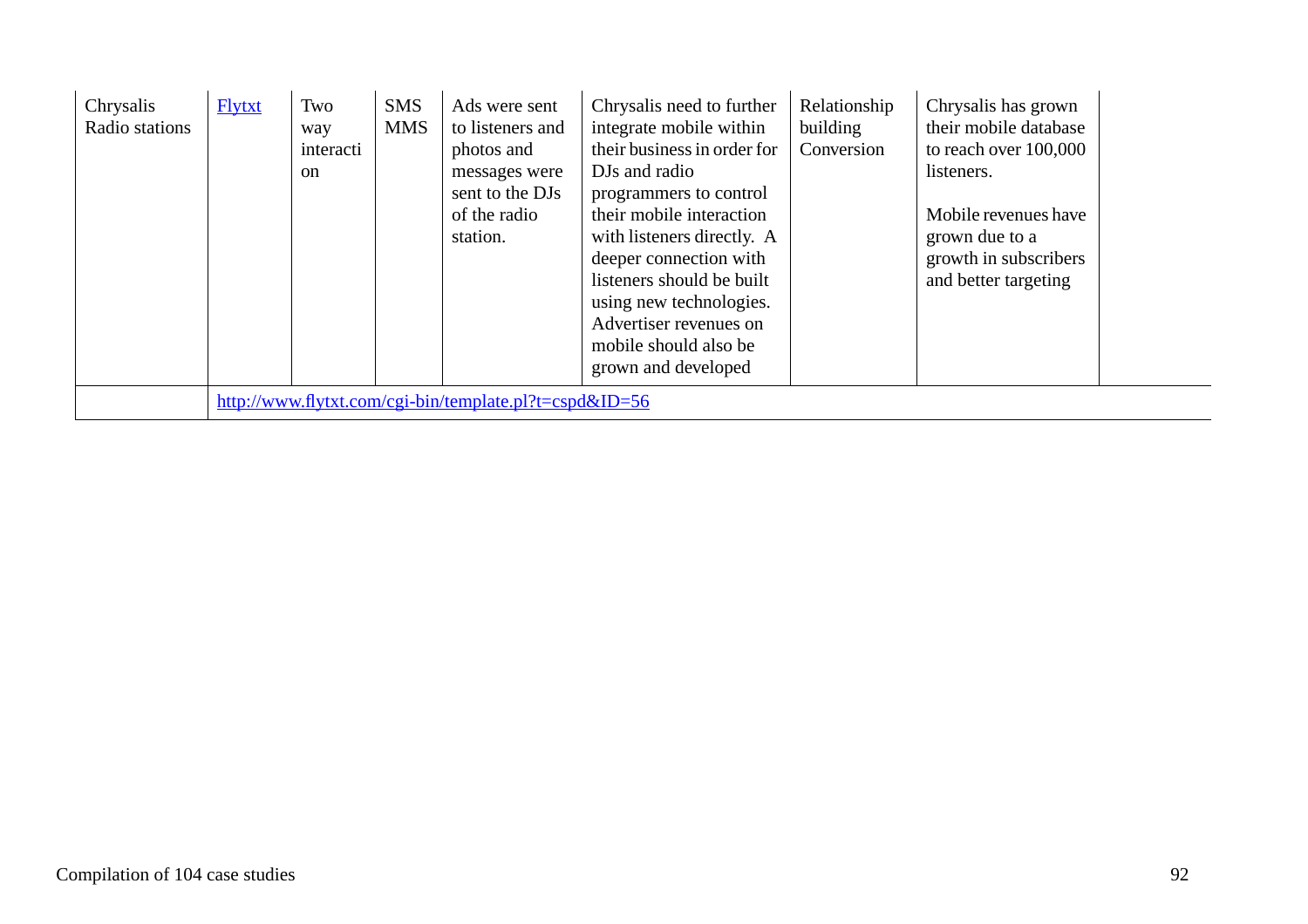| Emap<br>Brand:<br>Kerrang!<br>(magazine) | <b>Flytxt</b> | <b>SMS</b><br>alerts<br><b>SMS</b><br>polling | <b>SMS</b> | SMS alerts for<br>upcoming<br>concerts<br>An SMS club<br>where views on<br>different<br>matters were<br>asked for. | The brief was to increase<br>reader loyalty and build a<br>deeper relationship with<br>Kerrang! readers.<br>By giving readers an<br>opportunity to voice their<br>opinions, Kerrang!<br>hoped to drive repeat<br>sales of their weekly<br>magazine.<br>The gig alert's aimed to<br>generate revenues by<br>reverse billing readers<br>for gig alerts and also<br>driving ticket sales at its<br>sister website,<br>Aloud.com. | Loyalty<br>Relationship<br>building<br>Repeat<br>purchase | Over 4,000 Kerrang!<br>readers have<br>subscribed to the Gig<br>alert service.<br>On average Kerrang!<br>gig alerts generate an<br>instant 500% increase<br>in sales!<br>Pandora's Panel<br>encourages repeat<br>sales as readers buy<br>their Kerrang! every<br>week in the hope that<br>their text message<br>may be published. |  |
|------------------------------------------|---------------|-----------------------------------------------|------------|--------------------------------------------------------------------------------------------------------------------|-------------------------------------------------------------------------------------------------------------------------------------------------------------------------------------------------------------------------------------------------------------------------------------------------------------------------------------------------------------------------------------------------------------------------------|-----------------------------------------------------------|-----------------------------------------------------------------------------------------------------------------------------------------------------------------------------------------------------------------------------------------------------------------------------------------------------------------------------------|--|
|                                          |               |                                               |            | http://www.flytxt.com/cgi-bin/template.pl?t=cspd&ID=54                                                             |                                                                                                                                                                                                                                                                                                                                                                                                                               |                                                           |                                                                                                                                                                                                                                                                                                                                   |  |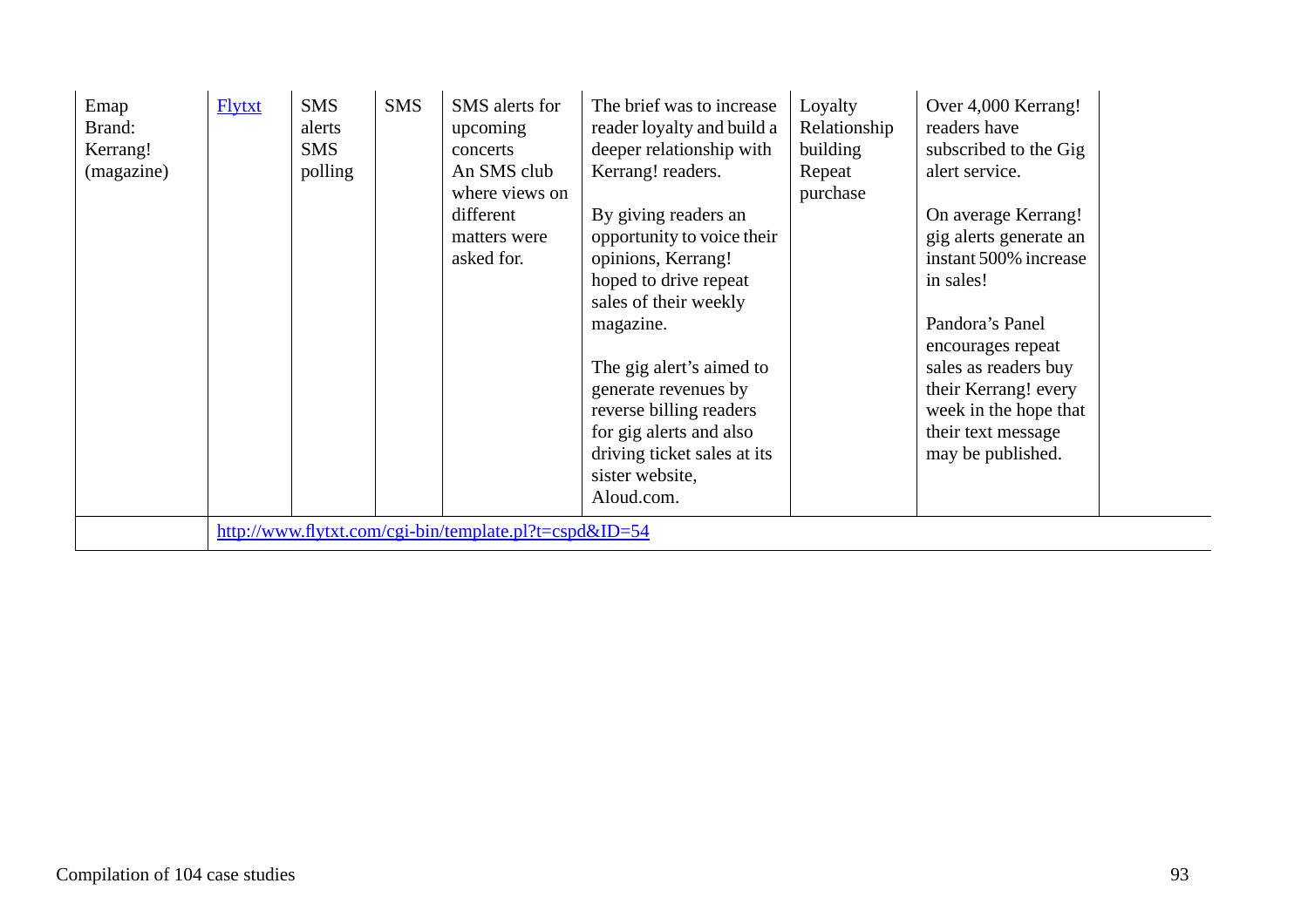| Emap / UIP<br>Movie: Honey | <b>Flytxt</b> | Text to<br>win<br><b>MMS</b><br>response<br>(downlo)<br>adable) | <b>SMS</b><br><b>MMS</b> | A text message<br>sent to the<br>segment<br>promoted the<br>film and invited<br>the audience to<br>text in to enter a<br>competition to<br>attend the<br>exclusive<br>screening of the<br>new film.<br>Respondents<br>were also<br>invited to text<br>back to receive<br>a free picture<br>message | The campaign aimed to<br>create excitement and<br>interaction with the<br>target audience of 16-24<br>year old females around<br>the film's launch<br>The campaign also<br>aimed to test the<br>capabilities of<br>multi-media message<br>service (MMS) and to<br>understand how<br>consumers responded to<br>this new medium | Awareness<br>Conversion | It delivered a<br>fantastic response<br>rate, well above<br>expectation | Aimed at<br>$16-24$<br>females |
|----------------------------|---------------|-----------------------------------------------------------------|--------------------------|----------------------------------------------------------------------------------------------------------------------------------------------------------------------------------------------------------------------------------------------------------------------------------------------------|-------------------------------------------------------------------------------------------------------------------------------------------------------------------------------------------------------------------------------------------------------------------------------------------------------------------------------|-------------------------|-------------------------------------------------------------------------|--------------------------------|
|                            |               |                                                                 |                          | http://www.flytxt.com/cgi-bin/template.pl?t=cspd&ID=61                                                                                                                                                                                                                                             |                                                                                                                                                                                                                                                                                                                               |                         |                                                                         |                                |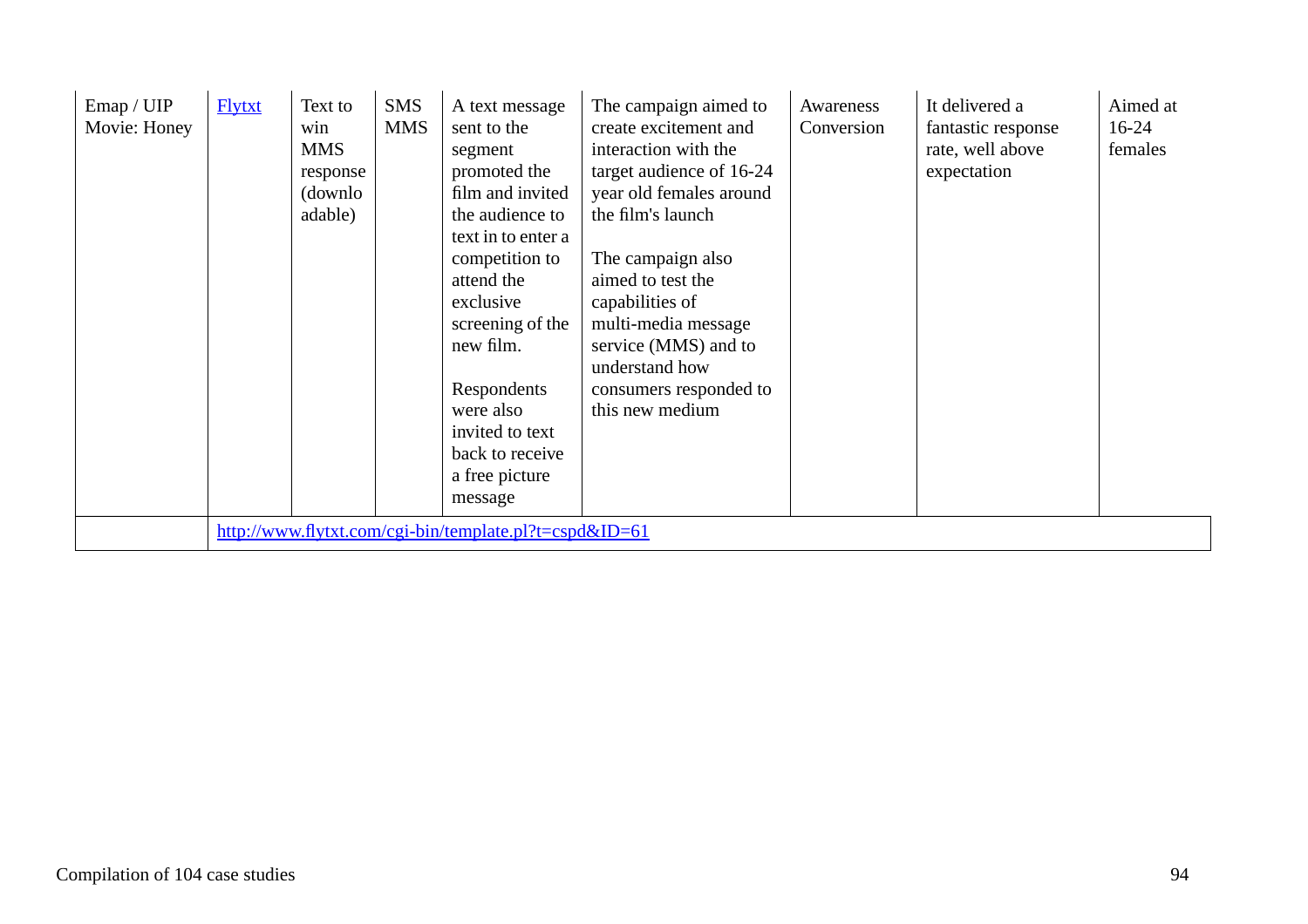| Panasonic | <b>Flytxt</b> | <b>MMS</b><br>ad | <b>MMS</b> | A push MMS<br>message<br>featuring an<br>image of the<br>new Panasonic<br>X70 was sent to<br>O2, Vodafone,<br>T-Mobile<br>subscribers.<br>The image<br>asked<br>subscribers:<br>Are you<br>Bluetooth<br>enabled? Can<br>you snap in low<br>light with your<br>onboard<br>camera? Can<br>you store up to<br>400 photos?<br>No? Now could<br>be the time to<br>change your<br>phone.<br>http://www.flytxt.com/cgi-bin/template.pl?t=cspd&ID=50 | Panasonic needed to<br>create awareness and a<br>desire for the new<br>Panasonic X70, by<br>encouraging consumers<br>to ask whether their<br>phone is Bluetooth<br>enabled. Panasonic<br>needed to drive sales of<br>the new X70. | Awareness<br>Trial<br>Conversion | A total of 4566<br>multi-media<br>messages were<br>successfully sent,<br>creating awareness<br>and exposure to the<br>new X70, amongst<br>this key target<br>audience. | Aimed at<br>early<br>adopters<br>with interest<br>for<br>technology |
|-----------|---------------|------------------|------------|----------------------------------------------------------------------------------------------------------------------------------------------------------------------------------------------------------------------------------------------------------------------------------------------------------------------------------------------------------------------------------------------------------------------------------------------|-----------------------------------------------------------------------------------------------------------------------------------------------------------------------------------------------------------------------------------|----------------------------------|------------------------------------------------------------------------------------------------------------------------------------------------------------------------|---------------------------------------------------------------------|
|-----------|---------------|------------------|------------|----------------------------------------------------------------------------------------------------------------------------------------------------------------------------------------------------------------------------------------------------------------------------------------------------------------------------------------------------------------------------------------------------------------------------------------------|-----------------------------------------------------------------------------------------------------------------------------------------------------------------------------------------------------------------------------------|----------------------------------|------------------------------------------------------------------------------------------------------------------------------------------------------------------------|---------------------------------------------------------------------|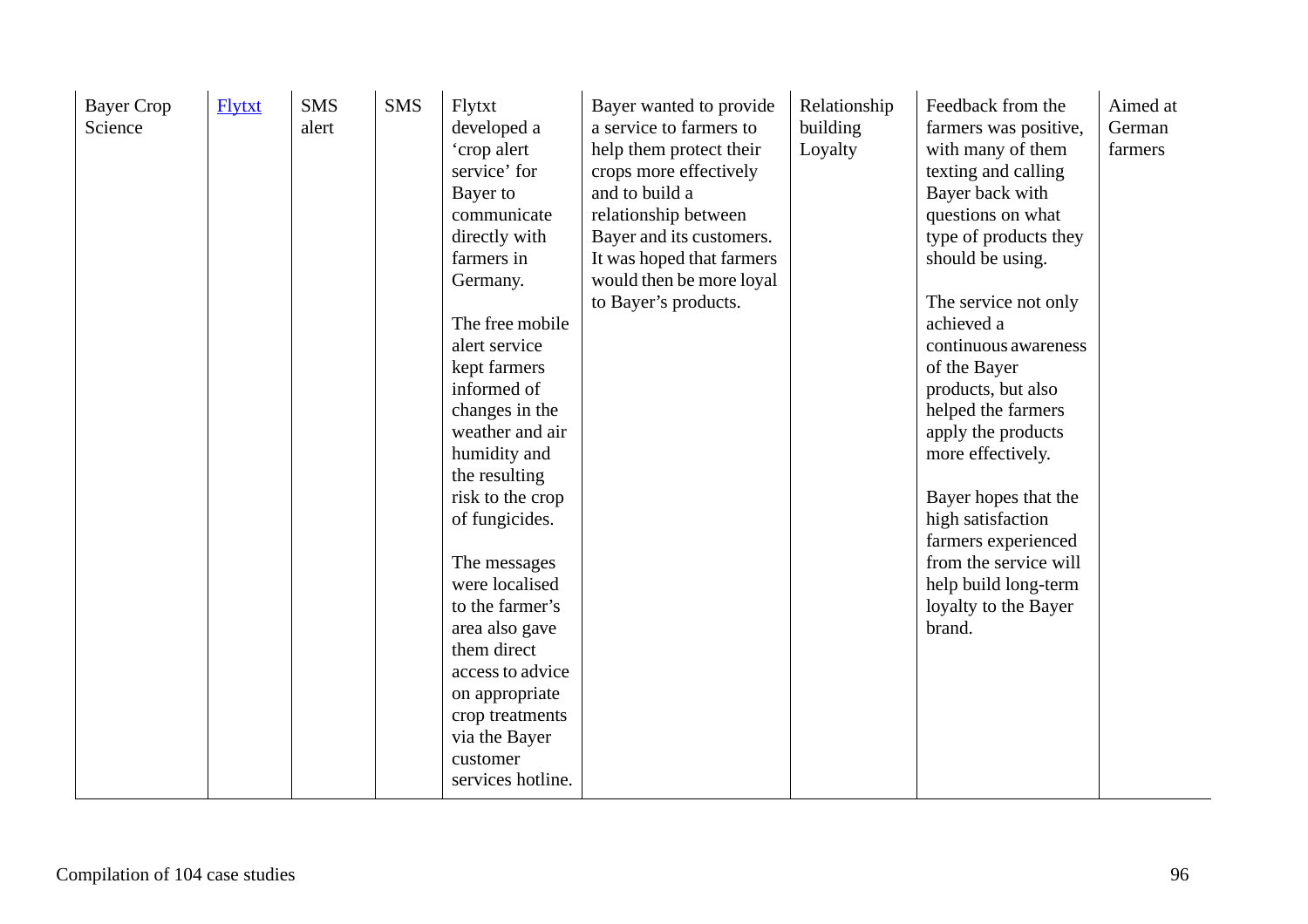| $\frac{\text{http://www.flytxt.com/cgi-bin/template.pl?t=cspd&ID=51}{\text{http://www.flytxt.com/cgi-bin/template.pl?t=cspd&ID=51}$ |
|-------------------------------------------------------------------------------------------------------------------------------------|
|                                                                                                                                     |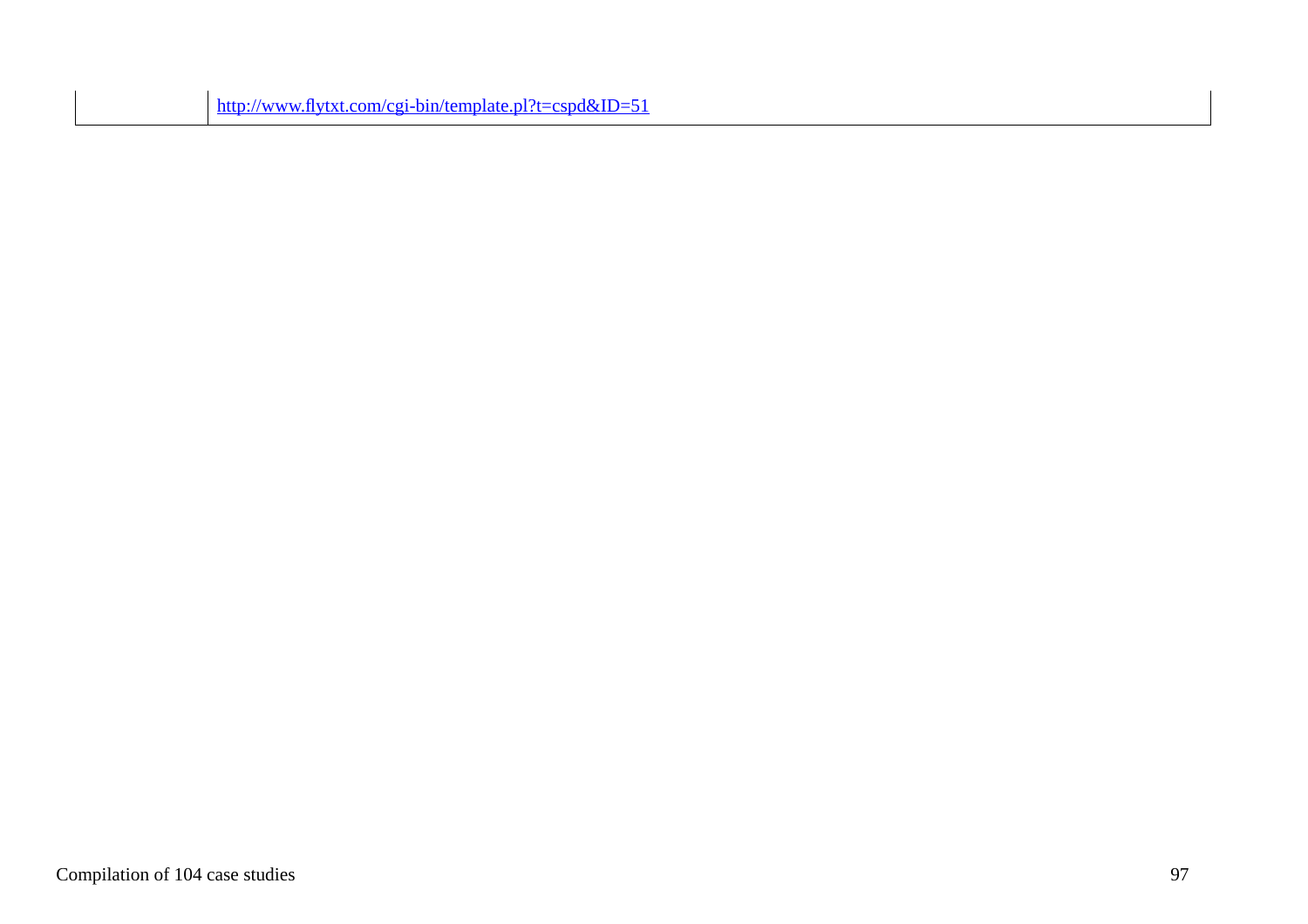| Comic relief<br>(Charity<br>organisation) | <b>Flytxt</b> | <b>SMS</b><br>poll<br><b>SMS</b><br>alert<br>Text to<br>win | <b>SMS</b> | votes,<br>competitions<br>and alerts | Comic Relief wished to<br>raise additional funds<br>and engage a new<br>audience to take part in<br>Red Nose Day 2003. | <b>Not</b><br>applicable | Mobile dominated the<br>number of entries<br>received each night<br>'Celebrity Driving<br>School' aired - with<br>between 52% and 64% of<br>total entries. Entrants<br>were charged £1, plus<br>their standard network<br>charge, with at least 70p<br>going to Comic Relief.<br>Over 232,000 mobile<br>votes for Fame Academy<br>were received and nearly<br>3,000 loyal fans signed up<br>for the Fame Academy<br>text alert service. |  |
|-------------------------------------------|---------------|-------------------------------------------------------------|------------|--------------------------------------|------------------------------------------------------------------------------------------------------------------------|--------------------------|-----------------------------------------------------------------------------------------------------------------------------------------------------------------------------------------------------------------------------------------------------------------------------------------------------------------------------------------------------------------------------------------------------------------------------------------|--|
|                                           |               |                                                             |            |                                      |                                                                                                                        |                          | There were a staggering<br>343,000 entries for<br>'Comic Relief<br>Nationwide Football<br>Challenge'. Entry to the<br>competition cost £1, plus<br>the standard network<br>charge, with at least 70p<br>going to Comic Relief.                                                                                                                                                                                                          |  |
|                                           |               |                                                             |            |                                      |                                                                                                                        |                          | Listeners to the Radio<br>One Battle of the DJs<br>were continually<br>encouraged to vote off the<br>DJ they liked least. There<br>were a total of 19,557<br>entries. Each SMS vote<br>costs listeners 25p, plus<br>their standard network<br>charge, with at least 15p<br>going to Comic Relief.                                                                                                                                       |  |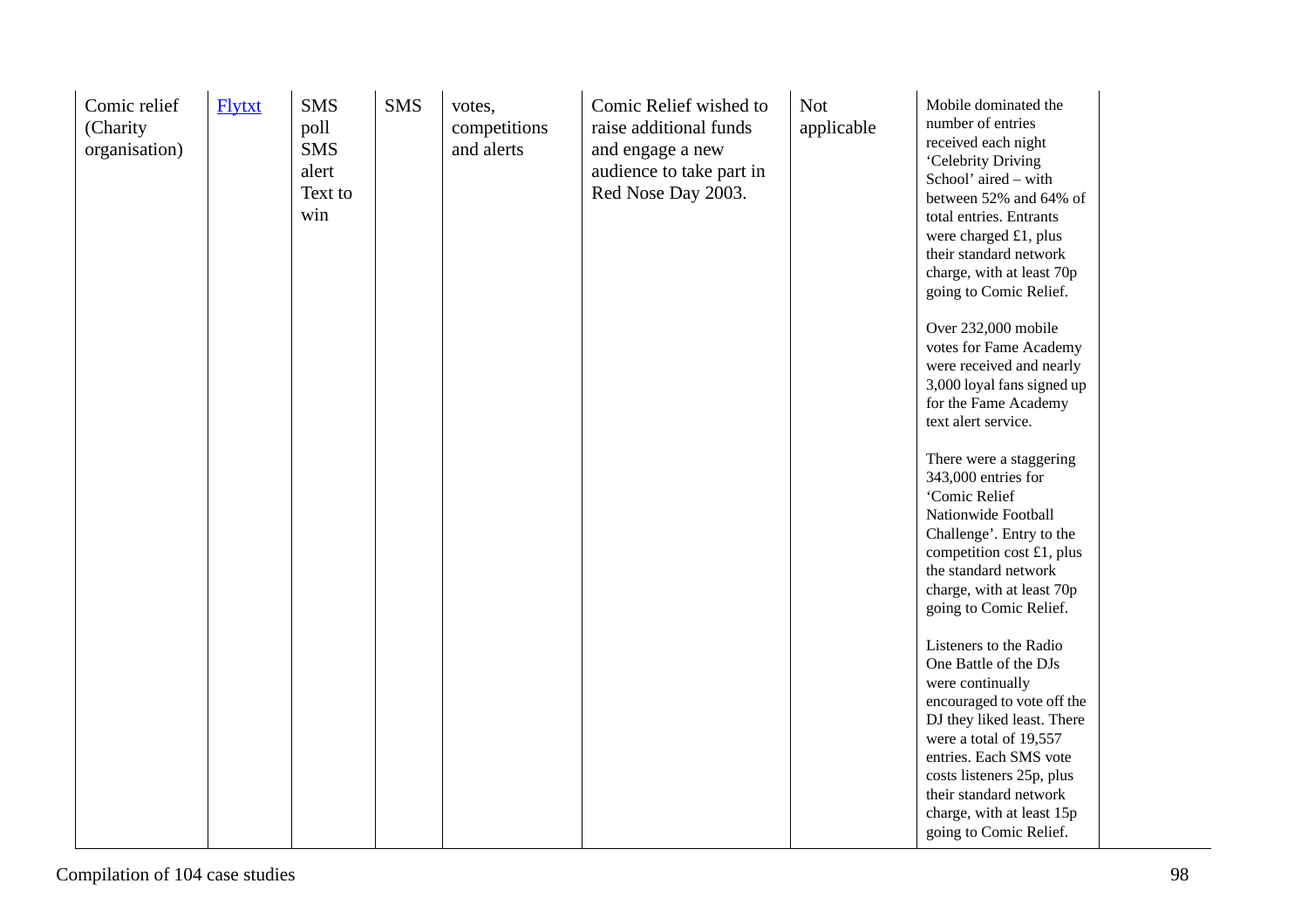|         |               |                             |            | http://www.flytxt.com/cgi-bin/template.pl?t=cspd&ID=46                                                                                                               |                                                                                                                                                                                                                                                                                                                                                              |                                       |                                                                                                                                                                                                                                                                                                                                                                                                                                                                             |
|---------|---------------|-----------------------------|------------|----------------------------------------------------------------------------------------------------------------------------------------------------------------------|--------------------------------------------------------------------------------------------------------------------------------------------------------------------------------------------------------------------------------------------------------------------------------------------------------------------------------------------------------------|---------------------------------------|-----------------------------------------------------------------------------------------------------------------------------------------------------------------------------------------------------------------------------------------------------------------------------------------------------------------------------------------------------------------------------------------------------------------------------------------------------------------------------|
| Gossard | <b>Flytxt</b> | <b>SMS</b><br>couponi<br>ng | <b>SMS</b> | Consumers are<br>invited to text<br>the letters:<br>'G4me' into a<br>short, five-digit<br>code in order to<br>receive a £1 off<br>voucher for the<br>G-Strings range | Gossard wanted to<br>eliminate the sexist<br>imagery around the<br>'G-String' and to create<br>positive, confident<br>lingerie for modern<br>women. Gossard also<br>hoped to drive trial and<br>sales of the Gossard<br>'G-String' and hoped to<br>build an opt-in SMS<br>database with detailed<br>demographic<br>information about<br>Gossard's customers. | Awareness<br>Relationship<br>building | Gossard achieved 8<br>months sales target in<br>only 8 weeks!<br>1.5% of the TV<br>audience responded<br>to the promotion.<br>70% submitted their<br>details: their name,<br>address and postcode<br>to receive their<br>voucher.<br>Gossard built up a<br>significant database<br>of opt-in mobile<br>numbers with<br>detailed demographic<br>information on all<br>members.<br>Gossard now has<br>conversations with<br>customers accounting<br>for about 20% of<br>sales |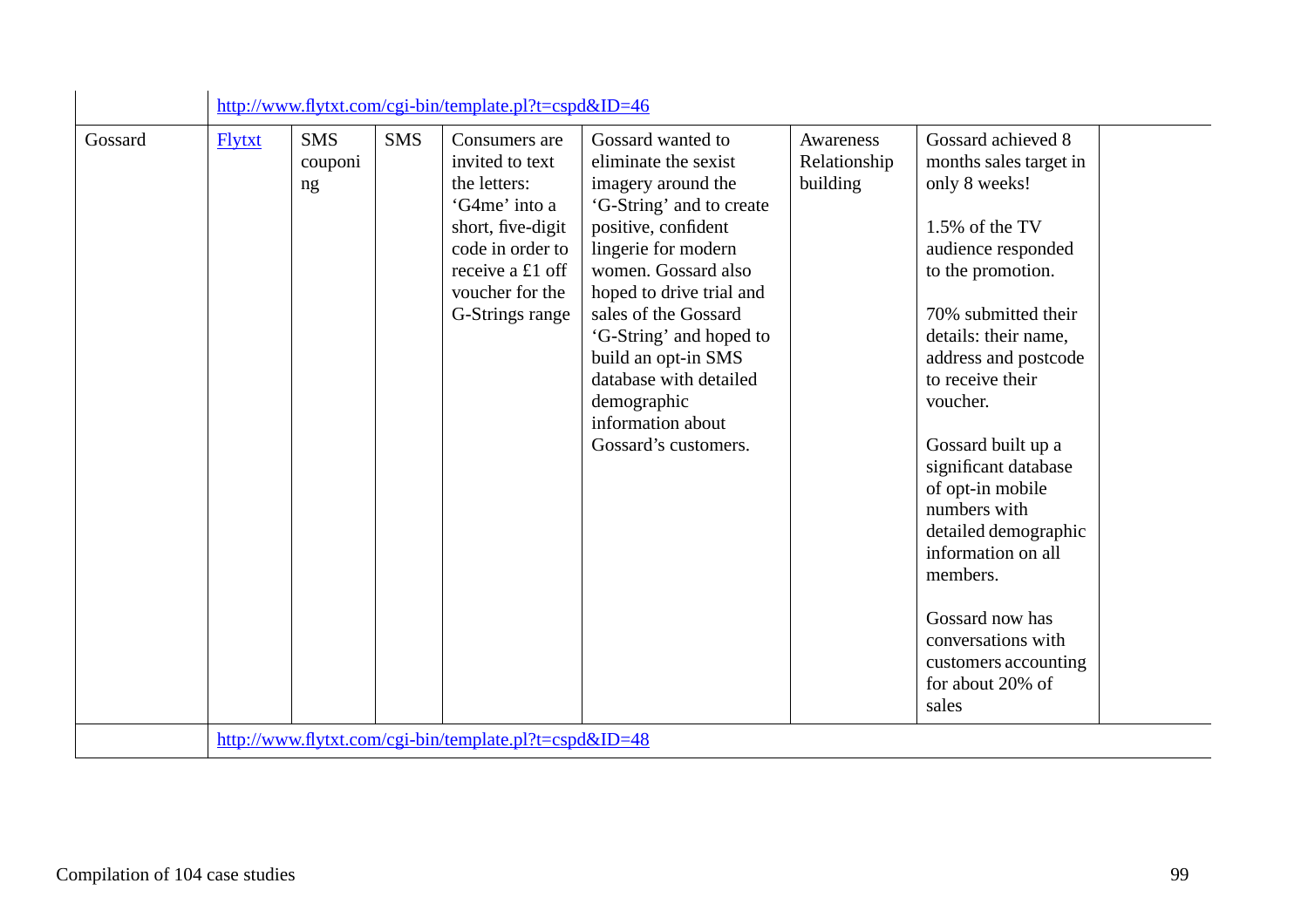| <b>SMS</b><br><b>Novartis</b><br><b>Flytxt</b><br>alert<br>consumer<br>health<br>Brand: Aller-eze | <b>SMS</b><br>Those who<br>registered<br>received pollen<br>alerts via text<br>message, by<br>7am on<br>weekdays and<br>10am during<br>weekends and<br>on days when<br>the pollen count<br>was particularly<br>high in their<br>geographic<br>location. They<br>also received<br>tips to better<br>manage hay<br>fever.<br>The service was<br>free for the first<br>month to the<br>first $5,000$<br>people to sign<br>up and then a<br>charge of 10p<br>was made for<br>each message. | An innovative Pollen<br>Count Alert text message<br>service was used to<br>support the launch of its<br>Aller-eze nasal spray and<br>eye drops product for hay<br>fever sufferers. | Awareness<br>Trial<br>Conversion | The service generated<br>high brand<br>awareness, 61% of<br>subscribers<br>mentioned Aller-eze<br>as the sponsor of the<br>service.<br>The service received<br>the highest response<br>rate on the outbound<br>database push: 19%<br>signed up for the<br>service<br>There was a 6.9%<br>conversion rate from<br>people that signed up<br>from the free service<br>to the paying service.<br>91% would subscribe<br>to the service again.<br>56% would sign up<br>even if the service<br>was charged for.<br>71% ranked the<br>service 4 or 5 on a<br>scale of 1-5 (5 being<br>most useful). |
|---------------------------------------------------------------------------------------------------|----------------------------------------------------------------------------------------------------------------------------------------------------------------------------------------------------------------------------------------------------------------------------------------------------------------------------------------------------------------------------------------------------------------------------------------------------------------------------------------|------------------------------------------------------------------------------------------------------------------------------------------------------------------------------------|----------------------------------|----------------------------------------------------------------------------------------------------------------------------------------------------------------------------------------------------------------------------------------------------------------------------------------------------------------------------------------------------------------------------------------------------------------------------------------------------------------------------------------------------------------------------------------------------------------------------------------------|
|---------------------------------------------------------------------------------------------------|----------------------------------------------------------------------------------------------------------------------------------------------------------------------------------------------------------------------------------------------------------------------------------------------------------------------------------------------------------------------------------------------------------------------------------------------------------------------------------------|------------------------------------------------------------------------------------------------------------------------------------------------------------------------------------|----------------------------------|----------------------------------------------------------------------------------------------------------------------------------------------------------------------------------------------------------------------------------------------------------------------------------------------------------------------------------------------------------------------------------------------------------------------------------------------------------------------------------------------------------------------------------------------------------------------------------------------|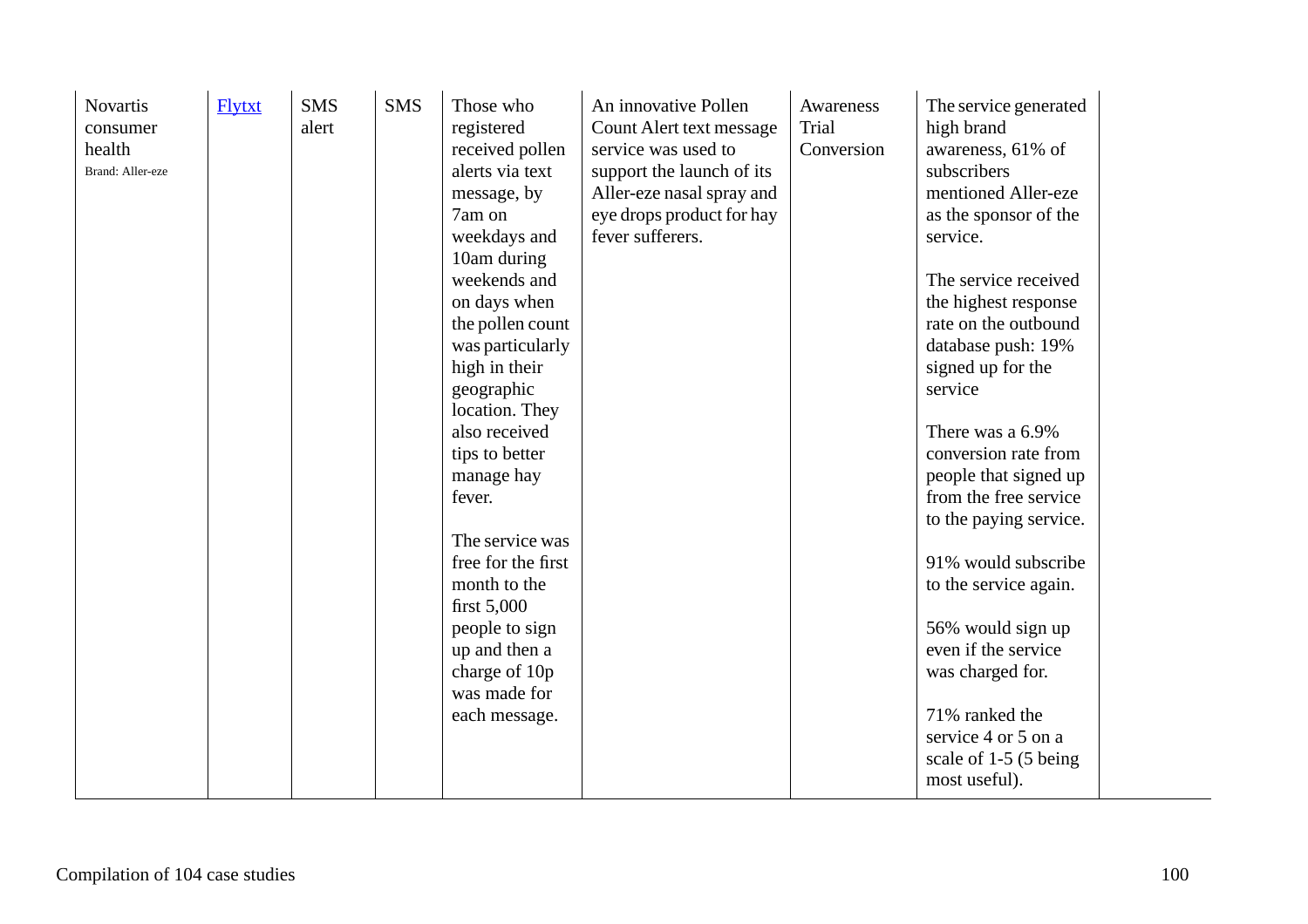|                                       |               |                                                            |            | http://www.flytxt.com/cgi-bin/template.pl?t=cspd&ID=49                                                                                                                                                                                   |                                                                                                |           |               |  |
|---------------------------------------|---------------|------------------------------------------------------------|------------|------------------------------------------------------------------------------------------------------------------------------------------------------------------------------------------------------------------------------------------|------------------------------------------------------------------------------------------------|-----------|---------------|--|
| Telia (Mobile<br>network<br>operator) | Lokomo<br>bil | Two<br>way<br>interacti<br><sub>on</sub><br>Text to<br>win | <b>MMS</b> | Take a picture<br>and send it in to<br>a short digit<br>number. Then<br>receive a<br>modified MMS<br>with an<br>example of a<br>new haircut.<br>Then resend it<br>with a name of<br>the new haircut<br>to participate in<br>competition. | The aim was to increase MMS<br>usage.                                                          | Awareness | Not available |  |
|                                       |               |                                                            |            | http://www.lokomobil.com/uppdrag_telia_frisyr.htm                                                                                                                                                                                        |                                                                                                |           |               |  |
| Telia                                 | Lokomo<br>bil | Downlo<br>adable<br>Text to<br>win                         | <b>MMS</b> | Receive ring<br>tones for free<br>and photos of<br>artists of the<br>Kalas tour                                                                                                                                                          | Telia was the main<br>sponsor of the Kalas tour<br>and wanted to offer<br>mobile entertainment | Awareness | Not available |  |
|                                       |               |                                                            |            | http://www.lokomobil.com/uppdrag_telia_kalas.htm                                                                                                                                                                                         |                                                                                                |           |               |  |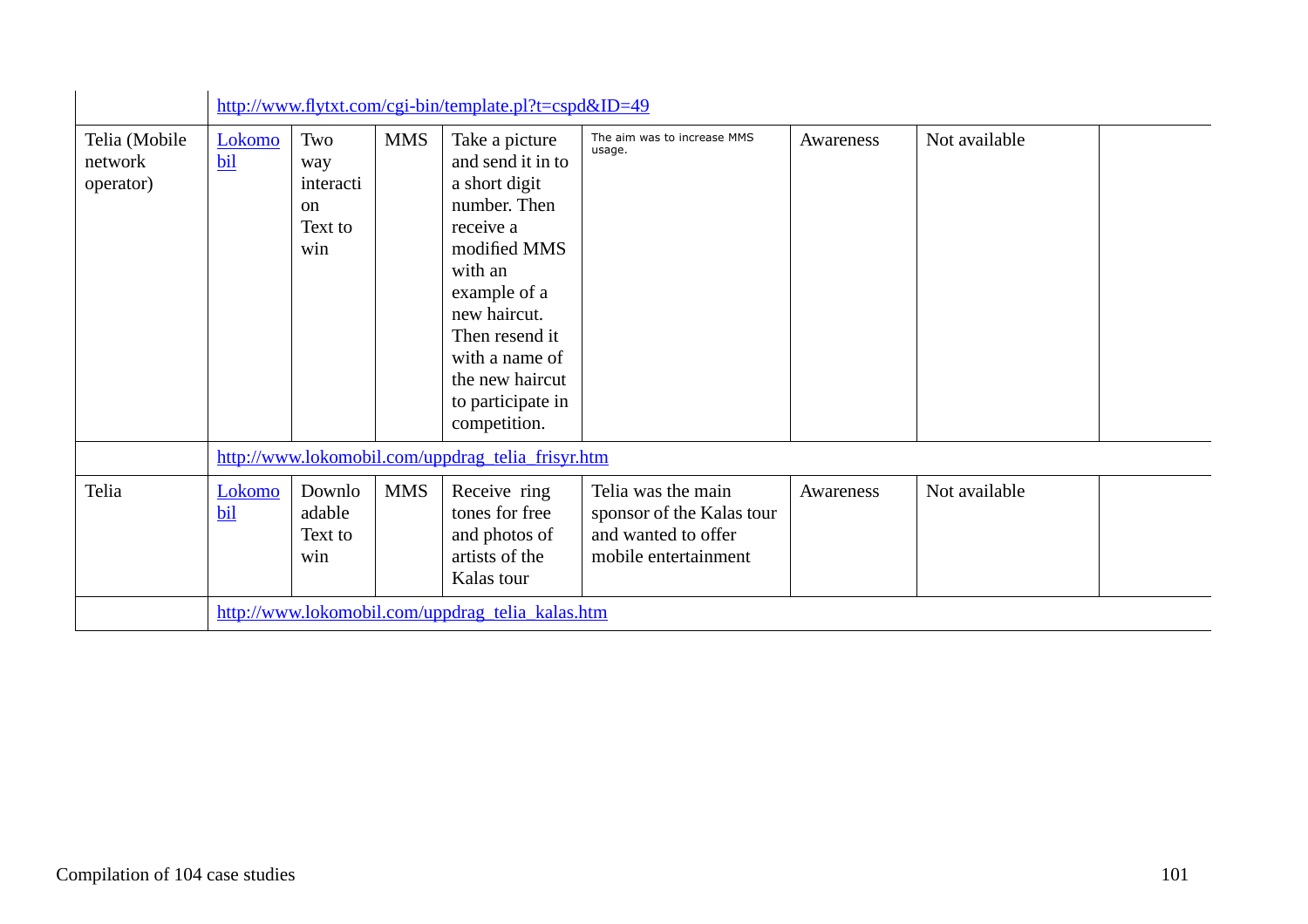| Pepsi Co<br>Brand: Pepsi<br>Max         | Lokomo<br>bil | Downlo<br>adables<br>Voice<br>response | <b>MMS</b><br><b>IVR</b> | An MMS to<br>win every time<br>scheme. Where<br>prizes included<br>MMS images,<br>ring tones and<br>voice response<br>from artists<br>such as Britney<br>Spears, Pink,<br>Beyonce and<br>Enrique<br>Iglesias. | Aimed for more sales                           | Conversion | Not available                                       |
|-----------------------------------------|---------------|----------------------------------------|--------------------------|---------------------------------------------------------------------------------------------------------------------------------------------------------------------------------------------------------------|------------------------------------------------|------------|-----------------------------------------------------|
|                                         |               |                                        |                          | http://www.lokomobil.com/uppdrag_pepsi_max.htm                                                                                                                                                                |                                                |            |                                                     |
| The Swedish<br>Marketing<br>Association | Lokomo<br>bil | Voice<br>message                       | <b>IVR</b>               | A voice<br>message with a<br>voice imitating<br>the Swedish<br>prime minister<br>urged people to<br>attend the<br>Swedish<br>Marketing<br>Awards<br>"Guldäggetgala<br>$n$ "                                   | Drive more attendants at<br>an award ceremony. | Conversion | The message sent was<br>forwarded to<br>colleagues. |
|                                         |               |                                        |                          | http://www.lokomobil.com/uppdrag_guldagget.htm                                                                                                                                                                |                                                |            |                                                     |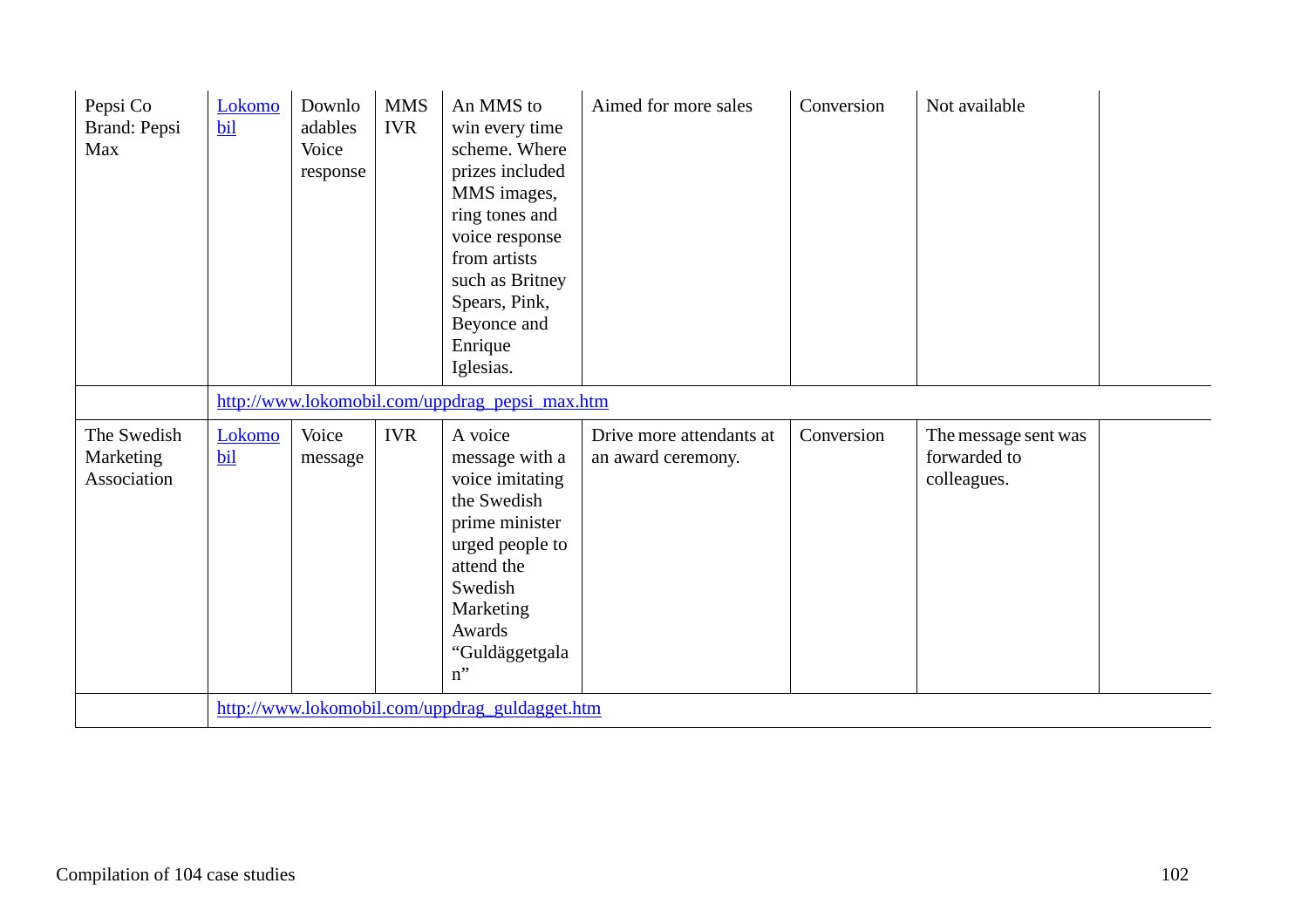| Carlsberg<br><b>Brand: Festis</b><br>liquorice<br>lemon | Lokomo<br>bil            | Voice<br>and<br><b>SMS</b><br>message<br>S | <b>SMS</b><br><b>IVR</b> | Recipients got<br>to listen to a<br>"secret" about<br>the new still<br>drink which<br>they could share<br>with friends<br>through the<br>mobile | Drive sales and<br>awareness of the new<br>brand of festis still drink   | Conversion<br>Trial<br>Awareness | High response rate<br>led to a higher brand<br>awareness and trial<br>purchases of the new<br>still drink.                                                                   |
|---------------------------------------------------------|--------------------------|--------------------------------------------|--------------------------|-------------------------------------------------------------------------------------------------------------------------------------------------|--------------------------------------------------------------------------|----------------------------------|------------------------------------------------------------------------------------------------------------------------------------------------------------------------------|
|                                                         |                          |                                            |                          | http://www.lokomobil.com/uppdrag_festis.htm                                                                                                     |                                                                          |                                  |                                                                                                                                                                              |
| <b>MTV</b><br>Brand:<br>Chapsticks                      | 12snap                   | Text to<br>win                             | <b>SMS</b>               | Push SMS<br>campaign to<br><b>MTV</b> database<br>with fun SMS<br>quiz and viral<br>component                                                   | Raise awareness of<br>Chapsticks brand                                   | Awareness                        | 16.5% response rate<br>and the first use of<br>MTV's permission<br>based list for<br>marketing                                                                               |
|                                                         |                          |                                            |                          |                                                                                                                                                 | http://www.mmaglobal.co.uk/mob-marketing/case_studies01.htm#awareness    |                                  |                                                                                                                                                                              |
| Daimler<br>Chrysler<br><b>Brand: Smart</b><br>Car       | The<br>Mobile<br>Channel | SMS ad                                     | <b>SMS</b>               | An SMS was<br>sent to over 21's<br>living within<br>25km of one of<br>the 32 Smart<br>dealerships<br>across the UK                              | Generate leads for test<br>drive bookings                                | Trial<br>Conversion              | First 800 messages<br>sent led to the sale of<br>three Smart cars First<br>20,000 messages<br>resulted in 1,500 test<br>drives Extremely<br>successful and cost<br>effective |
|                                                         |                          |                                            |                          |                                                                                                                                                 | http://www.mmaglobal.co.uk/mob-marketing/case_studies01.htm#dir-response |                                  |                                                                                                                                                                              |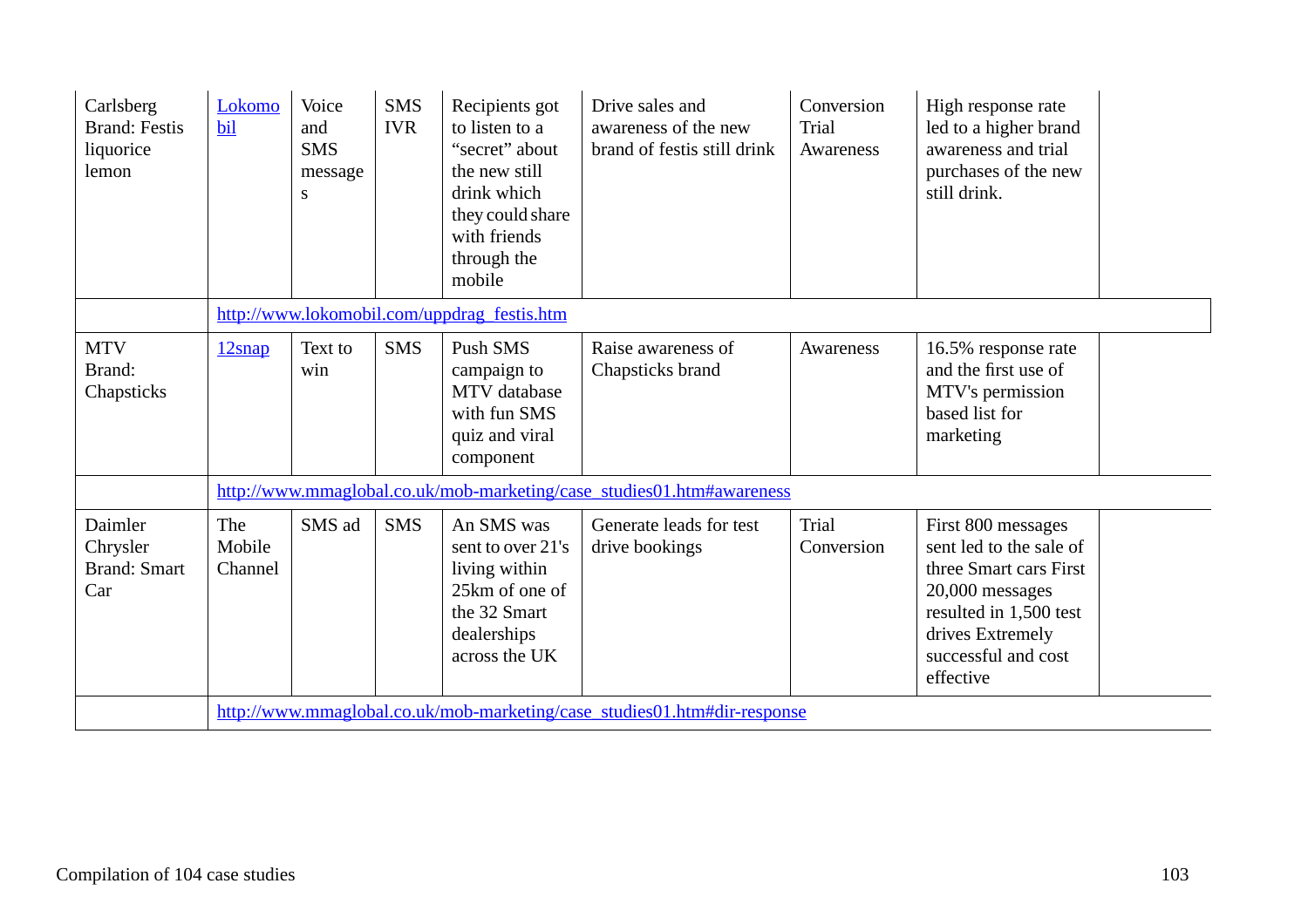| The Sun<br>(newspaper) | <b>Broadsy</b><br>stem | Text to<br>win                                                        | <b>SMS</b> | One week<br>campaign in the<br>publication<br>offering readers<br>the opportunity<br>to win £10,000<br>if they could<br>name the<br>celebrities | Interact with readers and<br>build a CRM database                       | Relationship<br>building | 103,777 players<br>entered<br>747,239 messages<br>sent<br>$2/3$ opted in further<br>promotion messages<br>to be sent to them<br>81% of readers<br>thought the<br>promotion suited The<br>Sun<br>40% asked to see<br>more |  |  |  |  |  |  |
|------------------------|------------------------|-----------------------------------------------------------------------|------------|-------------------------------------------------------------------------------------------------------------------------------------------------|-------------------------------------------------------------------------|--------------------------|--------------------------------------------------------------------------------------------------------------------------------------------------------------------------------------------------------------------------|--|--|--|--|--|--|
|                        |                        | http://www.mmaglobal.co.uk/mob-marketing/case_studies01.htm#newspaper |            |                                                                                                                                                 |                                                                         |                          |                                                                                                                                                                                                                          |  |  |  |  |  |  |
| Vodafone /<br>Ferrari  | <b>WIN</b>             | Text to<br>win                                                        | <b>SMS</b> | Classic text to<br>win                                                                                                                          | Raise awareness of the<br>sponsorship                                   | Awareness                | Over the course of the<br>weekend over 6,000<br>messages were sent<br>10% at Silverstone<br>participated in the<br>event                                                                                                 |  |  |  |  |  |  |
|                        |                        |                                                                       |            |                                                                                                                                                 | http://www.mmaglobal.co.uk/mob-marketing/case_studies01.htm#sponsorship |                          |                                                                                                                                                                                                                          |  |  |  |  |  |  |
| Hasbro                 | Mindma<br>tics         | <b>MMS</b><br>ad                                                      | <b>MMS</b> | <b>Regular MMS</b><br>ad                                                                                                                        | To promote<br>MyMonopoly                                                | Awareness                | Worlds first MMS<br>marketing campaign<br><b>MMS</b> Promotion<br>contained animated<br>slide show in colour<br>with embedded sound<br>file                                                                              |  |  |  |  |  |  |
|                        |                        |                                                                       |            |                                                                                                                                                 | http://www.mmaglobal.co.uk/mob-marketing/case_studies01.htm#mms         |                          |                                                                                                                                                                                                                          |  |  |  |  |  |  |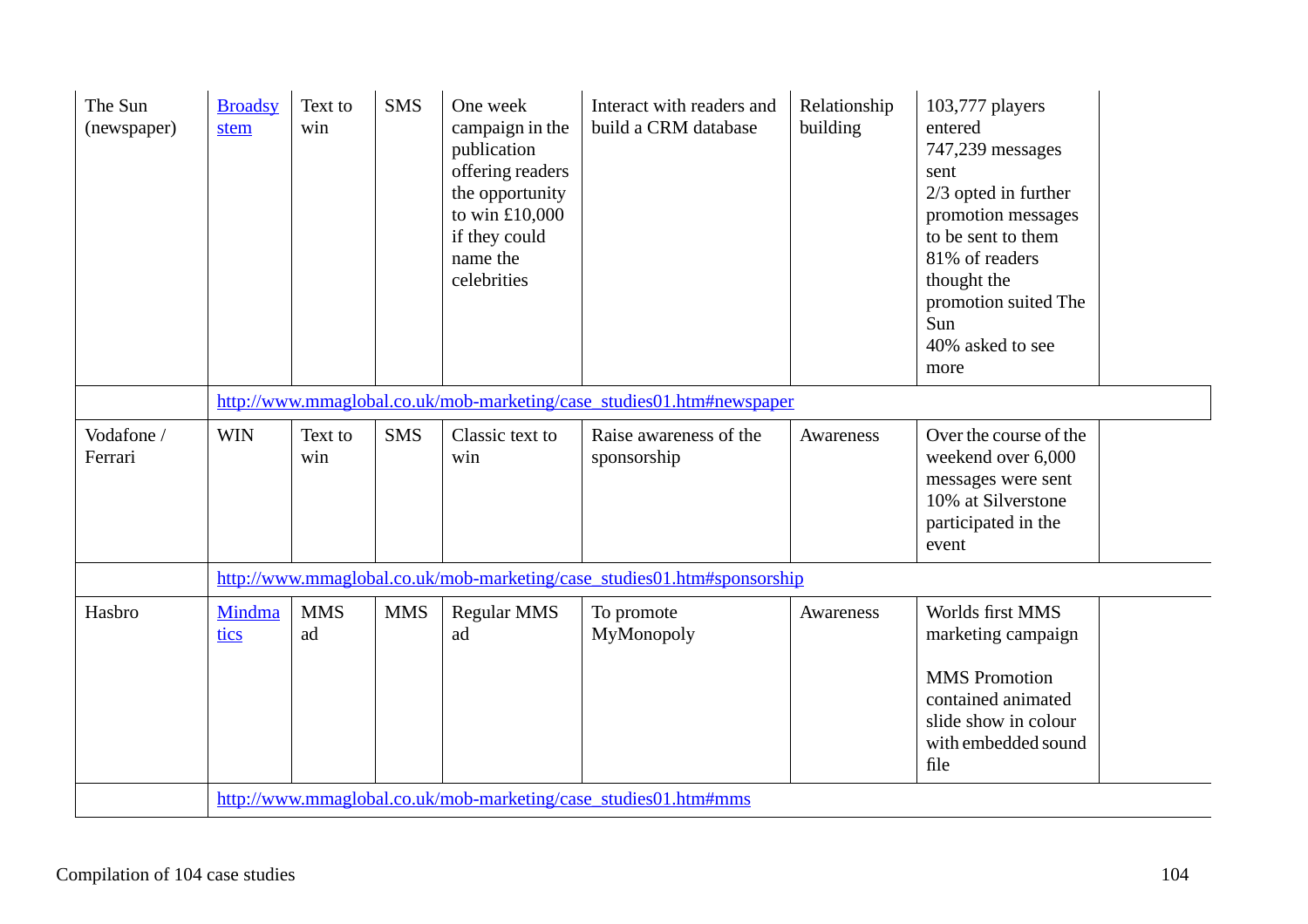| <b>MTV</b> | Mindma<br>tics | <b>SMS</b><br>billing | <b>SMS</b> | In partnership<br>with Yarosa,<br>who provide an<br>extensive<br>catalogue of<br>interactive<br>games for<br>broadcasters,<br>MindMatics<br>integrated with<br>channel and<br>content<br>providers. The<br>service is<br>provided in UK,<br>Germany,<br>Ireland and<br>Switzerland. | To provide the world's<br>leading music TV<br>channel with a robust,<br>high-performance billing<br>platform for its<br>interactive games. | <b>Not</b><br>applicable | 15-40,000 reverse<br>billed messages are<br>generated every hour.<br>MTV delivers a high<br>quality consumer<br>experience, providing<br>a basis for further<br>mobile CRM activity. |  |
|------------|----------------|-----------------------|------------|-------------------------------------------------------------------------------------------------------------------------------------------------------------------------------------------------------------------------------------------------------------------------------------|--------------------------------------------------------------------------------------------------------------------------------------------|--------------------------|--------------------------------------------------------------------------------------------------------------------------------------------------------------------------------------|--|
|            |                |                       |            | http://www.mindmatics.co.uk/en/02/content-12-1.html?flash=1                                                                                                                                                                                                                         |                                                                                                                                            |                          |                                                                                                                                                                                      |  |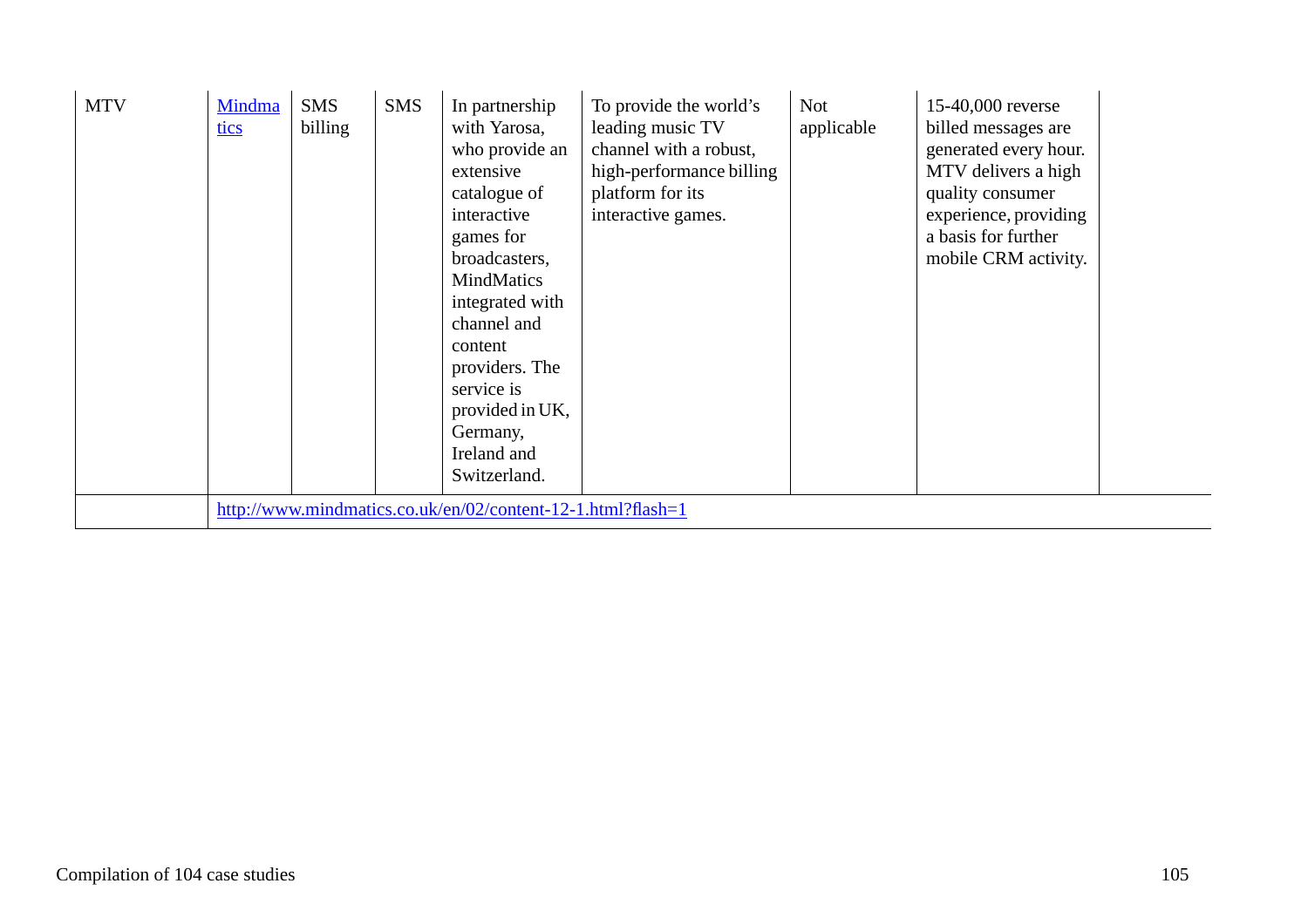| Skybet | Mindma<br>tics | <b>SMS</b><br>ads | <b>SMS</b> | 85,000 UK<br>males over 18<br>were targeted<br>with mobile<br>messages to<br>encourage them<br>to participate in<br>Sky Bet's new<br>'Kick Off<br>Special'<br>market. The<br>Kick Off<br>Special<br>campaign is a<br>market based on<br>which<br>premiership<br>team gains the<br>most points in<br>the first 10<br>games of the<br>season. | Sky Bet, the TV and<br>online betting service<br>from international<br>broadcaster Sky, hired<br>MindMatics to oversee<br>its first ever SMS<br>campaign. | Awareness | Liam Wallwork of<br>Skybet commented,<br>"This campaign with"<br>MindMatics has<br>helped get publicity<br>direct to our target<br>market, and we have<br>been very pleased<br>with the response<br>thus far." | Males over<br>18 |
|--------|----------------|-------------------|------------|---------------------------------------------------------------------------------------------------------------------------------------------------------------------------------------------------------------------------------------------------------------------------------------------------------------------------------------------|-----------------------------------------------------------------------------------------------------------------------------------------------------------|-----------|----------------------------------------------------------------------------------------------------------------------------------------------------------------------------------------------------------------|------------------|
|        |                |                   |            | http://www.mindmatics.co.uk/en/03/content-06-1.html?flash=1                                                                                                                                                                                                                                                                                 |                                                                                                                                                           |           |                                                                                                                                                                                                                |                  |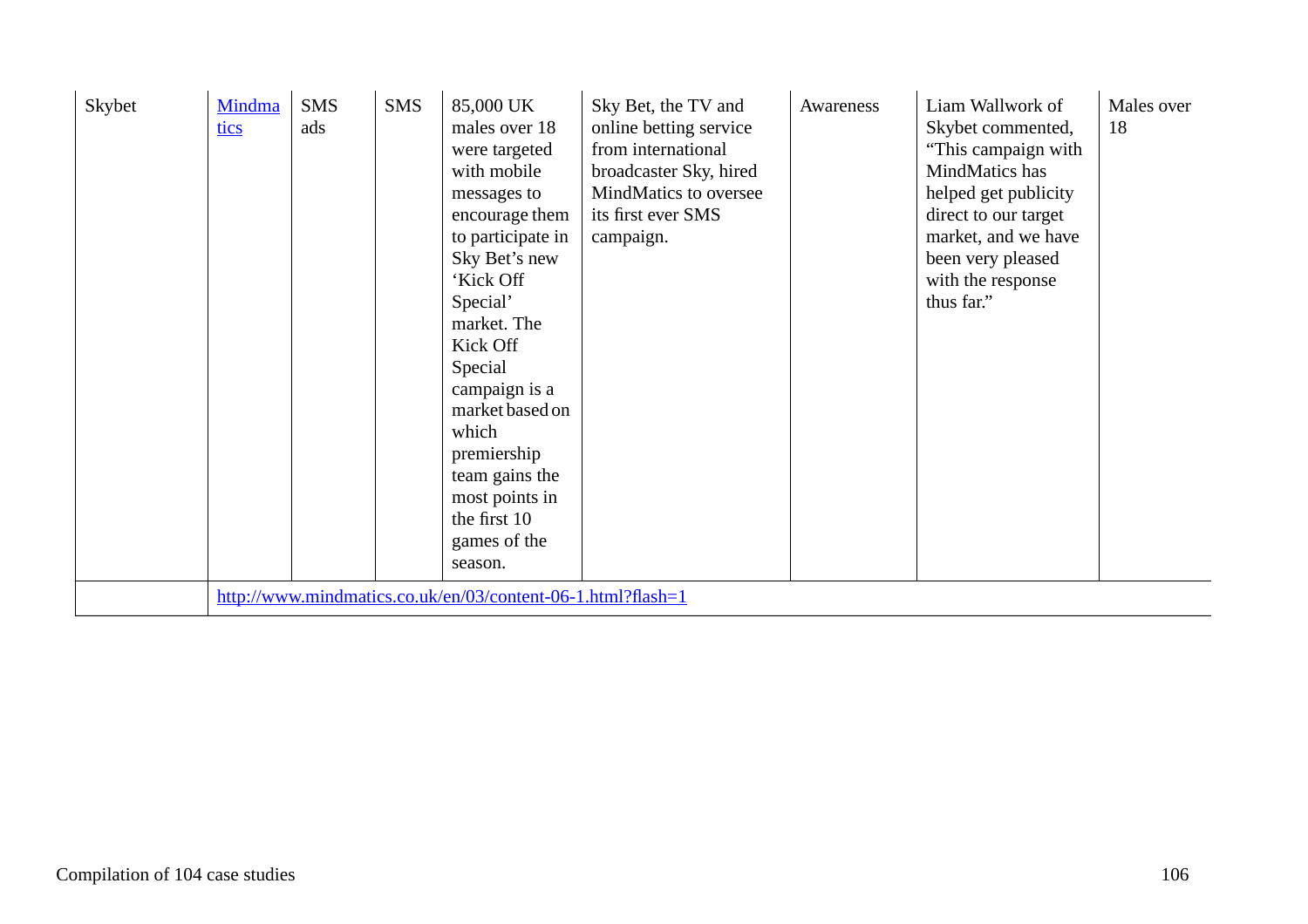| Total<br><b>Brand: TOPS</b><br>loyalty card | Mindma<br><u>tics</u> | <b>SMS</b><br>redeema<br>ble<br>scheme | <b>SMS</b> | TOPS Card members<br>visiting selected<br>TOTAL service stations<br>had the opportunity to<br>collect additional<br>loyalty points by texting<br>their membership<br>number to a given<br>number. Non-members<br>could text "apply" to<br>sign up for a<br>membership. | To drive usage of<br><b>TOTAL's TOPS loyalty</b><br>card and to collect<br>mobile data from TOPS<br>members for future CRM<br>activities | Loyalty<br>Relationship<br>building | With over 10%<br>response rates and<br>with a significant<br>number of<br>participants being<br>new applicants, the<br>first campaign was a<br>clear success. As a<br>result, a nationwide<br>SMS campaign was<br>launched in June<br>2003 on posters and<br>POS flyers at over<br>1200 TOTAL service<br>stations in the UK. |  |
|---------------------------------------------|-----------------------|----------------------------------------|------------|------------------------------------------------------------------------------------------------------------------------------------------------------------------------------------------------------------------------------------------------------------------------|------------------------------------------------------------------------------------------------------------------------------------------|-------------------------------------|------------------------------------------------------------------------------------------------------------------------------------------------------------------------------------------------------------------------------------------------------------------------------------------------------------------------------|--|
|                                             |                       |                                        |            | http://www.mindmatics.co.uk/en/04/content-03-2.html?flash=1                                                                                                                                                                                                            |                                                                                                                                          |                                     |                                                                                                                                                                                                                                                                                                                              |  |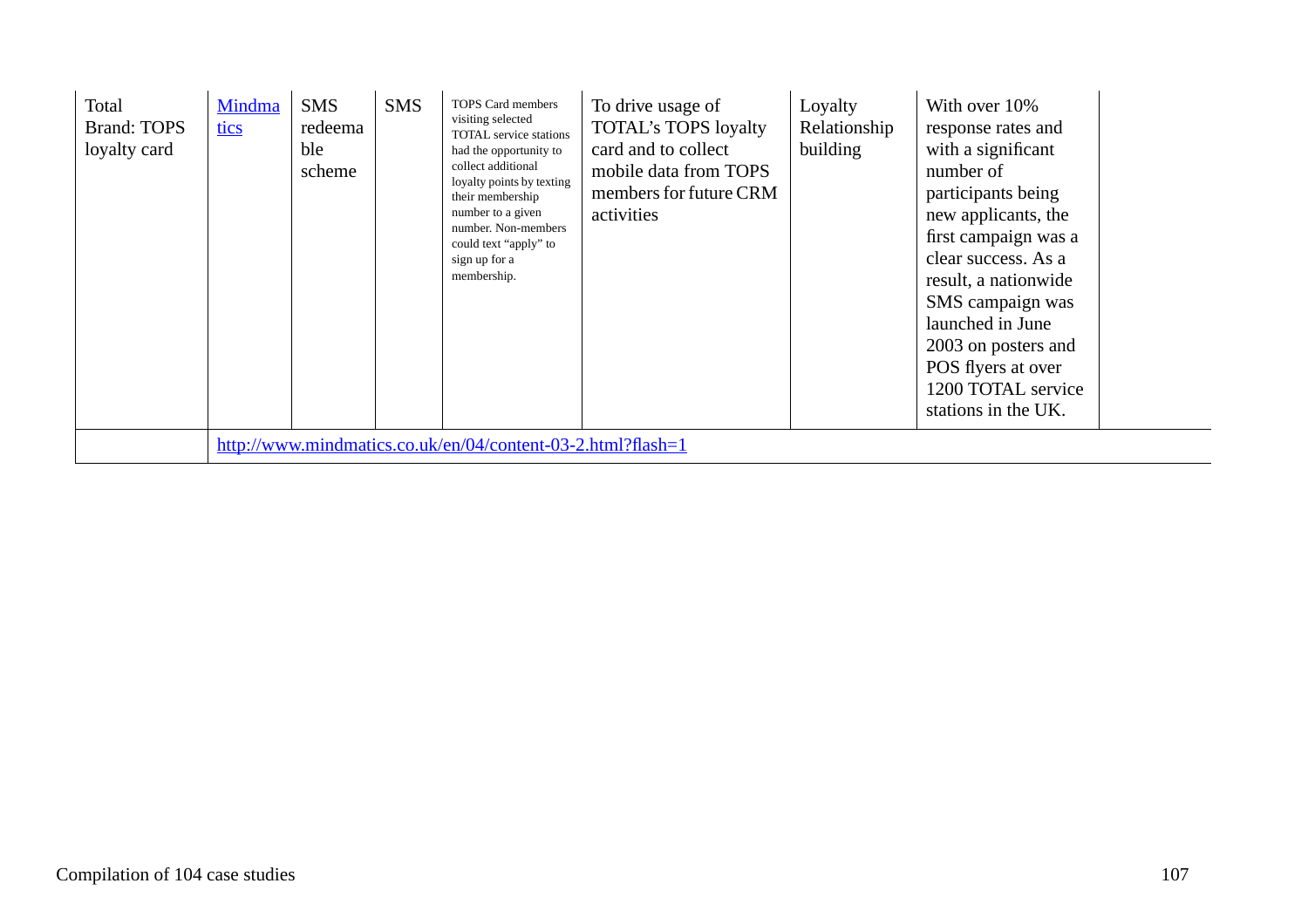| Eurovision<br><b>Song Contest</b> | Mindma<br>tics | <b>SMS</b><br>voting | <b>SMS</b> | <b>MindMatics</b><br>was to be<br>responsible for<br>the organisation<br>and execution<br>of the SMS<br>voting across<br>more than 30<br>participating<br>countries with a<br>potential 120<br>million viewers. | Smooth execution of<br>voting procedure. | <b>Not</b><br>applicatble | The success of the<br>text voting reflected<br>the high level at<br>which MindMatics<br>operate across<br>Europe. Competitions<br>of this nature demand<br>an outstanding level<br>of capacity and<br>reliability to make<br>sure the votes are<br>processed accurately<br>and on time. digame's<br>choice confirmed<br>MindMatics' position<br>as one of the leading<br>mobile application<br>providers worldwide. | Huge<br>campaign |
|-----------------------------------|----------------|----------------------|------------|-----------------------------------------------------------------------------------------------------------------------------------------------------------------------------------------------------------------|------------------------------------------|---------------------------|---------------------------------------------------------------------------------------------------------------------------------------------------------------------------------------------------------------------------------------------------------------------------------------------------------------------------------------------------------------------------------------------------------------------|------------------|
|                                   |                |                      |            | http://www.mindmatics.co.uk/en/02/content-12-2.html?flash=1                                                                                                                                                     |                                          |                           |                                                                                                                                                                                                                                                                                                                                                                                                                     |                  |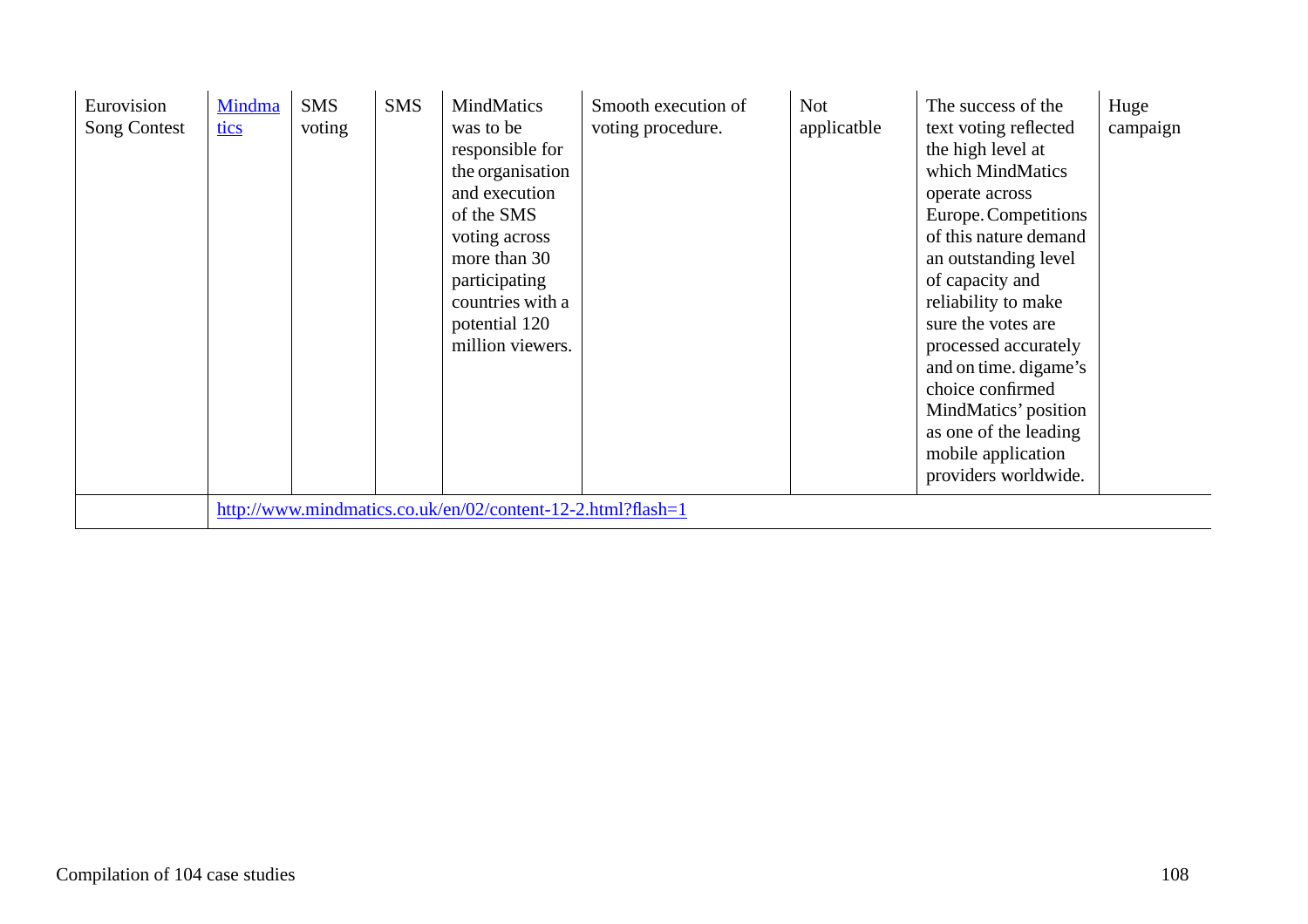| T-Mobile | Mindma<br>tics | <b>SMS</b><br>alert | <b>SMS</b> | 250,000<br>subscribers<br>were sent an<br><b>SMS</b> alerting<br>them to the<br>Bundesliga<br>videos service.<br>They were also<br>told that they<br>had received<br>further<br>information via<br>e-mail. Football<br>fans then found<br>all the detailed<br>information<br>about the<br>Bundesliga<br>videos in an<br>HTML e-mail. | MindMatics was<br>assigned to promote<br>T-Online's Bundesliga<br>videos via SMS and<br>e-mail. | Awareness | The campaign was a<br>great success,<br>bringing T-Online<br>closer to keen<br>football-fans. |
|----------|----------------|---------------------|------------|--------------------------------------------------------------------------------------------------------------------------------------------------------------------------------------------------------------------------------------------------------------------------------------------------------------------------------------|-------------------------------------------------------------------------------------------------|-----------|-----------------------------------------------------------------------------------------------|
|          |                |                     |            | http://www.mindmatics.co.uk/en/03/content-06-2.html?flash=1                                                                                                                                                                                                                                                                          |                                                                                                 |           |                                                                                               |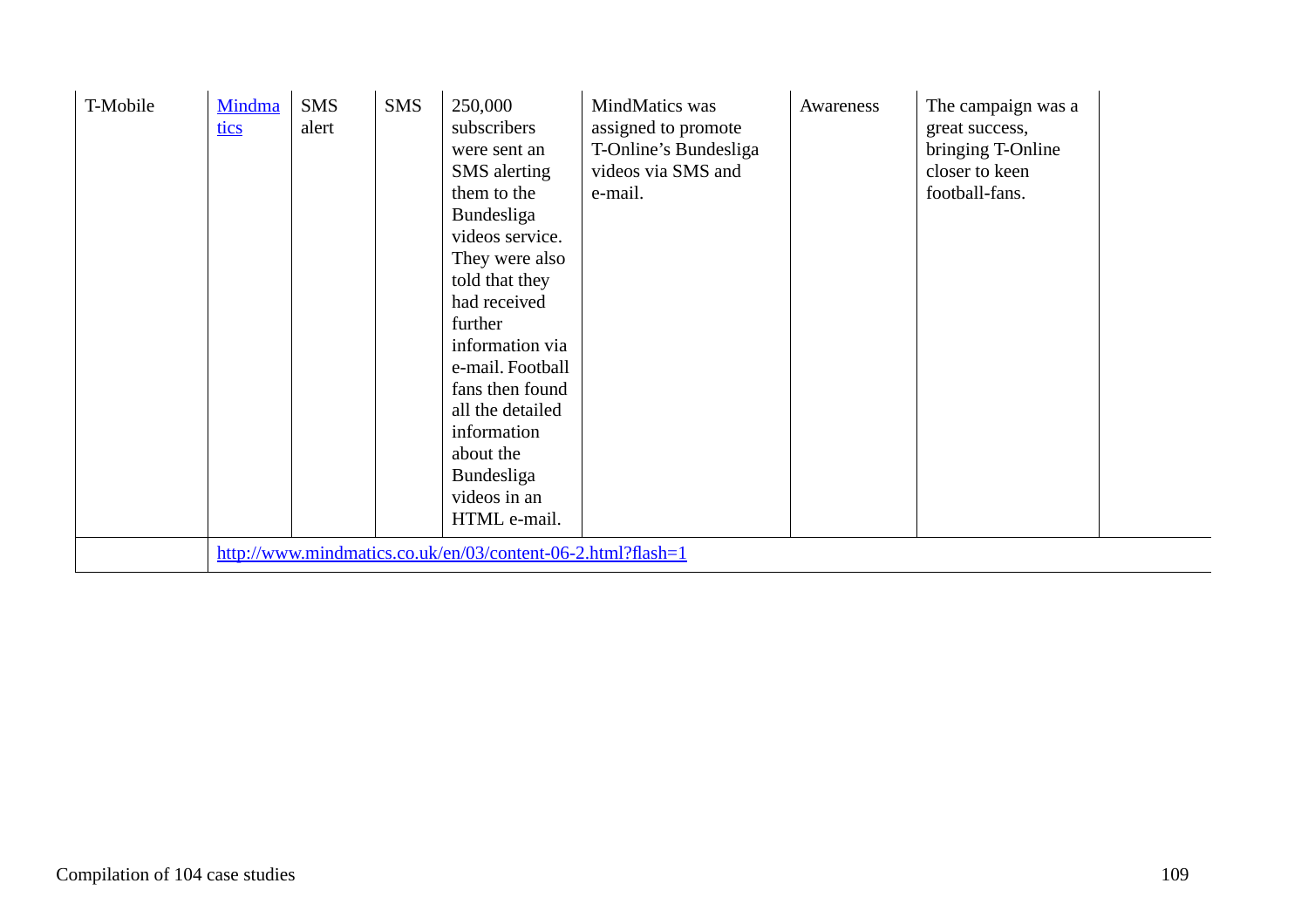| L'Oreal<br><b>Brand: Studio</b><br>Line | Mindma<br>tics | <b>SMS</b><br>alert<br>Text to<br>win | <b>SMS</b> | An interactive<br>SMS campaign<br>combined with<br>surprise<br>messages and<br>attractive<br>prizes.<br>Consumers<br>received an<br>SMS on every<br>Sunday of<br>Advent.<br>Additionally<br>they were able<br>to recruit<br>friends for the<br>campaign. The<br>campaign was<br>supported by<br>heavy<br>placement in<br>other media. | To create a successful<br>mobile marketing<br>campaign for L'Oreal's<br>"Studio Line" product,<br>with specific focus on a<br>young target audience<br>during Advent. | Awareness<br>Loyalty | The constant<br>interaction between<br>brand and consumer<br>helped enormously to<br>improve brand<br>loyalty with all those<br>that took part. | Aimed at<br>young target<br>audience |
|-----------------------------------------|----------------|---------------------------------------|------------|---------------------------------------------------------------------------------------------------------------------------------------------------------------------------------------------------------------------------------------------------------------------------------------------------------------------------------------|-----------------------------------------------------------------------------------------------------------------------------------------------------------------------|----------------------|-------------------------------------------------------------------------------------------------------------------------------------------------|--------------------------------------|
|                                         |                |                                       |            | http://www.mindmatics.co.uk/en/04/content-03-3.html?flash=1                                                                                                                                                                                                                                                                           |                                                                                                                                                                       |                      |                                                                                                                                                 |                                      |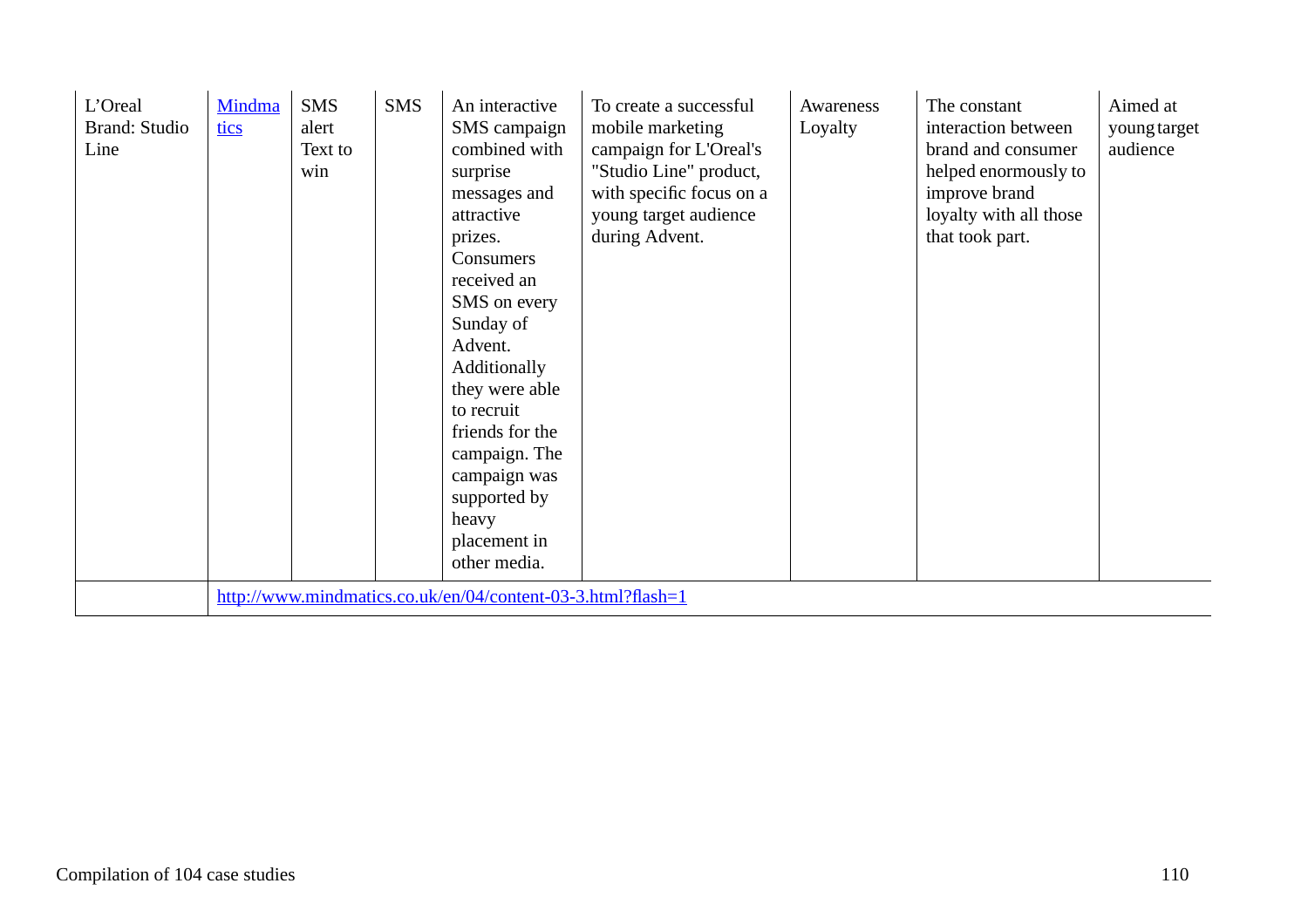| Citibank | Mobile3<br>65 | <b>SMS</b><br>alert | <b>SMS</b> | Customers are<br>permitted to<br>select up to ten<br>stocks about<br>which they can<br>receive mobile<br>SMS alerts.<br>These stocks<br>can be<br>monitored and<br>triggered at any<br>time, and<br>customers<br>select from a<br>variety of<br>options to<br>monitor<br>movements. | Citibank wanted to<br>provide their customers<br>with the ability to access<br>their bank accounts—via<br>a mobile phone or email<br>account—and receive the<br>latest news and stock<br>prices anywhere in the<br>world. | Relationship<br>building | Citibank Alerts were<br>launched initially on<br>Singapore-based<br>operators, and proved<br>so popular that it was<br>later rolled out to 12<br>countries in the<br>Asian, European, and<br>Middle Eastern<br>markets. Citibank<br>assured the success of<br>the initial<br>three-month rollout<br>campaign by offering<br>its inaugural users a<br>chance to win a<br>holiday for two to the<br>Maldives. |  |
|----------|---------------|---------------------|------------|-------------------------------------------------------------------------------------------------------------------------------------------------------------------------------------------------------------------------------------------------------------------------------------|---------------------------------------------------------------------------------------------------------------------------------------------------------------------------------------------------------------------------|--------------------------|-------------------------------------------------------------------------------------------------------------------------------------------------------------------------------------------------------------------------------------------------------------------------------------------------------------------------------------------------------------------------------------------------------------|--|
|          |               |                     |            | http://www.mobile365.com/case_studies/citibank.php                                                                                                                                                                                                                                  |                                                                                                                                                                                                                           |                          |                                                                                                                                                                                                                                                                                                                                                                                                             |  |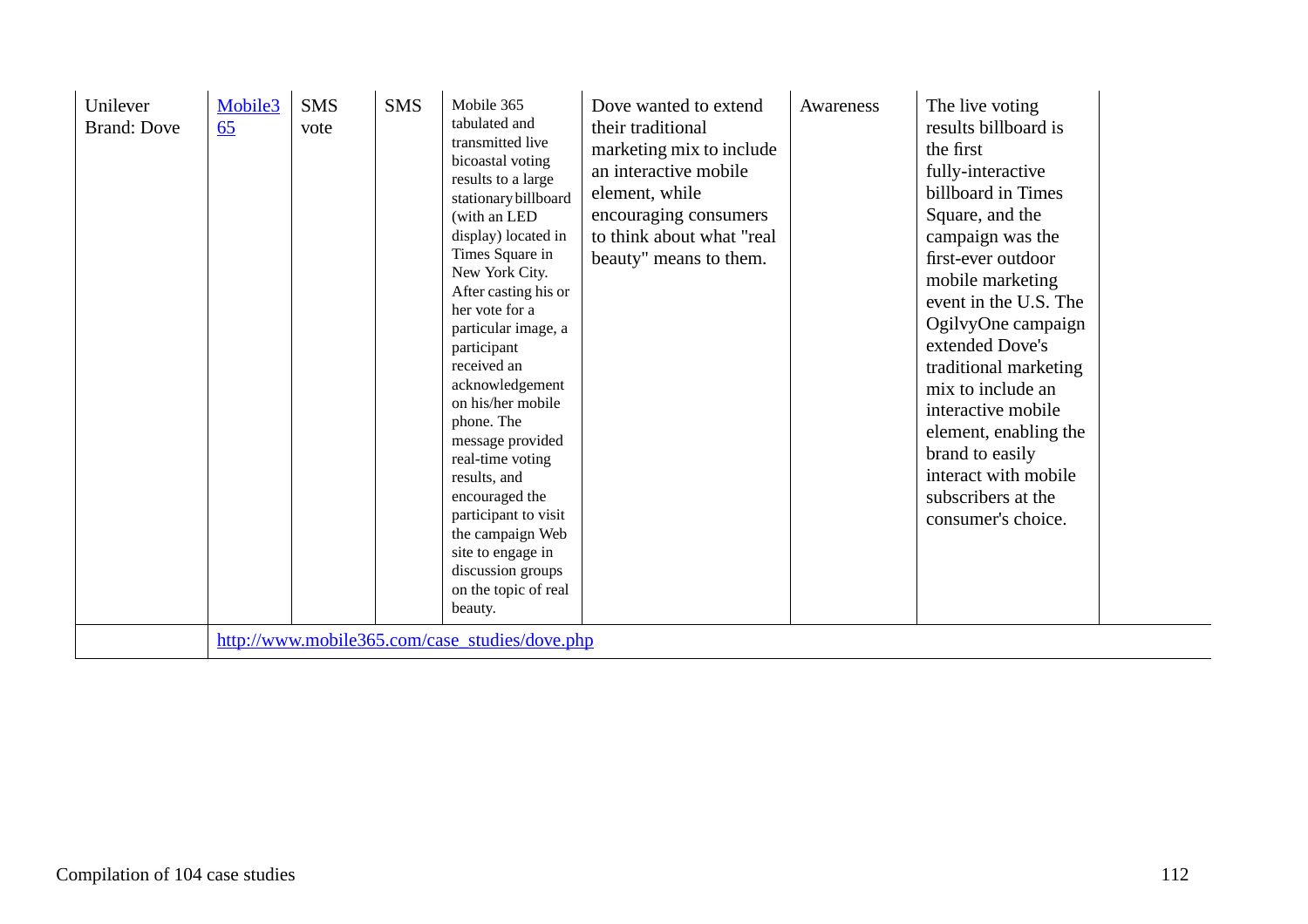| Dunkin'<br>Donuts | Mobile3<br>65                                          | <b>SMS</b><br>couponi<br>ng | <b>SMS</b> | Donut lovers were<br>invited to enter an<br>SMS prize<br>drawing, receiving<br>in return a<br>money-off or free<br>coffee voucher,<br>which was sent<br>back to the<br>consumer's handset<br>for redemption in<br>one of the eight<br>new Dunkin'<br>Donuts stores in<br>Rome. Further<br>interaction was<br>encouraged, with<br>options for<br>additional texting<br>opportunities to<br>obtain store<br>addresses, statistics<br>regarding Dunkin'<br>Donuts, or to<br>inquire about<br>employment<br>opportunities | When the company<br>expanded to Italy under<br>the auspices of Sweet $\&$<br>Co., they were, naturally,<br>new to the<br>neighbourhood. The<br>challenge before them<br>was to increase brand<br>awareness and foot<br>traffic to its eight new<br>outlets in Rome. | Awareness<br>Conversion | Not available |  |
|-------------------|--------------------------------------------------------|-----------------------------|------------|-----------------------------------------------------------------------------------------------------------------------------------------------------------------------------------------------------------------------------------------------------------------------------------------------------------------------------------------------------------------------------------------------------------------------------------------------------------------------------------------------------------------------|---------------------------------------------------------------------------------------------------------------------------------------------------------------------------------------------------------------------------------------------------------------------|-------------------------|---------------|--|
|                   | http://www.mobile365.com/case_studies/dunkindonuts.php |                             |            |                                                                                                                                                                                                                                                                                                                                                                                                                                                                                                                       |                                                                                                                                                                                                                                                                     |                         |               |  |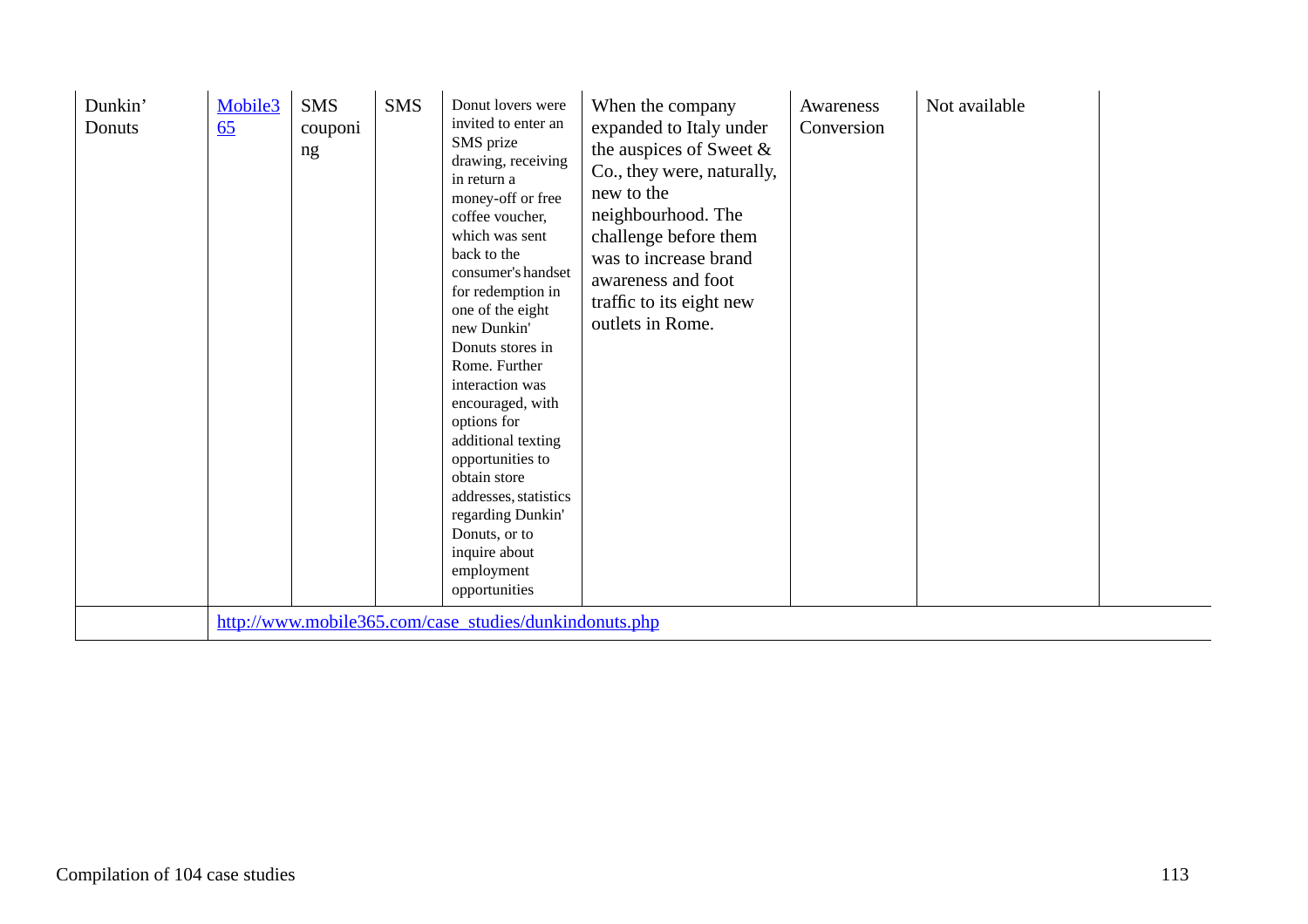| Microsoft<br><b>Brand: MSN</b><br>hotmail | Mobile3<br>65 | E-mail<br>to SMS<br>(alerts) | <b>SMS</b> | Get your<br>e-mails as SMS<br>messages        | MSN Hotmail by SMS"<br>project aimed at<br>providing MSN's 15<br>million Hotmail<br>subscribers in Asia with<br>a mobile email service<br>using two-way SMS. The<br>service was offered in<br>both Chinese and<br>English. | Customer care<br>Loyalty | The SMS traffic for<br>the new service<br>experienced a tenfold<br>month-to-month<br>increase in the first<br>quarter alone, and<br>currently stands at<br>almost two million<br>messages delivered<br>each month. |
|-------------------------------------------|---------------|------------------------------|------------|-----------------------------------------------|----------------------------------------------------------------------------------------------------------------------------------------------------------------------------------------------------------------------------|--------------------------|--------------------------------------------------------------------------------------------------------------------------------------------------------------------------------------------------------------------|
|                                           |               |                              |            |                                               |                                                                                                                                                                                                                            |                          | The success of "MSN"<br>Hotmail by SMS"<br>provided a business<br>case for the launch of<br>yet another Microsoft<br>success story, "MSN<br>Messenger by SMS,"<br>in November 2002                                 |
|                                           |               |                              |            | http://www.mobile365.com/case_studies/msn.php |                                                                                                                                                                                                                            |                          |                                                                                                                                                                                                                    |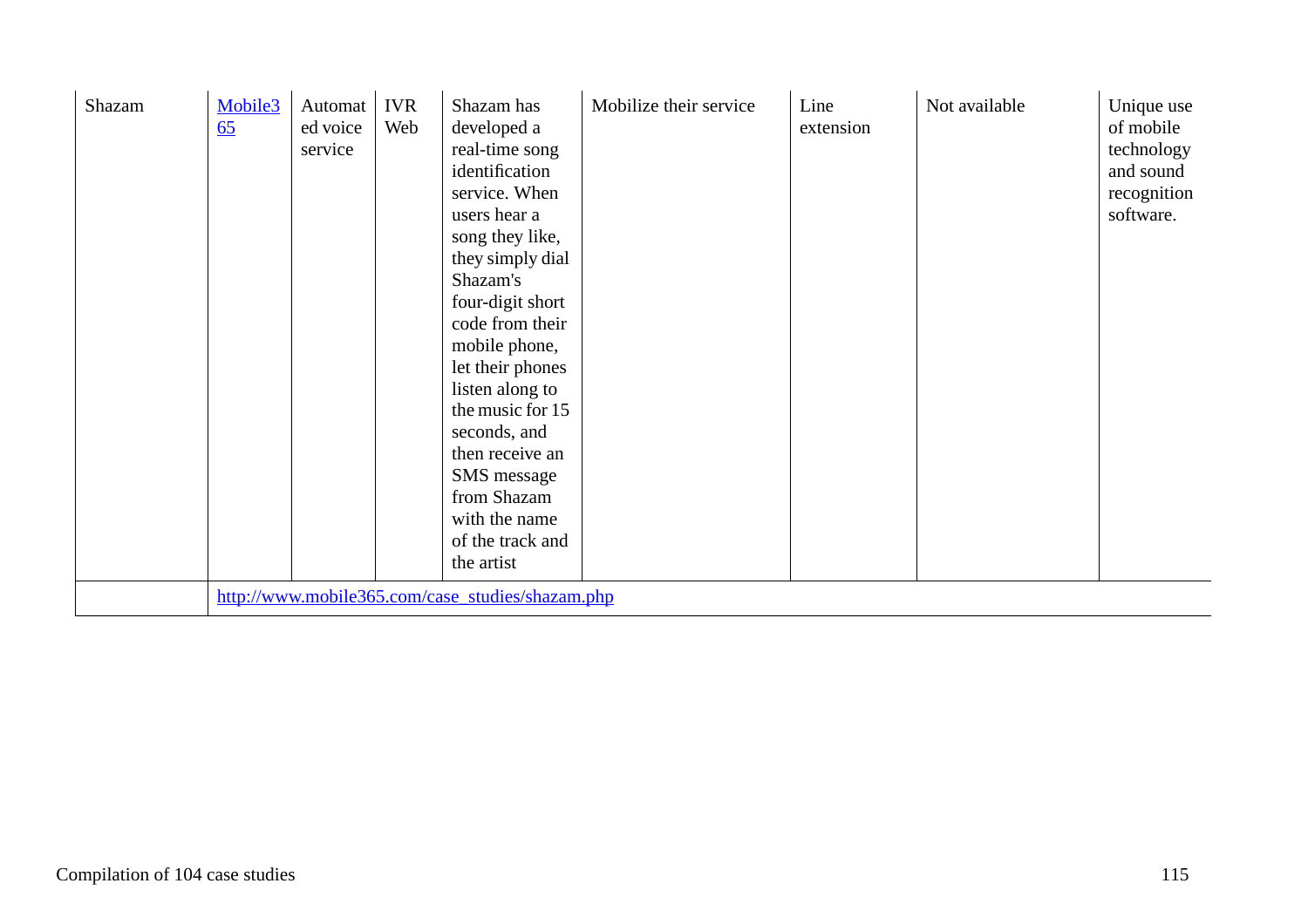| <b>Siemens</b> | Mobile3<br>$\underline{65}$                              | <b>SMS</b><br>game | <b>SMS</b> | Play a turn<br>based 2-player<br>game via SMS. | Mobilize battlemail.com<br>game | <b>Not</b><br>applicable | The revenue-sharing<br>plan, pioneered by<br>Siemens and Mobile<br>365, benefited all<br>parties involved by<br>opening up new<br>channels of revenue<br>for enhanced services<br>across today's<br>incumbent<br>technologies, and<br>enabling further<br>differentiation over<br>competitors to ensure<br>retention or growth in<br>market share. |
|----------------|----------------------------------------------------------|--------------------|------------|------------------------------------------------|---------------------------------|--------------------------|----------------------------------------------------------------------------------------------------------------------------------------------------------------------------------------------------------------------------------------------------------------------------------------------------------------------------------------------------|
|                | http://www.mobile365.com/case_studies/siemens_kungfu.php |                    |            |                                                |                                 |                          |                                                                                                                                                                                                                                                                                                                                                    |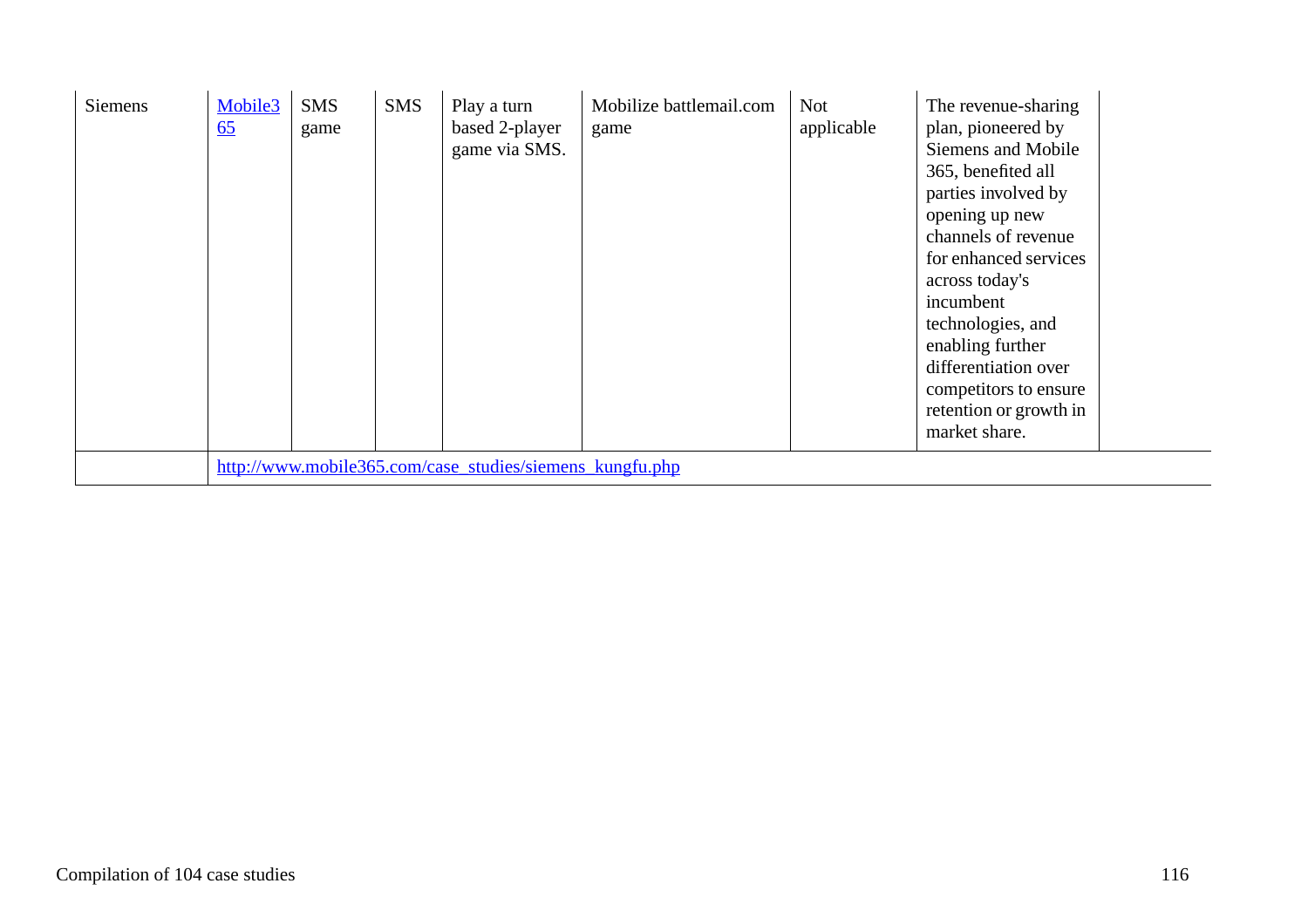| Jurong Point<br><b>Shopping</b><br>Centre in<br>Singapore | Mobile3<br>65                                               | Two<br>way<br>interacti<br><sub>on</sub> | <b>SMS</b> | For the duration<br>of their stay in<br>the mall,<br>shoppers then<br>received<br>targeted text<br>messages<br>concerning<br>shopping<br>events,<br>promotions,<br>money-off<br>coupons, and<br>incentives for<br>entering a wide<br>variety of<br>competitions. | Mobile 365, Celph, the<br>Jurong Point Shopping<br>Centre, and various<br>resident vendors at the<br>mall turned the<br>Singapore shopping<br>experience into<br>something special for<br>mobile users. | Awareness<br>Relationship<br>building<br>Loyalty | Not available |  |
|-----------------------------------------------------------|-------------------------------------------------------------|------------------------------------------|------------|------------------------------------------------------------------------------------------------------------------------------------------------------------------------------------------------------------------------------------------------------------------|---------------------------------------------------------------------------------------------------------------------------------------------------------------------------------------------------------|--------------------------------------------------|---------------|--|
|                                                           | http://www.mobile365.com/case_studies/singaporeshopping.php |                                          |            |                                                                                                                                                                                                                                                                  |                                                                                                                                                                                                         |                                                  |               |  |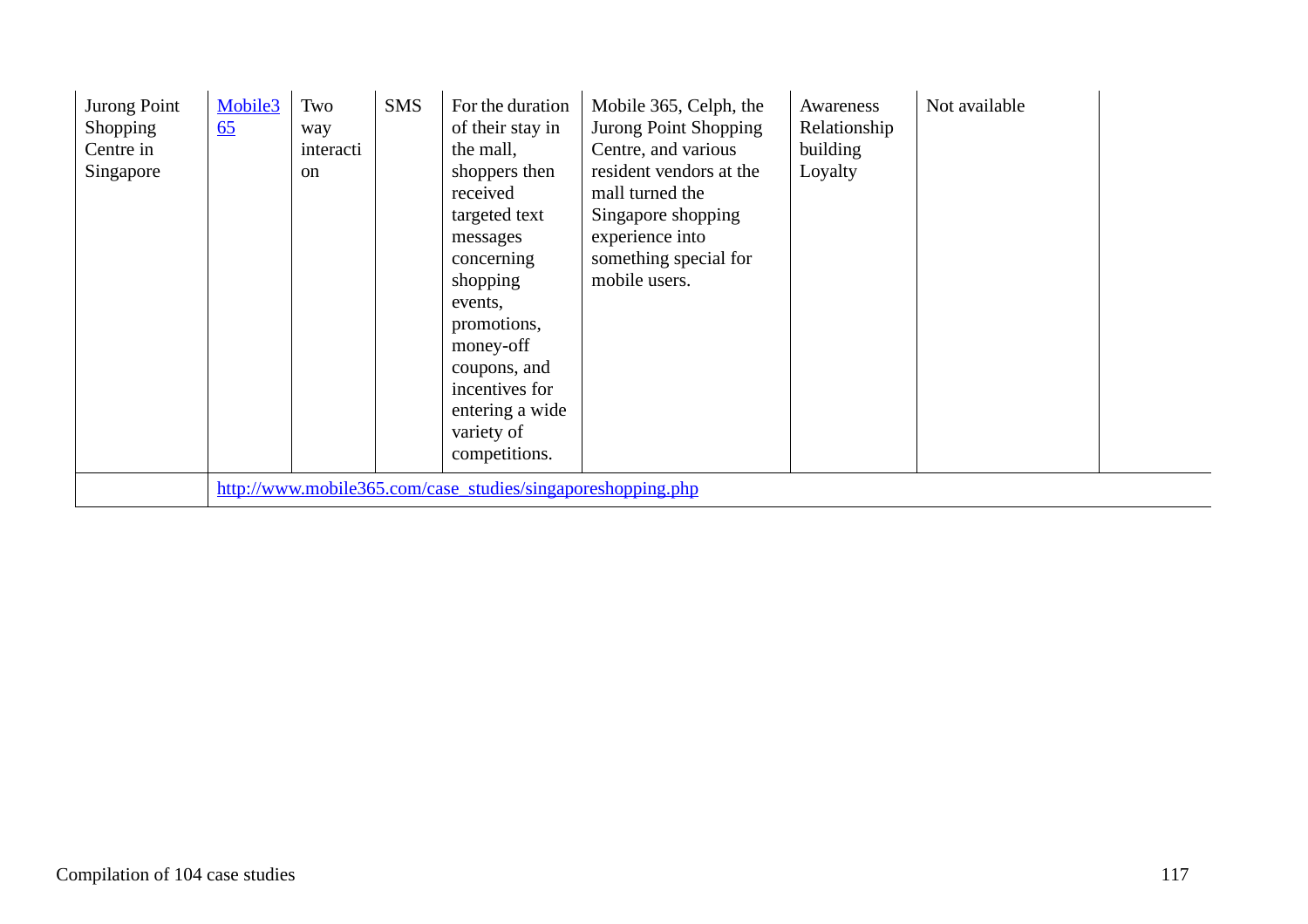| <b>Skyrock Radio</b> | Mobile3<br>65 | Text to<br>win<br>Interacti<br>on | <b>SMS</b> | Mobile 365<br>implemented a<br>range of<br>applications for<br>SkyRock, which<br>include M-Instant<br>Win, where<br>listeners can play<br>games live on the<br>air simply by<br>sending an SMS in<br>response to<br>questions asked by<br>the DJs, and<br>M-Random Win,<br>which is packaged<br>with M-Instant<br>Win and is used to<br>select a winner at<br>random according<br>to a pre-determined<br>ranking.<br>In addition to these<br>games, listeners<br>can send in<br>requests via SMS<br>to the DJs to ask<br>for their favorite<br>track, or text in<br>comments, trivia,<br>and gossip. | The radio station wanted<br>to interact with their<br>audience | Relationship<br>building<br>Loyalty | Not available | Target<br>audience<br>under 25s |
|----------------------|---------------|-----------------------------------|------------|------------------------------------------------------------------------------------------------------------------------------------------------------------------------------------------------------------------------------------------------------------------------------------------------------------------------------------------------------------------------------------------------------------------------------------------------------------------------------------------------------------------------------------------------------------------------------------------------------|----------------------------------------------------------------|-------------------------------------|---------------|---------------------------------|
|                      |               |                                   |            | http://www.mobile365.com/case_studies/skyrock.php                                                                                                                                                                                                                                                                                                                                                                                                                                                                                                                                                    |                                                                |                                     |               |                                 |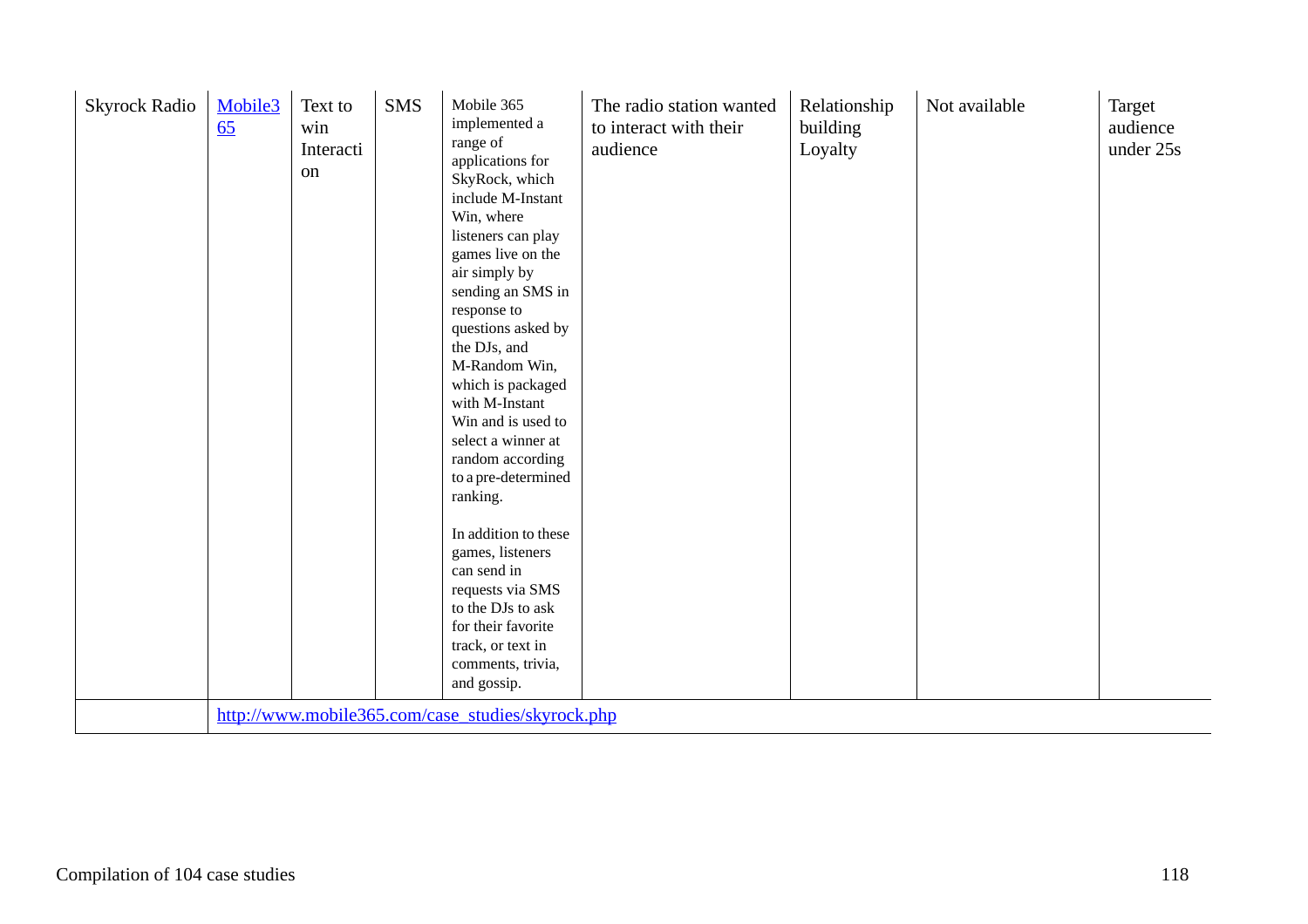| <b>Sony Pictures</b><br>Movie: Full<br>Throttle | Mobile3<br>65 | Downlo<br>adables<br>Games | <b>SMS</b><br><b>JAVA</b><br><b>MMS</b> | The mobile<br>entertainment<br>package<br>included<br>polyphonic ring<br>tones, SMS<br>quizzes, Java<br>games, and<br>MMS images,<br>all offered<br>through a<br>specially<br>designed Web<br>site and built up<br>around a<br>revenue-sharing<br>business model. | To support the launch of<br>"Charlie's Angels: Full<br>Throttle," Sony Pictures<br>wanted to produce a<br>complete end-to-end<br>mobile entertainment<br>package that was<br>marketed to mobile<br>operators in a number of<br>countries around the<br>world.<br>Sony Pictures Mobile<br>wanted to extend the<br>reach of the marketing<br>activities surrounding the<br>film's launch by<br>supplementing the<br>licensing deals held with<br>major operators in some<br>territories, with a number<br>of direct deals in<br>countries previously<br>untouched. | Awareness<br>Conversion | Mobile 365 and Sony<br>Pictures Mobile<br>succeeded in directly<br>deploying and<br>marketing a<br>pre-packaged range<br>of revenue-generating<br>mobile services.<br>Mobile 365 enabled<br>Sony Pictures to<br>successfully launch<br>the mobile element of<br>the movie promotion<br>across all 12 of the<br>territories, ahead of<br>the staggered global<br>launch of the film<br>itself. |  |
|-------------------------------------------------|---------------|----------------------------|-----------------------------------------|-------------------------------------------------------------------------------------------------------------------------------------------------------------------------------------------------------------------------------------------------------------------|------------------------------------------------------------------------------------------------------------------------------------------------------------------------------------------------------------------------------------------------------------------------------------------------------------------------------------------------------------------------------------------------------------------------------------------------------------------------------------------------------------------------------------------------------------------|-------------------------|-----------------------------------------------------------------------------------------------------------------------------------------------------------------------------------------------------------------------------------------------------------------------------------------------------------------------------------------------------------------------------------------------|--|
|                                                 |               |                            |                                         | http://www.mobile365.com/case_studies/sony.php                                                                                                                                                                                                                    |                                                                                                                                                                                                                                                                                                                                                                                                                                                                                                                                                                  |                         |                                                                                                                                                                                                                                                                                                                                                                                               |  |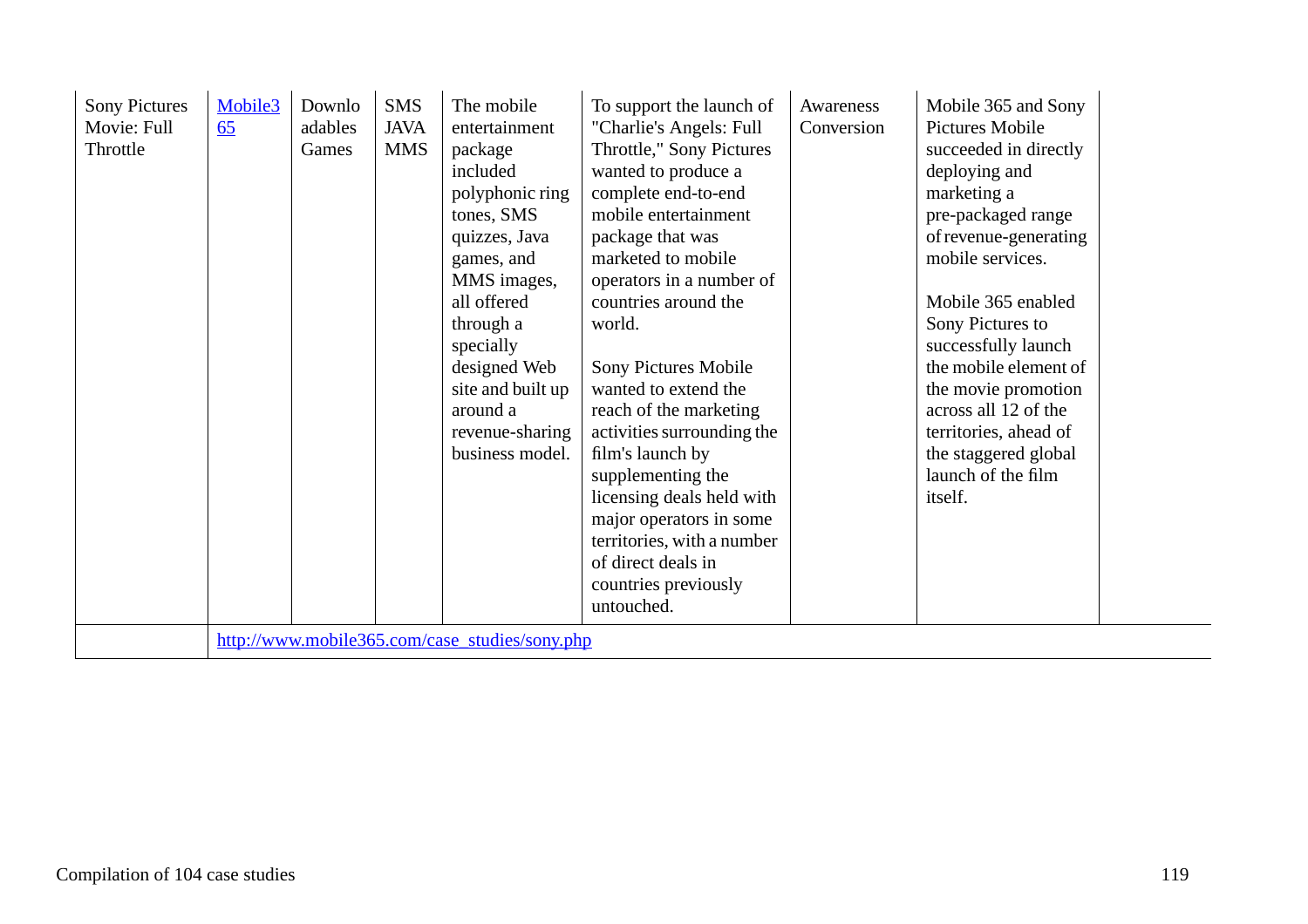| <b>TxtStation</b>                                            | Mobile3<br>65 | Text to<br>win<br><b>SMS</b><br>vote<br>Interacti<br><sub>on</sub> | <b>SMS</b> | Spectators were<br>able to send<br>messages to<br>vote for their<br>favourite team,<br>enter a range of<br>competitions,<br>text messages to<br>Miss Indy, and<br>win great prizes<br>in the process.                                                                                                                        | The Lexmark Indy 300 is<br>the first major sporting<br>event in Australia to use<br>world-leading mobile<br>marketing<br>technology—allowing<br>sponsors to communicate<br>directly with event<br>participants, while<br>delivering real-time<br>information and rewards. | Relationship<br>building | Not available |  |  |
|--------------------------------------------------------------|---------------|--------------------------------------------------------------------|------------|------------------------------------------------------------------------------------------------------------------------------------------------------------------------------------------------------------------------------------------------------------------------------------------------------------------------------|---------------------------------------------------------------------------------------------------------------------------------------------------------------------------------------------------------------------------------------------------------------------------|--------------------------|---------------|--|--|
|                                                              |               | http://www.mobile365.com/case_studies/txtstation.php               |            |                                                                                                                                                                                                                                                                                                                              |                                                                                                                                                                                                                                                                           |                          |               |  |  |
| $20th$ Century<br><b>Fox</b><br>Movie: Alien<br>vs. Predator | Mobile3<br>65 | <b>SMS</b><br>vote                                                 | <b>SMS</b> | By texting<br>"ALIEN" or<br>"PRED" to short<br>code "83200," fans<br>voted on who<br>would win "the<br>greatest battle on<br>Earth." Voters with<br>color handsets<br>received free,<br>exclusive Alien vs.<br>Predator wallpaper<br>to display on their<br>phone, and got the<br>chance to order<br>more mobile<br>content. | Mobile 365 and<br><b>Twentieth Century Fox</b><br>joined forces in Fall<br>2004 for an ambitious<br>and innovative wireless<br>campaign: the UK<br>release of the feature film<br>"AvP"-Alien vs.<br>Predator.                                                            | Awareness<br>Conversion  | Not available |  |  |
|                                                              |               |                                                                    |            | http://www.mobile365.com/case_studies/twentieth.php                                                                                                                                                                                                                                                                          |                                                                                                                                                                                                                                                                           |                          |               |  |  |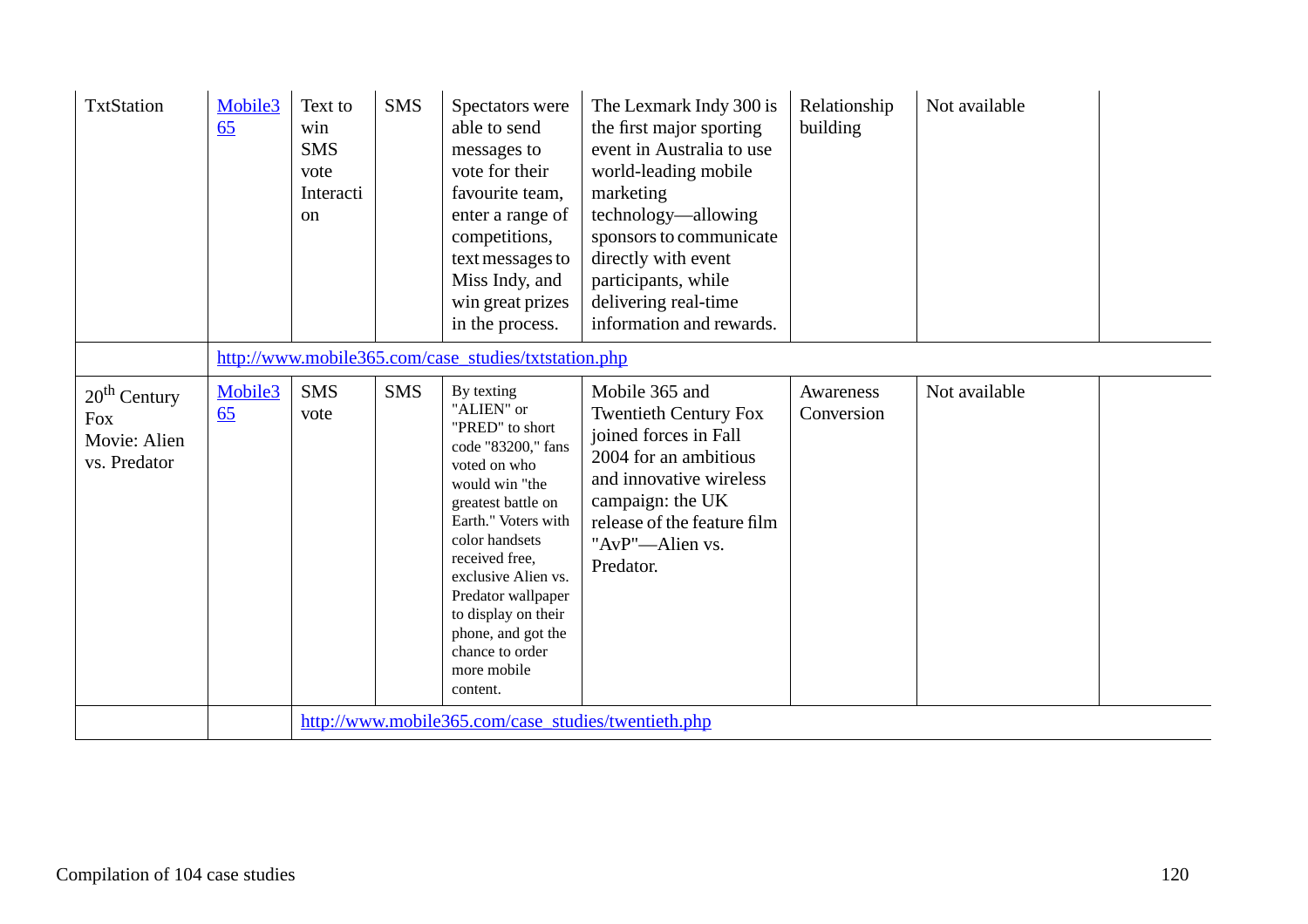| Virgin Music<br>France<br>$B(r)$ and: Blue<br>and Atomic<br>Kitten | Mobile3<br>$\underline{65}$ | Text to<br>win | <b>SMS</b> | Classic Text to<br>win                           | Virgin offered fans of the<br>band with the<br>opportunity to compete<br>via SMS to win a host of<br>gifts—as well as a<br>chance to meet the stars. | Relationship<br>building<br>Awareness | Aimed at<br>teenagers<br>and young<br>adults |
|--------------------------------------------------------------------|-----------------------------|----------------|------------|--------------------------------------------------|------------------------------------------------------------------------------------------------------------------------------------------------------|---------------------------------------|----------------------------------------------|
|                                                                    |                             |                |            |                                                  | Create fan communities,<br>as well as to run<br>customized interactive<br>marketing campaigns<br>that suited fan<br>expectations.                    |                                       |                                              |
|                                                                    |                             |                |            | http://www.mobile365.com/case_studies/virgin.php |                                                                                                                                                      |                                       |                                              |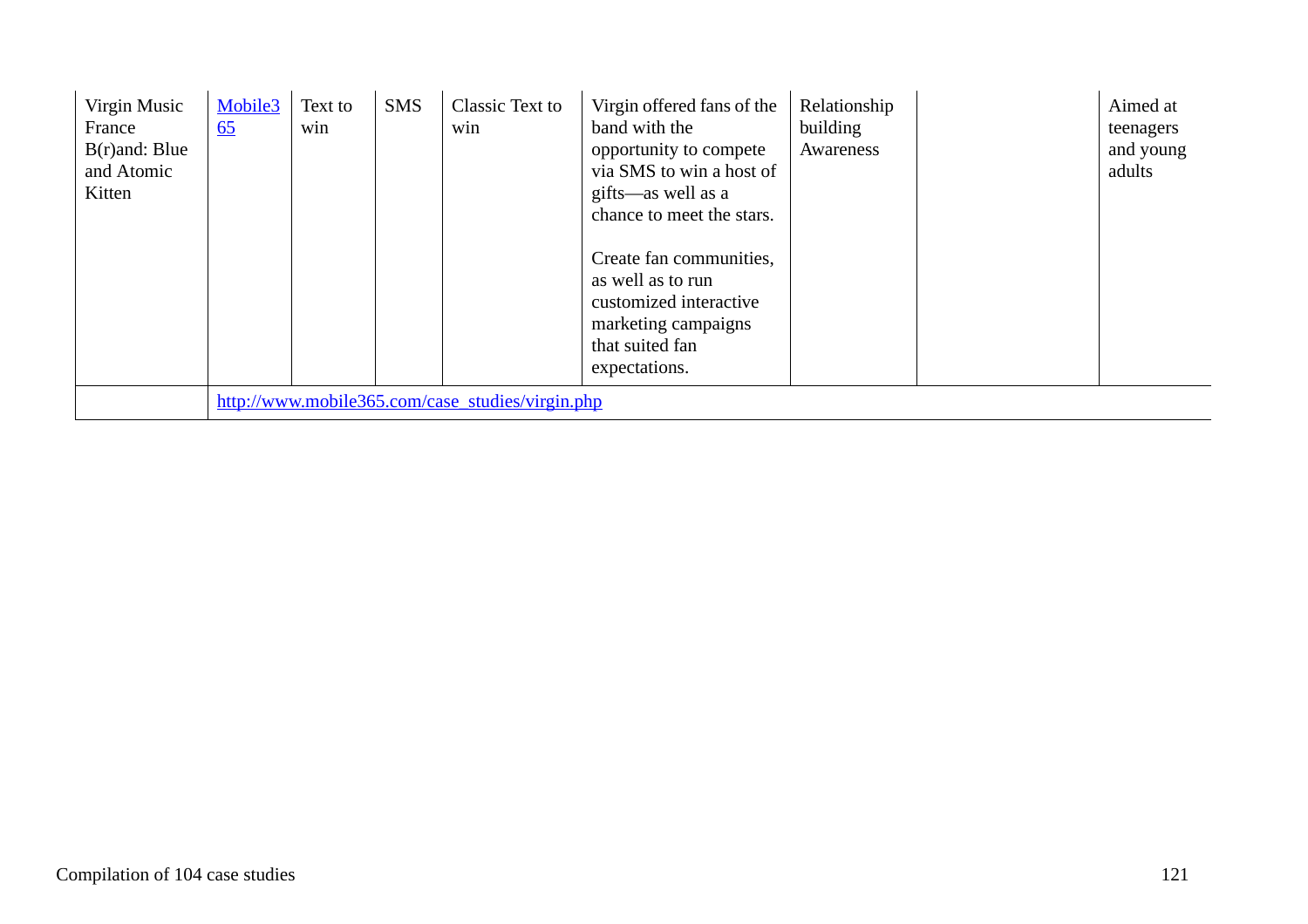| Viva TV | Mobile3<br>65 | <b>SMS</b><br>ordering | <b>SMS</b> | An "Info $\&$<br>Order" solution<br>based on SMS.<br>Every video<br>clip featured on<br>the VIVA<br>Channel<br>included a<br>reference code<br>known as an<br>INFO $&$<br><b>ORDER KEY</b><br>(IOKEY).<br>Viewers could<br>send an SMS<br>with the<br><b>IOKEY</b> code to<br>request more<br>information<br>about the artist<br>currently<br>playing, find<br>out tour dates,<br>buy concert<br>tickets, and<br>even purchase<br>CD <sub>s</sub> .<br>http://www.mobile365.com/case_studies/viva.php | Not available | Relationship<br>building | It also provided<br>VIVA with a simple<br>means to seamlessly<br>process messages<br>with an automated<br>system, and a way to<br>forward the SMS<br>requests to the<br>appropriate ticket or<br>album supplier and<br>distribution point. |  |
|---------|---------------|------------------------|------------|-------------------------------------------------------------------------------------------------------------------------------------------------------------------------------------------------------------------------------------------------------------------------------------------------------------------------------------------------------------------------------------------------------------------------------------------------------------------------------------------------------|---------------|--------------------------|--------------------------------------------------------------------------------------------------------------------------------------------------------------------------------------------------------------------------------------------|--|
|         |               |                        |            |                                                                                                                                                                                                                                                                                                                                                                                                                                                                                                       |               |                          |                                                                                                                                                                                                                                            |  |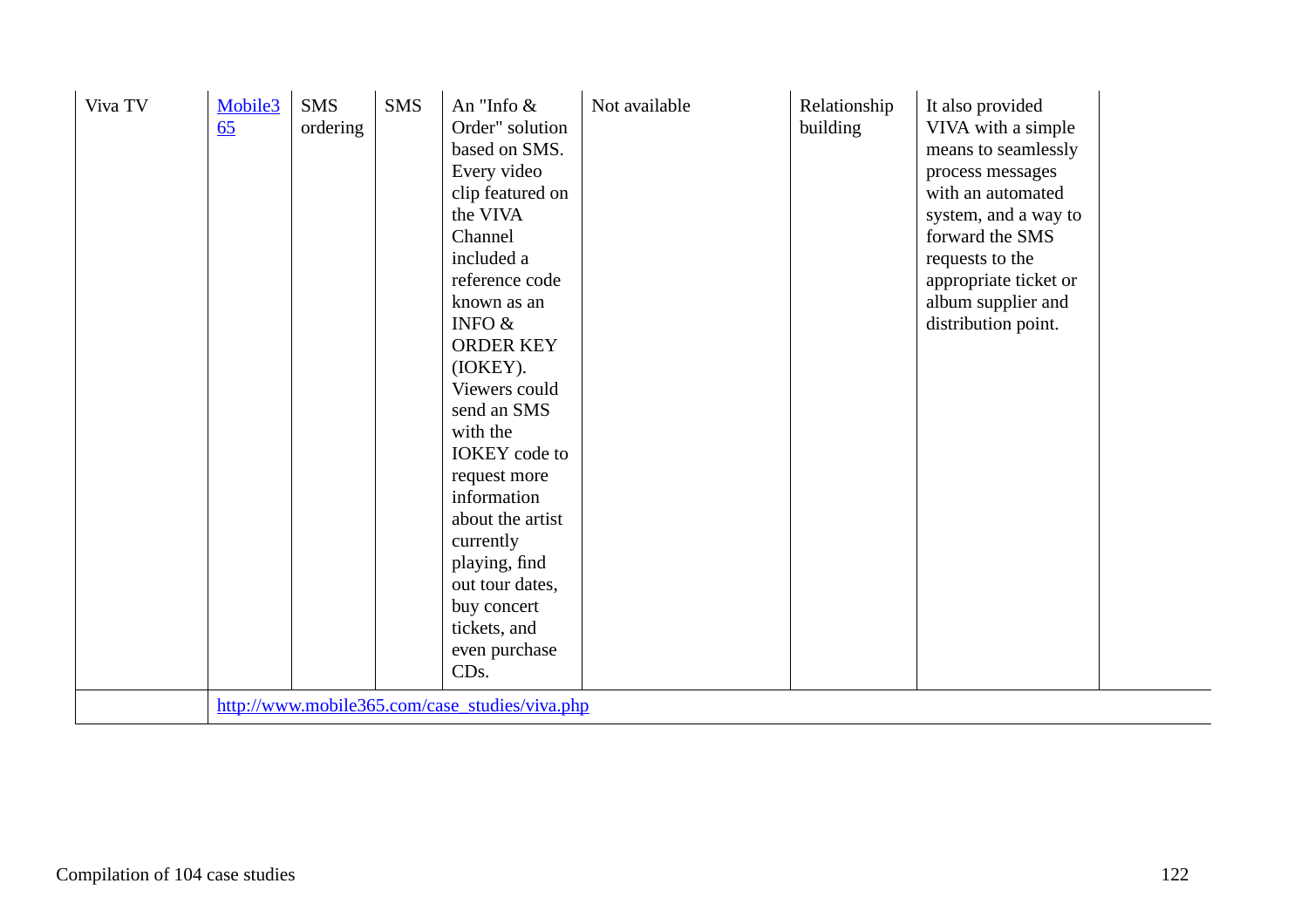| Mobile3<br>65 | Mobile<br>video<br>clip | Video | Teaser clips of a<br>commercial<br>series could be<br>downloaded to<br>the mobile<br>phone | In this revolutionary,<br>Europe-wide marketing<br>campaign, mobile video<br>was used to enhance an<br>innovative strategy for<br>the launch of the all-new<br>Volvo S40. | Awareness | 49% of targeted<br>participants<br>downloaded "The<br>Mystery of Dalarö"<br>video campaign<br>33% of people<br>downloaded the<br>teaser onto their<br>mobile phone<br>18% (unable to view<br>the spot on their<br>phone) gave their<br>email address to<br>receive the URL link |
|---------------|-------------------------|-------|--------------------------------------------------------------------------------------------|---------------------------------------------------------------------------------------------------------------------------------------------------------------------------|-----------|---------------------------------------------------------------------------------------------------------------------------------------------------------------------------------------------------------------------------------------------------------------------------------|
|               |                         |       | http://www.mobile365.com/case_studies/volvo.php                                            |                                                                                                                                                                           |           |                                                                                                                                                                                                                                                                                 |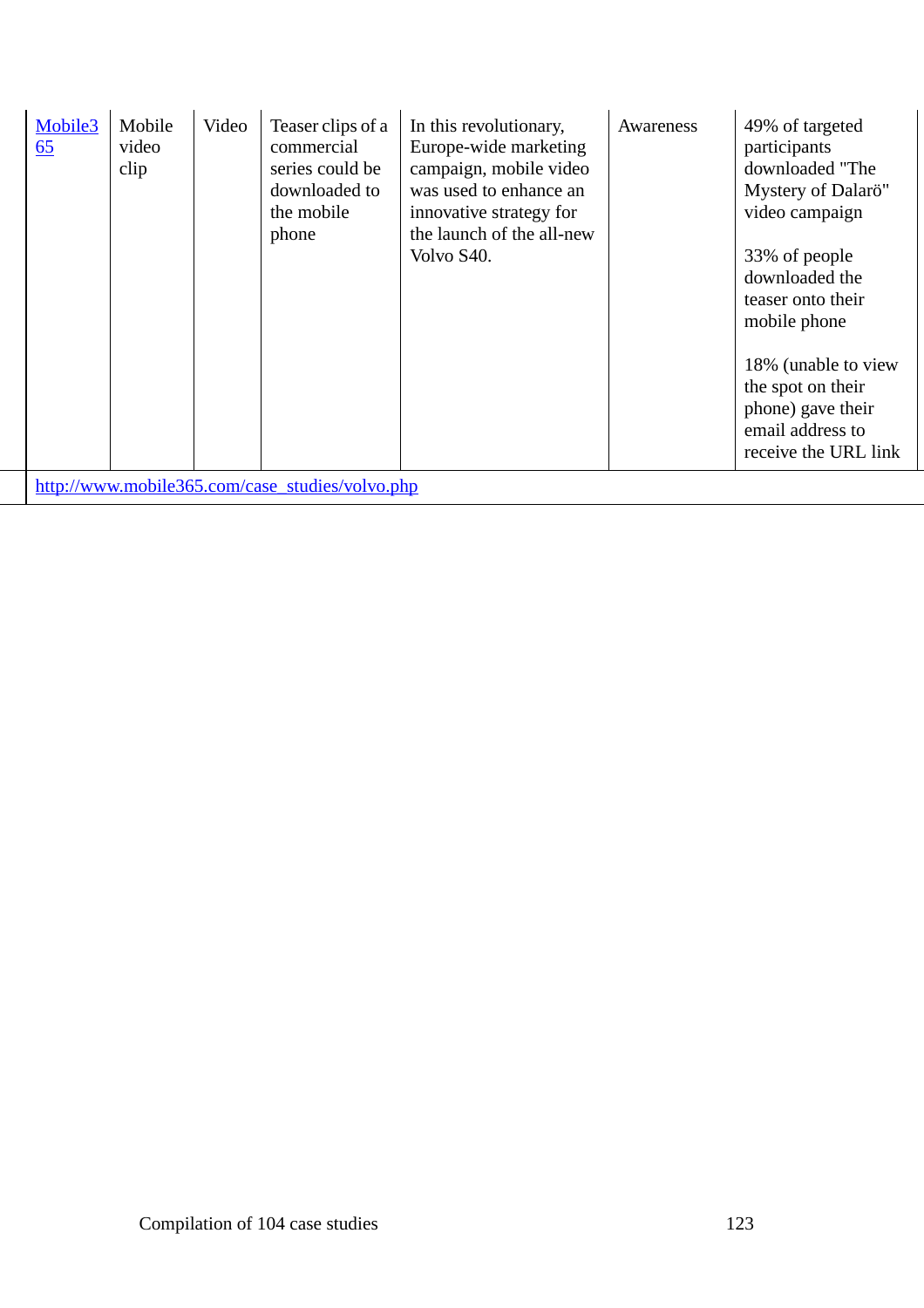## **Appendix B. List of abbreviations**

| Second/Third/Fourth Generation mobile telecommunications technology |
|---------------------------------------------------------------------|
| <b>Enhanced Data rates for Global Evolution</b>                     |
| <b>Fast Moving Consumer Goods</b>                                   |
| <b>General Packet Radio Service</b>                                 |
| Java 2 Platform, Micro Edition                                      |
| <b>Location Based Services</b>                                      |
| <b>Mobile Marketing Association</b>                                 |
| Multimedia Messaging System                                         |
| Mobile Station Integrated Services Digital Network                  |
| Mobile Virtual Network Operator                                     |
| <b>Near Field Communications</b>                                    |
| Procter & Gamble                                                    |
| Personal Digital Assistant                                          |
| Radio Frequency Identification                                      |
| Return on Investment                                                |
| <b>Short Message Service</b>                                        |
| <b>Short Message Service Center</b>                                 |
| Strengths, Weaknesses, Opportunities, Threats                       |
| Wireless Application Protocol                                       |
| <b>Wireless Local Area Networks</b>                                 |
|                                                                     |